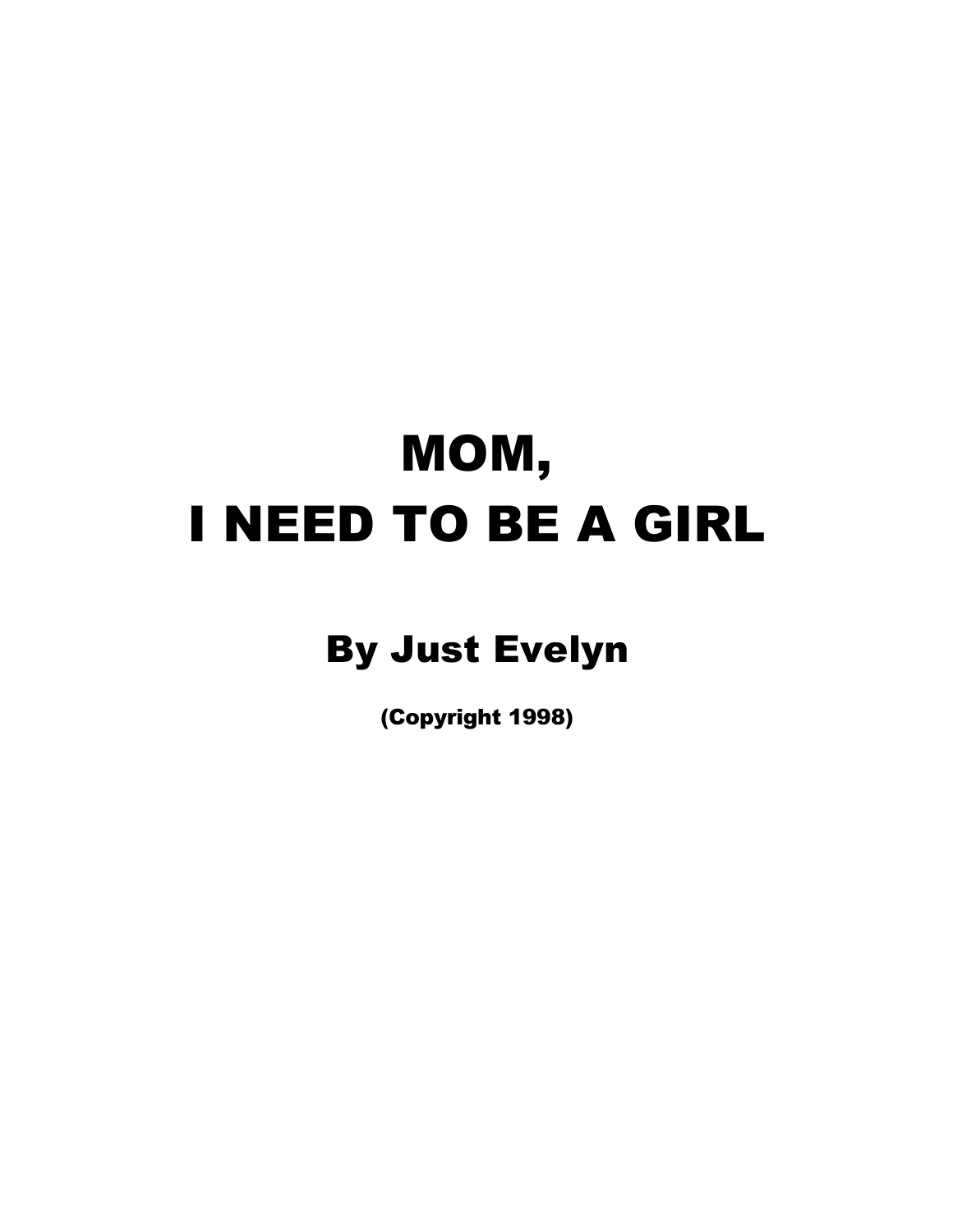## PART I … ANGUISH

"I need to talk to you Mom. I have something to tell you, but I'm afraid you won't love me any more." My fifteen year old son lay down beside me on the bed in our usual family conference tradition. The children knew they had my undivided attention when I was already in bed.

 I assured him that no matter what he told me, I would still love him. He hemmed and hawed and I thought he might be going to tell me he was gay. I had suspected that he was gay for years and had hoped such a conversation would take place sometime so that we could get involved in the gay community support system. However, he had something entirely different on his mind.

 He said, "I need to be a girl. I'm a girl inside. I like boys but as a woman would, not the gay way. I have felt this way for years, and you know how feminine I am."

 So this was what he had been upset about the last few months. At first I didn't know what to say. I hugged him and thought, "Oprah Winfrey, where are you?" I rarely watched television, and daytime talk shows even less, so I had not been exposed to this issue before. Everything seemed to move in slow motion. I felt my life was taking a definite turn; I knew it would never be the same again.

After a long silence he asked, "What are we going to do?"

"I honestly don't know what to do, but I'll find out," I answered.

 After we laughed and cried together I asked, "Have you ever worn my clothes?"

His response was, "I would never wear your funky old clothes," and I believed him. Besides being bigger than him, I knew he did not approve of my non-fashions. He scolded me for my lack of interest in fashion or make up or hairstyles. He said, "You are a woman and can do all those things, and yet you don't. That's such a waste!"

We talked about his childhood. He admitted trying on his female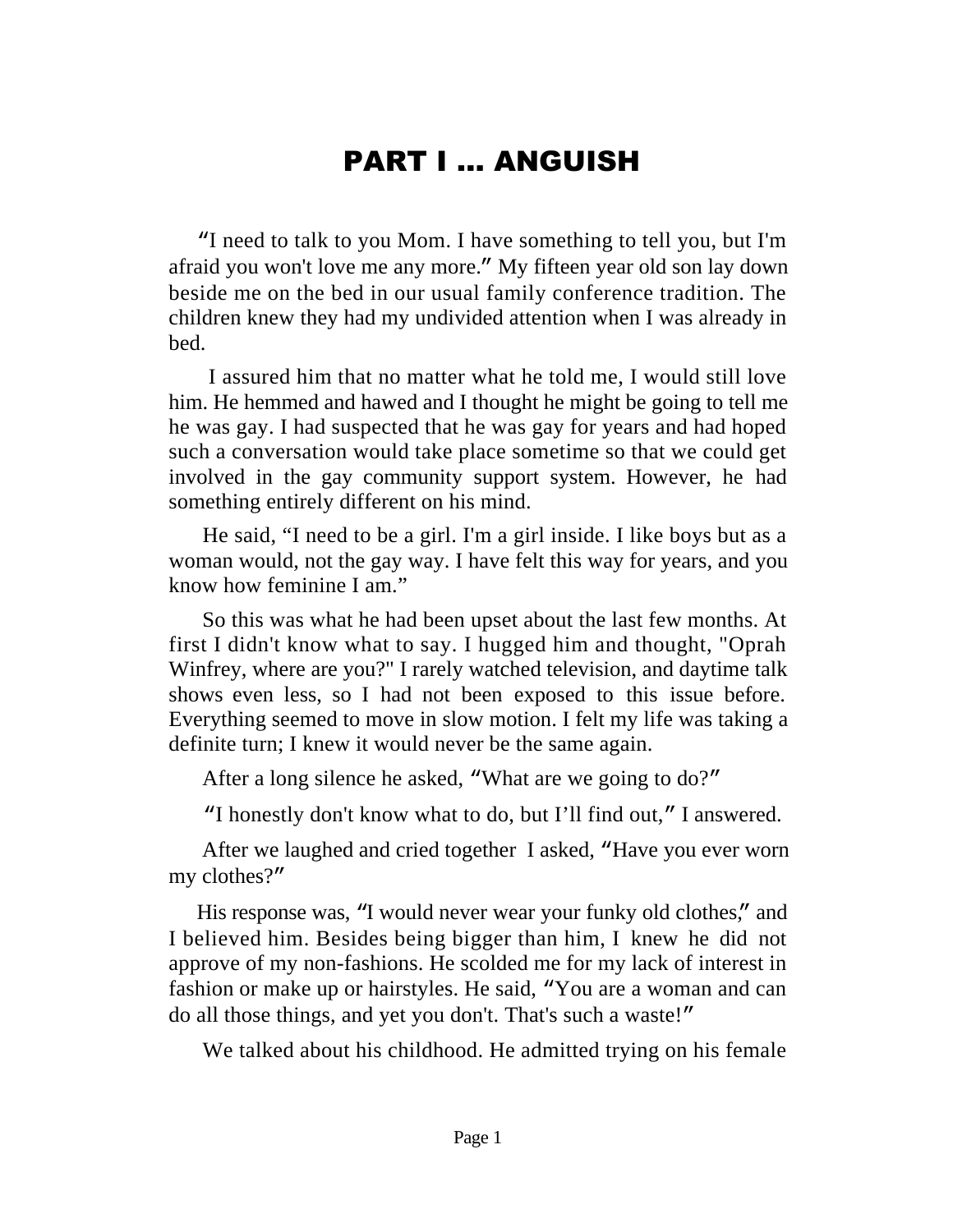cousin's clothes. He was happy when someone mistook him for a girl because of his feminine appearance although I had always assured him he looked otherwise. He always felt bad when I talked about how proud I was of my three sons. I had often added, "I'm glad I don't have any girls, because they're harder to raise." Sometimes I said, "The world is not yet ready for any girl I would have raised," Because I would have encouraged a girl to join little league or be a jet fighter pilot or president. How prophetic that turned out to be as I am now raising a girl that the world is not ready for. I had always told my children that they could be anything that they wanted to be when they grew up, but I never dreamed that one of my boys would want to grow up to be a woman.

 "I just want to be normal, and normal is being a girl. I'm tired of not being myself. I'm tired of being confused. I just want to be a girl. I have no future as a man. I wanted to run away from home so that I could be a girl where no one knew me, but I knew it would hurt you." I asked him if he wanted to move to a new school and go as a girl the next year. "I can muddle through high-school as a boy," he replied, "I don't think going to school as a girl will be a solution because I would just be hiding and pretending from another side." He wanted to BE a girl, not just dress-up as a girl.

 He finally fell asleep beside me. Meanwhile, my mind was wide awake forming dozens of questions. What happens to these kids? Is this just a phase? Is this part of being gay? If I don't make a big deal about it, will it just go away? Is there a name for this condition? Does this usually happen to people so young, and can they change? Can they succeed in life? I wanted information and I wanted it now, in the middle of the night!

What does a mother do in this situation? When my boys came to me with a cut, I would put on a Band-Aid and a kiss to make it better, but I had no Band-Aids for this problem. I knew his life would be difficult and sad. How could a mother help, and would a mother's love be enough? Was I strong enough to handle this? I thought I knew my boys pretty well, yet I had no idea that Daniel's life was so troubled.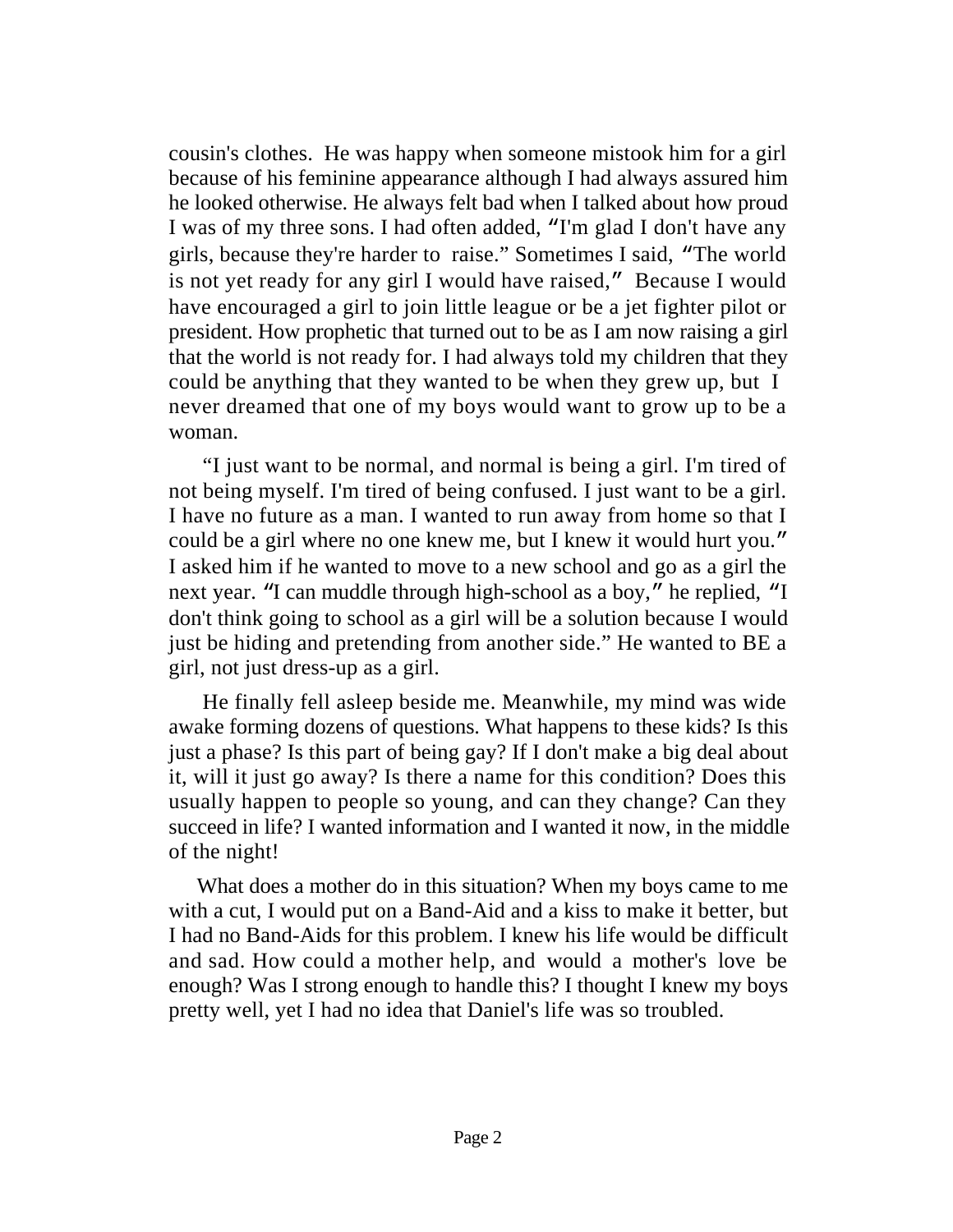#### \* \* \* \* \*

This was the beginning of just one more chapter in my unconventional life. I spent some of my childhood in Africa with my missionary parents, so I had been exposed to travel, adventure, and attempts to change the world. I was also the anti-establishment, backto-nature type and had dropped out of college to volunteer my time and talents to a school in a small Mexican village. There I met Salvador, a man with beautiful Latin eyes, a man whose world was limited to a town so small it had only one paved road. His simple, self-sufficient life style seemed attractive to me. We grew our own food, owned a cow, and I made our clothes.

 We lived in an old adobe house without water or electricity. After our first son David was born, we moved to California, the first of several moves between Mexico and the States. After Benjamin and Daniel were born in California, we moved back to Mexico into a new, modern home that we spent several years building. A few months later we were hit by a flash flood during extraordinarily heavy spring rains. The children and I were marooned for several hours on the top bunk bed while we watched the furniture float out the double doors and down the river. Fortunately we were rescued before the whole house washed away.

 For ten years I tried to prove to everyone that I could make this marriage work, but reality finally set in when I became resentful of Salvador's attempt to isolate us even from his own family. I finally decided to leave, taking the boys, ages three, five and nine, with me.

Their father said, "Since you are leaving and taking the kids, I expect you to be able to support them. If you want any help, you can come back and live with me." Salvador lived up to his word and never provided any support, and I never returned to him nor asked for his financial help.

 Life was not easy as a single mother receiving no child support. I was in a constant panic about money, always hoping the end of the month would arrive before the end of the money. We lived sometimes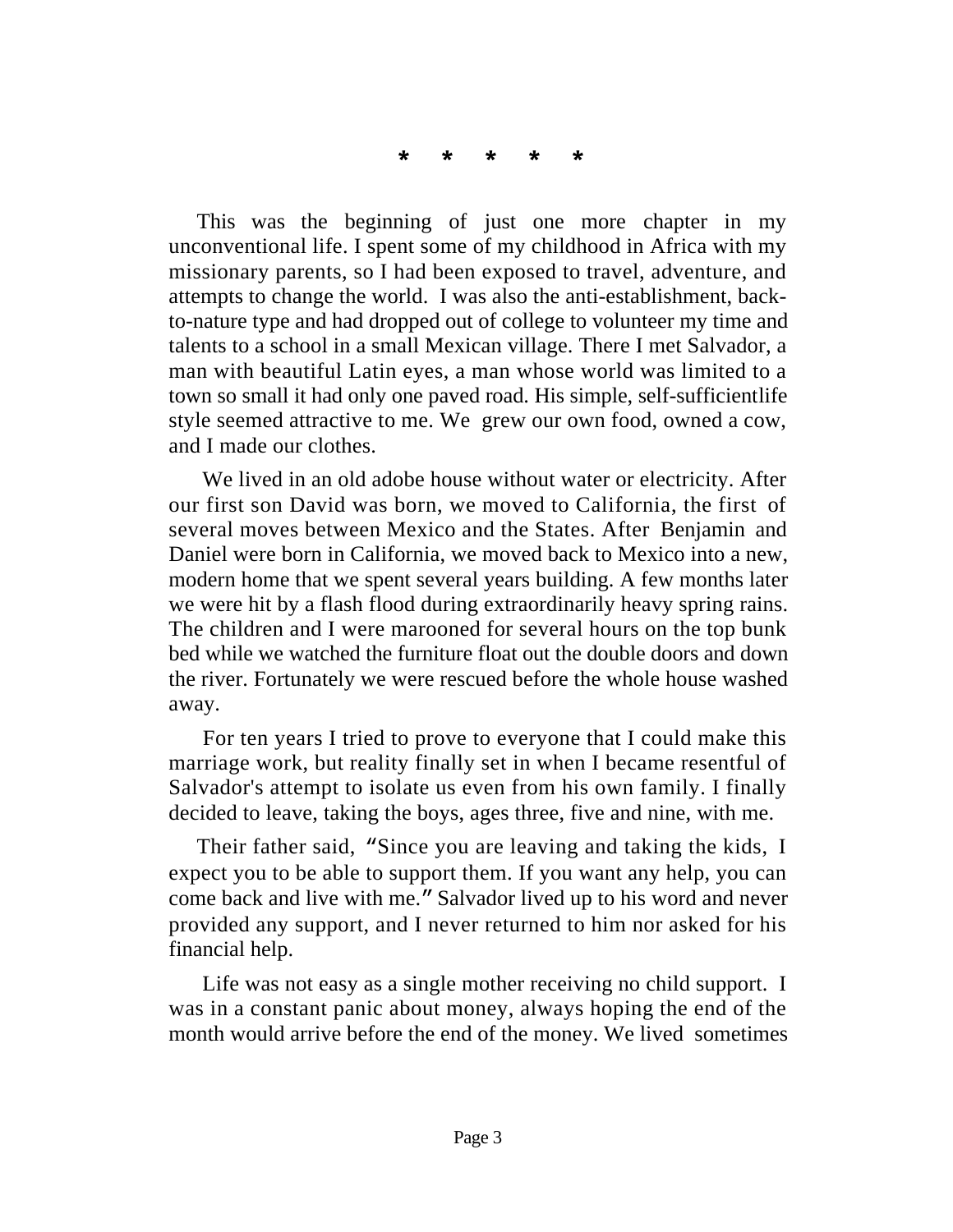in the city, sometimes in the country with a variety of pets  $-$  a destructive dog, a bird, fish and a horse. There were paper routes, music lessons, and summer camps.

 After four years on welfare, I started working full time as a file clerk in a hospital and Daniel started school.

I worked a second job which made it possible to keep a roof over our head and food on the table. However, it didn't allow me much time to be with the boys. They learned to take care of themselves and each other. There was always a fear in the back of my mind that the Child Protective Agency or other authorities would discover the boys at home alone and take them away. It almost happened when police came in response to a frivolous 911 call placed from our house by a neighbor girl. They found 12-year old Ben, and 10-year old Daniel alone. The law allowed a 12-year old to be alone, but not baby-sitting a younger child. Ben and Daniel offered the officers peanut butter sandwiches, and asked them for help with a computer game. The police concluded that they were well fed and were good kids. They left with the admonition that their mother find someone to watch them during the times when they had to be alone because of David's schedule.

David became my dependable helper and baby-sitter for his younger brothers – he even took a Red Cross baby-sitting course. My children were quite self-sufficient, for they had learned to grocery shop, feed themselves, wash clothes and handle money. I could give them \$20 when that was all I had for food until the end of the week, and they would decide which necessities to buy. Ben could estimate the total amount of their purchases within pennies, so they would not be embarrassed at the check-out stand. They helped me write checks and balance my bank account. They understood that they needed to help me by staying out of trouble. I didn't want them to worry, but I needed the help and I believed in accepting reality.

We moved quite often because I had to live where I found work, or there was trouble with neighbors or house mates or the local school, or the apartment owner raised the rent. We even moved temporarily to the east coast, traveling both there and back by Greyhound Bus. We were a team so my children always helped with the decisions about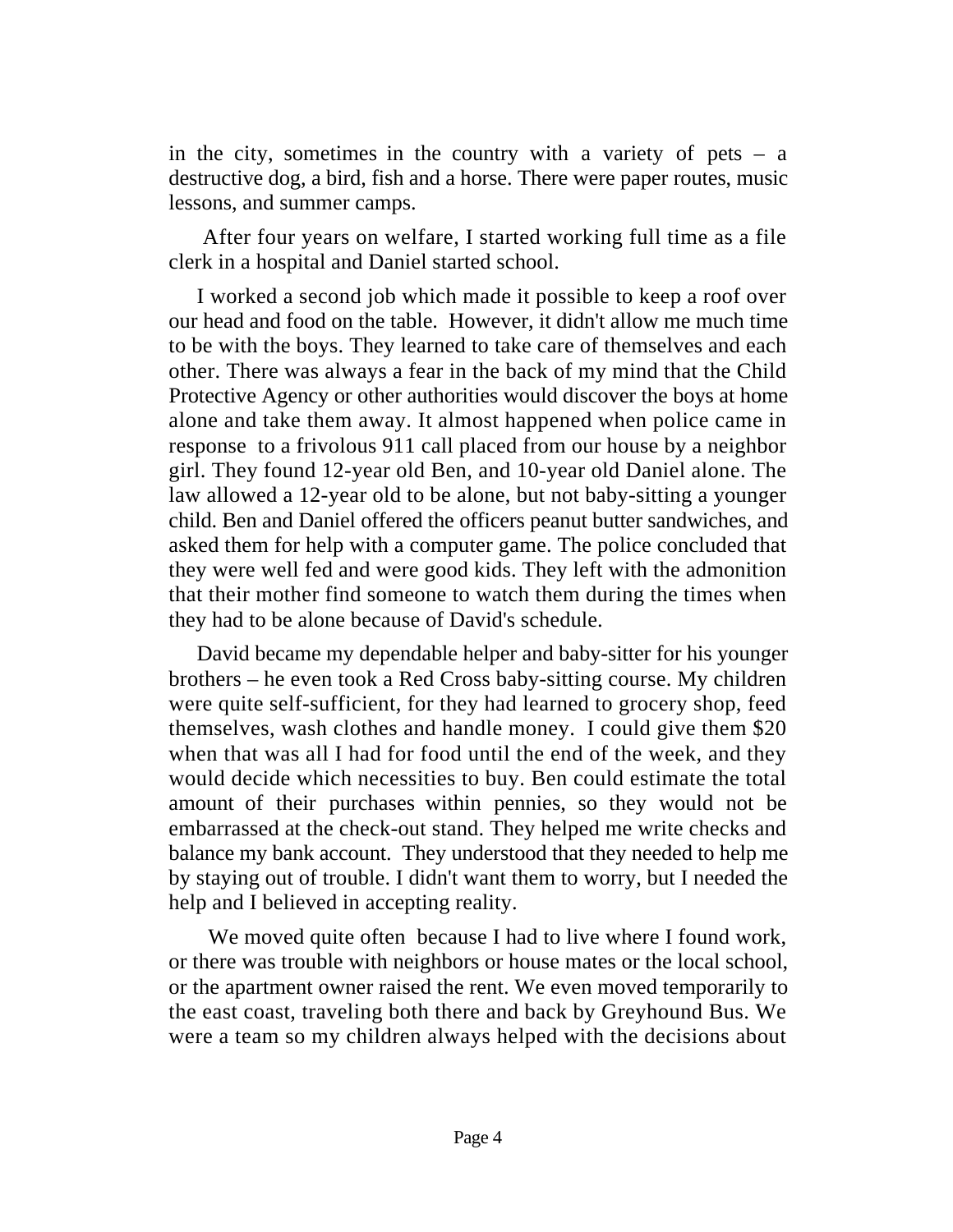moving. I didn't make any rules because I wasn't home to enforce them. I raised them using the theory that I expected them to be good, and they were. I let them learn from their mistakes. If they stayed up too late, it was hard to get up for work or school the next day. They set their own alarm clocks because I was often off to work before they were up.

 My children were brought up without God even though I had no idea how to raise children without religion. I was raised in a conservative Christian home where sin, punishment and guilt seemed to be waiting around every corner. It is my belief that I am responsible for my actions. If there is a God, He does not need my adoration or my money. I don't believe that He is involved in the day to day happenings of every person's life. I did like to think there was a strong feminine force up there somewhere watching over my children when they were out of my sight, a heavenly grandmother.

 David's great sense of humor and responsibility helped me to keep things in perspective. At sixteen he got his driver's license and my mother gave him a used car. I sat down with him and said, "Now that Grandma Clela has given you a car, we need to make rules about driving."

He asked, "Why?"

After thinking about it, I could come up with no reason that made sense since he had always demonstrated exceptional maturity. So together we decided no rules would be necessary as long as he was responsible and kept out of trouble. And there were never any problems. He would often come home from a date or school activity, wake me up and sit on the bed beside me while telling me all about his evening. Even when I was very tired, I was glad he wanted to talk to me because I loved being involved in his life.

 Ben, who is four years younger than David, and very bright, was not being challenged in school, even in the classes for gifted students. He had a keen interest in money and showed signs of being an entrepreneur at an early age. He sometimes offered to clean out my purse for the loose change, or clip coupons for items that we regularly used, and I was glad to give him the savings. When we had a garage sale, it was Ben that priced the items and handled the money. In third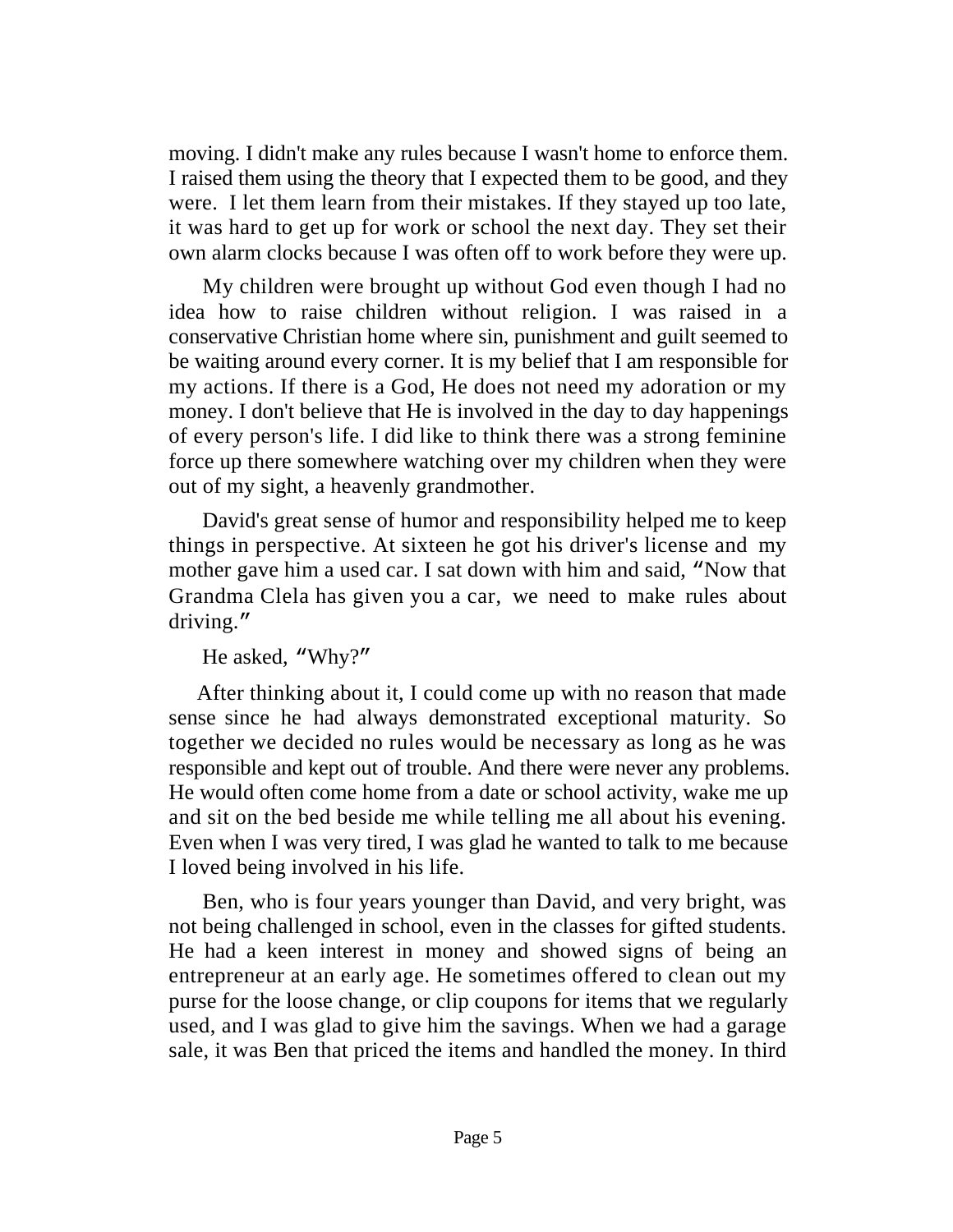grade he chose the baritone horn and played in the band. The horn was almost as big as he was, but he trudged off to school every day hauling it behind him on a trash can carrier. He became very proficient as he played that huge horn through high school while learning other brass instruments as well. He easily picked up computer skills, and was a good athlete excelling in anything he tried. As the middle child only two years older than Daniel, I probably neglected him somewhat, but he did well on his own.

 Then there was Daniel! He was a loving and cuddly child, but he was a handful! He didn't hit his terrible two's until he was five, and then I thought he would never get over them. He always tested me to the limit. If I said, "No," to touching one trinket on a shelf, he tried each one to see if I would say "No."

 Brushing and arranging my long, curly hair was a favorite pastime for Daniel when he was about three years old. During his early teen years he could arrange my thick curls into a spectacular hairdo for a special occasion. He was very fashion conscious and always aware of the current styles. He most often chose unisex styles for himself in bright colors, and then washed them by hand so they would not fade. When I went shopping for clothes for myself, he enjoyed going along to advise me. In retrospect, I think he was living vicariously through me because he could not wear feminine fashions himself.

Ben and David tried unsuccessfully to get Daniel involved in some of the more rough-and-tumble games. However, he became quite skilled in the art of self-defense when his brothers teased or made fun of him. Once I came home to find the two older boys in a corner while Daniel wielded a broom stick that he used very effectively if they tried to escape.

 Most sports held no interest for Daniel, but he enjoyed roller skating and took classes in tap dancing and gymnastics. Because he had few successes in school, I encouraged him in these other interests to boost his self-confidence. He was especially talented in gymnastics, and his brothers heaped praise on him when he did hand stands, one-handed somersaults, and other tricks beyond what they were able to do.

Daniel always preferred playing with girls rather than boys. In the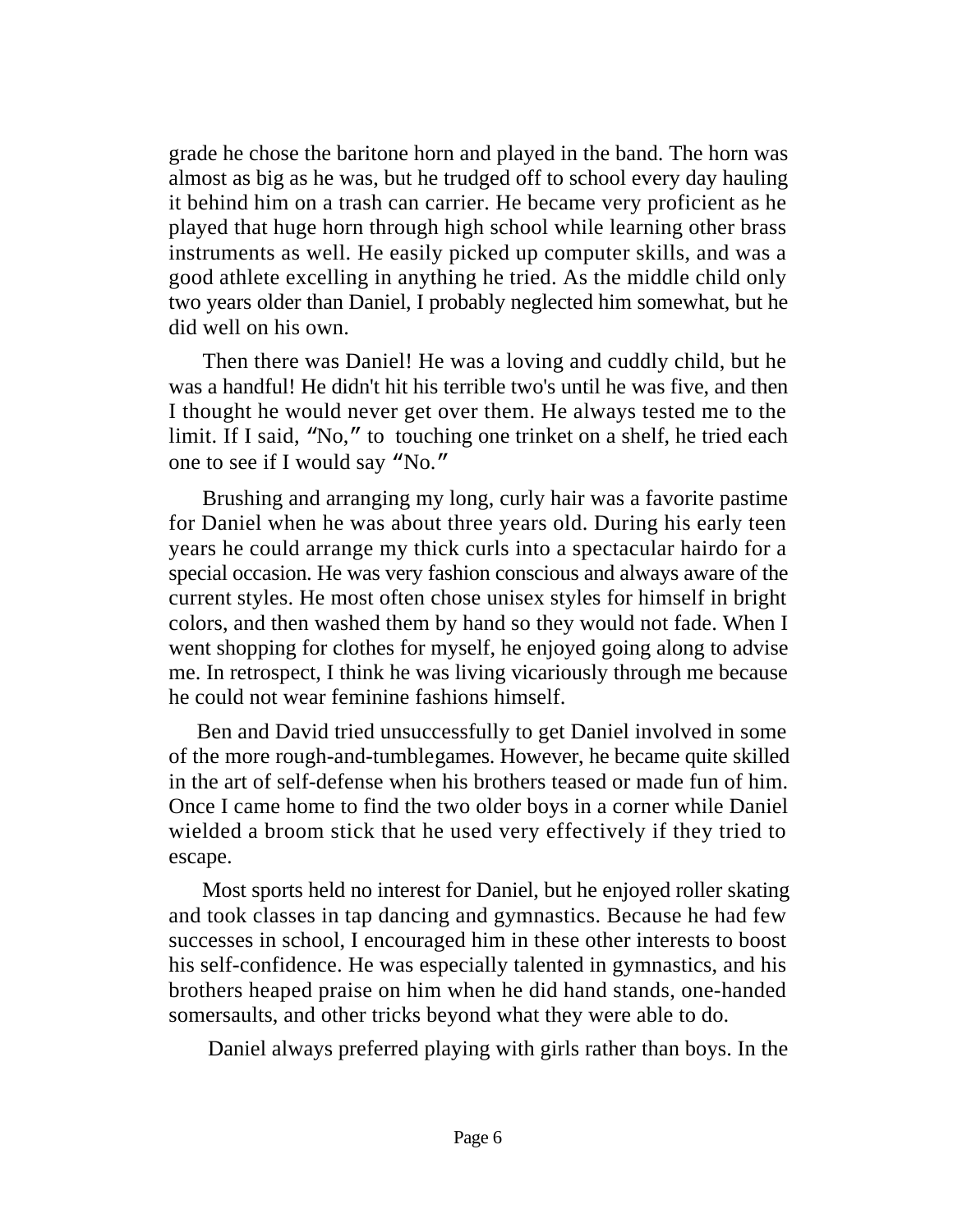toy box at Grandma Clela's house, the old doll was his favorite. Daniel liked to sew, cook, and clean house. Since I spent little time on these traditional female activities, he was not following my example. He rearranged the furniture to his taste, and looked for pictures and other items to decorate the walls.

 After much hard work, I started my own business doing cancer statistics. Self employment fit my personality because I like to control my own life. It also allowed me to have a flexible work schedule. The pay was adequate so that we no longer had to count pennies, and we were able to get out of debt. I was proud that I was the bread-winner; I was providing for my family, and doing it better than many families with two parents. Women in our society seldom have such an opportunity. Many single mothers I knew were playing the role of victim, dependent on the whim of the father to provide child support. For many years I dreamed of someone to share the responsibility and the joys of watching my children grow up. However, most of the men with whom I formed relationships added to my responsibilities, and did not enjoy the boys as much as I had hoped. Being single suited me fine, for the boys were the focus of my attention and concern.

As Daniel finished the eighth grade, I saw signs of increasing tension. He seemed to enjoy school and socializing with the other students, but something was bothering him. He was not able to fall asleep at night, and when he did, he did not sleep well. He knew he had to get some sleep to feel well for school the next day, so we tried warm milk, watched boring television, sang lullabies, told stories, and did the mental exercise "walking through a dark friendly forest, you are getting tired." We also talked about a great variety of topics.

Once he said, "I don't know who I am."

 I responded, "Most teenagers feel that way. Most of the kids at your school probably feel the same way."

"When my teen years are over, I won't feel this way anymore?" he asked.

"That's right. You just have to get through your teen years." Little did I know just how difficult getting through those next few years was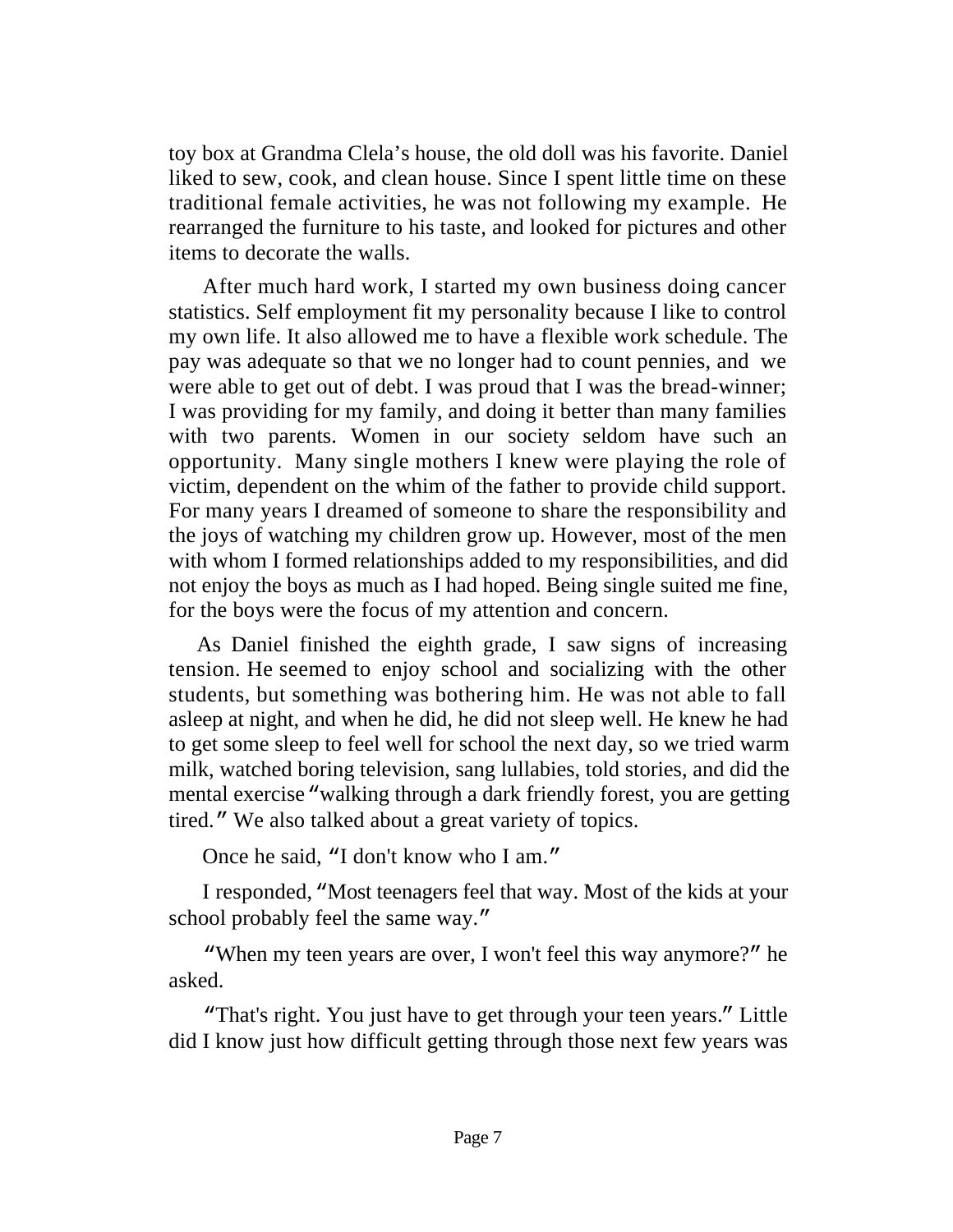going to be for him.

#### \* \* \* \* \*

 During Ben's sophomore year in high school, he went to live with David, who was attending college in Phoenix. It wasn't easy to let Ben leave home when he was still young, but it solved several problems. Daniel, Ben and I were living in the country: an hour's bus ride from the nearest high school. My work schedule prevented me from driving him to and from school so he felt pretty isolated. He was unhappy because the transportation problem kept him from participating in afterschool band or sports activities. David was living in an apartment but had trouble finding responsible roommates. David suggested that Ben could live with him and attend the nearby high school.

 I was sad to have Ben leave and a little apprehensive about the arrangement, but they wanted to try it. Besides he could always come home if it didn't work out well. I paid Ben's share of the apartment rent, but otherwise they were mostly supporting themselves. David and Ben had a credit card on my account to be used when they needed money unexpectedly. They never used it without telling me, and never used it unwisely. I was proud of them as they responsibly went to school, worked, paid their bills, and kept track of each other.

 Whenever possible I've allowed my children to shape their own lives, and tried not to curb their adventurous endeavors because of my

anxiety. I was proud of David and Ben as they proved to me that they understood the meaning of responsibility. My friends were amazed at this unusual arrangement. Parents are often unable to manage their teenagers living at home let alone trust a couple of brothers to take complete control of their lives 400 miles away from any family.

 With my child-rearing days were almost over, there was light at the end of the tunnel. I just didn't realize how long the tunnel was.

\* \* \* \* \*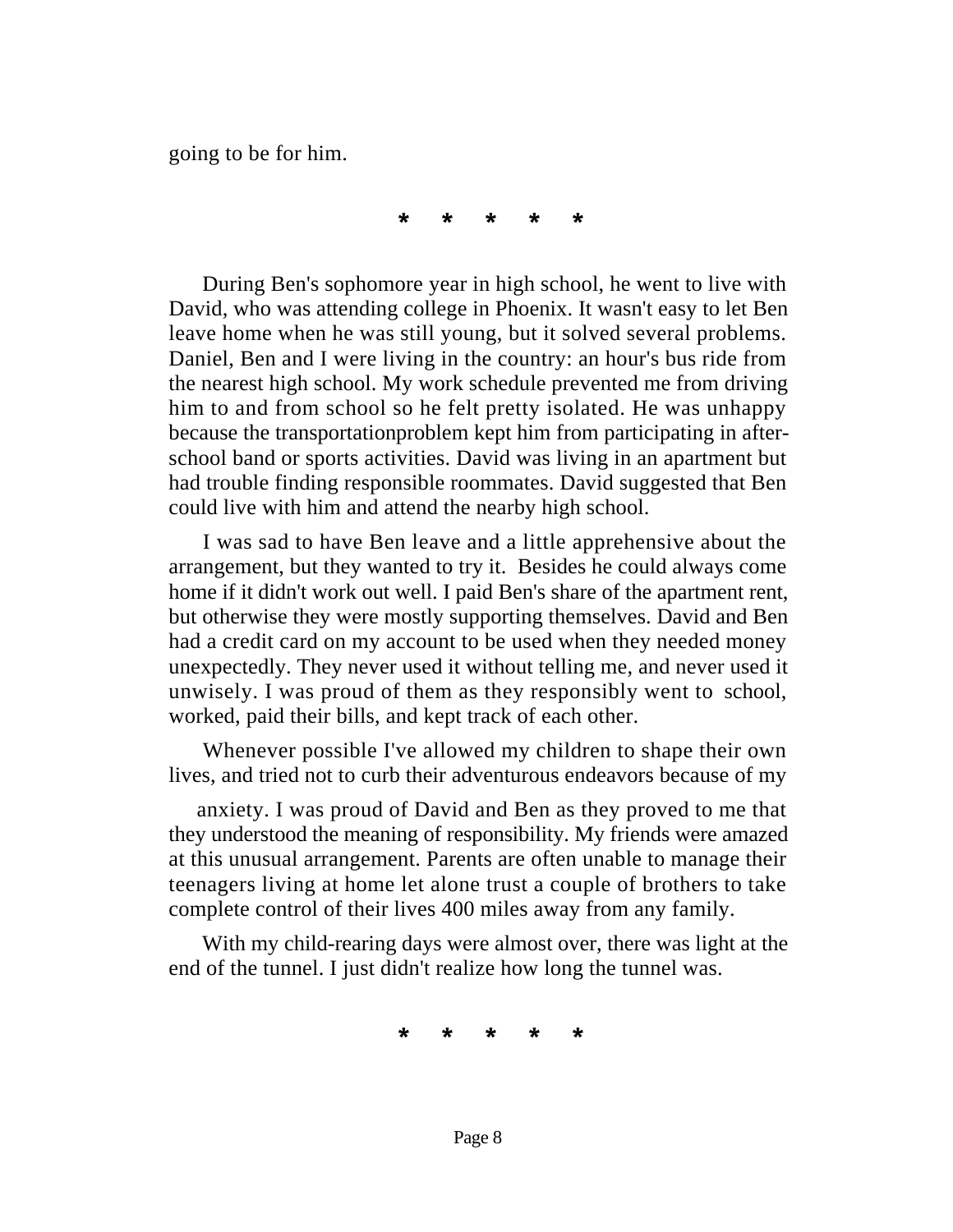After his revelation, Daniel was peaceful and calm, but I was a basket case. I tried to maintain an outward appearance of composure, but my mind would not work well due to stress and lack of sleep.

 The next morning Daniel spent hours in front of the mirror in my room. He styled his hair, put on make-up, shaved his legs, and created short-shorts from a pair of long pants. When he tied a T-shirt up tight above his waist, he did look like a girl. It was amazing to watch the transformation. However, he still adopted the unisex look in front of others, and he did not want me to tell his brothers yet.

 When we went shopping later that day, Daniel said he needed underwear, and I wondered whether he was thinking about panties. I didn't ask, but just told him to get what he needed because I wanted to avoid the whole subject. He chose his usual jockey shorts, and I breathed a sigh of relief. I kept watching for signs of something – I'm not sure what.

 I asked one of my friends to meet me at the mall because I really need to talk to someone. He hazarded several guesses as to the cause of my problem, but I knew he would never guess. When my friend learned the cause of my dismay, he agreed he never would have guessed. He thought the condition was called gender dysphoria or transsexualism. He advised me to research the subject at the medical library of our local university hospital.

Another friend who knew my children well expressed his support but did not know much about gender problems either. However, a few days later he called with some troubling information. A gay friend of his had told him that transsexuals have an even a harder life than gays for they are at the far end of the spectrum when it comes to acceptance in the community. He also expressed sympathy for us because he knew we had a hard road ahead and suggested that I go to the Gay and Lesbian Center to seek information.

 Daniel had gone to visit his brothers as soon as school was out. Ben brought him back and was visiting from Arizona for the Fourth of July holidays. I was close to tears all day. Contrary to Daniel's wishes, I told Ben the reason for my distress because I needed to share it with someone. Ben said, "It's no big deal. Daniel probably just needs more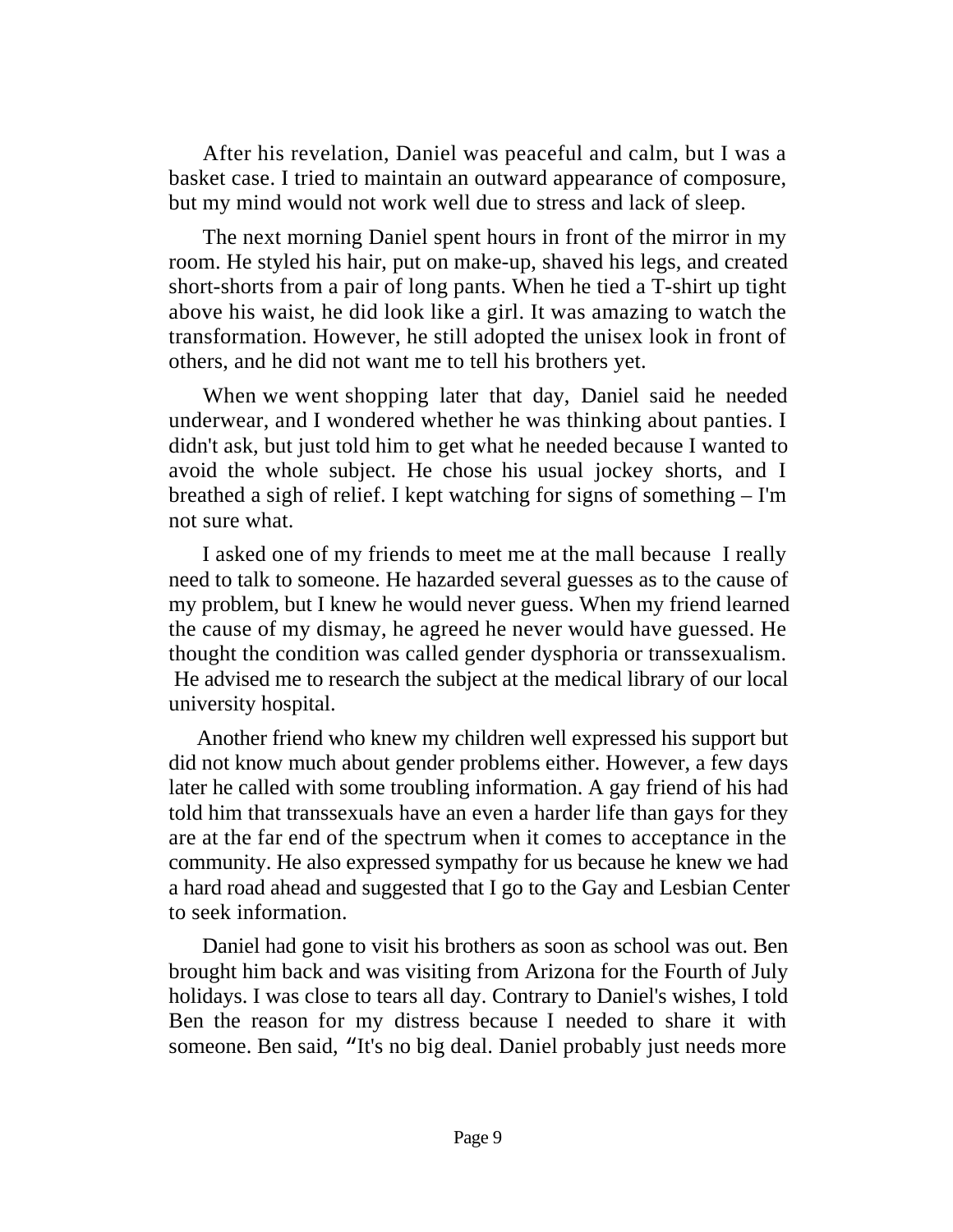attention." When Ben was ready to return to Phoenix, Daniel wanted to go back with him. He wanted to be able to go out shopping at the mall as a girl without the fear of running into his friends. David and Ben approved the plan as they liked to have him cook and keep their apartment clean while they worked or attended school. Daniel had played with several feminine names, such as Jasmine or Danny, but seemed to be settling on Danielle.

 My instincts told me that momentous events would take place during Danielle's second visit to Arizona, and I talked to my children there almost every day so as to be a part of it.

 Danielle told me about Denise, who was a good friend and neighbor to Ben and David. Denise had known a transsexual, and recognized the signs in Danielle, so she took her under her wing. While the older boys were away, she and Danielle experimented with hair and make-up, and did all the things that girlfriends do – the things that Danielle had always longed to do. Danielle confessed she took some of my make-up with her – make-up that she encouraged me to buy a year before when she saw it on television. I didn't mind because I seldom used it. Danielle kept me informed about all the new things she was doing, and told me everything she bought during her mall trips with Denise. David used my credit card to get cash advances for Danielle's use, and she told me how much she paid for each item because she was concerned about my having to spend money on her.

It was Denise who told David about transsexuals and what was happening to Danielle. When David told me he knew, I cried with gratitude for Denise. Bless her dear, dear spirit – I just wanted to hug her. David was quite stressed by all the new developments. He was doing his best to hide his feelings from Danielle – he began to work out at the gym more than usual. Ben persisted in his opinion that Danielle just needed more attention. He bought her a computer art program and was trying to teach her how to use it. It was clever of Ben to find a way to give her more attention that involved his beloved computer.

 Danielle told me her brothers were treating her nicely, and she thought they were glad to find out that she was not gay. She told me she saw an 18-year old transsexual on a television talk show and said, "I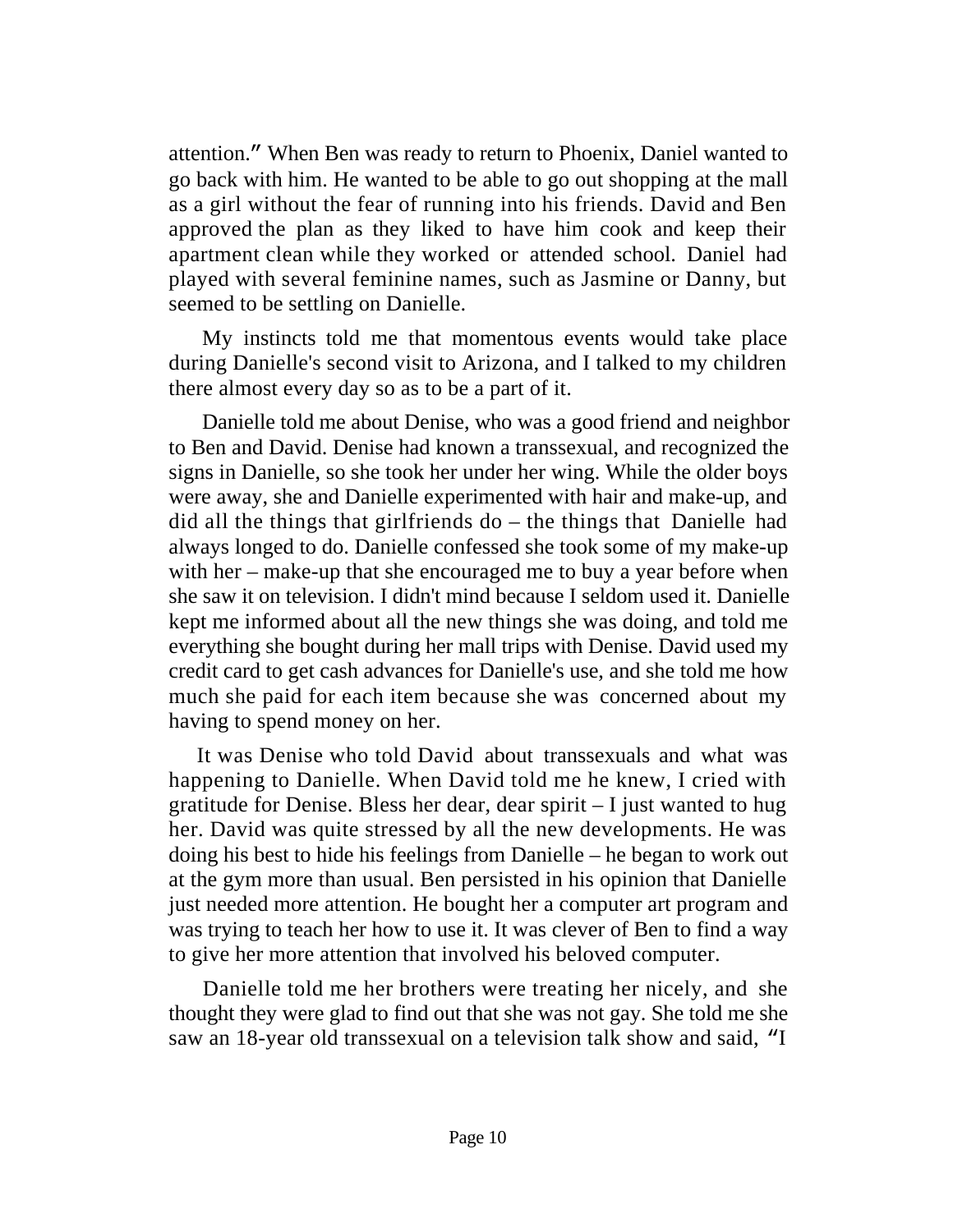think I could have done better at expressing how it feels inside."

 Denise thought Danielle was passing very well as a girl – the guys were even checking her out at the malls. Denise had to remind Danielle not to scratch where her new bras made her itch. When Danielle started receiving phone calls, David was afraid he would use the wrong pronouns so he would use no pronouns at all. "Down by the pool," he would say, "Gone shopping," or "Not home."

 Danielle told me about a 21-year old man, a neighbor in the apartment complex, who took her to the store to get hair spray. "I told him that I have two big brothers who are very protective so I couldn't mess around much," she said. "He is cute, but kind of nerdy. He would make a good friend, but that's all."

 I was sure my new daughter was going to get her heart broken, but Danielle was thrilled to meet boys who thought she was a girl. One night when I called, Danielle was out on a "date" with the neighbor. When he came for Danielle, Denise wrote down his address and phone number. The boys were still worried about her, and Ben waited up for her to get home. David decided that before he dated a girl, he would ask to see one of those cute, naked baby pictures. He wasn't sure he wanted to date a transsexual.

David and Ben discussed how to tell their father. They thought of a scheme to soften the blow. They would tell him that David was gay, Ben was a crossdresser, and Daniel was transsexual. Then when he learned the truth, that only Daniel was transsexual, he would be relieved that only one of them had a problem. They laughed and talked about what they thought their father's reaction would be. They never carried out the scheme, but I was thankful my kids could handle this unique situation with humor and common sense.

 When Danielle had been in Arizona for only two weeks, David told me the situation was a little stressful, and he was ready for Danielle to return home. Grieving is part of the family's adjustment process when a child comes out as gay or transsexual, and David expressed that sentiment to me when he said, "I feel like my brother has died and I don't know who this new person is." David also felt that it was partly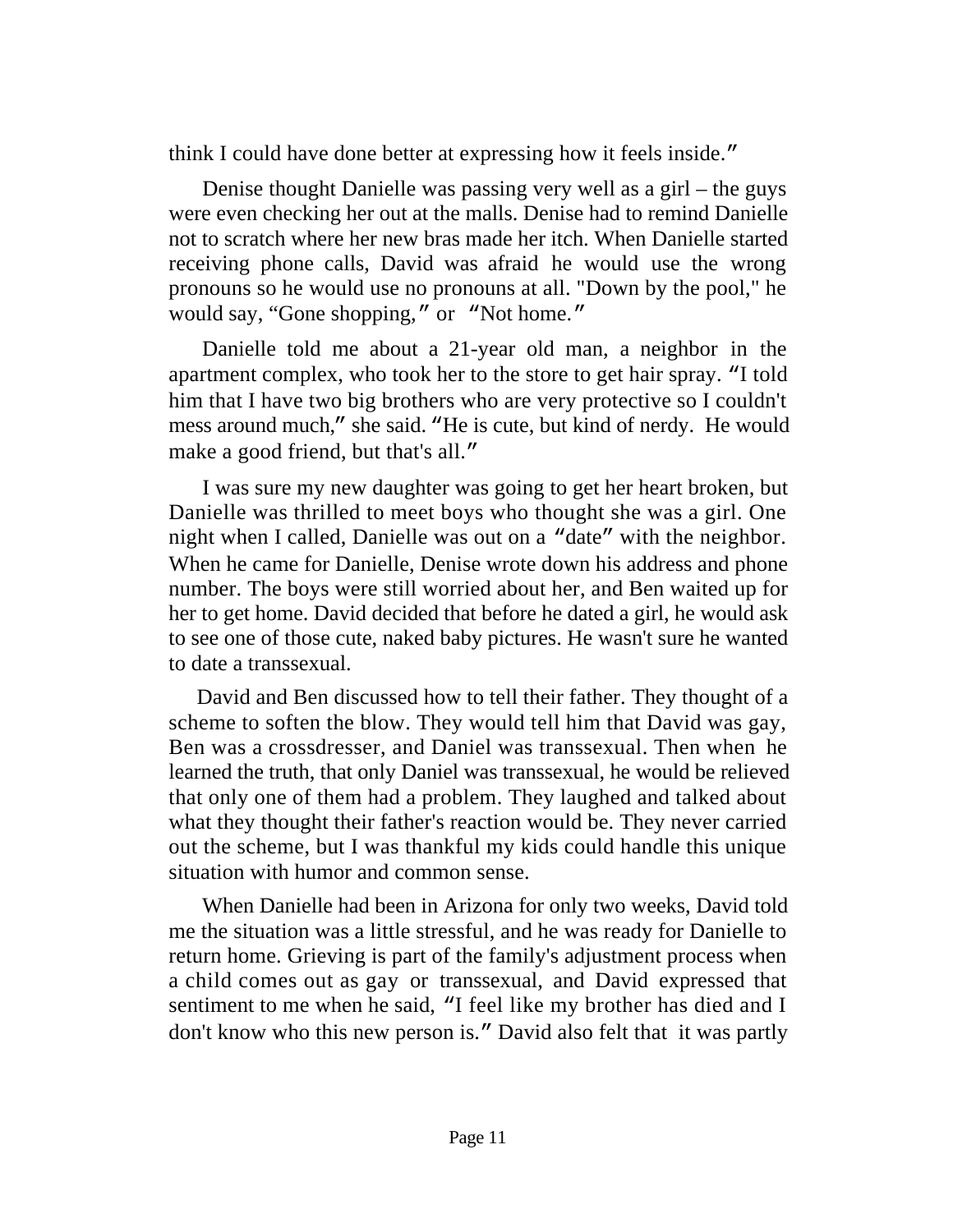his fault because he had been there when his brother was growing up and he must have done something wrong.

 Several times I thought, "I just want my Daniel back." I secretly hoped that Danielle would call and say that she had changed her mind and was going to be my little boy again. I wanted to walk away from all these new problems, and go on with life as it was before. However there were so many things to deal with that I did not have much time for grieving.

 My greatest sorrow was in knowing the hardships that lay ahead for my new daughter. I could see it was going to be a long road, and we didn't have a map to follow. I wondered if I would be strong enough to handle this new situation. I asked myself again and again, "Is a mother's love enough?"

\* \* \* \* \*

 While all my children were in Phoenix, I set out to look for information, and my first stop was the Gay and Lesbian Center. Until the moment that Daniel revealed that he was a girl, I was resigned to the fact that he was gay so I expected that I would contact the Center sometime.

When I was young, my experiences with gays had always been positive. "Uncle Bob" was close to our family and was also the father of one of my best friends. We knew he was gay, but also knew he was a good, dependable person and an important adult in our lives.

 A classmate and his twin sister were my best friends during high school. Phil came out to me years later when he explained that he left the church because Christians disapprove of gay people. When I visited him in San Francisco, he lived with two male friends in a beautifully decorated apartment where they all shared the homemaking responsibilities. I noticed the peaceful, caring and quiet atmosphere that pervaded their home, very different from the stressful, bitter and controlling relationships that I had seen in many heterosexual homes. A highly respected teacher in my parochial high school was gay, but we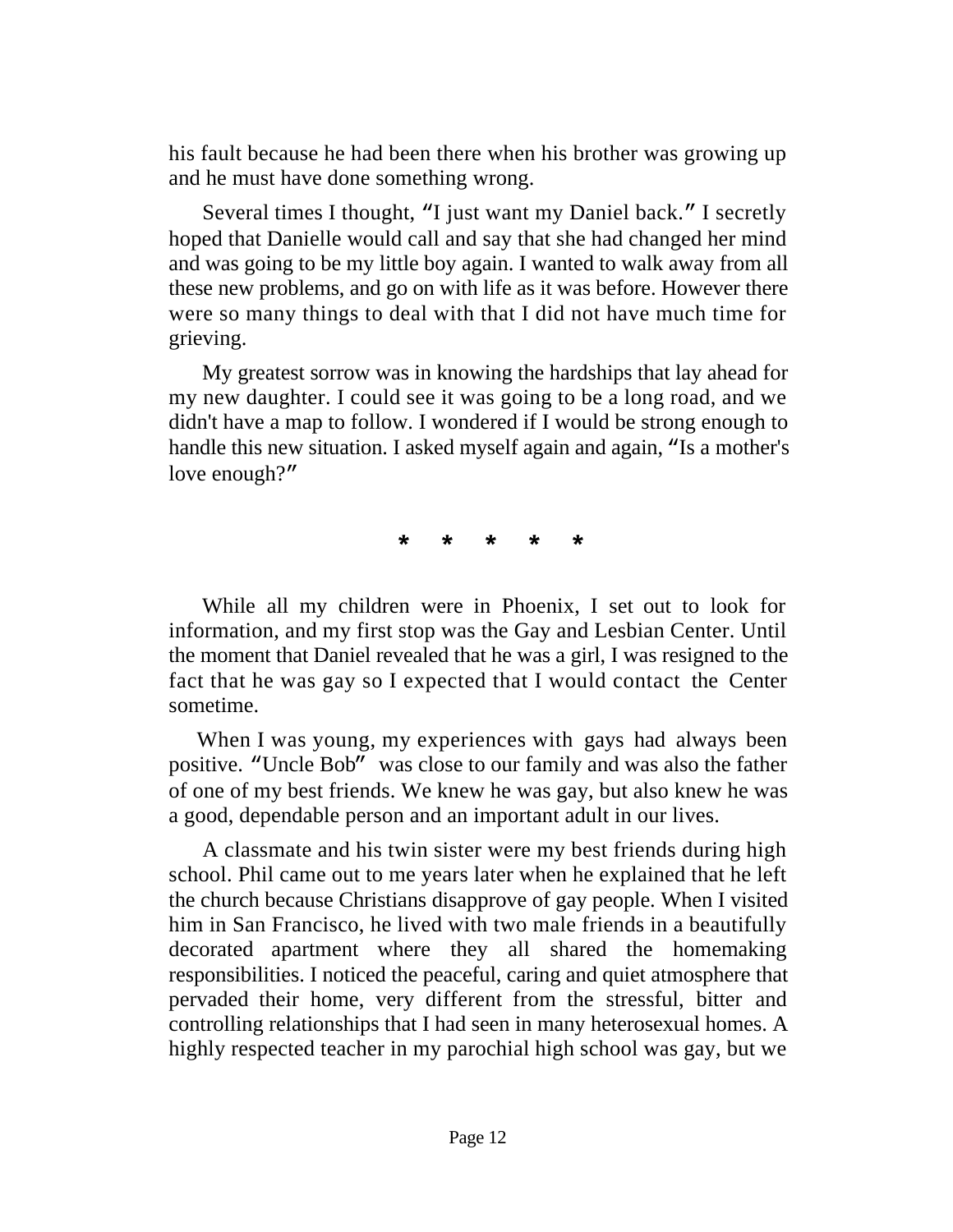didn't know it at the time. He taught English and made it interesting and challenging. He was married and his children were part of our social circle. Years later I visited him when I learned that he was dying of AIDS, and found that he was still interested in new thoughts and projects. I shared with him my concern for my youngest son.

 These three men, as well as all the other gays and lesbians I knew, seemed to be exceptionally fine people. When I believed that Daniel was gay, I hoped he would be a wonderful human being also. I did not blame myself for I had raised all three boys the same way. As early as age five, I recognized Daniel was effeminate and different from other boys, but I knew he did not choose to be that way. It is my belief that some people are born gay just as I was born with curly hair and poor eyesight. I did not feel Daniel was influenced by an outside source, nor did I believe he was sinning.

Fortunately I had read that the gender of the unborn fetus is determined by the hormones to which it is exposed in utero. All babies start out as female. An infinitesimal amount of male hormone at exactly the right time is necessary for the normal development of male sex organs, and the male pattern of thinking. On rare occasions something goes wrong. There may be enough male hormone to produce male sex organs, but it may not be in sufficient quantity to push the brain into the male pattern of behavior. Although I was surprised and a little shocked to learn that Daniel was transsexual, I think it was easier for me to accept because I knew he was born that way.

\* \* \* \* \*

 I was on the verge of tears on that first visit to the Gay and Lesbian Center, and was thankful to meet a friendly and sympathetic female intern counselor. When I asked for guidance in helping a boy who wanted to be a girl, she could be of little assistance because she admitted she knew almost nothing about the subject. She praised me as a wonderful mother for wanting to help my child, and made a future appointment with a staff psychologist who had experience with transsexuals. She also gave me the phone number of a local support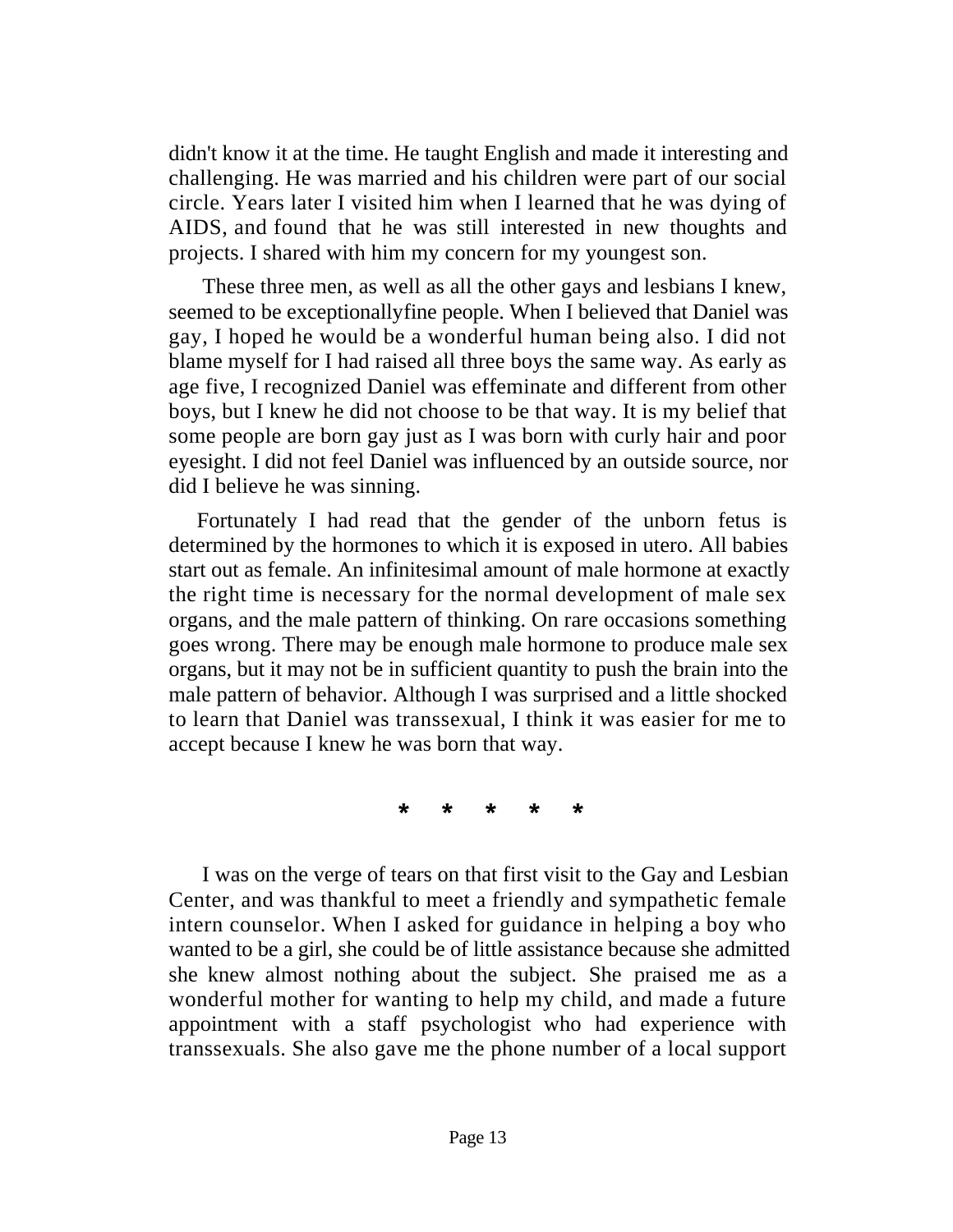group for transsexuals and crossdressers, called Neutral Corner.

 My next stop was the hospital library where I found articles about the use of hormones, and the actual mechanics of sex reassignment surgery. One study hypothesized that transsexuals tend to have more brothers than sisters, and are further down in the birth order. Another theorized that some deficiencies in the womb can result in the birth of a transsexual. One article told of following a group of transsexuals through a spiritual, body and mind transformation with rights of passage. There is little information about transsexuals after surgery because many blend into society and just get on with their lives – they seldom come back to report to the researchers. There were a few outdated psychological studies of children who had gender dysphoria, based on small research samples. But there was no advice for me. I needed A book with step by step instructions – *How To Raise a Perfect Transsexual* – that might say, "When your teenager tells you he is transsexual, you should do this, this, and this."

 The local University hospital informed me that specialists charge \$100 an hour, and it would probably take two hours to arrive at a

diagnosis. Children's Hospital essentially told me the same, and the local state mental health agency had no specialists. I soon understood that the financial arrangements were of utmost importance, for the first question at all the medical facilities was, "What kind of insurance do you have?" I felt I was all on my own. No one knew what to do, but they would try to figure it out for an outrageous price.

 At that time, I was newly connected to the computer world, but even if I had surfed the web there would have been little information available about teens with gender dysphoria. Although my friends and relatives knew no more than I did, it was comforting to talk to them. My mother and my older sister were supportive and reassuring. My mother's reaction when she heard was, "Aha! Of course! That explains so many things."

 My Mexican friend and "commadre" Chula (Daniel's godmother), was not surprised about Daniel for she recognized that he walked like a girl when he was only two years old. She had no problem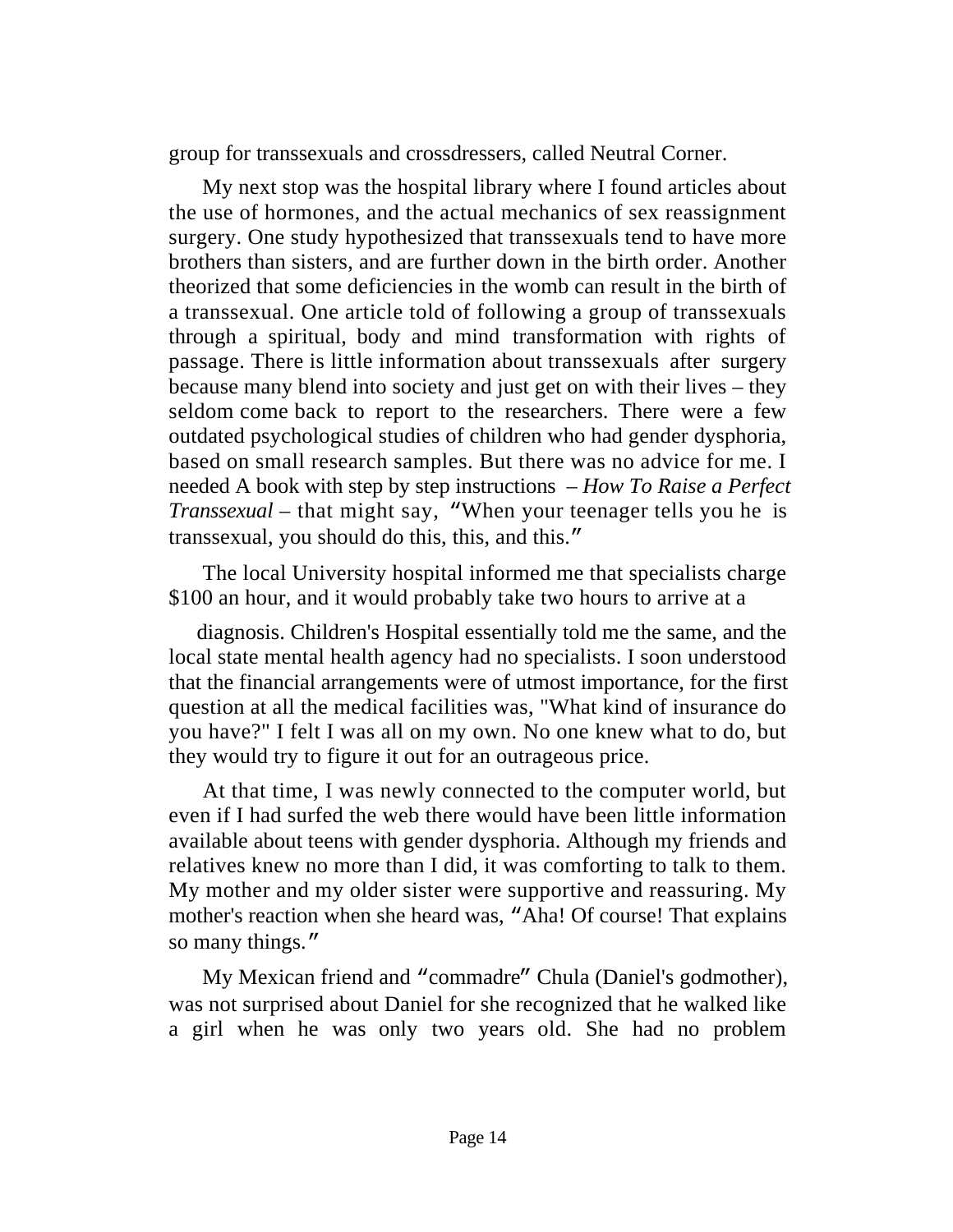understanding and accepting the situation, and had even read articles in Mexican magazines about transsexuals. She expected trouble with Daniel's father because of his macho attitude. "Since he has never helped with the children," she said, "he better be nice or not say anything at all."

The first breakthrough came with my counseling appointment at the Gay and Lesbian Center. The experienced counselor looked like a hippie with his earring, a beard, a pipe in the pocket of a his Hawaiian shirt, and sandals. He knew of only a few teen transsexuals and even fewer who had gone through sex reassignment surgery, but he answered many of my questions: he doubted that it was just a phase that Daniel was going through; it would not be easy to get hormones from a medical doctor or endocrinologist for a minor; street hormones are dangerous although some have resorted to them to save money; hormones would stop some of the hair growth and electrolysis would also help; most of the effects of taking hormones would disappear when they were discontinued. The success of the transsexual depends somewhat on how well he passes as a female, and the counselor thought he could tell by looking at a picture of Daniel whether he would pass well or not. He asked about Daniel's build and his father's height. I was not worried about him passing because I had already seen Daniel as a girl, and knew that he looked incredibly feminine.

 He informed me that several places in the United States perform reputable sex reassignment surgery at a cost of approximately \$10,000, and hormone therapy would probably cost \$100 a month. That information was important because I would have to find a way to handle the expenses.

 The hormonal and surgical treatment of persons with gender dysphoria is strictly regulated by guidelines formulated by a group of psychiatrists, physicians and other care givers in 1979. These Standards of Care mandated by the Harry Benjamin International Gender Dysphoria Association (HBIGDA) specify that a licensed clinical behavioral scientist (psychologist, counselor, psychiatrist, or clinical social worker) with proven competence in the field must be closely involved before sex reassignment surgery may be permitted. These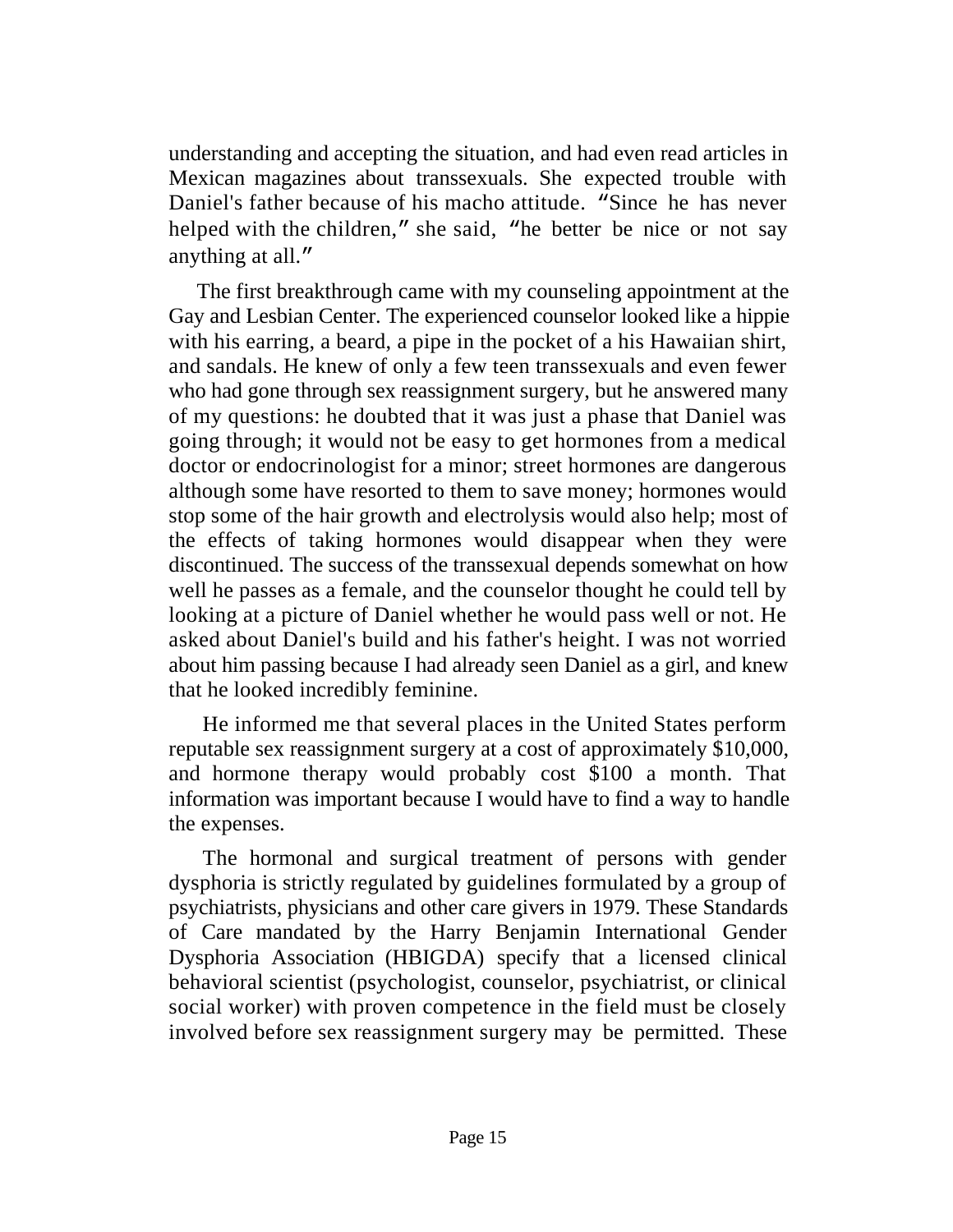guidelines are not written in any law, but with only a few surgeons doing sex reassignment, all of whom agree to these guidelines, they might as well be law.

 The first step requires one of the above professionals to evaluate the person with gender dysphoria over a period of three months before giving a referral for hormone therapy. A year of living full time as the opposite sex is required during which time the person must live and work or go to school in the new gender role before evaluation for surgery is made. Continued contact with the therapist should be maintained during that year because the authorization of two therapists is necessary before the sex reassignment surgery may be considered.

 I wasn't ready to think about surgery. I had more urgent needs, such as finding the best way to help my teenager now. This first counselor seemed to be a caring person, and someone with whom I felt comfortable. He said he would be glad to talk to Daniel, but was not set up to write a letter recommending surgery. His services were on donation basis or were free through the Gay and Lesbian Center.

A man from the Neutral Corner support group phoned me in response to my call. The group had no teen information on hand, and he knew of no other transsexual as young as my child. He invited me to attend their support meeting, and to look through their library. As a result of that contact, the wife of a crossdresser called me. She had found out her husband was crossdressing a year or so after their marriage, but with love and counseling they managed to deal with it. Even their two children knew about their father and seemed to be handling it well. A priest told her that crossdressing was not a sin if her husband was not hurting anyone. She was very supportive and encouraging, and although our situations were completely different, it was good to talk to a person with an appreciation for the problems we faced. It was comforting to know that real people had struggled through something similar and continued to live productive lives.

 Most of the transsexual information that I found pertained to adults, so I felt I was reinventing the wheel. Parents who had dealt with the same situation could be very helpful. What had they found that worked? What mistakes did they make? What did they do about school? How can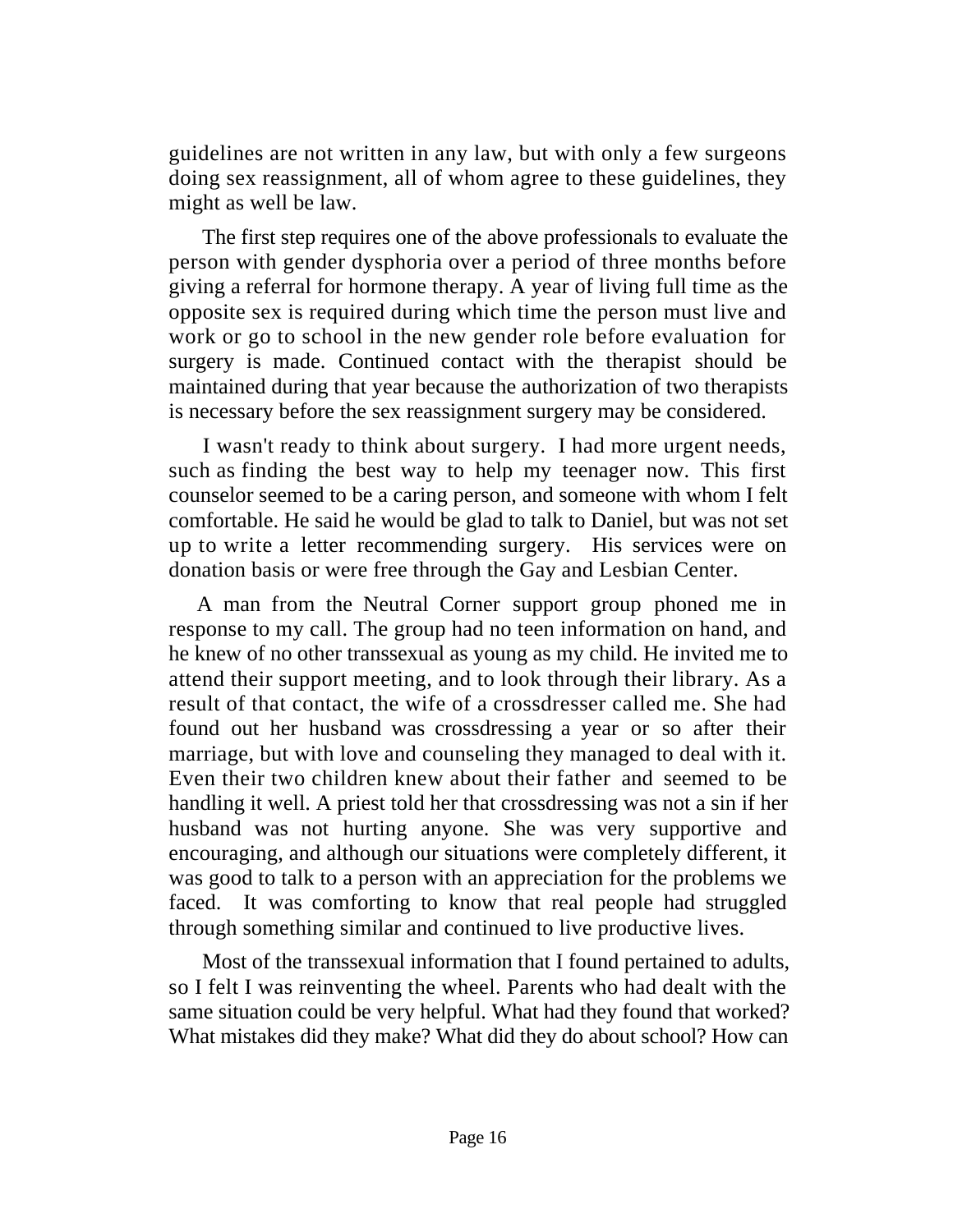parents help?

I knew that I must accept this child as a girl even though I had no idea how to raise a girl, much less a transsexual girl, but I would do my very best to make a good life for her. A change in my thinking and speaking would be necessary to accommodate a teenage daughter. I vowed that by the time she came back from Arizona, I would be able to use her new name and female pronouns. To practice, I chanted to myself, "I have a new daughter. Her name is Danielle. She is really cute. I love her." The hardest word for me to feel comfortable with was "daughter," since I had always used masculine terms for my children – "Let's go guys. My boys. Hey, little man, none of that." I started using the terms "children and kids" instead of "sons and boys." During that time when I was struggling with gender issues, it gave me peace to think of my child as an angel – pure, innocent and lost, neither male nor female. I even wondered if there might be a reason in the bigger scheme of things, that I was given this child. The thought "Why me?" did occur, but the answer also came right away. "Because you can!"

 It was my determination to allow Danielle to set the pace for her future – I would neither push her nor slow her down. It would be my responsibility to provide her with as much information as possible, to discuss options with her, and to pay the bills for any therapy or surgery. I also vowed that our home, wherever it was, would be her sanctuary from the world, a place where she would be safe with no stress or disapproval from me. She would be welcome to go everywhere with me, just as she had in the past: I would not hide her or be ashamed of her.

 While Danielle was experimenting with new things in Phoenix, I attended a birthday party where the guest of honor knew of the recent developments concerning Danielle, but the rest of the group did not. When the other guests inquired about my boys I found it difficult to say anything. I made numerous trips to the powder room to dry my eyes.

 There were several toddlers in the room, and I heard the mothers exchanging stories about their little boys. I wanted to say, "You **think** they are boys." When I saw a little boy with a pretty face, I wondered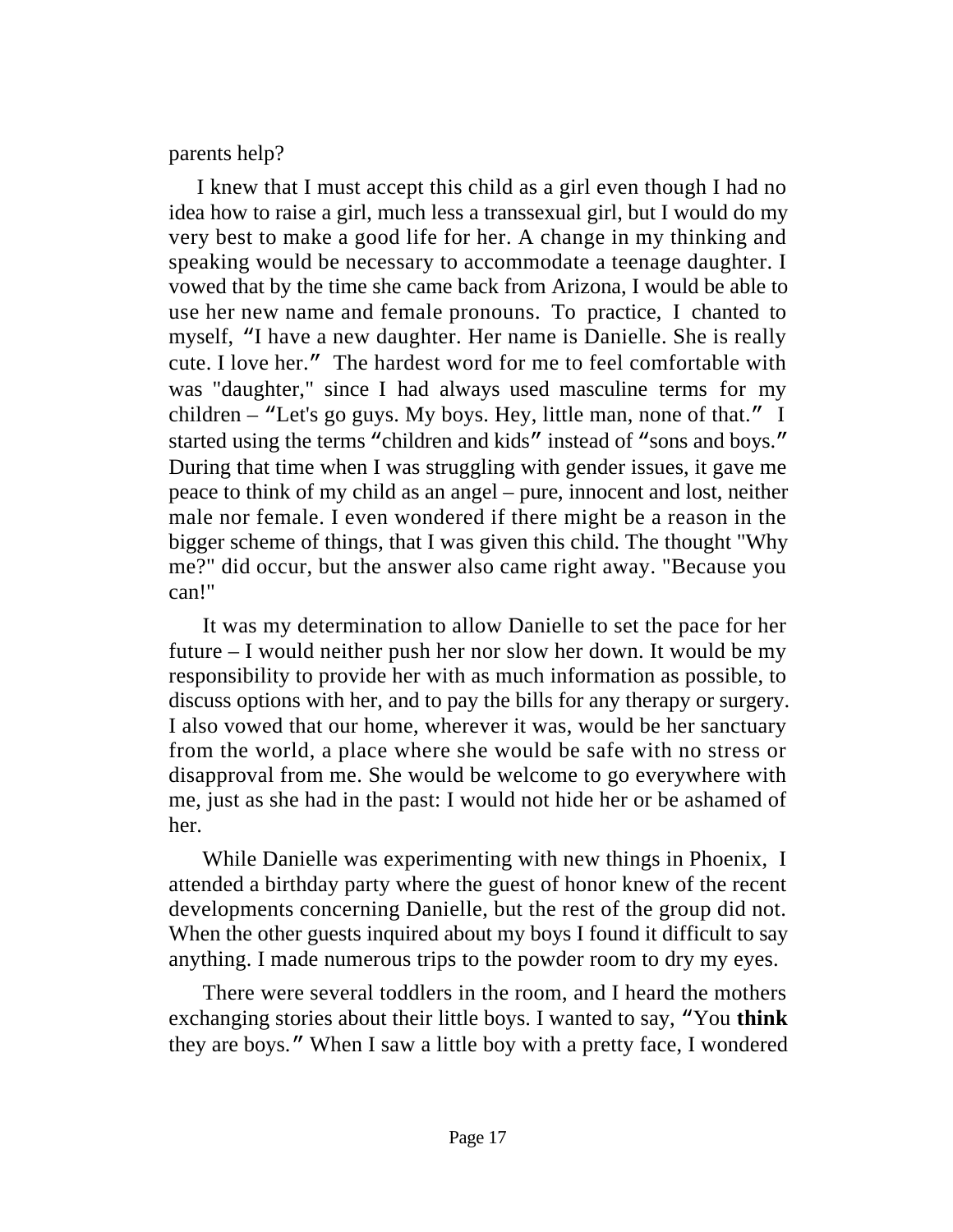about his true identity. My perspective of the whole world had changed. My sister does ultrasound examinations of prenatal infants, and often tells the parents the gender based upon the genitalia that she sees. I thought to myself, "Every parent should be given a disclaimer saying that the fetus has male genitals, but the real gender may not be apparent for years to come."

 The support group Neutral Corner has monthly meetings for people with gender issues. The first time I attended I sat in the parking lot for some time trying to build up enough courage to go inside. I was apprehensive about the people I would meet. Finally I went in motivated by the hope of finding answers to some of my questions. I admit that I was also curious to see what transsexuals looked like.

I could not tell which ones were crossdressers or transsexuals, or if those that appeared to be men were really males. It was very difficult to talk to anyone because I discovered that all my conversation starters were based on the person's gender. When meeting men in the past, I first tried to find out if they were single or otherwise eligible, and then talked about their work, sports, cars, or computers. When I met a woman, we talked clothes, kids, work, or men. When the gender was unknown, I struggled to make conversation. I had to rethink what I knew about gender, things that I had previously taken for granted.

 After a few minutes, a person appearing to be a male introduced himself to me, said he was a crossdresser, but not dressed tonight, and inquired as to the reason I was there. It was soon evident to him that I could hardly talk without crying, so he changed the subject to politics, and then health-care and other gender neutral subjects. He was a good conversationalist, intelligent, and a very nice person from all appearances. He did not seem to be odd, or weird, or any of the other things that I had feared I would find at the meeting.

 Then a male and female couple revealed to me that she was a male to female transsexual (M2F) and he was a female to male transsexual (FTM). Recently they had gone through the gender transition together. They did not know of any young transsexual, nor had they had experience with the schools, but they gave me names of counselors and endocrinologists, and expressed support as I endeavored to help my new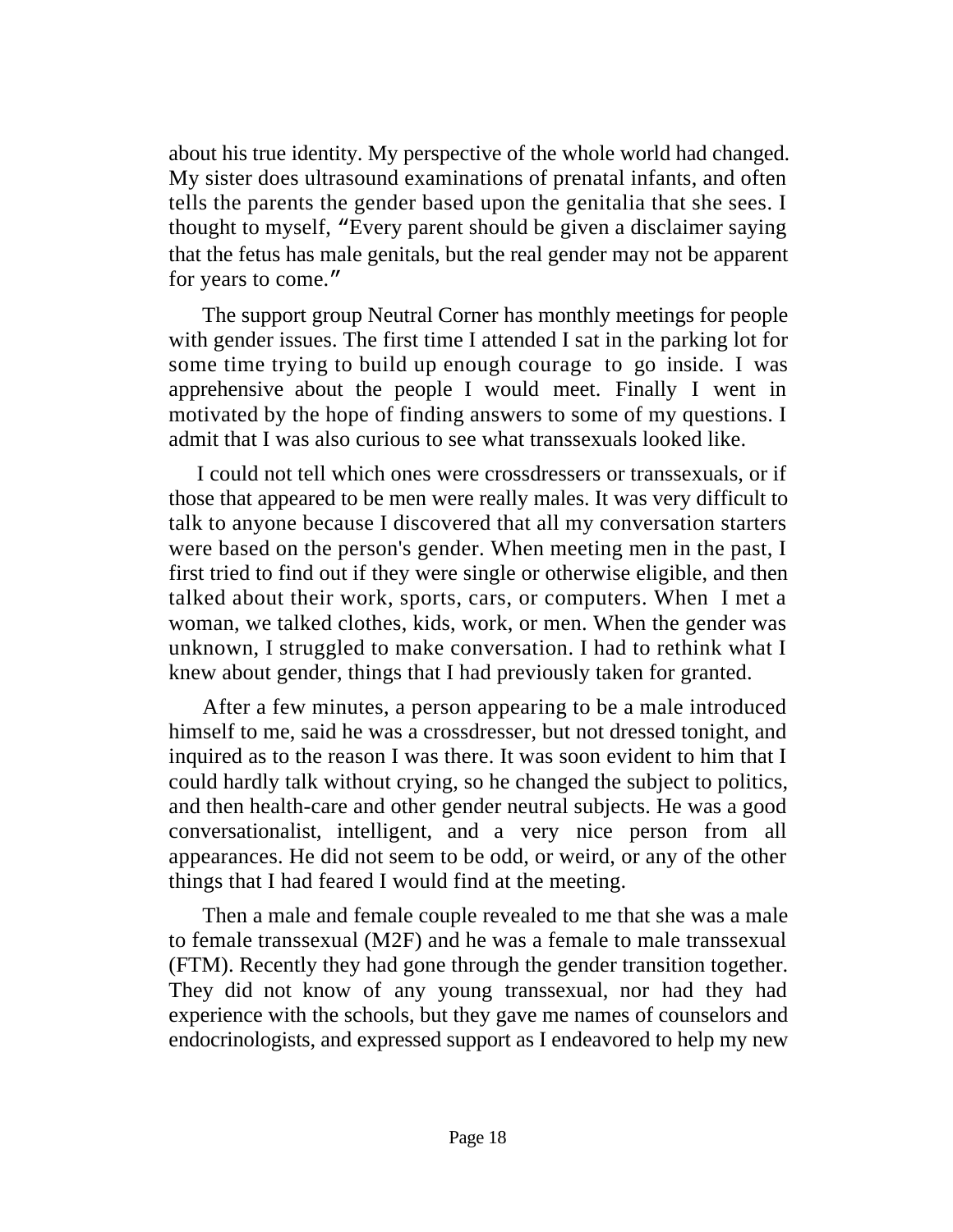daughter. I was happy to discover a nice group of people in attendance who talked about computers, families, and fashion, and I began friendships that night that were of great help to me as I journeyed through a new and unfamiliar territory.

As the evening progressed I was introduced to everyone, and I learned that many of them were successful business people with supportive spouses. Some were crossdressers in female garb, and some were in "drab" which meant they were not dressed as females that night. I learned to tell the difference. Others were M2Fs or FTMs, but to my surprise and pleasure, most appeared to be happy and welladjusted. Some of the women were very fashionably attired, while I was dressed as usual without earrings, nail polish, or high-heels. They warmly included me in their friendly community, and gave me several books to read from their library. It was interesting to find books on ancient Greek mythological figures that were transsexual and were not treated as if they had a mental illness. The American Indians also had many transsexuals in their tribes who were treated with respect as leaders and teachers because they could see the world from both the feminine and masculine point of view. Traditional Indian society was also very accepting of children deciding which gender, or gender roles they wished to follow. Although the books pertained mostly to adults, I read them anyway. I wanted to learn everything I could on the subject. That experience with Neutral Corner gave me the first glimmer of hope that there might be a happy and successful future for Danielle.

\* \* \* \* \*

 On the way to the airport to pick up my new daughter when she returned from Phoenix, I wondered if I would recognize her. Would she really be a cute teenage girl? I needn't have worried, for she looked adorable to me – a little garish perhaps in the dress and make-up but definitely an attractive female. She was a little tentative about how I would accept her. When I hugged her and let her know that I loved her, one of the first things she said to me was, "I can't go back to school as a boy. I am too happy as a girl to ever go back." I had already come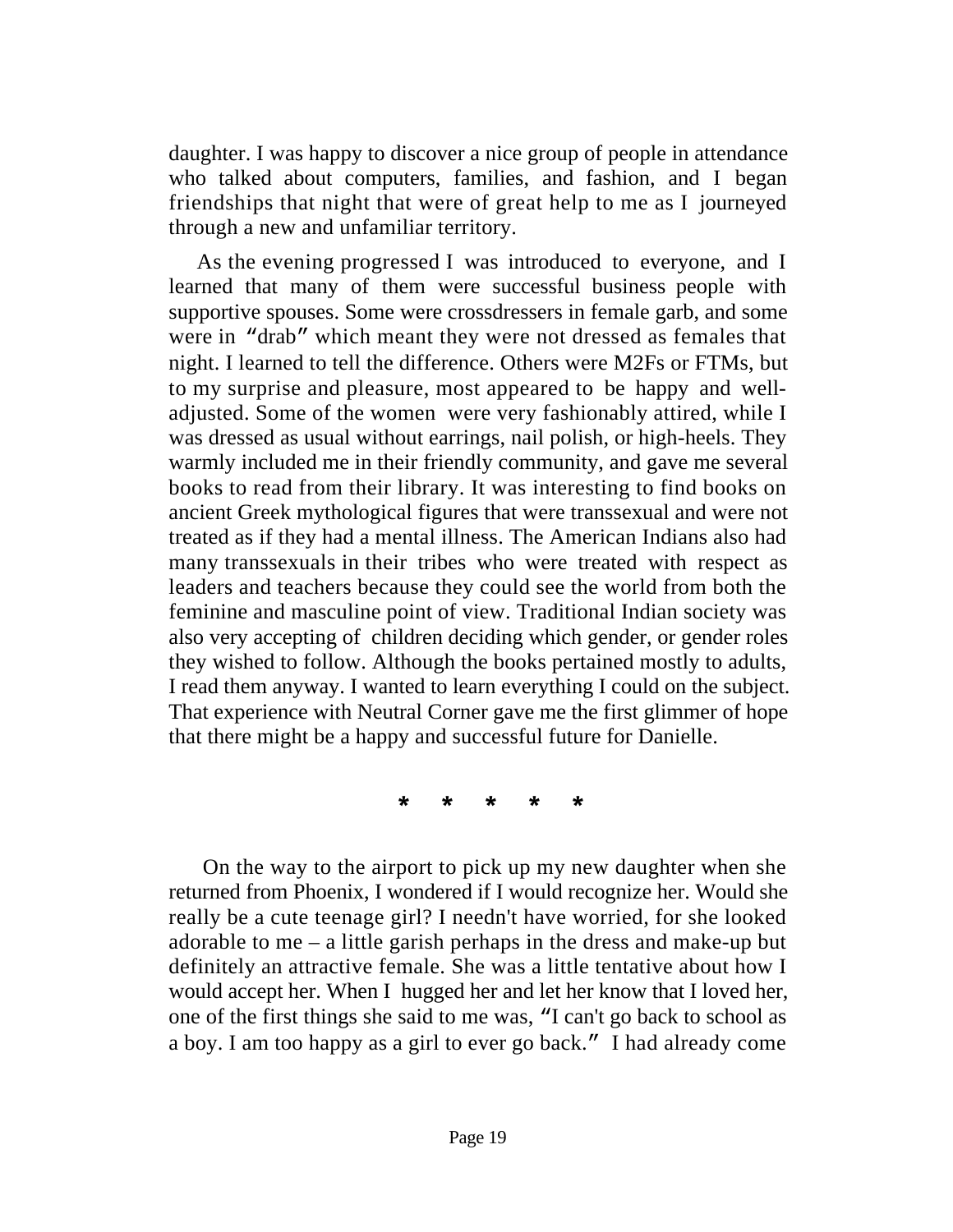to the same conclusion. She thanked me over and over for letting her be a girl, and told me how much she loved her brothers and Denise for helping her so much.

After a few weeks it became evident to all who knew Danielle that this change was a wonderful and happy process for her. She was bubbly, exuberant and optimistic about her new life, as the person who had been hidden inside began to emerge. She began letting go of the male role she had tried to maintain. She still had demons of the boy sitting on her shoulder always whispering that the male was still present, but they were becoming quieter. As she became more confident that others were seeing a girl, she let more of her beautiful character blossom and be exposed to the world. It was a celebration of life!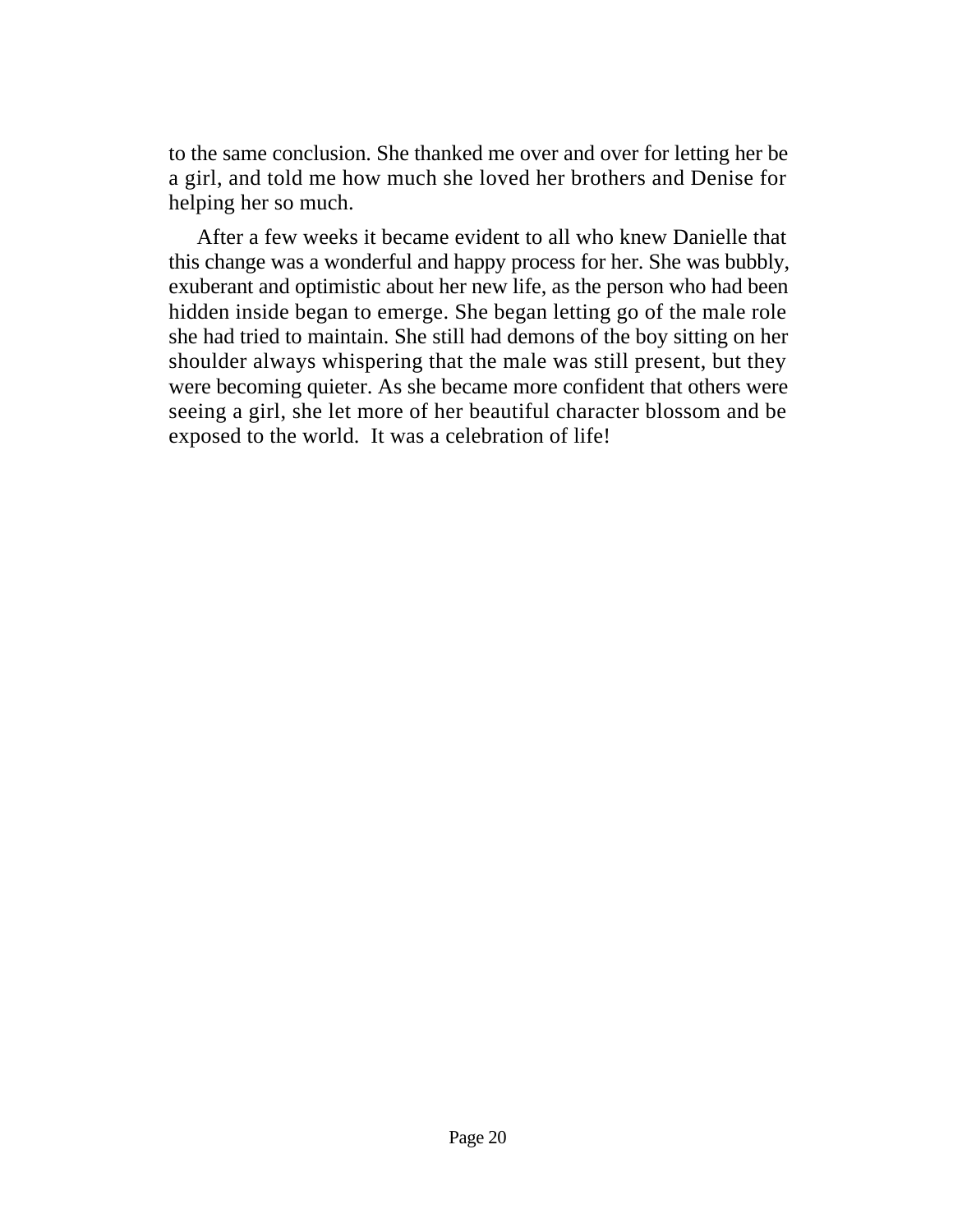## PART II … LEARNING

The next few weeks before school started, Danielle stayed close to home and very close to me. It was as if she had regressed to infancy and was bonding with me. She wanted to sit by me, sleep in my room, and be with me all the time. She needed many hugs and frequent reassurance. How could a child in these circumstances survive if there was no one there to hug her? She returned to her independent teenage self after a month or so.

Some transsexuals in Neutral Corner referred us to Mr. Hunter as the best counselor in the community. I went to the first appointment with Danielle because I didn't want to turn my new daughter over to a stranger who might convince her that she was crazy so that he could then cure her, or one that would come between us. Danielle wore very feminine attire, but was still in her garish phase – tight, short, loud – exaggerated but very cute. The therapist talked to us about our situation a little, but mostly told us about all of his experiences. He inquired whether Danielle was traumatized at an early age for he claimed to have done research to prove his theory that transsexualism is caused by trauma to children under 31 months of age. Daniel was one year old at the time of the flood, and I thought his verbal skills had been affected. He stopped making sounds at all, and only smiled, cried, and pointed until he was three. Whether he was influenced by early trauma made little difference at this point, as I wanted to know what to do now.

 Counselor Hunter gave us a Personal History form to fill out and return to him with \$150.00. He told us someone else would review it. There would also be psychological testing down the road that would cost \$700.00, but we were not to worry about that yet. When the interview was over, he didn't tell us when he wanted to see Danielle again. He did, however, warn us to be careful. Apparently most transsexuals are beaten up at least once by a date if he learns of her past.

 We discovered that the questionnaire dealt mostly with adult issues such as marriage, children, sex, and work. There was only a small part about family, growing up, and school that we could fill out, but we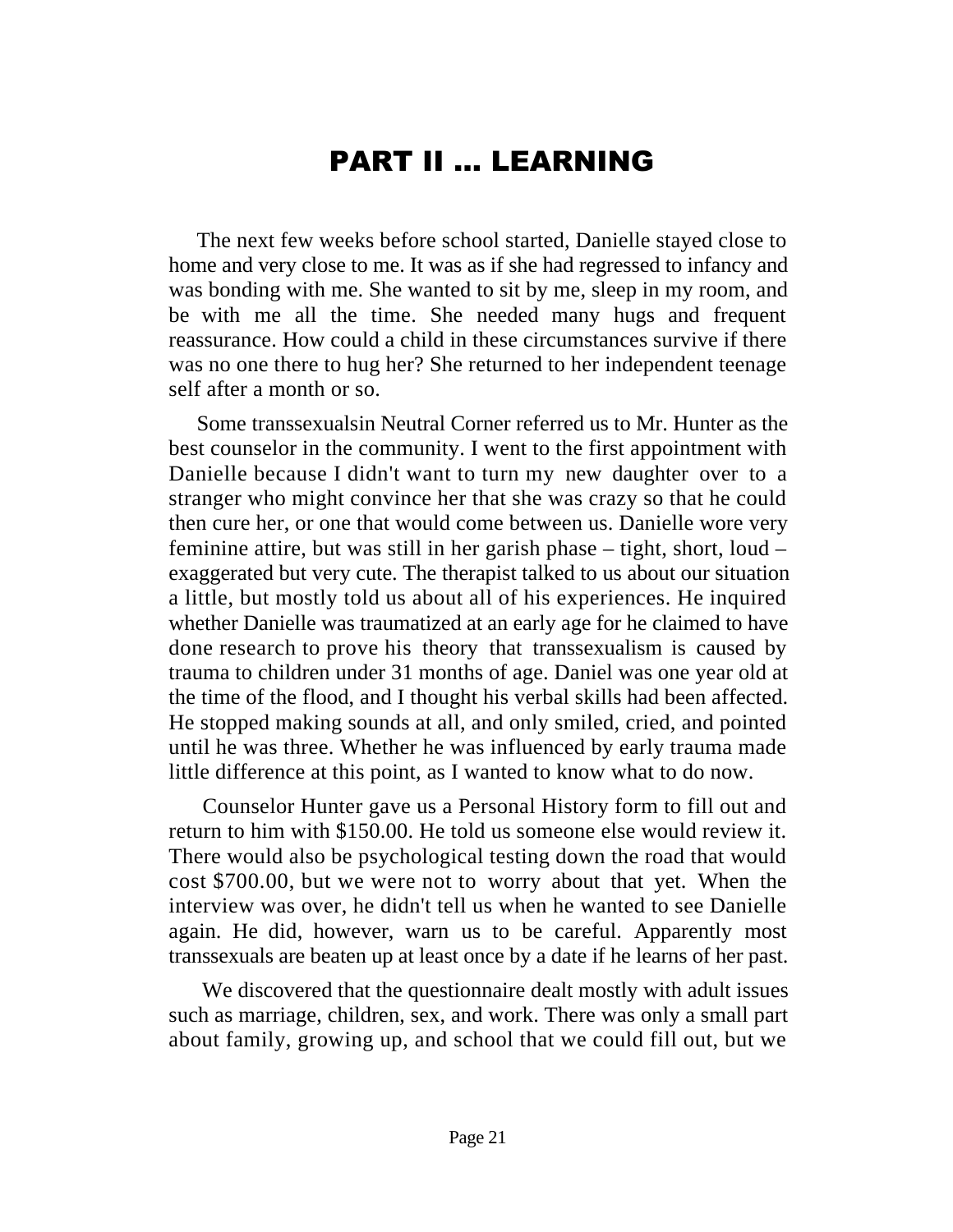returned the form with the money. We never did find out who was reviewing this questionnaire for him. Mr. Hunter called me a month later and referred us to an endocrinologist.

 We were nearing the end of the summer and had to find some way of getting Danielle into school. It was obvious to me that she would have a better chance if she went to a new school. From past experience I had learned some secrets about getting a child into a specific school in our district. The best way was to move into the neighborhood near the school. There were at least two schools with waiting lists that did not take students from the neighborhood, but if you were the right race you might be bussed from one neighborhood to another, depending on the racial balance the school was trying to achieve. I had played the race game several times with the older boys. Since my children are one-half Hispanic and the other half a mixture of European races, I would choose whichever race was needed for a given situation. On several occasions I tried to do away with race questions altogether, for I objected to choosing either Hispanic or Caucasian. A student could not be registered as mixed racial origin even though he was, nor could he be just American.

Finding a school that would be safe for Danielle was uppermost in my mind. When I asked Mr. Hunter about schools, he advised me to call school principals and explain the situation. When I found a friendly person, I could register Danielle in that school. Following his advice was not easy because the schools were not in session during the summer. Most of the administrators were gone and would not be back until just before school started. Time was running out, and if I had to move, I wanted to get started.

 I decided to go directly to the top and call the school district office. There were all kinds of "touchy-feely" committees promoting student wellness, self-esteem, and equity, so I thought they would surely be able to help Danielle. After being transferred from department to department, it seemed the person who normally handled this situation was on vacation. I was finally connected to Ellen.

"What is the school district's policy for dealing with a transsexual student?" I asked.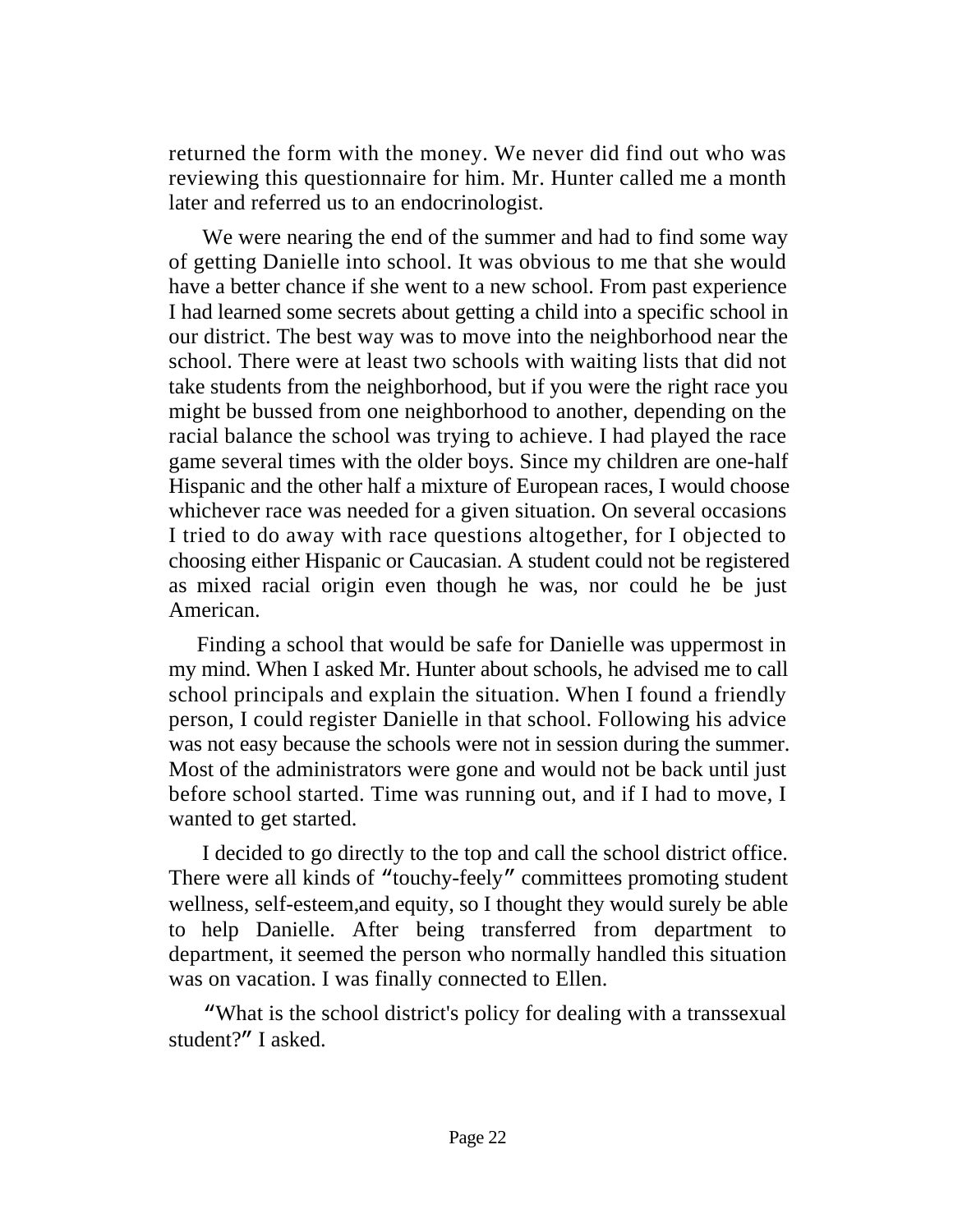She asked several questions and then put me on hold while she talked to her boss. When she came back on the phone she said, "Our policy is that we can not discriminate."

"That is not much help."

 She said again, "All I can say to you is that we can not discriminate." It sounded as if she wanted to say more.

 I hung up in tears of anger and frustration. If they could not discriminate then my "girl" could be in the boy's physical education classes or with the girls, and the school authorities could not do anything about it. Perhaps if they understood the situation, they would not want her in either PE class. I would wait a few more days for someone to return who supposedly knew more about placing a special student.

 After many frustrating calls, I was able to set up an appointment to discuss the matter with a school official face-to-face. I went to the appointment with little hope of receiving help because this official and I had done battle before over the race issue. A few years before he told me that the school district would take me to court and designate one race for my boys since I was refusing to specify one race for them. He didn't follow through on that threat, and I hoped that he did not remember me or the heated words that we exchanged at that time.

To my surprise, he was cordial and appeared genuine in his desire to help me. (Apparently he did not remember our other encounter.) However, he had no previous experience with a situation like this. Upon inquiry, the computer department informed him that a student's name could not be changed unless the birth certificate was changed. I knew that the name on a birth certificate can be changed, but the gender cannot be changed until after sex reassignment surgery.

 He told me about the alternative school programs available in the school district. One was home schooling, but I was not interested in that. There was a program mostly for troubled teens where they could go at their own speed: that wouldn't do either. Danielle was not a troubled teen and I had heard only negative reports about this program. The third possibility was a small alternative school that he said was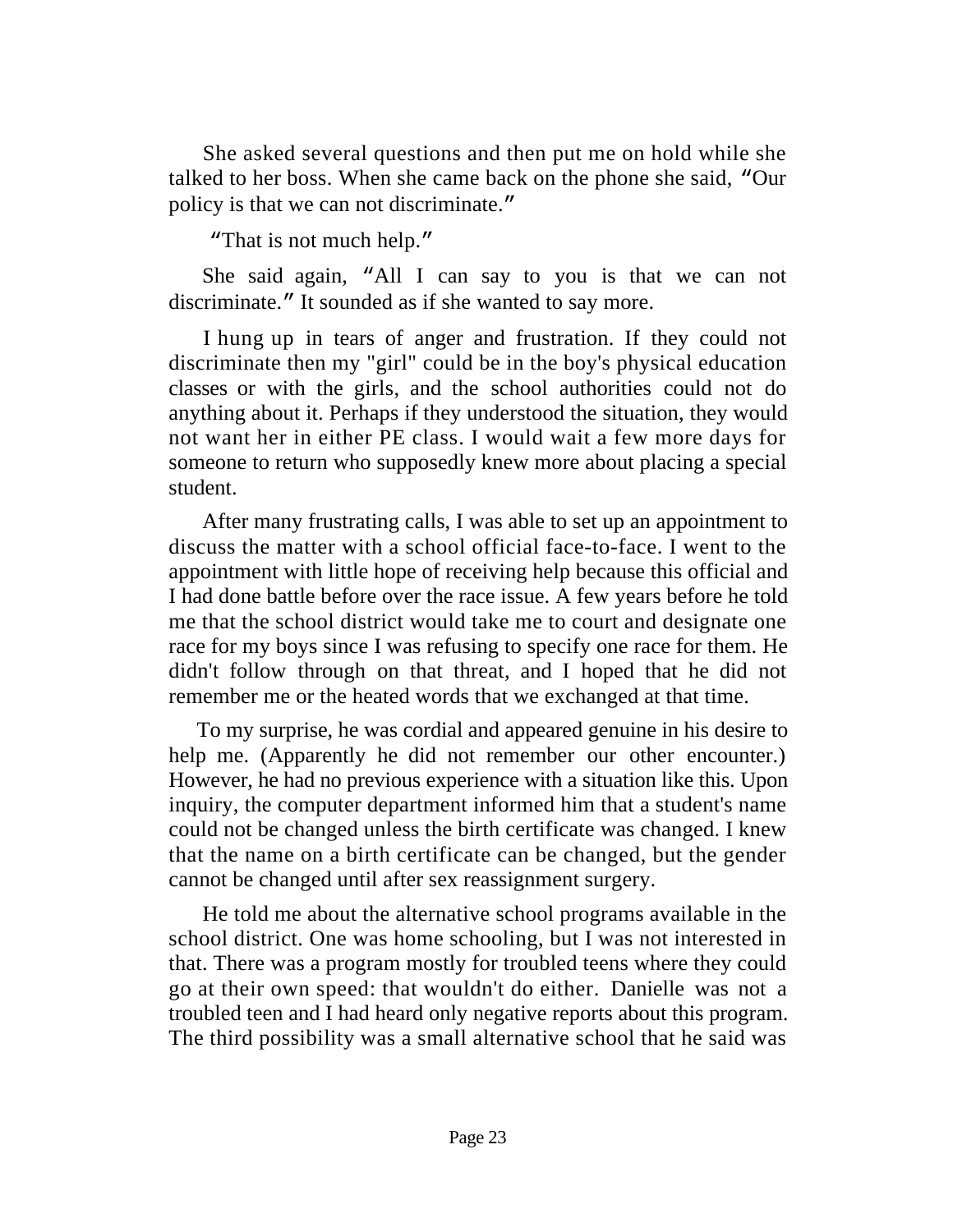"pretty laid back" with few rules, but promoted student responsibility. There were some gays and lesbians attending who had not been successful in other schools. The PE program was informal, so the students wore their regular school clothes. This seemed to be the right place to put Danielle, so I filled out the necessary forms. I told him I needed to know soon because I preferred to live close to the school rather than have her bussed across town, and it would be necessary to move. We left on good terms. I didn't even cry.

 A few hours later he called with bad news. There was a two-year waiting list for entrance to the alternative school.

"Is there any other school that you might consider?" he asked.

 I said, "If you can find a place where she will be protected from being beaten, or made fun of, and preferably, where she won't have to take PE, let me know. Since the school principals aren't around yet, it will be hard to talk to them."

 He added, "I need to talk to one other person about the alternative school. Maybe there is some hope of getting her in if that person talks to the principal."

 So it was still a very frustrating waiting game, with time getting shorter. At the beginning of August, I had given my 30 days notice to the apartment manager, so we had to move soon.

In talking to friends and teachers, I discovered there were quite a few of the teachers' children in this alternative school program. I wondered how long they had been on the "list." A week later, when I was reaching the end of my patience, I talked to David about the alternative school where I thought Danielle would be safe. My plan was to ask the school district to provide me with information on the length of time every student in the school had been on the waiting list. Then I would say I thought they were playing favorites and would loudly demand justice.

 David said, "Mother, Mother. Go down to the school district again and tell them you are on the verge of going crazy because you are so worried about your new daughter. You don't want her to be hurt or commit suicide and you don't know what to do and pour on a few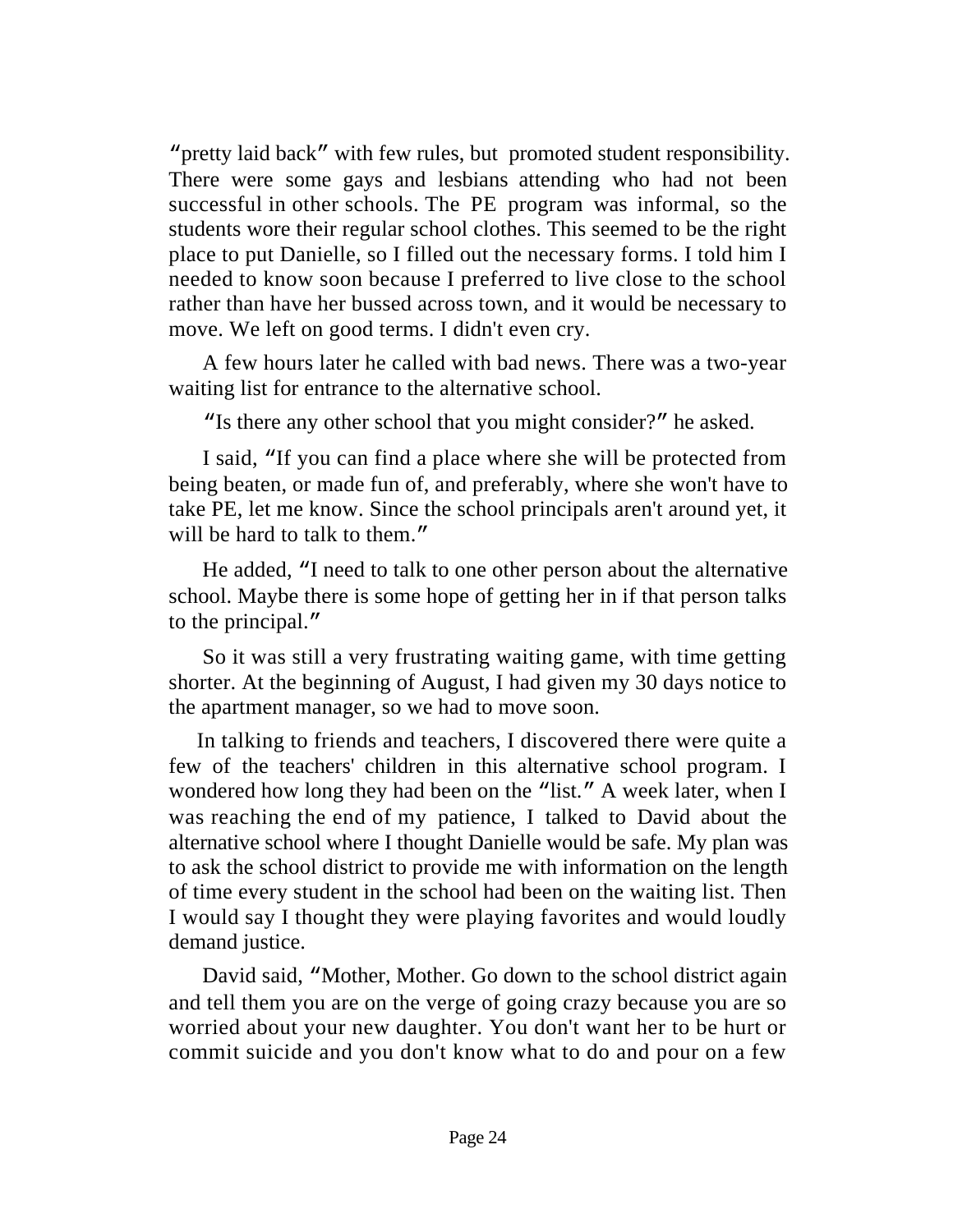tears."

 Although I hate to stoop to such feminine tactics, I did what he said. The tears did come easily, and it worked. School administrators came back from vacation, strings were pulled, and they finally told me I could register Danielle the next Friday. They suggested I register her by her new name and not give too much information. The school principal knew about Danielle's situation, and suggested that the school guidance counselor be told also. He also told me that another transsexual student had attended the school the year before, so I asked if there was any way that I could talk to the parents. The school administrator agreed to give the parents my number, and they could contact me if they wanted to talk to me. It seemed that the school district actually had a heart after all.

While Danielle was having her first appointment with the endocrinologist, I registered her for school. There were the usual numerous and redundant forms to be filled out, and the request for previous records. I told the registration clerk that Danielle had been to school in Canada, and I did not have the address with me. This was partly true for she had attended a few months of school in Canada while living with my brother a year or two earlier. Danielle and I had decided to change her birth date by a year so when her previous name and her new name appeared together on the computer listing, it would not be a cause for suspicion. We had doctored the name on the immunization card by adding the two more letters of her new name to the handwritten form. And this time I didn't make a fuss about the race question.

 We forgot to change dates on the immunization papers, and that came back to haunt us a year later when someone noticed she was immunized before she was born. I claimed I just couldn't keep track of all my children's birthdays.

 In my own mind, when I tried to justify the lying about names and gender, I decided it was necessary to make the corrections now because the true facts were not known when she was born. I began to call it **truthing** – the truth as I saw it. Sometimes you have to do what you have to do. Getting her safely situated was more important to me than the information the school officials or the state bureaucrats needed to know. When we claimed Danielle was a new student, all her previous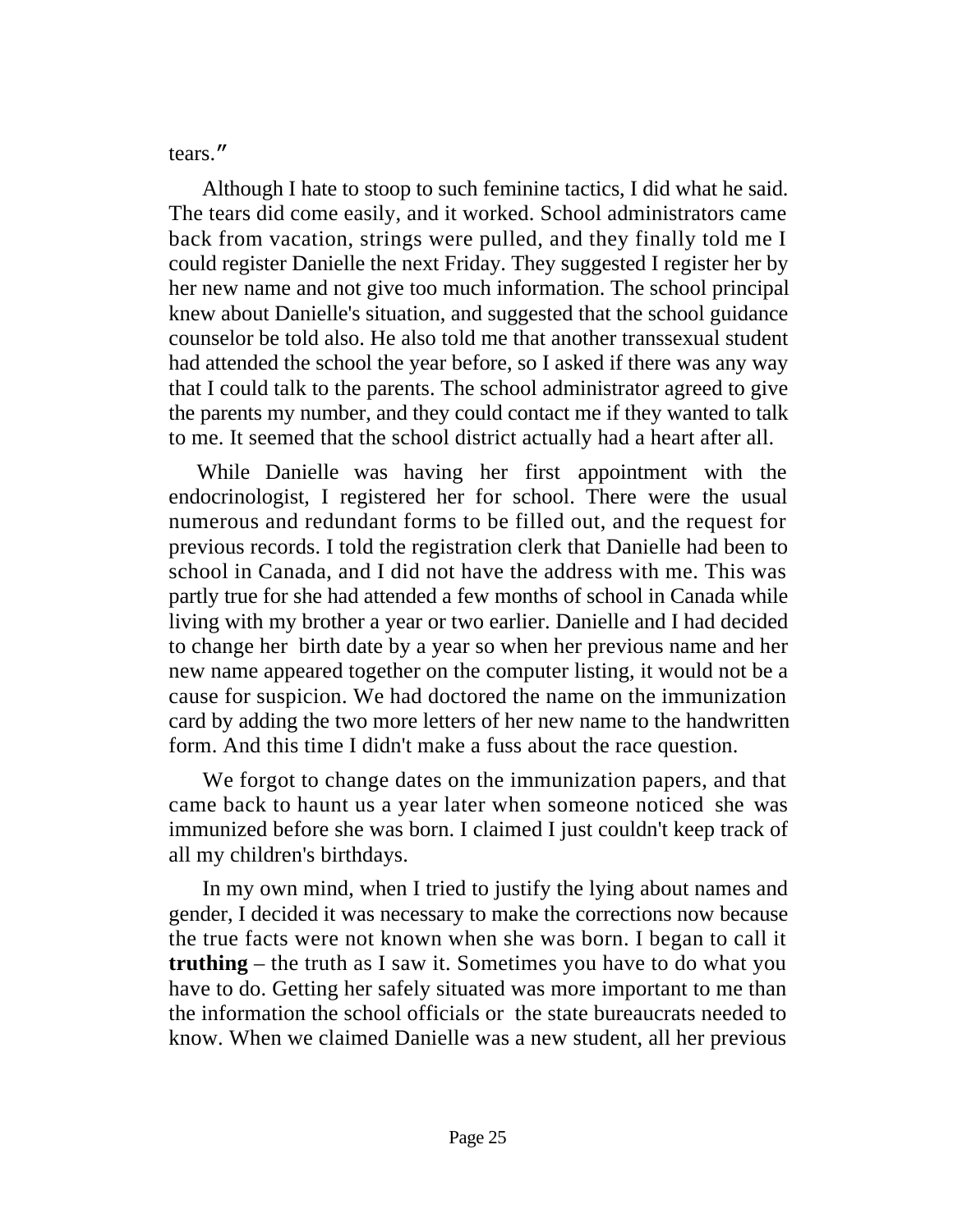records went to the unclaimed record file, wherever that is.

 There were other reasons to be apprehensive about Danielle's schooling, for Daniel could never quite keep up with his class in school. Even during his pre-school years, it was evident that he had trouble with numbers and money. He wanted to play card games and was quick to learn the rules, but could not count the spots on cards above six. When he went to kindergarten he could only identify his lunch money as the big coin, the middle sized, and the little one – meaning a quarter, nickel and dime. We thought he was color blind because he could not learn the names of colors, although he noticed and remarked about colors and textures more than most children his age. When he was asked what he liked about the new kindergarten he was attending, he said, "I like it because it has such nice colors." On the first day of school, he had noticed that the door to each room around the court yard was painted a different pastel color.

Even though the school promoted him, I held Daniel back to repeat the first grade. He was still struggling with the letters of the alphabet, but not because he didn't try. He loved his teacher and she loved him, and there was no disruptive behavior. He seemed bright enough, but because of his confusion about letters and numbers, we suspected some learning disability. I had him tested by an educational psychologist at a university. The results were that he had no learning disability, but was not as mature as one would expect at his age. He was tested again at the end of the second year of first grade when he had still not mastered the basics. The result was the same – he would be all right when he matured a little more.

 As he progressed in school he continued to have difficulty with letters and numbers, and particularly in learning the multiplication tables. He would learn the sixes, but by the time he learned the sevens, he had forgotten the sixes no matter how much I helped him or how hard he tried. He was such a loving and happy boy that I couldn't get impatient with him. He did very well with coloring and crafts, and had an extraordinary appreciation for art and beauty. He was very sensitive to the feelings of other, and always noticed when someone felt sad, ill, or unhappy. I had read that such sensitivity is common in girls, who are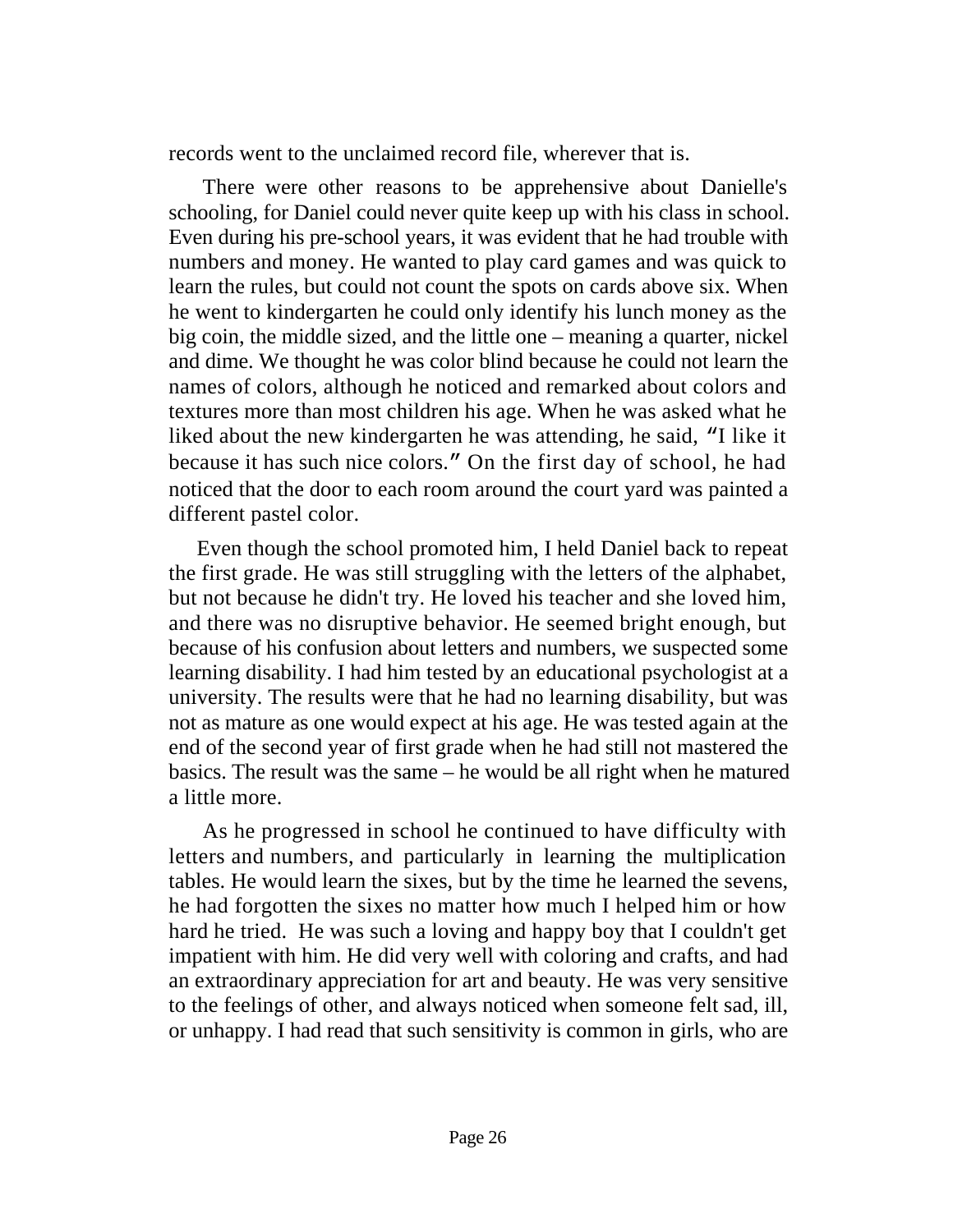able to pick up subtle clues and notice small change of facial expressions, but is unusual in a boy. But Daniel had no idea about yesterday or tomorrow, or the meaning of night and morning. He used the words interchangeably. He liked to cook and learned to read enough to follow a recipe, but I didn't think he would ever learn more fractions than those used in the cook book.

 Daniel's feminine demeanor and behavior had, however, been of some concern to a few of the teachers and counselors in the school system.

"Your son swishes when he walks," said Daniel's third grade teacher. I knew she meant that his hips swayed and he walked like a girl. "Every time the children are walking in line to and from the classroom, I tell him to quit swishing."

 I knew he "swished" when he walked. I was just sorry that Daniel had to be hassled by this thoughtless teacher. I told her, "If it is not getting in the way of his learning, please ignore it. Please stop pointing it out and just leave him alone."

She seemed to have little understanding of children, and we had no choice of teachers because she was the only one for that grade. So we moved to another school.

 It was a school counselor who called the next year. "Do you know your son is playing with girls on the playground at recess?" I thought, "Why is that harmful? Girls are people, too, and why should it matter that he wants to play with them.?"

 The counselor went on to say. "Your son has been overheard saying that he wants to be a girl."

"What do you think I should do about that?" I asked.

"Well, don't encourage it," was his answer. "Ten is way too young to know about sexual orientation." I did mention the conversation to Daniel, but he evaded the subject.

 When Daniel was in eighth grade, I was called to the school for a conference with both the school nurse and the counselor.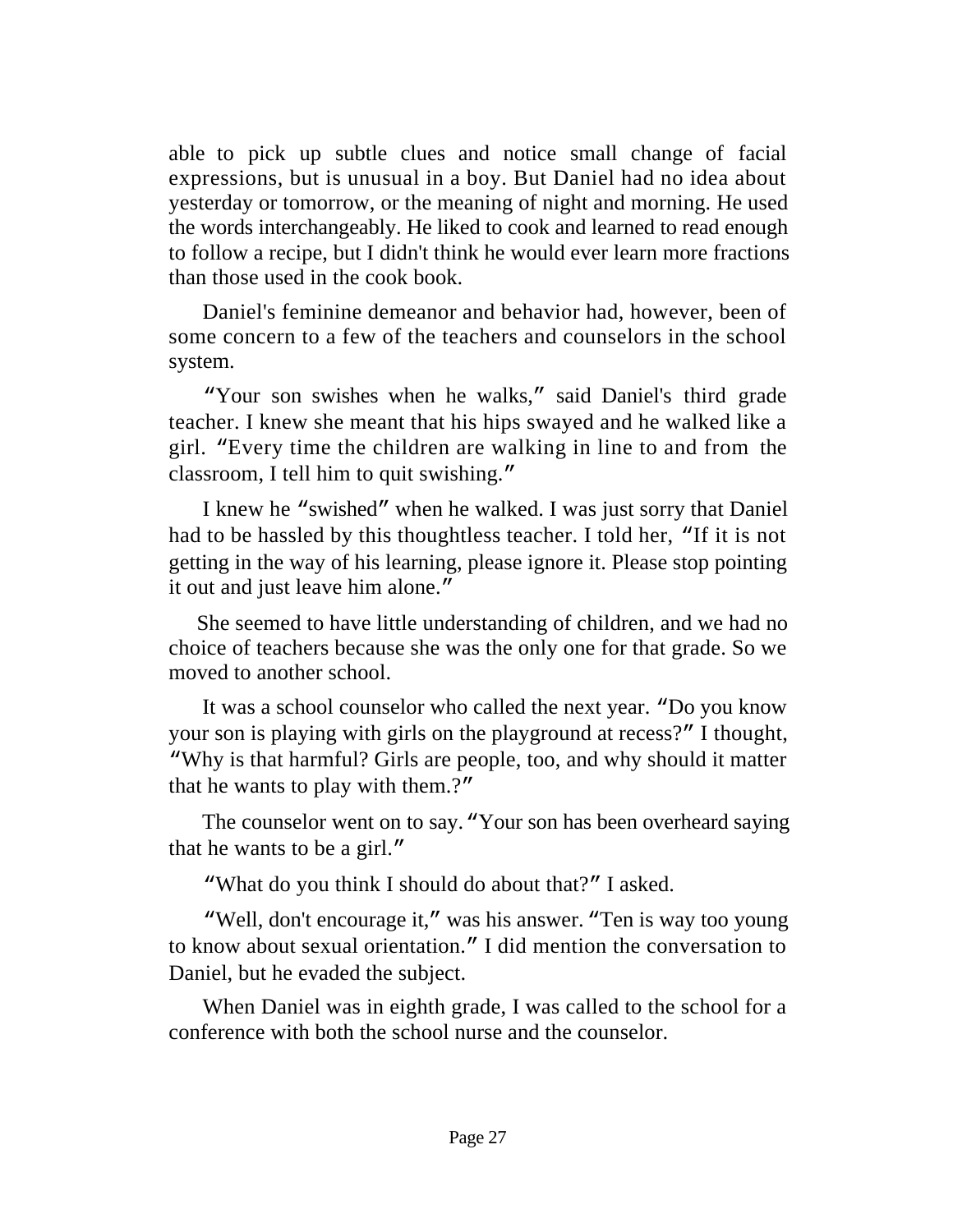"Your son needs counseling," was their advice to me.

"Why do you think so?"

"because he cries when the other children make fun of him."

 It sounded to me as if they were trying to treat the symptoms without treating the disease. I figured they were advising counseling for Daniel so as to change his behavior because they could not control the children who were teasing and calling him names. They never came right out and said he was gay, but they beat around that bush for awhile.

 When I asked for a referral to a good counselor, they did not know of any, and the school district had no such counselors.

\* \* \* \* \*

When I talked to the endocrinologist after Danielle's first visit, I was pleased to find that he had a positive attitude although he had not seen many transsexuals as young as Danielle. He gave her the prescription for hormones, and had blood drawn for lab work. Danielle was thrilled to have reached that important milestone. In the waiting room were two persons I had previously met at a support meeting, and they were very much impressed that Danielle passed so well already. Comments like these made me teary-eyed, but I tried to keep from crying in front of Danielle so as not to worry or stress her.

 From the doctor's office, we went to the new apartment to sign papers, then we headed for the drug store. I had just said to Danielle, "I can't handle anything more today," when I noticed that the gas gauge was on empty.

 It had been a good day overall, but dealing with school registration, appointments, forms, money, and decisions had drained me emotionally. At the service station, I went to use the phone to answer a page while Danielle pumped the gas. When I jumped out of the car I locked the keys inside. That was the last straw. I walked toward the back of the station, sat down in a flower bed, and cried and cried. Poor Danielle! The men at the station were trying unsuccessfully to unlock the car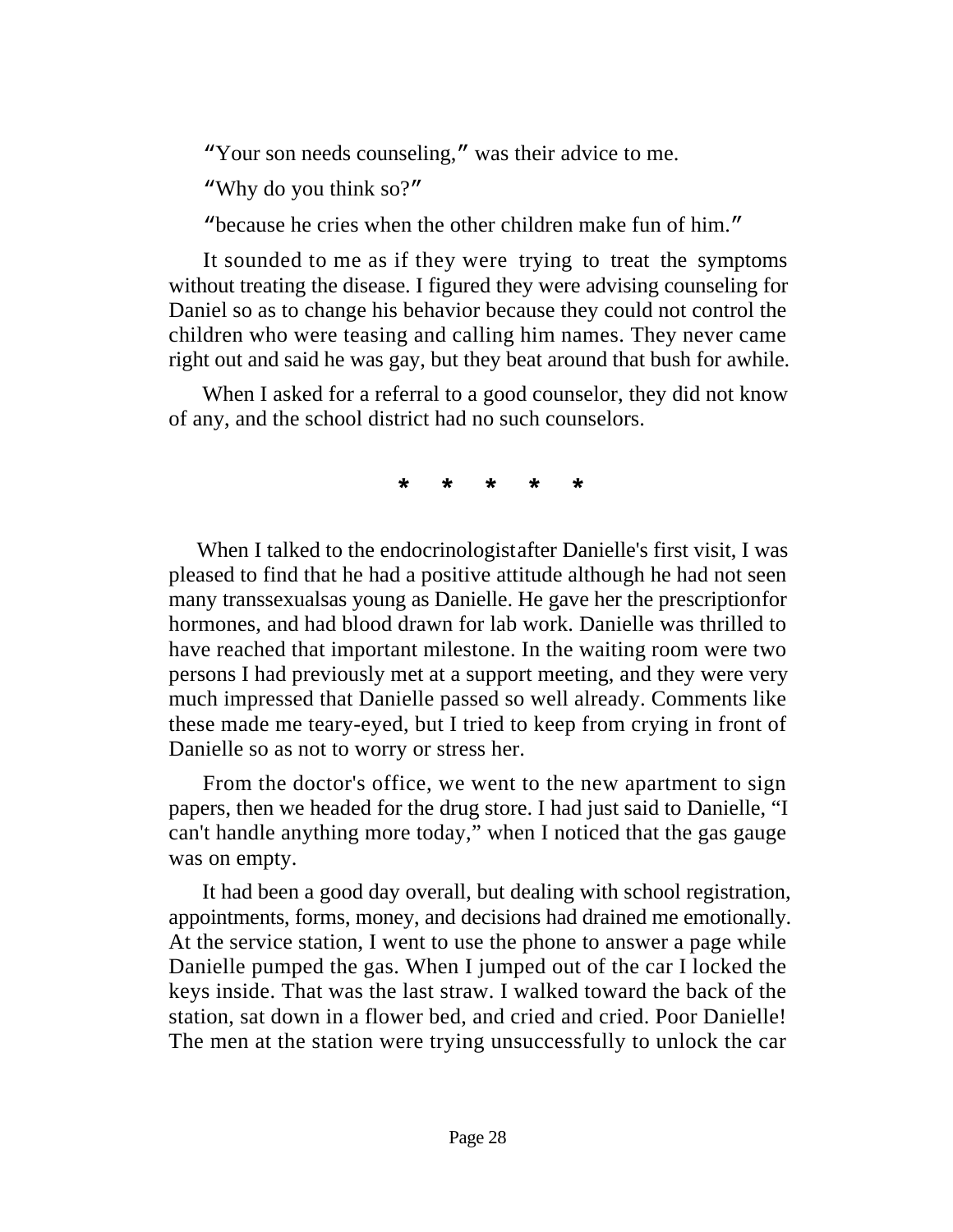while casting quick glances my way wondering if they had a crazy person on their hands. Meanwhile, Danielle was cool and calm. She called the automobile association and soon the mechanic arrived to unlock the door. By then I had gotten the storm out of my system and we went on to get her hormones – ironically, the same hormones I was struggling to keep under control. Although we had been told that hormones would not make immediate changes, she was still very anxious to get started. We have since had several good laughs about my sitting in the flowerbed at the gas station crying. The way she handled the stressful situation and a mother "on the edge" demonstrated her maturity.

 We had to solve the problem of filling Danielle's empty bra. Teen girls pad with Kleenex, and there are prosthetics to use following a mastectomy, but Danielle needed something in between. Even the bras with the most padding were not full enough to suit her. We tried several homemade remedies such as shoulder pads cut down to the right size, but Danielle had the feeling that people could tell because they didn't look real. She thought people were looking at her breasts everywhere she went.

What were others using full time and successfully? At my first meeting with the Neutral Corner support group, I asked two friendly persons how they padded their bras. They realized it was a very serious question, and gave me good information. The pads are called breast forms. There are several options on the market, and they each used a different kind. Since breast forms are expensive and not easy to find, they volunteered to meet with Danielle and show her the kind of undergarments they wore. These two people accepted my invitation for coffee later in the week. One person came dressed as a very proper mature female, and the other in business attire with white shirt, tie, and his boobs in a box. The scene was so humorous to me, that I could hardly keep from giggling. Two grown men, one dressed as a woman and one as a business man showing what looked like a teenage girl the differences in fake breasts. But I knew this was a crucial matter.

 One set of breast forms was silicone and looked much like a postmastectomy breast prosthesis. It felt best to the touch. The other was a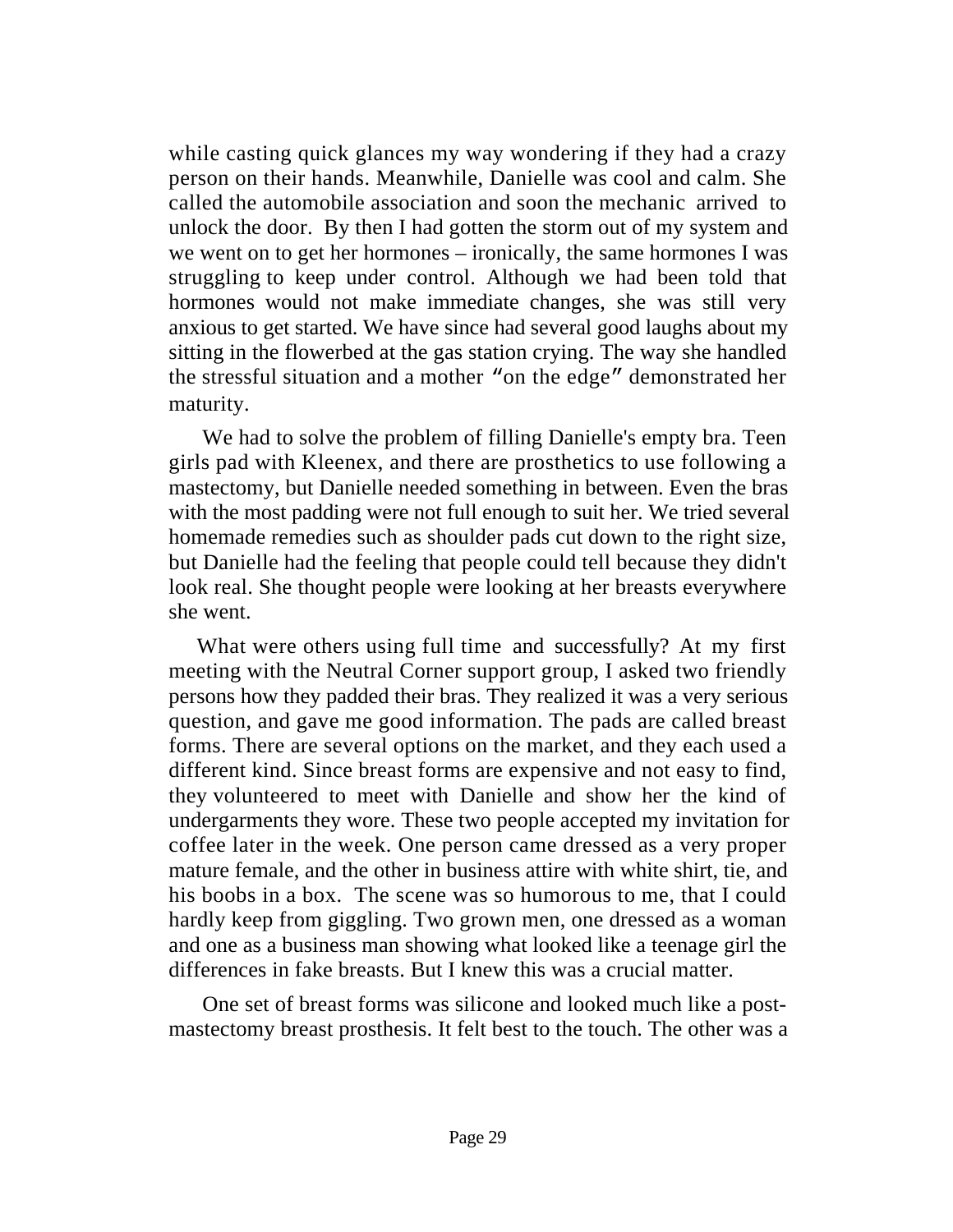breast shaped pocket with little round bags filled with sand. The breast shape could be enlarged by adding more sandbags or made smaller by removing some of the little bags. We chose the second type, called "Bosom Buddies" because it appeared to be more durable which would probably be best for an active teenager. We learned how to purchase them at a cost of just over \$100.00 a set.

 When Danielle started wearing "Bosom Buddies" she still felt insecure as they seemed to move around. She was afraid they might come loose from her bra and become lodged where she did not want them. To solve that problem, I sewed snaps on the cloth outer pocket and placed snaps in her bra to match. These have worked satisfactorily for more than two years now. As the hormones kicked in and she grew small tender breasts of her own, she just took out some of the little sand bags. These were difficult to use for swimming because she only had one set and they required several hours to dry.

 I will long remember and be grateful for the help that those two crossdressers gave us. It was comical, but most beneficial.

Danielle used tight girdle type underwear, sometimes two or three pair on top of each other to give her confidence that

hidden parts would stay hidden. The term for this is tucking.

Hormones do help in keeping things under control as well.

 Just before school started, the parents of a transsexual teen the same age as Danielle called to invite us to their home, but I went alone to protect Danielle from any unforeseen difficulty.

 Laura and her parents showed a great interest in Danielle, and Laura was very much disappointed that Danielle had not accompanied me. Her mom and step-dad seemed pleased to talk with me as we discussed the way we had each raised our special child. We agreed that there was no reason for us to feel guilty. Laura's mom had wanted a girl, but knew that simply wishing did not cause her son to be a girl. I had always been glad that I had boys.

 As we talked, I learned that Laura's favorite movie was Cinderella, while Danielle's was Pretty Woman, both movies showing a woman taking on a new identity. Laura had tried to make her transition while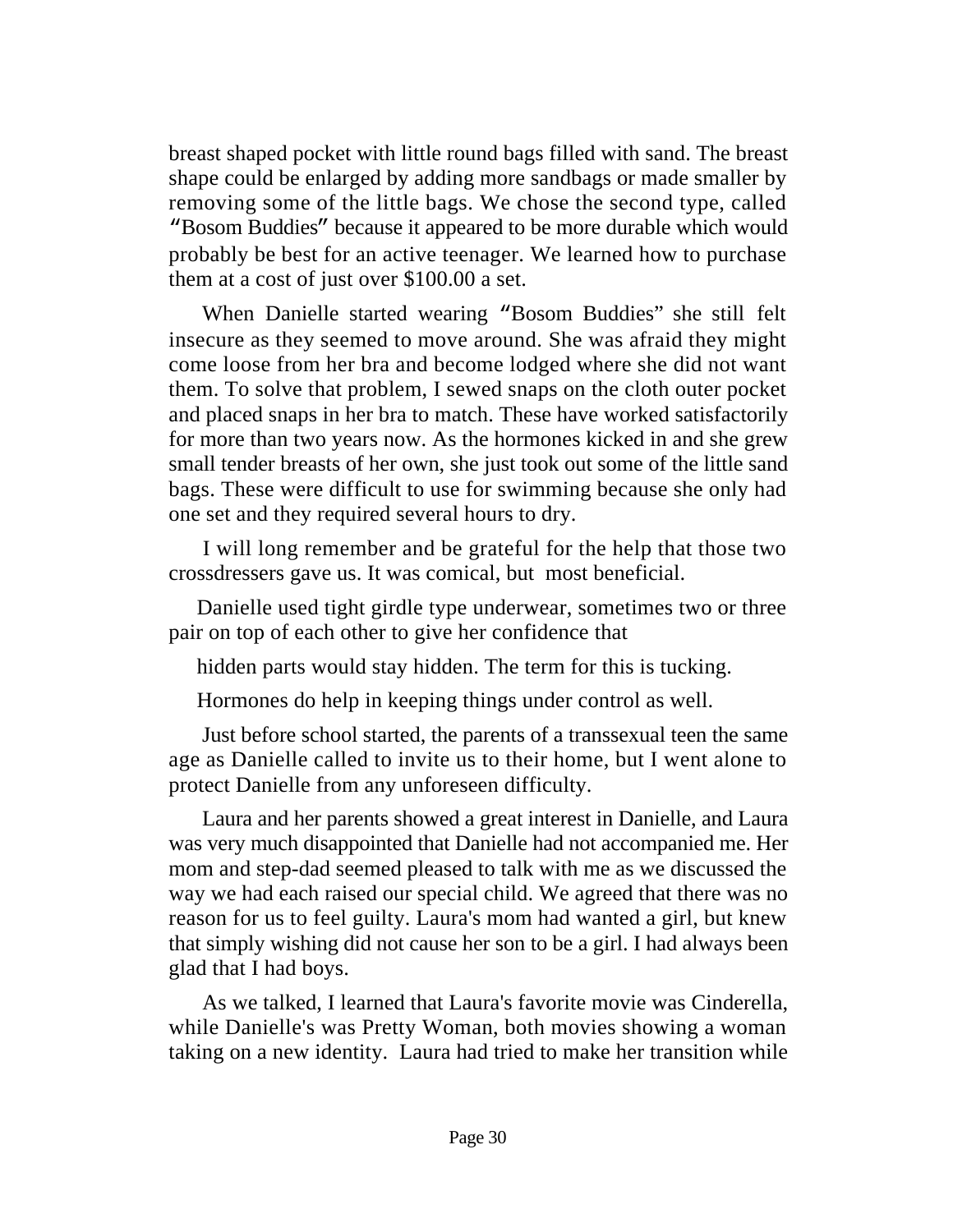attending her local high school, but when that proved to be unsuccessful she transferred to the same alternative program that Danielle would soon be starting. Since Laura did not do very well at that school either, she was doing home schooling. She was very frank in explaining the changes that hormones had made in her body – enlarged breasts, redistribution of fat, no erections. Luckily she had never had much facial hair.

 It was reassuring to me to see her parents handling the situation with understanding. They made it all seem so easy. They were not involved in the transgendered community.

 When I returned home and gave Laura's telephone number to Danielle, she immediately phoned her. They talked for hours that first day and they have been talking ever since. They shared clothes, makeup tips, and friends. Laura had a collection of Barbie dolls that kept them occupied. Laura had blond hair, a low sexy voice and looked like a movie star. And she liked to change the color and style of her hair weekly. She seemed to need more attention and excitement than Danielle, so she always knew where things were happening, and wanted to be there. She was more emotional than Danielle, and was quicker to tell people that she was transsexual, but didn't "out" Danielle – that is, didn't reveal that Danielle was also a transsexual. I sometimes wondered if Laura's influence was entirely good for Danielle, but thought perhaps Danielle was good for Laura. They formed a close bond because they shared a unique experience.

 As soon as Danielle got her driver's license, she and Laura did something together every weekend. They explored the coffee shops in the gay-friendly part of town, but Danielle quickly tired of that because the men paid no attention to her. They also visited the nightclubs in Mexico where Danielle could flirt her way in with no identification.

 I didn't see Laura's parents often, but we knew a lot about each other's teenager, and we knew where to call when they were late getting home. When Danielle was out too late, I just hoped she was having fun because she deserved some happiness. The girls spent many nights at the home of one or the other – that was their story anyway. I hoped that they wouldn't get in trouble with the law, because in our town there is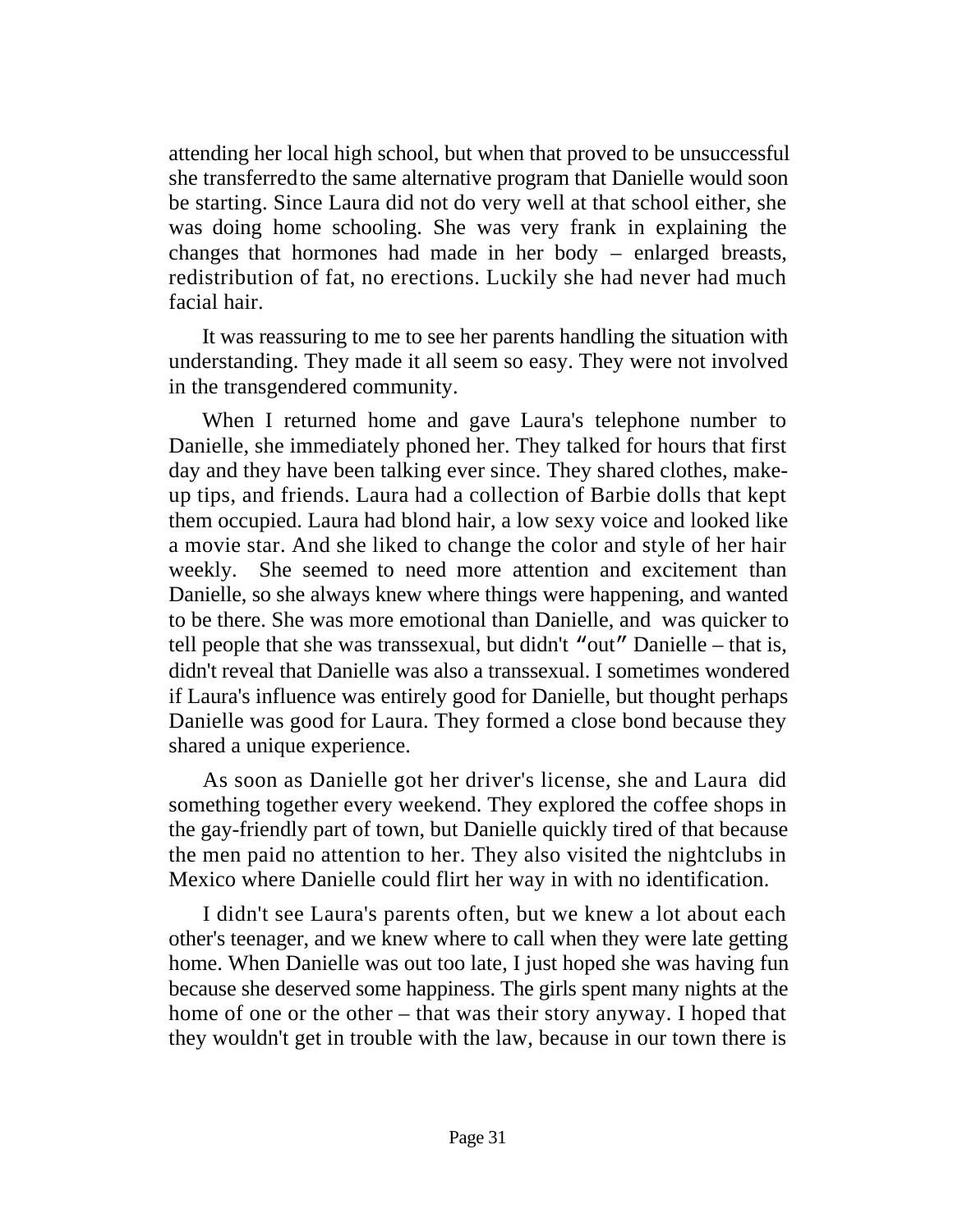a law against crossdressing during the committing of any other crime with the intent of fraud. Most jails will put pre-operative transsexuals with those of like genitalia, in other words both Danielle and Laura would have been put in with men.

 Danielle never felt a need for the support groups with which I was involved, but she and Laura stopped by occasionally to humor me and show off how well they were doing. They enjoyed being told how cute they were.

I felt that Laura's parents had a tendency to spoil her, and realized that I did the same with Danielle. One instance was while we were shopping for jewelry for Danielle's prom. She liked a set that cost \$80, and I had justified in my mind that she deserved the expensive jewelry. She then found a very similar set that cost only \$20 which we bought. As we left, she said, "Now we can spend the \$60 we saved." We didn't, but I thought to myself, she is a true female.

Life had dealt both Danielle and Laura a difficult hand, so as their parents, we wanted to do all we could to make it easier for them.

\* \* \* \* \*

 We had found an apartment that looked like a decent place to live near the new school, and started the moving process. We were good at moving because we did it so often

 But this move was different. I had to chuckle to myself when I realized my attitude toward my daughter had changed. In the past two moves since Ben and David had left, I had let my youngest teenage son carry heavy things, and take on the weighty tasks. Now I kept wanting to tell my new teenage daughter to be careful when lifting heavy items, and I was willing to shoulder more of the load to spare her. Until then, I had been unaware of such gender-biased attitudes, but now they popped up once in a while. Danielle, on the other hand, felt just as strong as ever, and was just as willing do her share and more to spare me the heaviest work. She wanted us to make the move by ourselves without any help from men. She had not adopted the attitude of a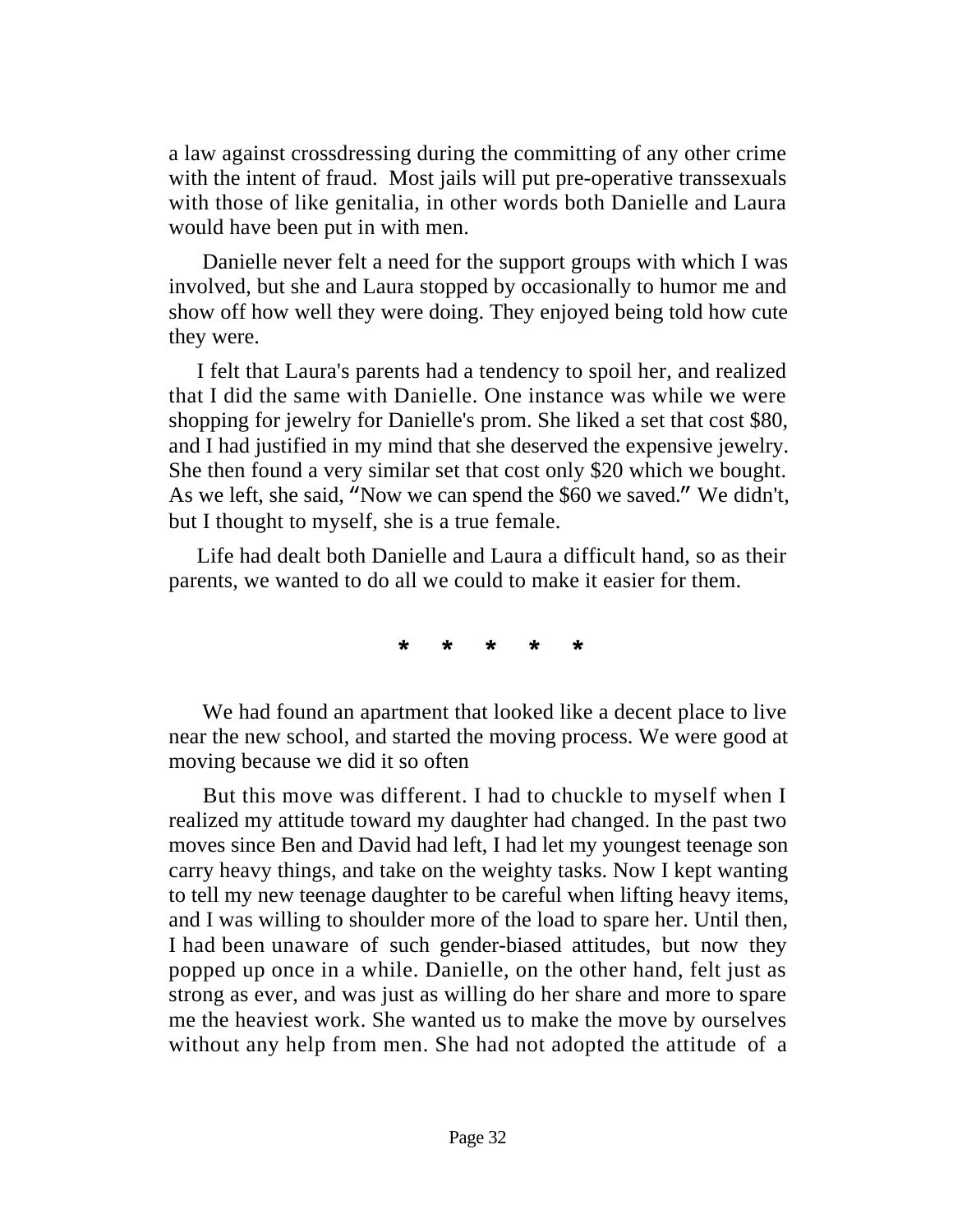helpless, defenseless female, but rather wanted to be an independent woman. I had prided myself on having this same attitude, but that day I would have gladly accepted help in moving.

Another instance of having to examine my attitude toward my new daughter was that I did not want her to drive in Mexico even though her brothers had at the same age.

 As the first day of school neared, I was very apprehensive for Danielle. One of the reasons we chose this new school was because of its open campus policy so she could come home anytime she felt uncomfortable. She was still self-conscious, and she felt she had to come home at noon and shave. She wasn't self-conscious about her wardrobe however. She had all of the latest fashions and wearing these clothes helped boost her confidence. She was also very unsure of her voice. Since she has started hormones before a deep male voice evolved, she had a better chance of maintaining a more feminine voice. Her voice was at the lower range of female and to my ear, very acceptable, but a source of concern for Danielle.

 At the end of that first day of school, I was very much relieved to learn that all had gone well for her. She was happy with the situation, and no one had guessed that she had attended school as a boy the year before. She had the option of using the nurse's restroom, but was afraid it would arouse attention, so she used the girl's restroom. If there was ever a problem, she took comfort in knowing that she could reach me through my pager at any time. Since I am self-employed, I make my own hours and can leave at a moment's notice. She tried not to worry me, but there were several occasions when I went home to be with her. She still needed frequent reassurance and hugs. The hormones seemed to cause a roller-coaster of emotions. Some days she just cried. I told her, "Sometimes women have crying days. It is called water build-up, and sometimes you just have to cry before you feel better."

 She called me once when she came home early from a school dance because she had a zit on her nose. The next time she danced until they turned out the lights in a new dress she made for the occasion. I was glad that she was having the opportunity to be a girl – zits and all. She and I often went Country Western Dancing together and then, as she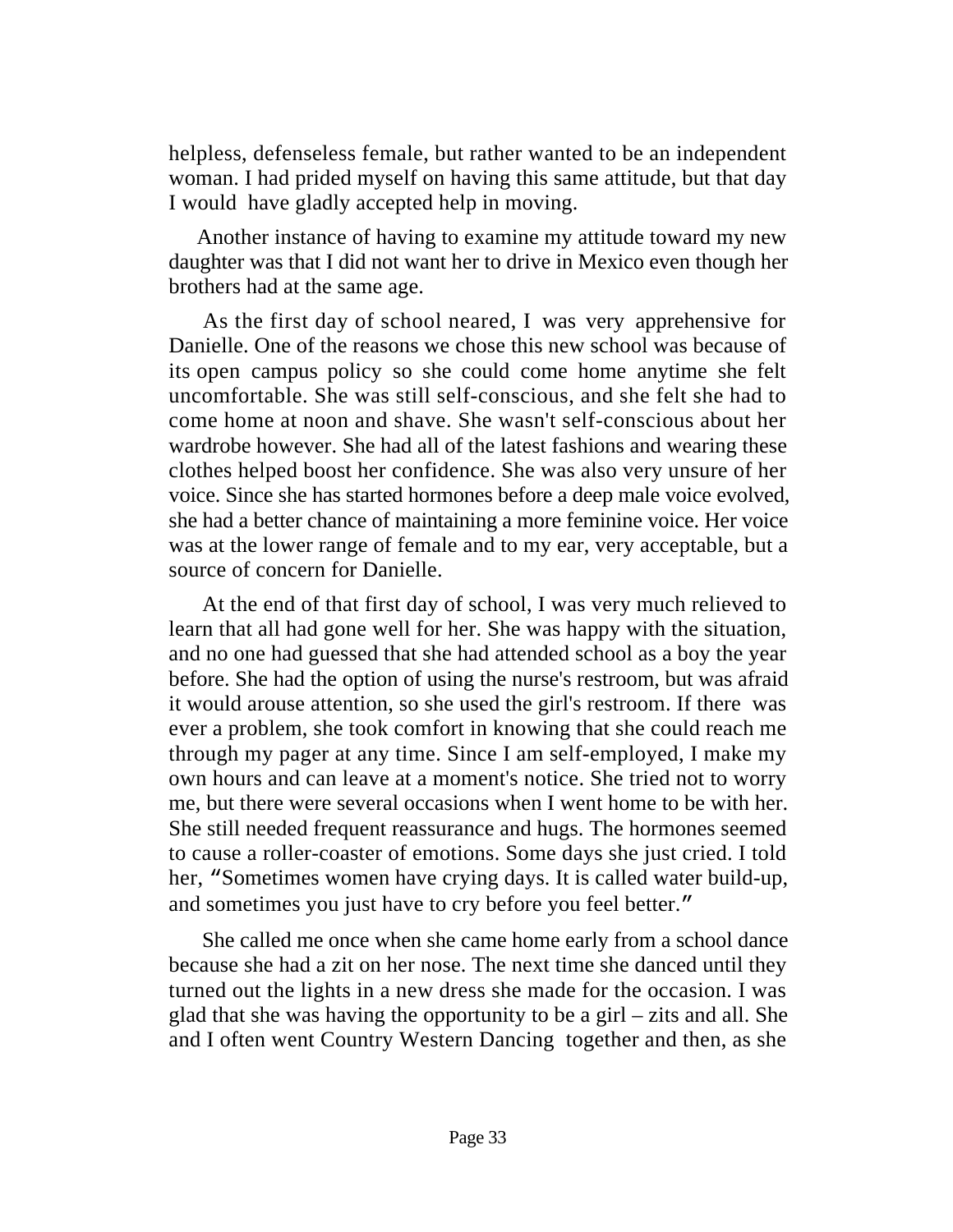met other teens, she attended dances for teens only. When I picked her up one night after a dance, the adult chaperones told me they thought Danielle was a sweetheart and very mature. People often said that about her, and I always thought, "You have no idea." On the way home she told me of an ugly scene that occurred. "Some older girls were mimicking other kids and making fun of them," she said. "They kept pointing at me while I was dancing. I stopped and faced them and told them I was tired of them making fun of everyone. They called me names and asked me to go outside and fight. I told them I didn't want to fight. I was just tired of them making fun of me because they were jealous of how well I danced." Danielle felt she handled herself well, and thought the other girls made themselves look stupid. They left after making threats to harm her and even kill her. She explained to

me, "Fifteen years of pent up anger at people making fun of me came to the surface and I took it all out on those two girls." I was proud of her and sad that her earlier life had been so hard.

\* \* \* \* \*

 My work took me out of town overnight twice a month. I used to leave Daniel alone, but now it was different leaving Danielle. She assured me that she would be all right alone at night, but I wanted to be near to protect her. When I couldn't be there, I arranged for friends to come stay with her.

 She had a great desire to have a girl's bed. I didn't know that beds had gender, but we went looking for a feminine bed. We found a single waterbed with a pretty headboard with mirrors and shelves. I had to admit that it did look as if it belonged in a girl's room. When we got it home, we struggled unsuccessfully to put it together, so we finally swallowed our pride and asked for help from a man. My sister's son, who is the same age as Danielle, sent her a pretty blown-glass bottle from a trip to Europe, which she put on this headboard. His gesture of love and acceptance meant a great deal to Danielle.

The first school year went quite smoothly, and she made amazing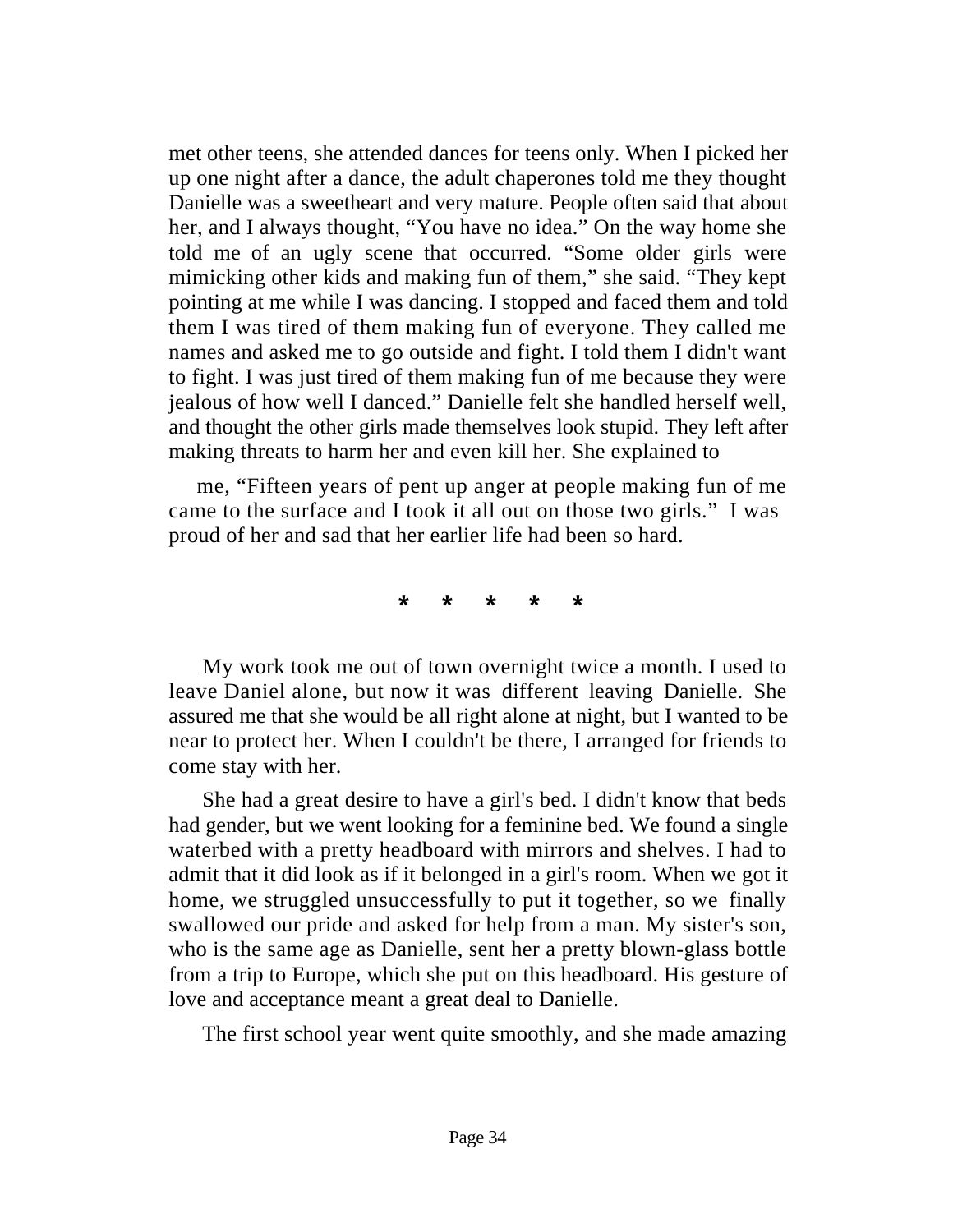advances in her school studies. I was sure that I would have to help her with algebra, but she did it by herself from the beginning. Her English and writing improved, and she advanced by leaps and bounds in all her work. It was as if someone had turned on the lights. Things were suddenly making sense. The teachers were talking her language. Now she could think about school and learning instead of being overloaded by unexplained feelings and emotions.

 One day I met some of Danielle's teachers in a coffee shop before school. They were very complimentary: they praised me for the way my daughter had been raised. When they told me what a good teenager she was, I had to bite my tongue. They never could have imagined the handicap with which Danielle was coping. It became a part of my life to accept the praise without revealing her secret.

I wanted everyone to share with me the joy and beauty of this new person, but Danielle didn't want everyone to know so I had to keep it to myself around her friends, her teachers and the neighborhood. The Neutral Corner support group was one place where I could share my feelings and pride in Danielle's accomplishments. They knew what a struggle it had been, and I knew they could keep secrets. I hoped my need to tell others would eventually fade – but it hasn't.

\* \* \* \* \*

 Physical Education had been a major concern when we were choosing a high school for Danielle. Counselor Hunter recommended that we have a family doctor write a medical reason such as a heart problem to get her excused. We have a doctor in our family who said he would be glad to do that for Danielle, but as it turned out we did not need to go that route. At the alternative school, students were not required to dress down for PE except to wear tennis shoes. As Danielle gained confidence in herself she even began to enjoy PE, a class that she had never liked before.

 She once mentioned the Presidential Fitness testing program, "I am trying to do more than is required by the girls because I feel like I am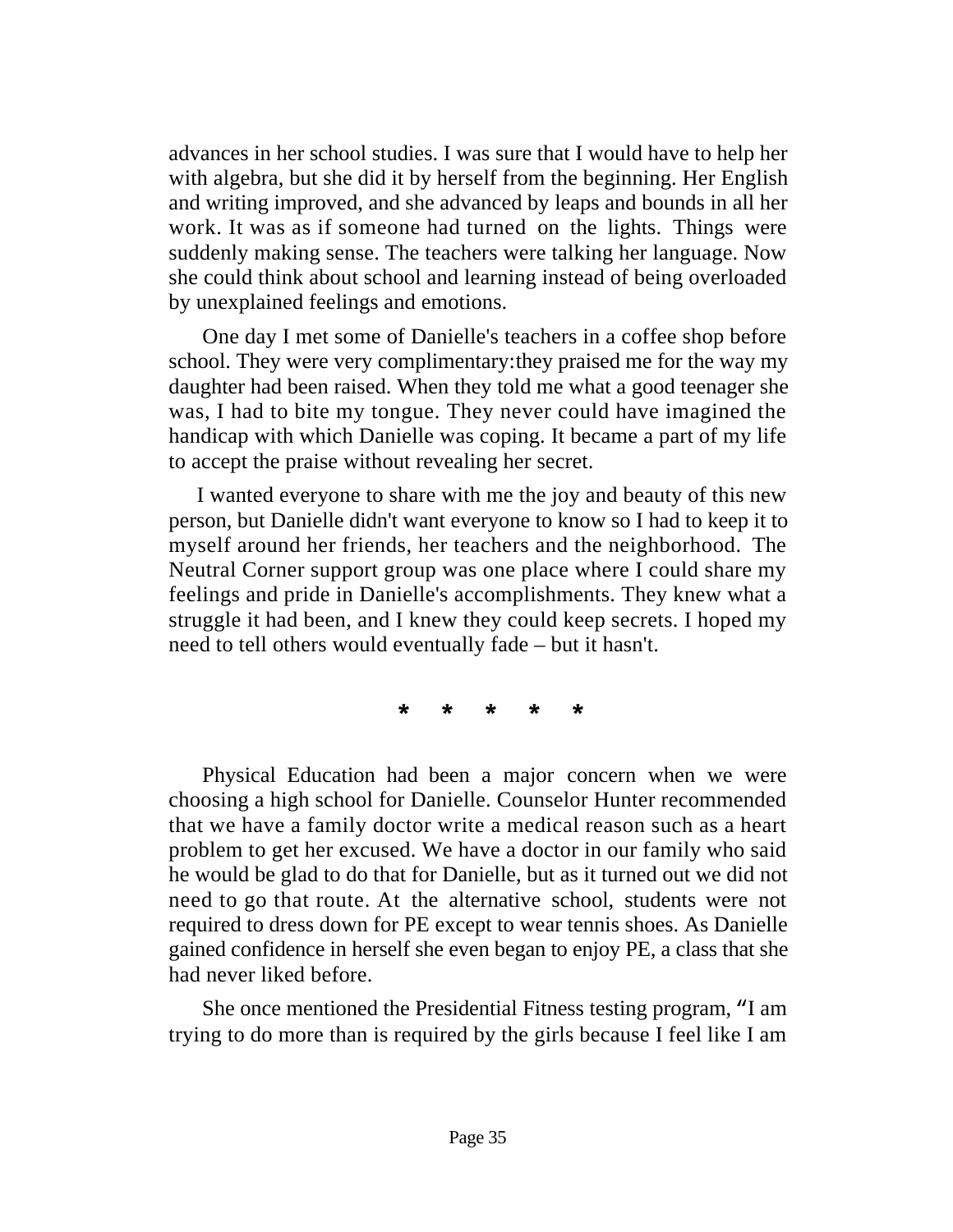cheating a little." She was still adjusting her thinking to accommodate this new gender – relating her performance to the previous male requirements, even though she looked like a female.

 The second year she wanted to attend a mainstream school and be in regular PE classes, changing into PE clothes with other girls in the locker room. I wanted to save her from possible embarrassment or problems, but again I bit my tongue and let her attempt anything that she was brave enough to try. I did not want to slow her down, or make her paranoid because of my fears. Thinking about another mother finding out about Danielle gave me nightmares. If the school district's policy had allowed her to substitute dance for PE, or not to take it at all, I would have been more comfortable. We decided that we could move to another part of town if she were discovered.

We asked about showers before making our final decision about the mainstream school. Showering for PE was optional, due to the parents of Eastern religions not allowing their sons and daughters to undress in front of anyone. This was one of the few religious rules that I ever thought made good sense. As far as I am concerned, it is a barbaric practice to have self-conscious teens, at different stages of puberty, undress in front of one another. Danielle wore a halter top over her bra, and her usual girdle type underwear to maintain modesty while she changed.

 As the year progressed, she even joined the track and field team in an effort to maintain a healthy body. Again I worried about her competing against other schools because I feared someone might recognize her and object to her running on the girl's team. She did her best, but due to the heavy doses of hormones, she would run out of steam before the end of a race. When I attended track meets, I listened as other mothers talked about the problems they had with their children, but I had to keep quiet about Danielle. I wanted to tell them how proud I was of my unique, amazing teenager, but I remained silent. Talking to a coach about Danielle seemed like a wise thing to do so he would not be blind-sided if any questions arose, but I didn't – and there were no problems.

Danielle noticed that some of the other girls on the track and field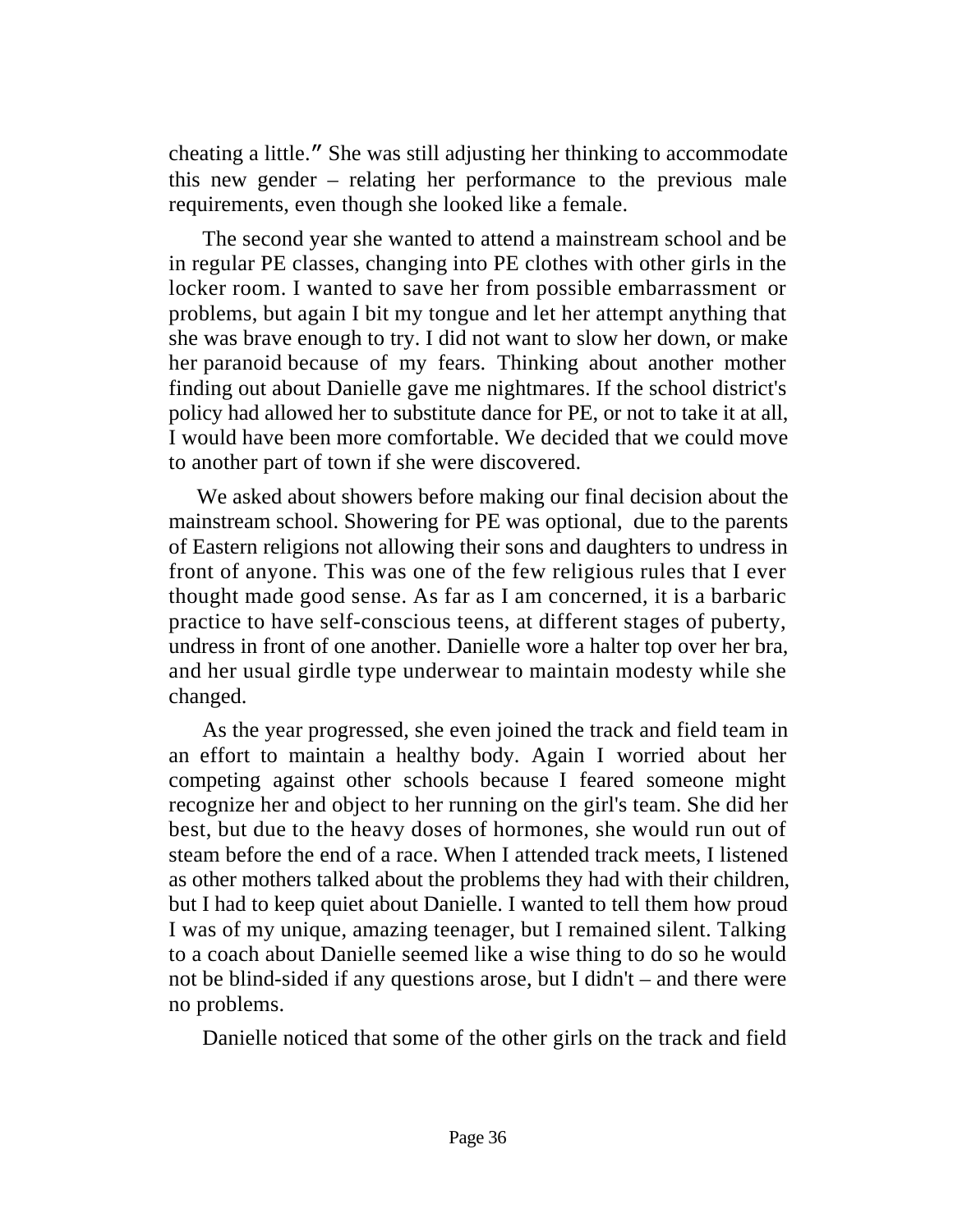team had no more breasts than she did, but she wasn't convinced that she could go without her breast forms.

 During two years of trial and error, we found several workable options for a transsexual student facing PE in high school. The district nurse told me that it was easy to be excused from PE in our school district. A student with a health problem, birth defect or other condition causing difficulty in social adjustment could obtain a mental health excuse. No one had volunteered this information to me when we started inquiring about PE. Our district also gives PE credits to students who are doing another physical activity outside of school hours such as swimming or soccer.

Danielle was in a choir class during the second year of high school where the students learned both music and dance in preparation for a show they would put on at the end of the semester. The costume and shoes cost \$60.00, and I reluctantly gave her the money.

 When the costume arrived, Danielle was upset because the outfit for the girls was so skimpy. The neck was low cut to be worn off the shoulder, and the high cut legs were inadequately covered by a very short skirt. She could not wear her bra or girdle underwear with the outfit, and would feel altogether very uncomfortable. A few inches of material made a big difference in this setting.

 I wondered about the judgment of the flaky male teacher who chose the inappropriate costume that definitely did not comply with school regulations. My first impulse was to make war with the school, but Danielle wanted to handle it herself by quitting the class without making waves. She did it her way, but later I did got my two cents in when other questions and concerns about this class arose.

 Danielle had to meet some difficult situations, but she seemed to be adjusting well in school. Although she was so brave in some instances, this time she just wanted to walk away.

She showed a surprising maturity by knowing which fights to fight. She chose her wars wisely, differently from the way I chose to fight every battle that came along.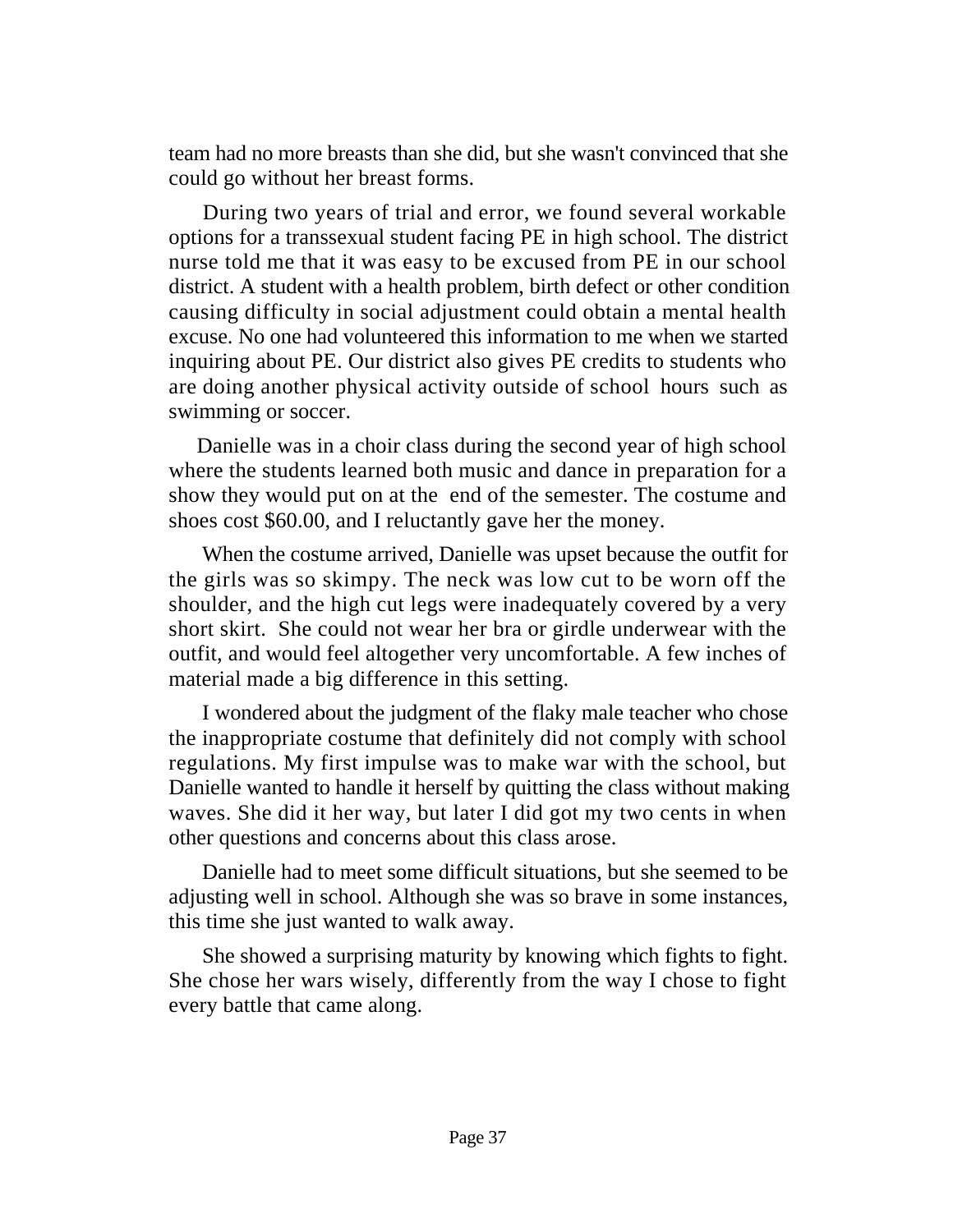## PART III … ACCEPTING

During the years since my divorce, I had kept the boys in contact with their Mexican family, and had tried to maintain a civil relationship with their father for the sake of the children. The boys and I went down to visit the Mexican relatives on many special family occasions, and we were always accepted as part of the family. Daniel and his Mexican grandmother had a special bond, so his grandmother was heartbroken when we left to live in the States. Daniel spent several summer vacations with her in Mexico.

 Salvador later remarried, moved to California, and had two more children. My boys really liked their half-siblings, and Daniel especially was thrilled to have a half-sister. My children visited their father frequently and even baby-sat the little ones. The stepmother didn't mind having my children around, and my boys would occasionally ride to Mexico with their father and his family to visit relatives.

 Danielle's father was a Roman Catholic with little education, and had a closed mind about people whom he considered different. During the transition from Daniel to Danielle, she talked to her father about her feelings, explaining that she was really a girl. She purposely did not dress as a girl during this discussion with him. When she told me about the meeting with her father, she said he had been understanding, and I hoped for the best. Shortly after that, Danielle returned on a bus late one evening from a visit with her Mexican family. I asked Salvador to pick her up at the border because he lived closer than I did. It was the first time he had seen her dressed as a girl. I met them at his house, and watched as Danielle thanked him and tried to hug him as she said goodby. Her father turned away rejecting her. It was apparent from his angry looks at me, that he thought I had purposely set up this situation. His apparent understanding about her change disappeared when he actually saw her as a girl.

 After that, when Danielle happened to be visiting in the small Mexican town at the same time as her father, he would leave. He once walked out of the Catholic church when she entered. He did the same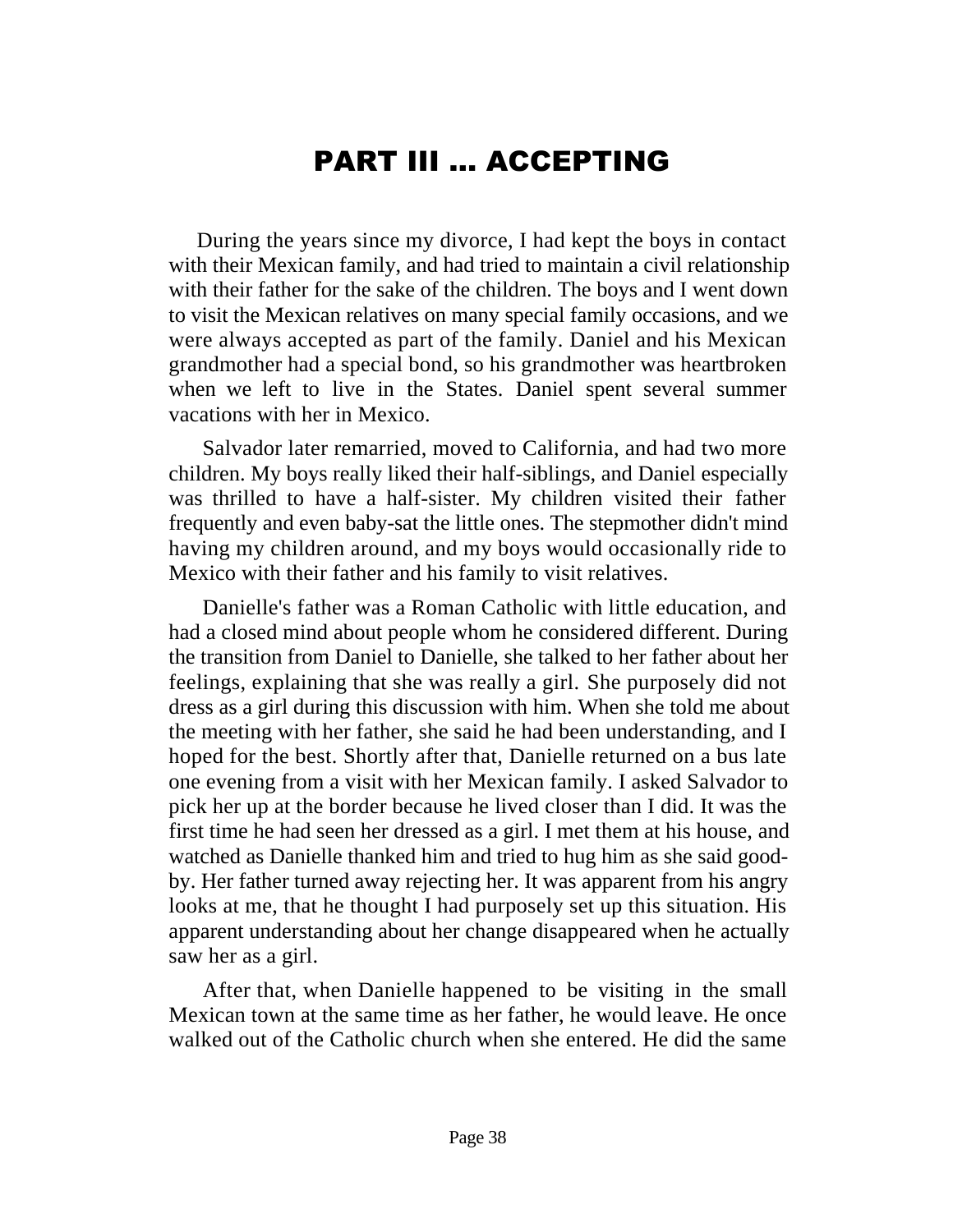when she arrived during a meal at the home of relatives.

 On numerous occasions I talked to him about Danielle, and how much it would mean to her if he would see her. I requested he speak to a Catholic priest whom I knew to be understanding of the transsexual community. Her father's response to that was, "Danielle is the one with the problem. She needs to talk to the priest."

 Her older brothers also talked to their father and his wife to no avail. After a year or more David and Ben began to distance themselves from their father because of his continued rejection of their sister. Danielle continued to call her father who would talk to her on the phone, but would not visit or meet her, and he didn't attend any of the important events in her life. Even though her heart was breaking, she continued calling him still hoping that she could win him over. She sadly missed her little half-brother and sister. When a new girl baby was born, Danielle was not allowed to get acquainted with her at all.

 Her Mexican Grandma tried to ignore the issue until Danielle went to visit her in a frilly dress, with high heeled- boots and a purse.

 Her grandmother's first words were, "How come you are carrying a purse?"

During that visit Danielle and her Grandma laughed and cried together, and Grandma was convinced that Danielle was happier living as a girl. In the same courageous manner, Danielle faced the rest of the family, and the aunts and cousins soon treated her as if she had always been a girl.

 One male cousin became very protective and watched out for her safety when he took her to dances and rodeos. She went to the dances in the little town where everyone had known her before as a boy. At first the guys would not ask her to dance, but her cousins did, and soon several others became her friends and danced with her too. Because she was brave and proud, others did not see her as an outcast, and soon she was being treated as a celebrity. She returned from her visits happy but exhausted because it was still stressful for her to be watched all the time.

 Her father and one of his brothers continued to reject her, and would not attend family functions if she was going to be there. Her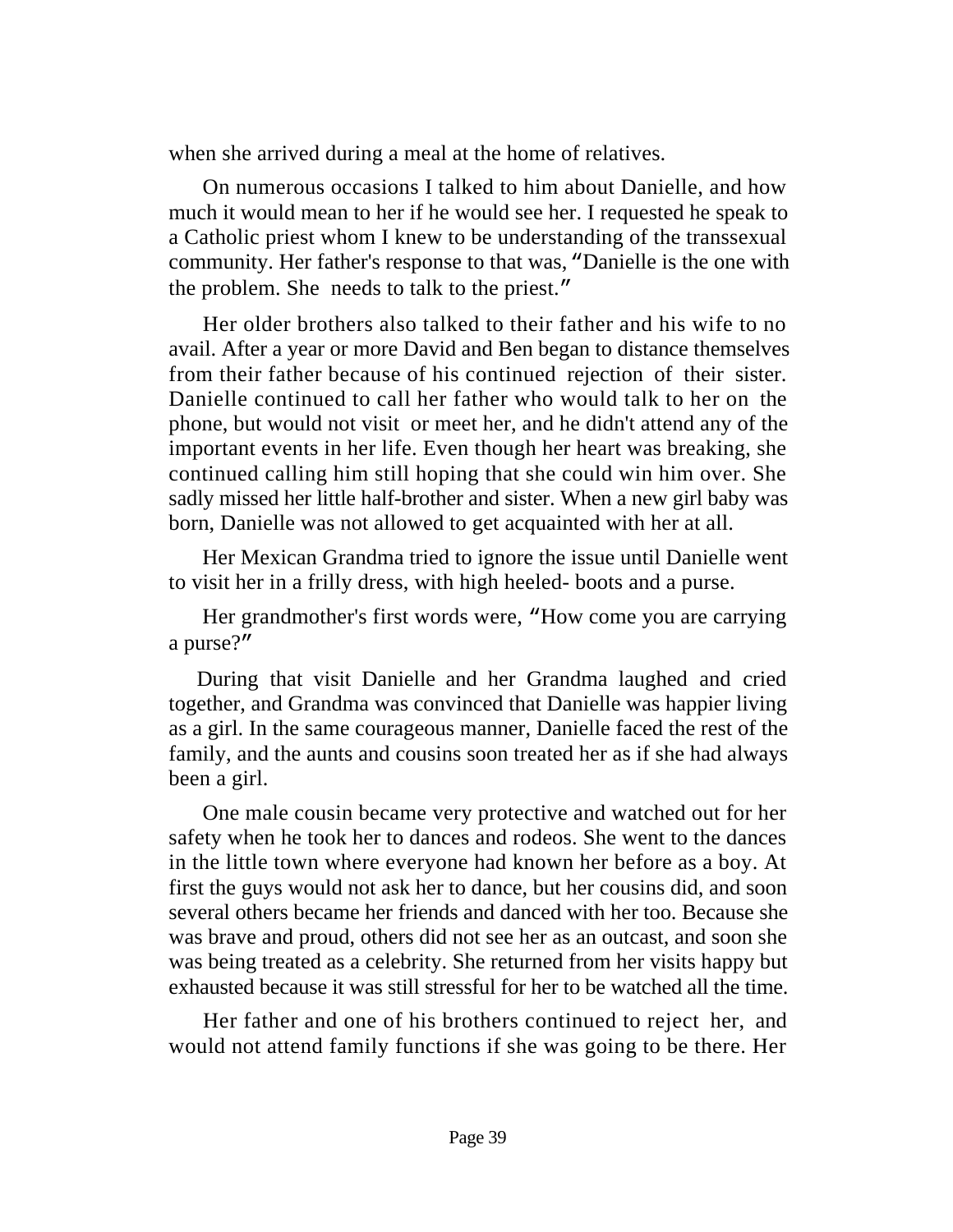father sent her messages telling her not to attend dances in his hometown, and not to talk to his children if she saw them. She ignored the messages. She was deeply hurt by the strife in the family, and felt that she was the cause.

 Again and again I told her, "It is not your fault, and your father is the only one that can stop the strife by changing his attitude."

 Her father blamed the rest of the family for accepting her because he felt that she would not have continued her process of becoming female if the whole family had rejected her in the beginning.

 Often I am thankful that I did not have to face Daniel's gender problems while living with Salvador because the difficulties of the transition would have been magnified many times over. Trying to protect Danielle and preserve the marriage would have torn me apart.

 Sometimes I feel sorry for her Dad because he is missing out on so much. At other times I hate him for hurting her and being so selfish, thinking only about himself. I cannot understand a parent rejecting a child, especially such a beautiful, kind, and happy child as Danielle. How can he possibly have peace in his heart?

\* \* \* \* \*

My social outlet for many years has been community theater. I do stage managing, and participate in other behind-the-scene activities to make sure the show goes on, but I have no desire to be in the spotlight on the stage.

 Among the theater community, I have made several very good friends through the years, and some are gay or lesbian. It was while I was in the middle of rehearsals for "Ten Little Indians," working with my favorite director and several friends, that I found out about Danielle. I tried not to let my personal problems interfere with the play, but sometimes I would cry for no apparent reason at all. I finally told my friends in the cast about Danielle because she would be attending rehearsals with me. They had known my boys as they were growing up,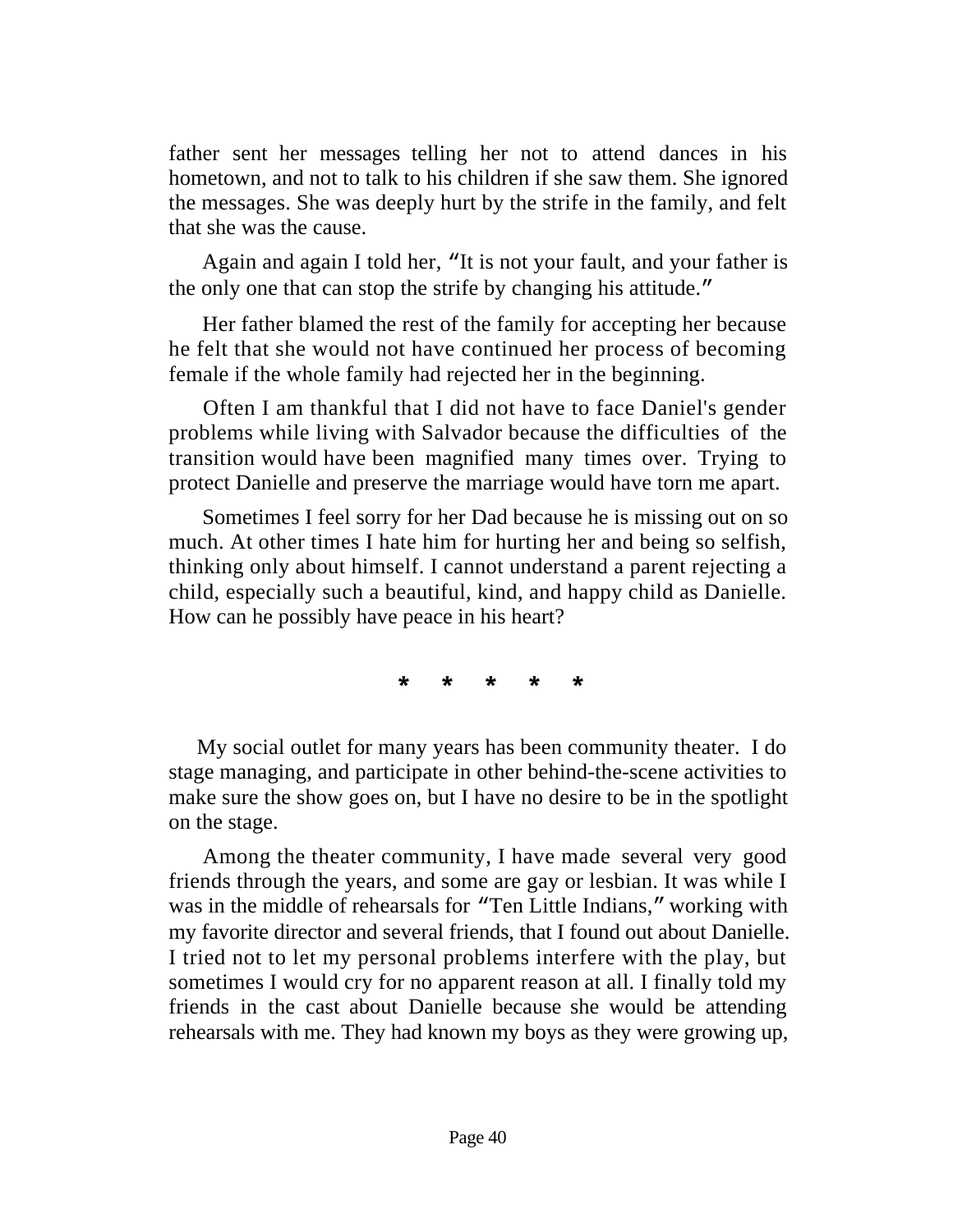and were very interested and supportive when they learned of the situation.

 When Danielle went to the theater with me one night, my friends acted as if they had known her as a girl all along – it was no big deal. They even got her name right! One of her favorite actors hugged her and told her she was cute. The actors that did not know her before had no inkling that something momentous was happening.

 There were some interesting situations when new actors flirted with Danielle and tried to get better acquainted. Although I wanted to protect her from getting hurt and avoid embarrassment for the actors, there was not much I could do. However, the director once warned a newcomer that Danielle was "jail bait" since she looked so much older than fifteen. I was surprised that my friends who knew about her did not tell any of the other theater people.

 Danielle went to an annual awards banquet with me where many of our friends greeted her warmly and gave her compliments on her appearance. One man asked her if hormones had given her that great shape. I thought she would be offended by such a direct question, but she answered in the affirmative and then hugged him.

Later she told me, "He was the only person that actually said anything directly to me about my new situation. That really made me feel good. Everyone else just told me how good I looked, but ignored the real subject."

It was my belief that my **FRIENDS** would understand, and they did

\* \* \* \* \*

 Daniel had started shaving at age thirteen because he had quite a growth of facial hair – unlike his father and older brothers who had sparse beards. In the past I had remarked that some girls like guys with lots of hair, never realizing what a heartache all that hair caused for Daniel. Just when we were trying to deal with hormones, counseling, moving to a new apartment and a new school, we also had to deal with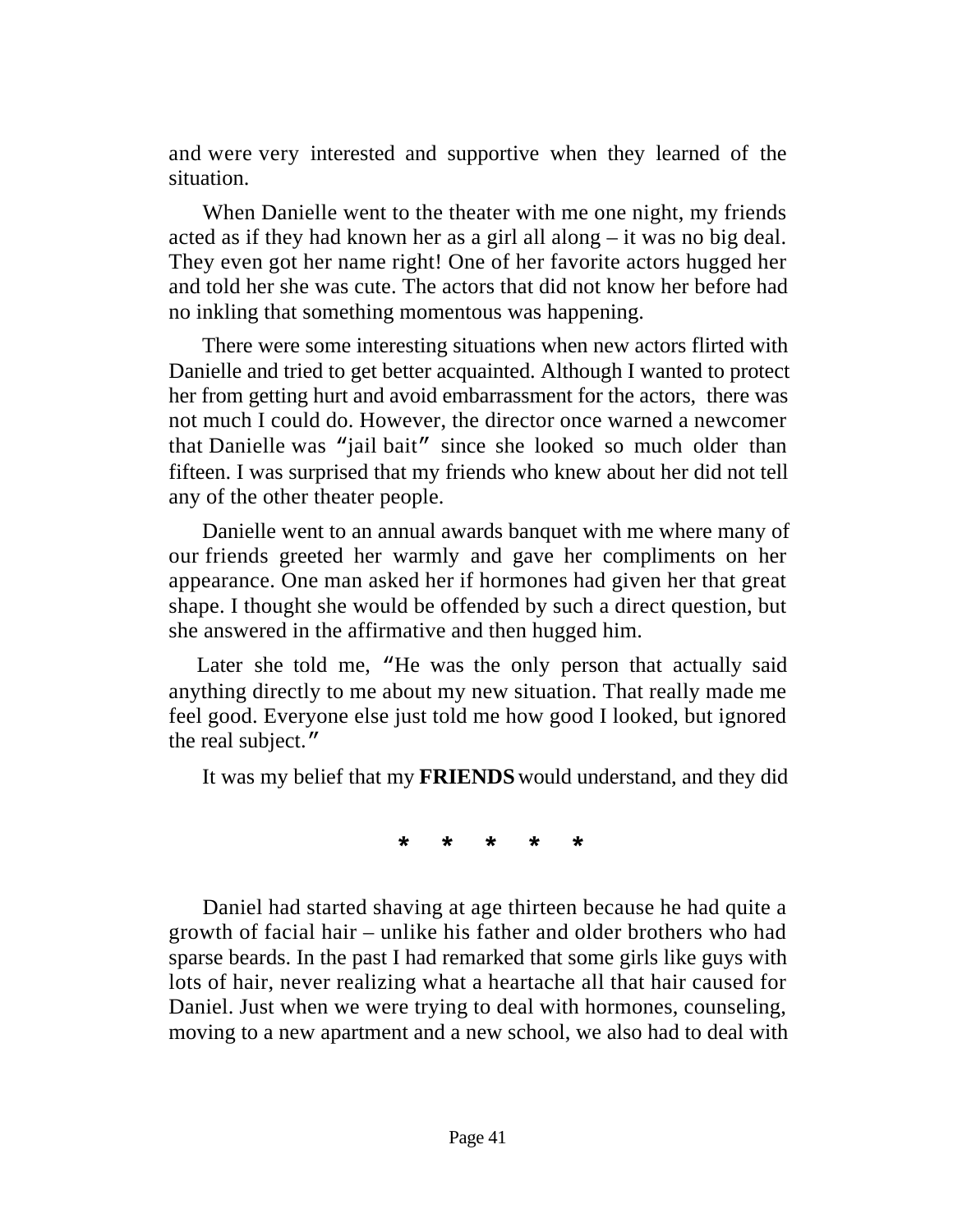the matter of removing Danielle's facial hair by electrolysis.

 One of our crossdresser friends recommended an electrologist, and Danielle arranged for an appointment. She and I went together for the first meeting where the electrologist explained the procedure, but could not answer all the questions I asked. How long would she have to have electrolysis, and how much would it cost? She said it depends on many variables, including pain threshold, type of skin, and genetic makeup.

 She further explained that Danielle would eventually need electrolysis around her genitals in preparation for surgery, so she wanted a picture of Danielle without clothes. Danielle didn't seem to mind so I didn't make a big deal out of it, but since then I have learned that taking nude pictures is not an accepted practice. Although the electrologist and I became friends, we never did see or talk about the picture she took that day.

Thus began the many hours Danielle spent in electrolysis, and the many dollars I spent paying for it. Electrolysis is a slow process and some days I was not sure we were making any progress at all. We heard that it might take as many as 300 hours. There were days when Danielle stayed home from school because her facial hair was too long to hide and she couldn't shave the day of an electrolysis appointment. We called them bad hair days. Days when I was out of town, Danielle took the responsibility of getting to her appointment on her own by bus or roller blades.

 As I carefully observed the procedure, I thought it might be something that I could do. It would be a great savings to me, and it might eventually become another part time business. Through research, I learned that 600 hours of class and an examination were required for State Board Certification, but the nearest school was 100 miles away. I started the classes just after Danielle had completed her first year of treatment. I enjoyed the training and the hours of practice on Danielle. She taught me to be gentle, patient and careful during the procedure, and to talk to her at the same time. We had many good conversations while I was working on her, and we became even closer as we spent this time together.

Electrolysis is an art form, not a science. The pain, money and time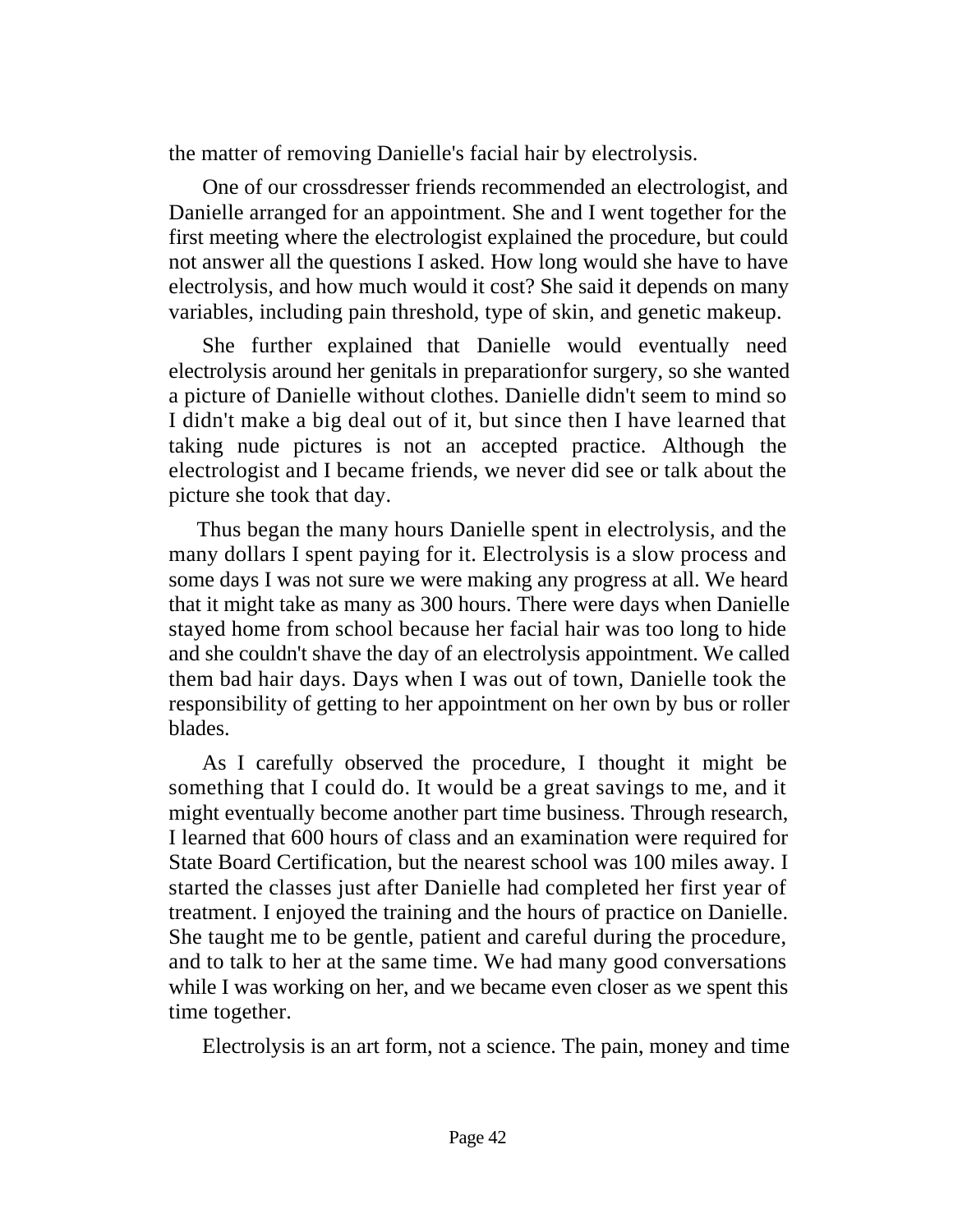spent in electrolysis weeds out those with just a passing fancy for changing to the opposite gender.

 Danielle accompanied me to class on several occasions where the other students were amazed at her feminine appearance. We spent many nights at motels near the classroom to maximize my time at school. I worked at my other contract jobs during the days between classes. I never wasted a minute – a habit that I cultivated while raising my three children.

 By the time I finished my classes and the required practice hours, and passed the State Board examination, I had rented an office. My part time electrolysis business grew by word of mouth through the transgendered community. They seemed to feel comfortable with me since I knew the problems they were experiencing while in transition. In time my business developed into a haven where the transgendered were comfortable and knew they were welcome. My clients started popping in between appointments to network with others in the community. Regularly scheduled social gatherings evolved from this. My efforts seemed to encourage a community spirit among the transsexuals as they became better acquainted and reached out to one another.

The rewards of my business were more than financial. My sister sometimes says to me, "You seem to have made lemonade out of lemons." To which Ben always adds, "Damn good lemonade."

 We never did any genital electrolysis on Danielle because we learned from those in our area that had gone through surgery without it, that none of them had complications. There have been a few reports of hair in the new vagina which is unpleasant, but has not caused other medical problems like infection. There seems to be no consensus among surgeons as to which area requires electrolysis. At this point in time, I think that the cure is worse than the problem.

\* \* \* \* \*

One of Danielle's friends invited her to go with the Scouts to the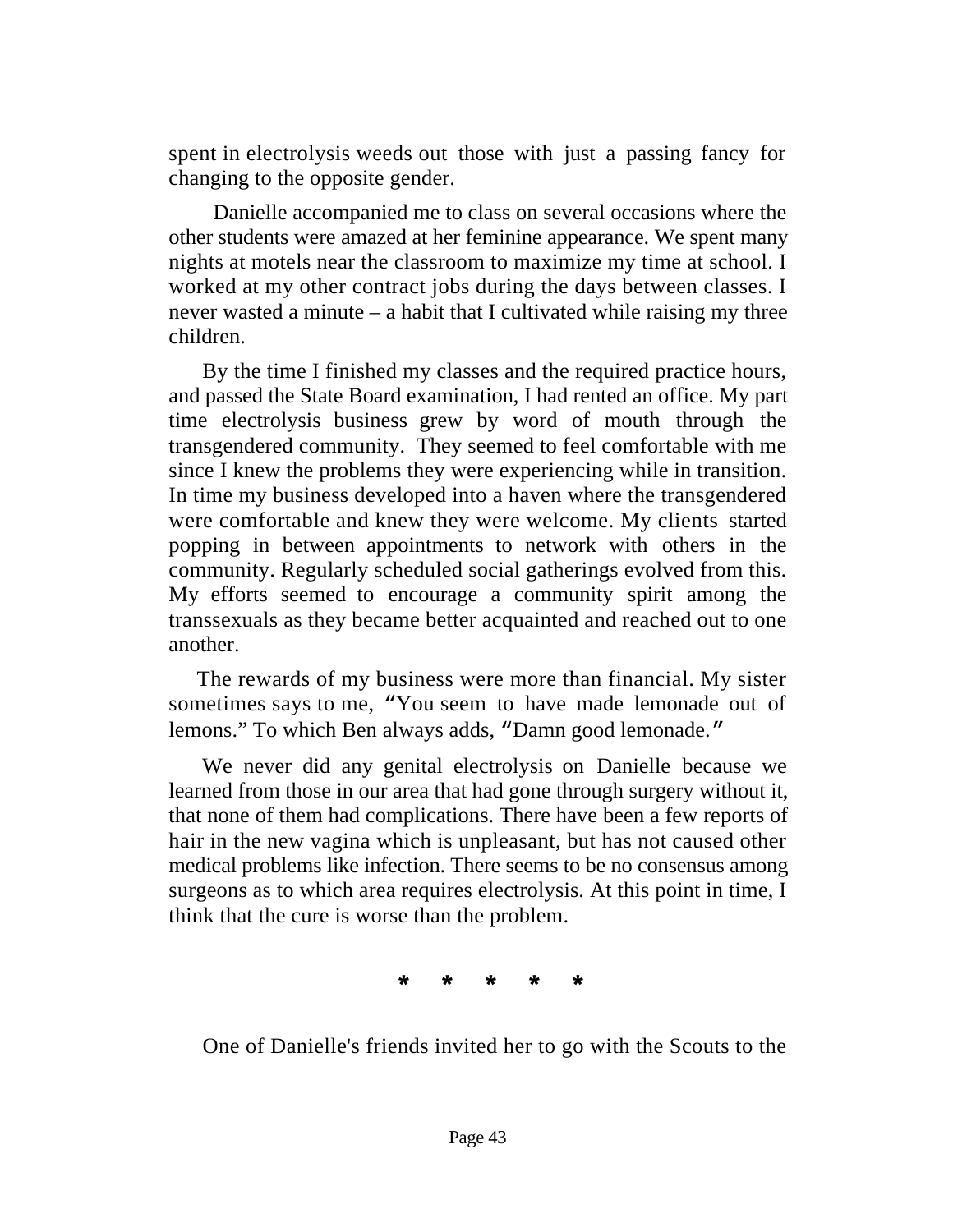Colorado River on a canoe trip. She was to take food, water, and everything she needed for the four days in a small canoe. She was required to learn canoeing and to be able to swim. When I took her to a small lake for the canoeing classes, she was eager to learn and did very well.

 The group was to include both Boy Scouts and Girl Scouts, so Danielle would be sleeping in a tent with other girls. The group also included several adults whom I found to be very friendly. I thought it would be wise to tell at least one of them about Danielle, but she did not want me to tell anyone. After discussing the situation at length, we decided that if there was a problem, I could be there in three hours to bring her home.

She was trained in survival techniques and had to pass some swim tests, in case the canoe overturned. Each of the Scouts had to jump into the water fully clothed over a swim suit, remove their clothes, and swim a lap. They were told not to wear jeans or sweats because they would be too heavy when wet. For the test Danielle chose a pair of nylon jogging pants with elastic around the ankles. I was watching from the bleachers with interest but not concern because I knew that Danielle was a strong swimmer. She jumped in and almost immediately began to struggle and looked frightened. When she entered the water, her nylon pants immediately filled with water. The nylon material and the elastic around the ankles kept all of the water in her pants causing her to be dragged under. Before I could get out of the bleachers, she turned to the life guard and called for help. He went right in and brought her to the edge. It was amazing to me how quickly even a good swimmer could get in trouble in the water.

 Since she had satisfactorily completed all the other water activities, the leaders did not make her repeat that test. They did tell her not to wear those pants on the trip. After she stopped shaking and calmed down, we headed for home.

 She asked me, "Did you see how cute the lifeguard was? I wonder if he could tell that I was wearing breast forms when he put his arm across my chest."

We bought all the required supplies including a very conservative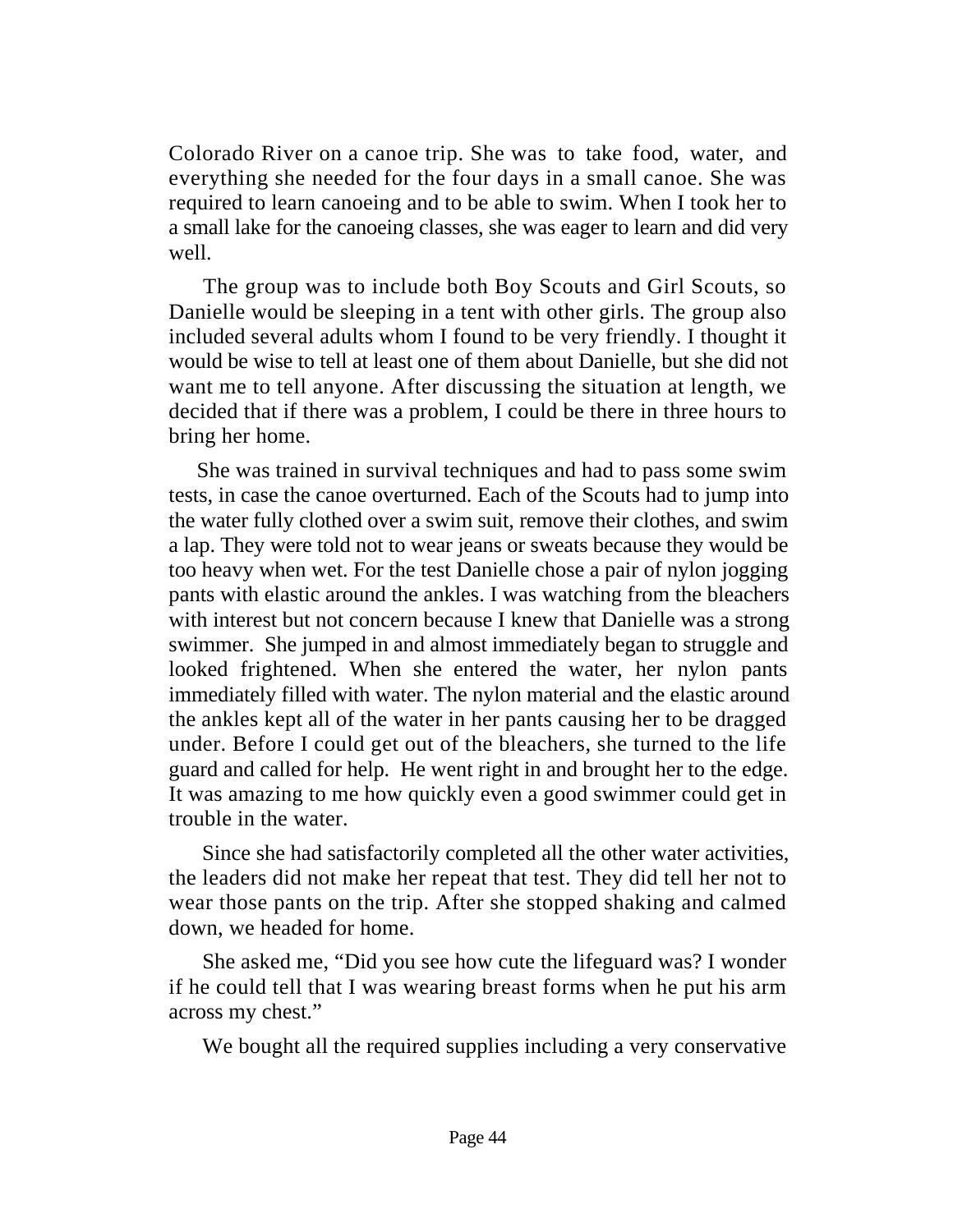swimsuit – a one piece, with boy legs, and a high neckline so she could wear her bra. She wore very tight cutoff shorts most of the time, and a shirt tied in front. No matter what she wore, she looked sexy even when nothing was showing but her tummy. We made a little bag for her wet breast forms so she could hang them up to dry over night. She left on the trip, and I tried to keep busy so that I would not worry.

 She slept in a tent with four other girls and a female counselor. They went in pairs to visit the bathroom facilities – the bushes, and she was careful to be well hidden. At one of the overnight stops, there were showers. She kept her underwear on while she showered since the curtains were not very substantial.

She had fun on the outing and had no problems, but found canoeing on the river rather boring. It was good for her to participate in the Girl Scout experience as one of the things that girls do. I was sorely tempted to tell the Girl Scouts that they had taken a transsexual with them on the river trip and no harm had been done, but I didn't. At a later speaking engagement, I told the audience about the river trip. A Scout leader came up after the program to tell me that he would have been required to put Danielle in a tent by herself if he had known, even though he was understanding and a crossdresser himself.

\* \* \* \* \*

 Danielle learned about the New Images Theater Group sponsored by Planned Parenthood. They were all teens that did skits and stage plays dealing with teen issues. She auditioned to be part of the troupe. If she was accepted, there would be a stipend of \$200.00 a month. Although I worried about the auditions because I feared that she might be very disappointed if she did not get a part, she was very confident that she could do it and would be part of the group.

 The would-be actors were asked to portray an animal at the auditions, and Danielle chose to be a cat. Everyone laughed when her imitation sounded like a cat having an orgasm. She was a little embarrassed. There were other impromptu acts required that included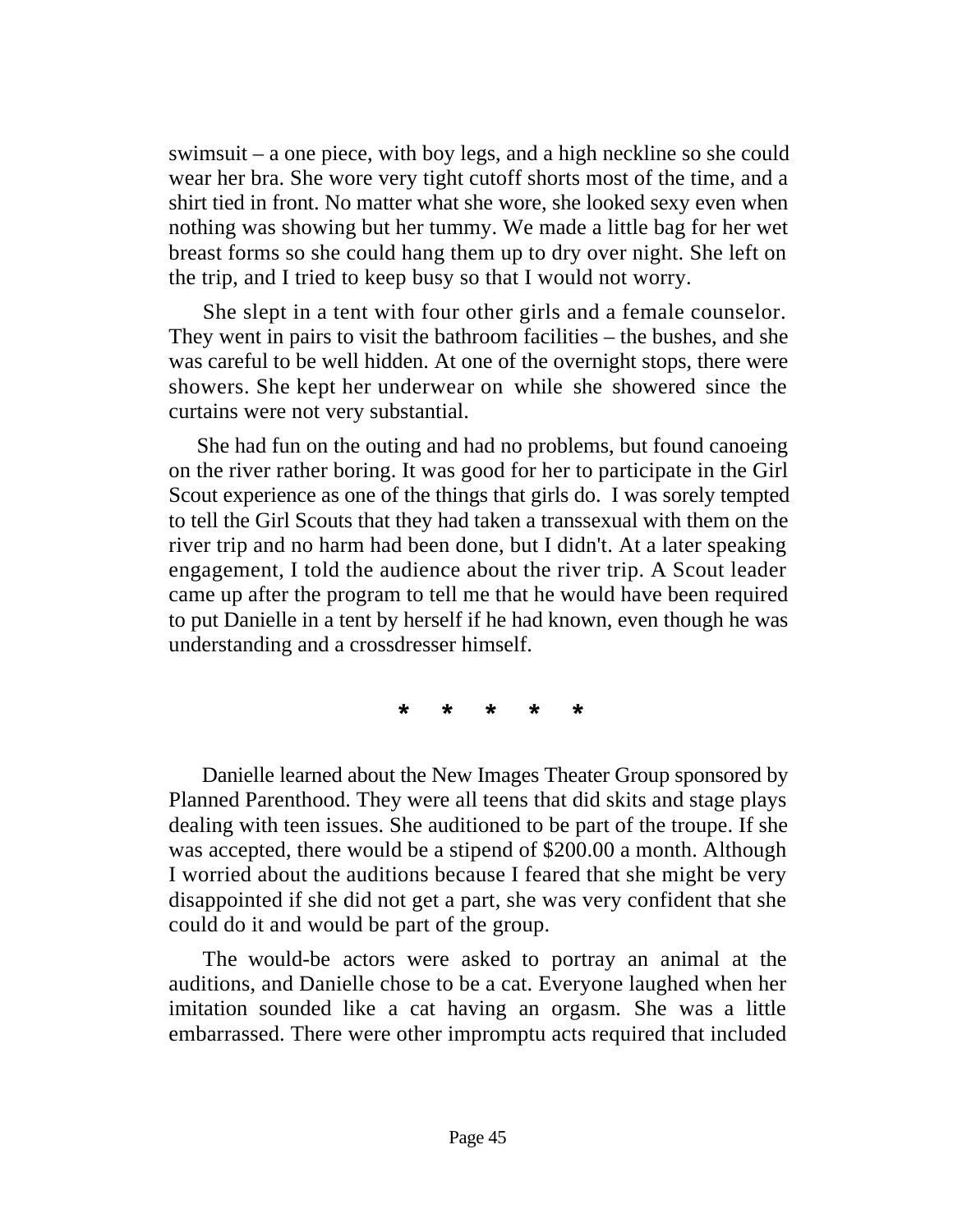singing and dancing. I was very proud of her that she was chosen to be a member of the troupe.

 The members of the theater represented ethnic and sexual diversity. They wrote and produced their own skits and they were very well done. Danielle learned about child and sexual abuse, contraception, body parts, counseling, and acceptance of diversity. During a training session on transsexuals, the leader told what she knew, then Danielle added to the information claiming that she had a friend who was transsexual. The group went on camping trips and overnight outings together and became very close. I wanted to tell the leader about Danielle because I thought that this group of kids would be supportive and understanding, but Danielle did not want them to know yet. She seemed more comfortable around people that did not know about her past.

After many performances, when the group had been together almost a year, they went on an overnight trip. The kids became pretty emotional after the performance, and as often happens at a slumber party, they told their secrets to each other. The leader was trying to divide the group into acceptable sleeping arrangements in the one large empty room that was their abode for the night. Each teen had a sleeping bag and none of them were in romantic relationships, but she sent the boys to one corner of the room and the girls to another. One of the girls told the leader that if she was trying to prevent sex, this would not work because at least one of the girls was a lesbian, and at least one of the boys was gay. The leader then attempted to divide the straight and gays from each other. It was at this Danielle decided it was time to reveal her secret. The leader later told me that she gave up then, and let the kids all sleep together in the middle of the room. She just didn't have the heart to make Danielle sleep in an area all by herself after such an emotional revelation. I was very grateful for such an understanding leader. The others were amazed when they heard. They hugged her and cried with her. Danielle was happy that she had let her friends know about her past, and that they were very supportive..

 When Danielle's year with New Images was over, she helped with the training session about transsexuals for the next group. The year with this group was very good for her self-confidence, and I was thankful that she had received a sound education on many controversial issues.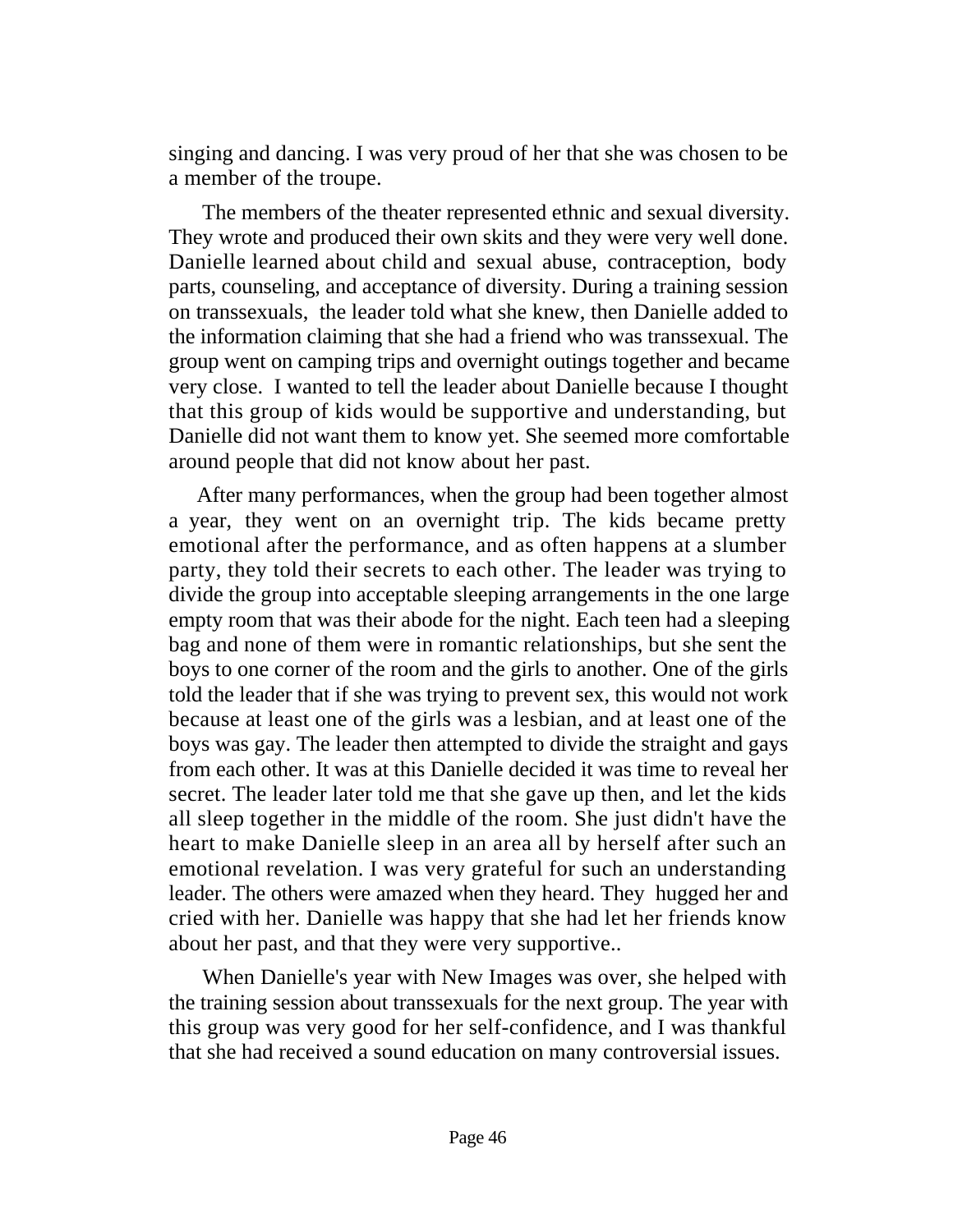#### \* \* \* \* \*

 One time Danielle rode to a party with several of her friends, but the boy that drove the car became so drunk that Danielle had to find another way home. Another time she was frightened because the driver was speeding. I was anxious for Danielle to get a driver's license and bought her a used pick-up as soon as she was old enough so as to avoid such uncomfortable and dangerous circumstances. If she were in control of the vehicle she could leave if she found herself in an unsafe or awkward situation. She had more common sense and was more responsible and mature than other teens with whom I had become aquatinted.

A new law had just passed in our state requiring every new applicant for a driver's license to show a birth certificate. This was to verify age and citizenship, not gender. I was trying to avoid the government being involved in my child's gender reassignment, so we considered many ways to approach the problem. The State has a protocol for the change of name and sex on a current driver's license An endocrinologist has to declare on a Department of Motor Vehicle form that the person is living full time as a female and intends to have sex reassignment surgery. I had been told that such medical information is confidential, but any alias will show up on a computer search. It doesn't take a rocket scientist to figure out that if a person has changed from Joe to Jane, that individual is probably a transsexual. I could just see Big Brother with a drawer labeled "Confidential Name Changes (Transsexuals)."

 We had several options. One was buying a fake birth certificate. Another was to find an old typewriter with the same print as the original birth certificate and change the information. We tried to generate a computer certificate similar to the current government issue. None of these ideas worked, but Danielle found a solution that did work. One day she sat down with my magnifying glasses, and with a pencil put the two extra letters after her male name to feminize it. She wrote "Fe" in front of "Male," darkened the letters slightly to match, and we had just committed a felony. Some would not agree with our methods, but the birth certificate now showed the truth. We just did not have all the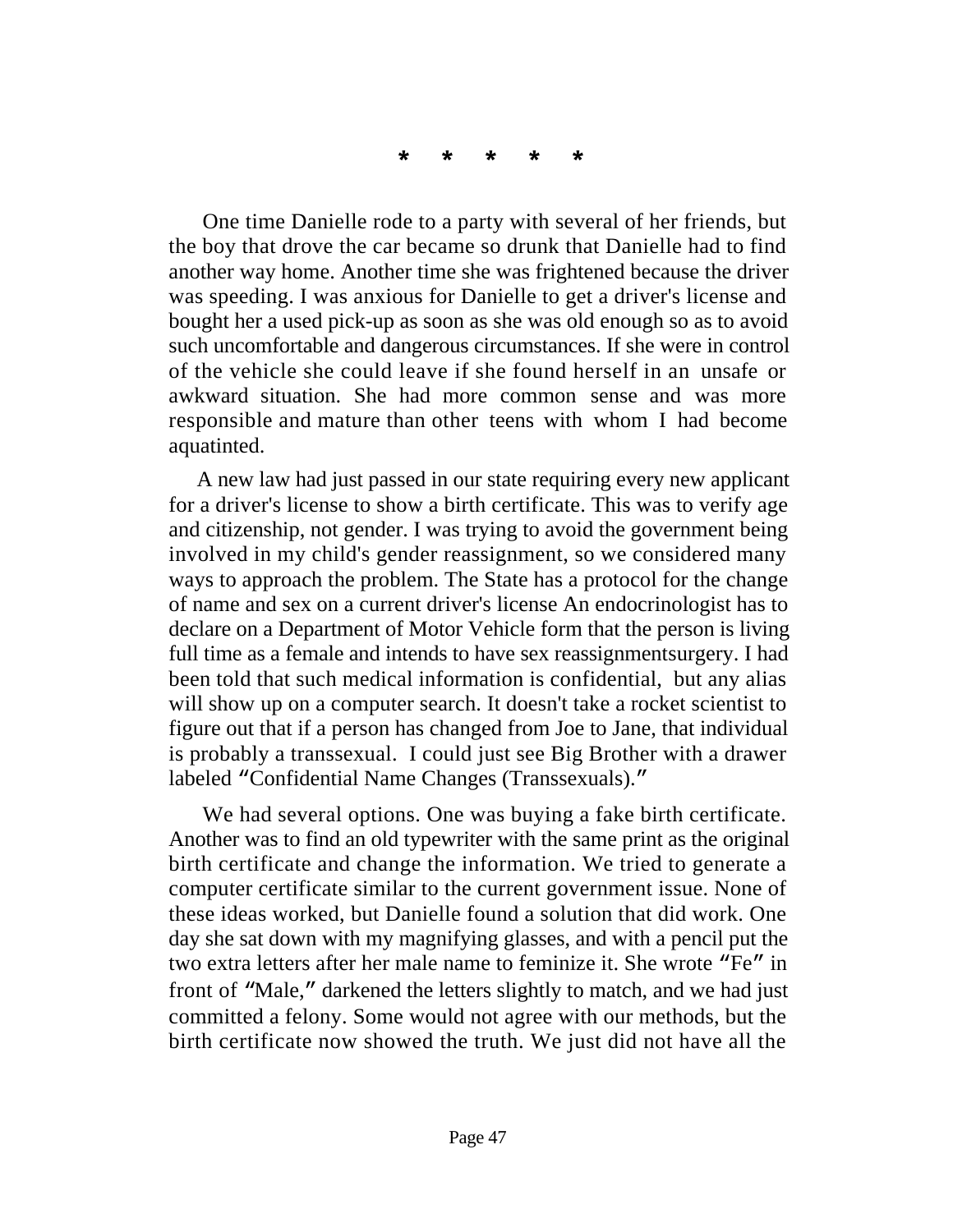information when she was born.

 On the way to Department of Motor Vehicles, she said, "I feel like 'Thelma & Louise.'"

 I told her, "Don't make a big deal about the birth certificate. Flash one of your wonderful smiles."

 She had no problem. They glanced at the date of birth and did not keep a copy. They have no proof showing that she altered the birth certificate, and she has her license showing she is a female, with the name she wants.

When she applied for an Arizona drivers license, they required a Social Security number as identification, but we had not changed the Social Security card. We could have done that quite easily with available forms, but again, we wanted to avoid notifying the government.

 Danielle showed her card to the clerk who asked, "Is this an alternative spelling of your name?"

She answered, "Yes," and left it at that.

 On another occasion, she had to show her Social Security card for employment in a fast food restaurant. I told her, "Don't make a big deal of it. Just show it like there is nothing special."

 When Danielle got home, I asked, "So, how did you do with your Social Security card?"

"They didn't even speak English," she said.

 People from other countries do not always know which names are traditionally female or male names, so they didn't recognize any problem.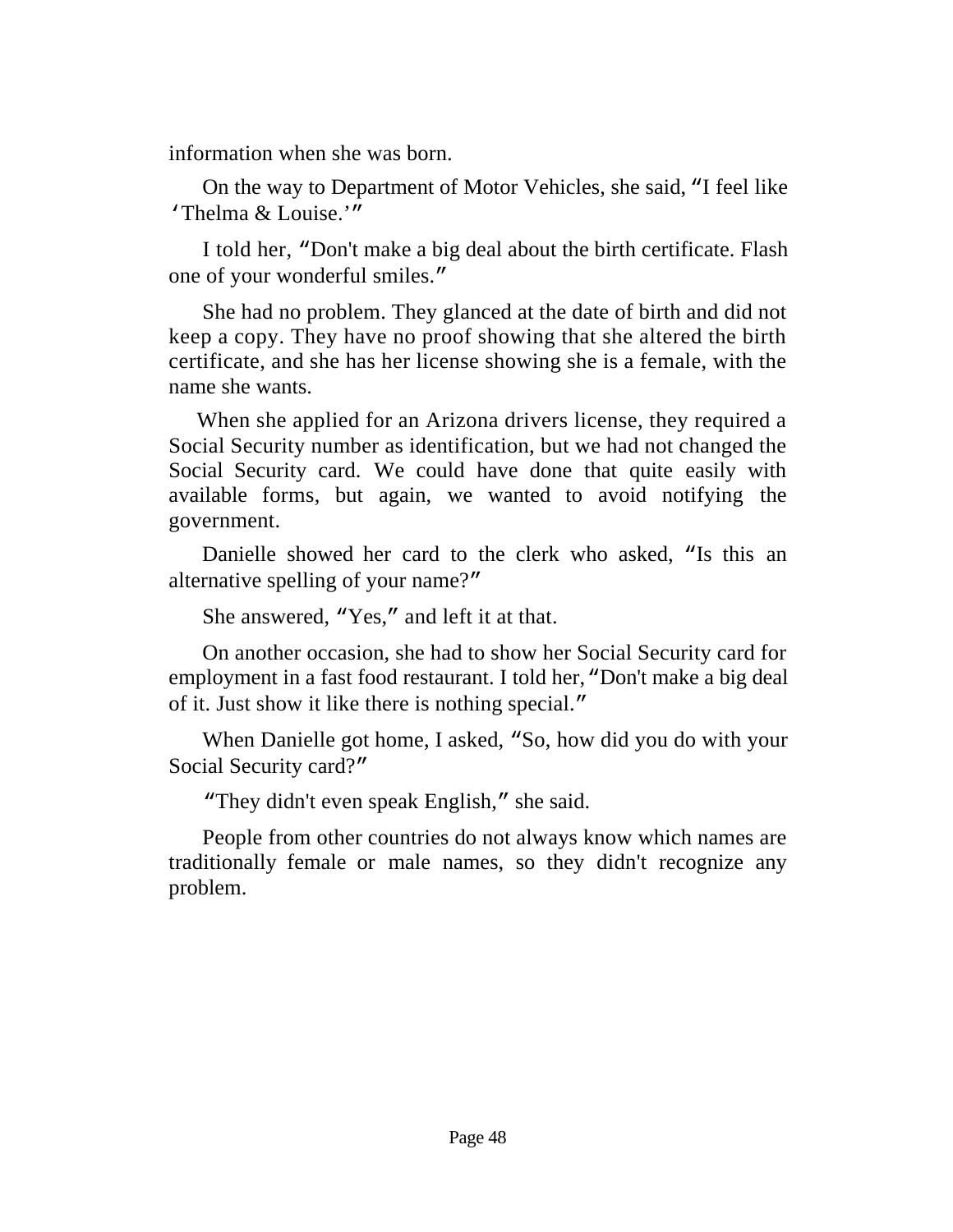# ON BEING NORMAL

Normal is a word that I try not to use anymore. Danielle met a boy who was attending Narcotics Anonymous for his drug habit. She attended one meeting with him to see what it was all about, and on the way home, he tried to play on her emotions.

"You have a normal life. You have no idea how hard it is to quit drugs."

 He didn't get any sympathy from her, as she answered, "I didn't do anything stupid like start drugs in the first place."

 And so this boy joined the others that she met along the way that she did not need to know any better.

 Although I knew how hard her life was, she just looked like any other teenager. I considered that a real accomplishment.

Normal is just a setting on the washing machine.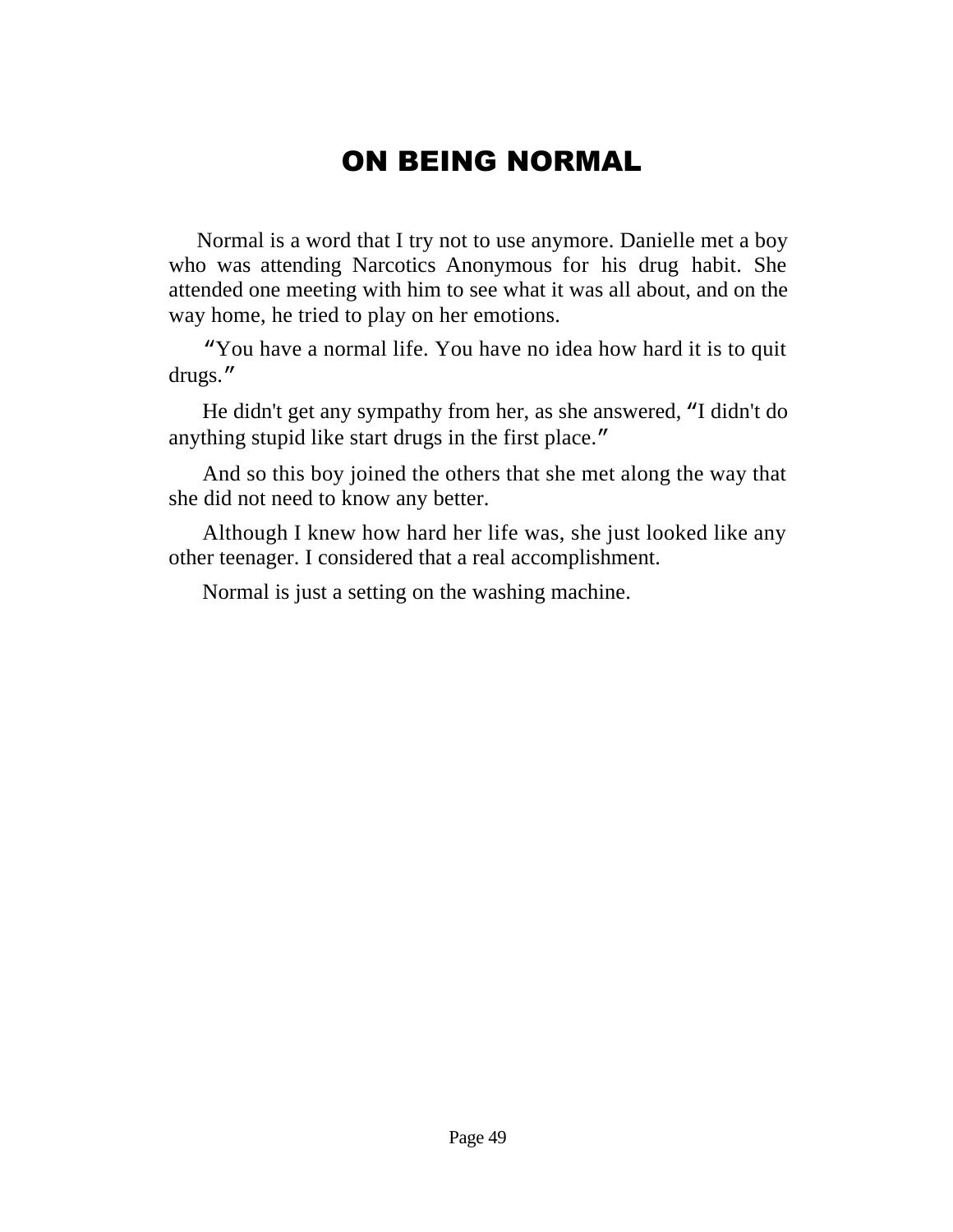# FAMILY MEALS

Danielle was on the phone defending our non-traditional meals. I heard her explain to a friend, "My mother is busy working, and we come and go at different times. We just ate what and when we want and share with each other if we are both home and hungry at the same time."

 When the children were young and money was scarce, we ate a lot of tortillas and beans together. As we became more affluent we had more choices, but I had learned that what and when the children wanted to eat did not always fit my schedule or idea of a meal. They did not like casseroles, so when I made one, I had to eat it for days. Hotdogs or bologna sandwiches every other day didn't do it for me. Sometimes when we were all home at the same time we had a sit-down meal of spaghetti or tacos, foods that we all liked. Danielle had gone through her vegetarian phase, and her "I'm too fat" phase, and on the whole ate better than I did since I was on the road for many meals.

 When Danielle hung up after talking to her friend, I remarked, "Your friend didn't sound convinced."

 Danielle said, "His mom fixes the meal, and the family all sits down together every night. But he is gay and hasn't told his parents because he knows that they wouldn't understand."

So much for the closeness and quality time of family meals.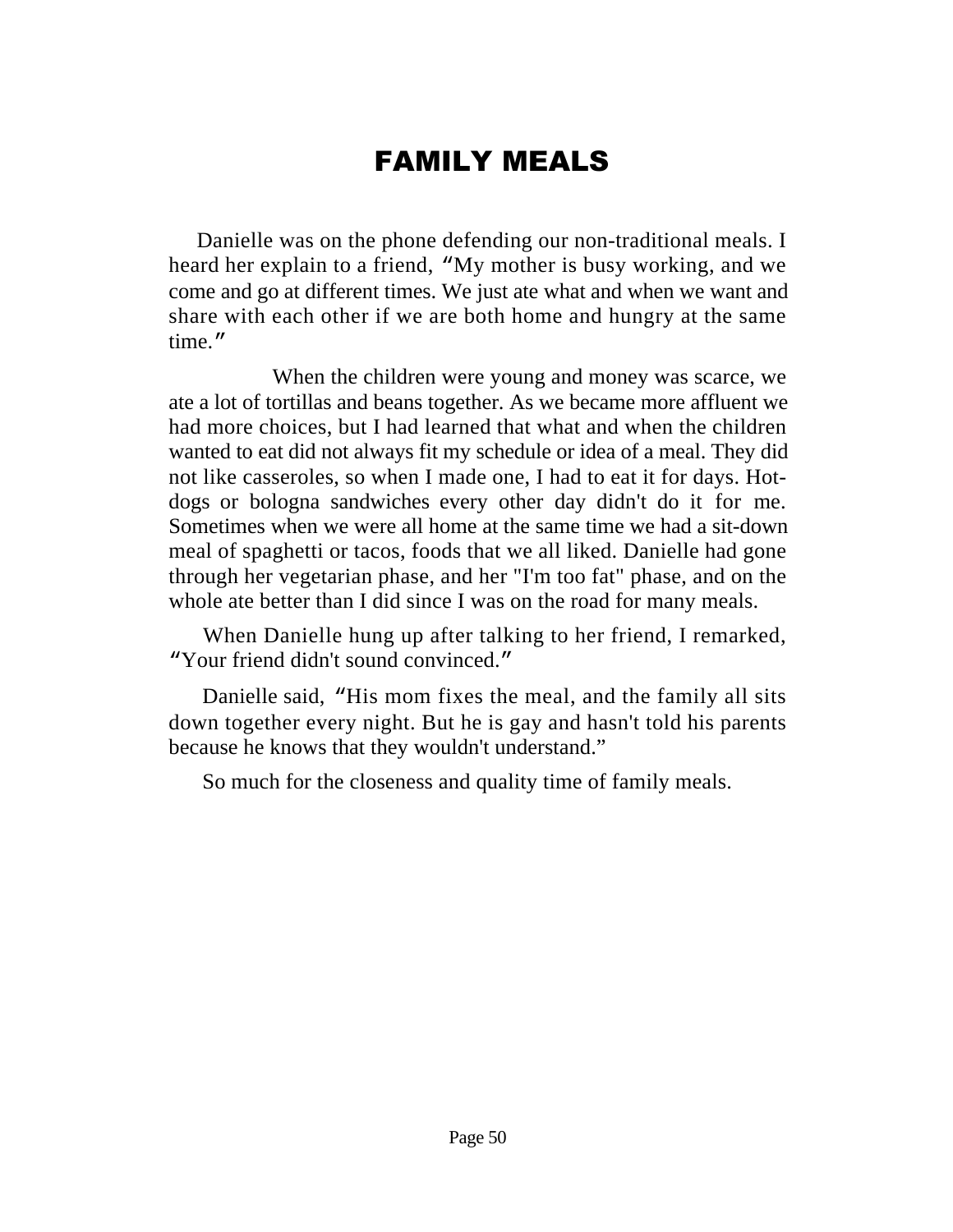#### MIND'S EYE

A few months into the transition, a close friend was visiting when Danielle came exuberantly through the living room in her girlish teenage manner.

 After she was gone, I asked my friend, "Isn't she just the cutest thing?"

 His answer echoed in my ears for days. "In my mind's eye," he said, "I still see the boy I used to know."

 Again and again that phrase went through my head. I had retrained my mind's eye so that now I only saw the girl, but I understood his reaction. In the beginning, even though my real eye could see the girl, my old brain would spit out male pronouns. After that experience, I could better understand why some parents have trouble allowing their children to grow up and change. In their mind they still have the image of a beloved toddler, an innocent seven or eight year-old, or a rebellious teenager. It takes some time for the mind's eye to replace the youthful image with a new picture of the adult. This may explain why a husband does not notice a new hairstyle, or why the family doesn't notice grandma's wrinkles. It is even more difficult to replace the old image with one of the opposite gender.

 Since I saw Danielle every day, my mind's eye had been retrained until I no longer saw the little boy, but only a lovable teenage girl. It was more difficult for Danielle's relatives to retrain their minds when they saw her infrequently or only in pictures. Even though our eyes had seen the same person, my friend still saw the boy that used to be, whereas I just saw a jubilant daughter.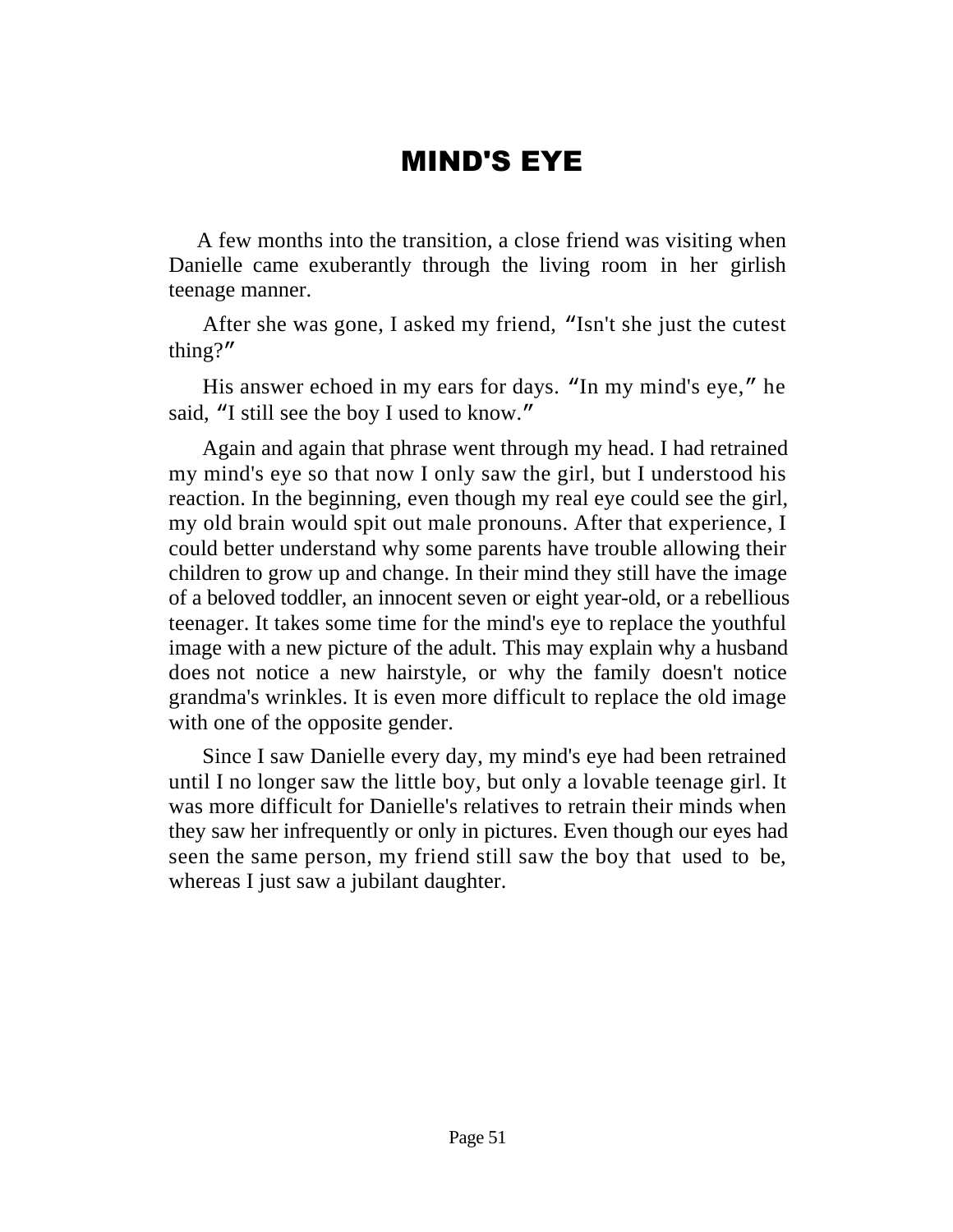# CROSSES

We all have our secrets and crosses to bear. Some we can see and some we will never know have been there.

My special daughter was once a son. You would not know it if you met her. How many have we met not knowing?

Please don't judge her by how things are supposed to be because they are not.

 Appreciate the beauty and the irony. She will not harm you or change you except to soften your prejudices.

It's hard to imagine how it feels inside, but everyone has some burden and the need to be who they are.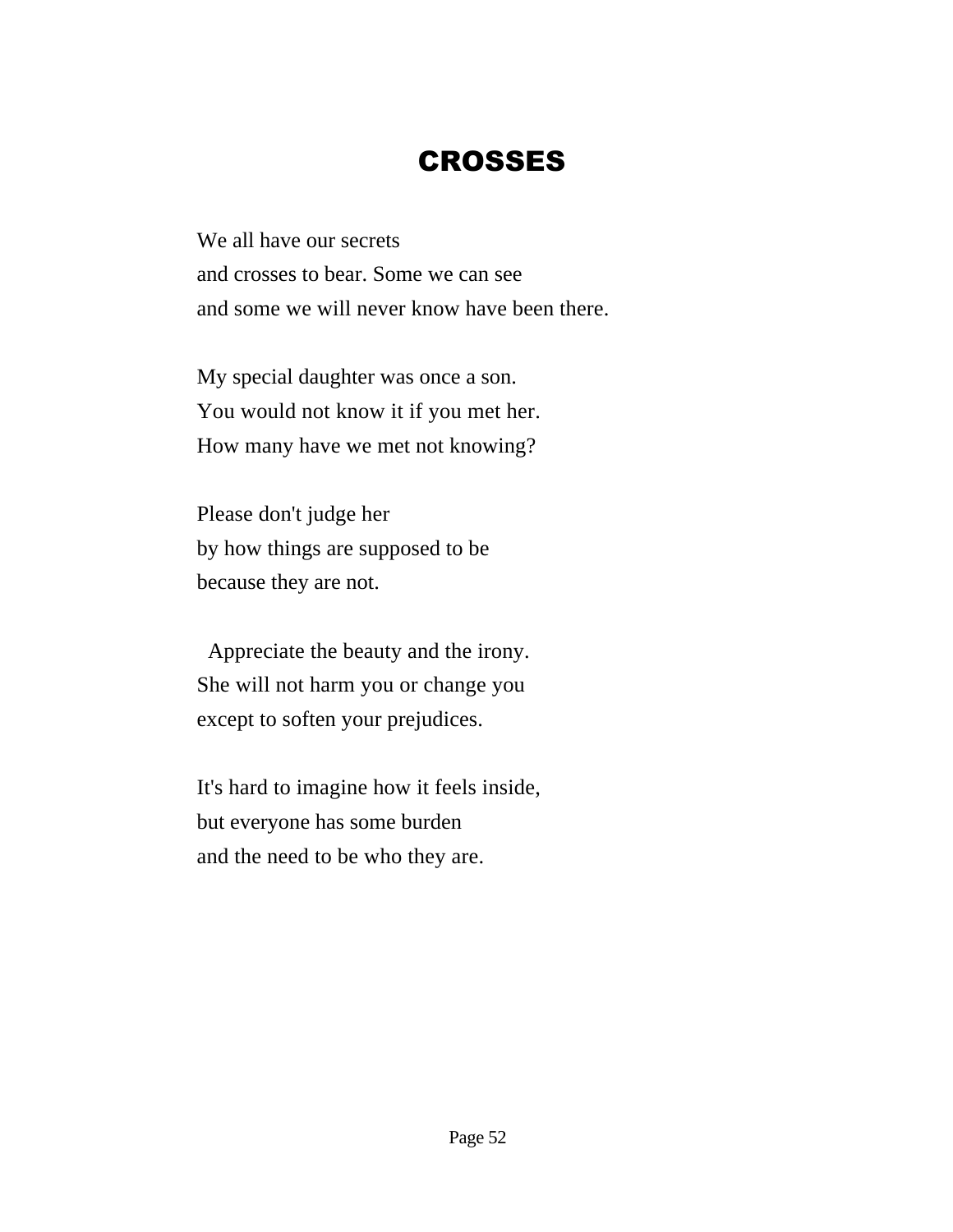### PART IV … FINISHING TOUCHES

Counselor Hunter referred Danielle to an endocrinologist within a few weeks even though the Harry Benjamin Standards of Care recommend three months of counseling before hormones are started. Danielle was well into puberty and time was of the essence. The first endocrinologist did a complete physical and lots of laboratory tests and prescribed the estrogen, Premarin. His charge was \$360.00. The doctor owned the lab, and this made me wonder a about conflict of interest. Danielle was thrilled and anxious to get the prescription filled so she could start the estrogen.

 It did not work any magic, but she began to have some breast tenderness, and the growth of her facial hair seemed to slow down a little. Her voice had only begun to change, and we hoped the hormones would keep it from getting lower. But there was also a downside to taking hormones. She experienced fatigue, nausea, and emotional ups and downs as she started down the long and rocky road of side effects from hormone therapy. She became hypersensitive to people looking at her, not paranoid, but just very aware that people seemed to notice her. She became anxious even around people who were loving and accepting of her and needed to get away to rest after several hours with them.

During her first check-up, I questioned the endocrinologist about the fatigue, but he didn't think the Premarin had anything to with it. Her testosterone was still not down to an acceptable level, so he prescribed even more Premarin. On the lower dose she was already missing days of school because she was tired and didn't feel good.

 After networking with other transgendered persons, I learned that fatigue is a very common side effect as is clearly reported on the information sheet that comes with the Premarin. They also told me there was another endocrinologist whose prices were better, and he prescribed an androgen blocker, spironolactone, in addition to Premarin.

 During her first visit with the new endocrinologist, the doctor asked Danielle why she had come to him, and was very surprised to learn that she was a transsexual. He lowered the dose of estrogen and added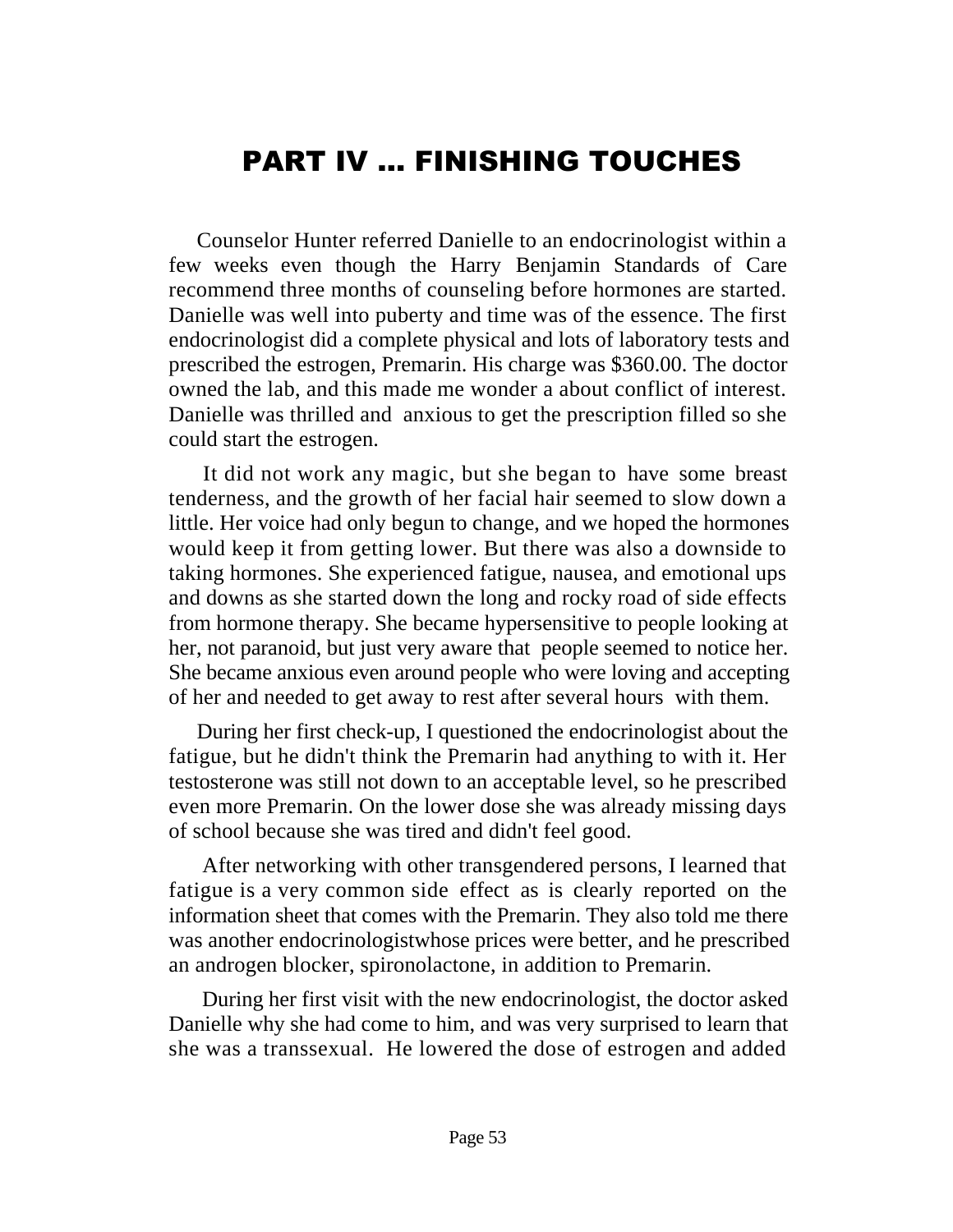spironolactone. He also said he did not think that fatigue was connected to the hormones. His charge for the complete physical and the necessary laboratory tests was \$160.

 After reading all the books I could find about hormones written by experts, and talking to several others, I came to the conclusion that there are several choices in the treatment of transsexuals, and each has its advantages and disadvantages. It seems that every doctor has his favorite type and amount of estrogen that he prescribes. I was really amazed that the endocrinologists were not aware of the emotional toll that their patients were experiencing because of the estrogen therapy. They do tests for liver damage and heart problems, but they have no way to measure fatigue, depression, and distraction. Our transgendered friends had found what worked for them including hormone injections or additional non-prescription hormones from Mexico. Everybody experiences a different degree of benefits and side effects from hormone therapy, and some feel neither fatigue nor depression.

 Danielle did her own research and reduced her dose until she could handle the fatigue and emotions, but it was not enough to give her breasts. She finally decided that she would rather buy her breasts from a plastic surgeon and stay on a hormone dose that allowed her to function.

The first therapist (the hippie) we saw about the gender dysphoria made a good impression on me, but Danielle was not yet ready to see a counselor. She felt she had no emotional problems, she just wanted to be a girl. However, we found we had no choice in the matter because we needed a counselor's referral for hormones and later for a recommendation for surgery. Although I would have trusted the first counselor to work with Danielle, we could not waste our time on a therapist who could not refer us to surgery, no matter how nice he was.

 After waiting three months with no word from Counselor Hunter, I called to ask him if there was anything else we should be doing. He set up another appointment at which time Danielle reported that she was having unusual fatigue, and cried easily since being on the hormone therapy. He thought she needed Prozac for her depression; he too said hormones would not cause fatigue. I rejected the suggestion of Prozac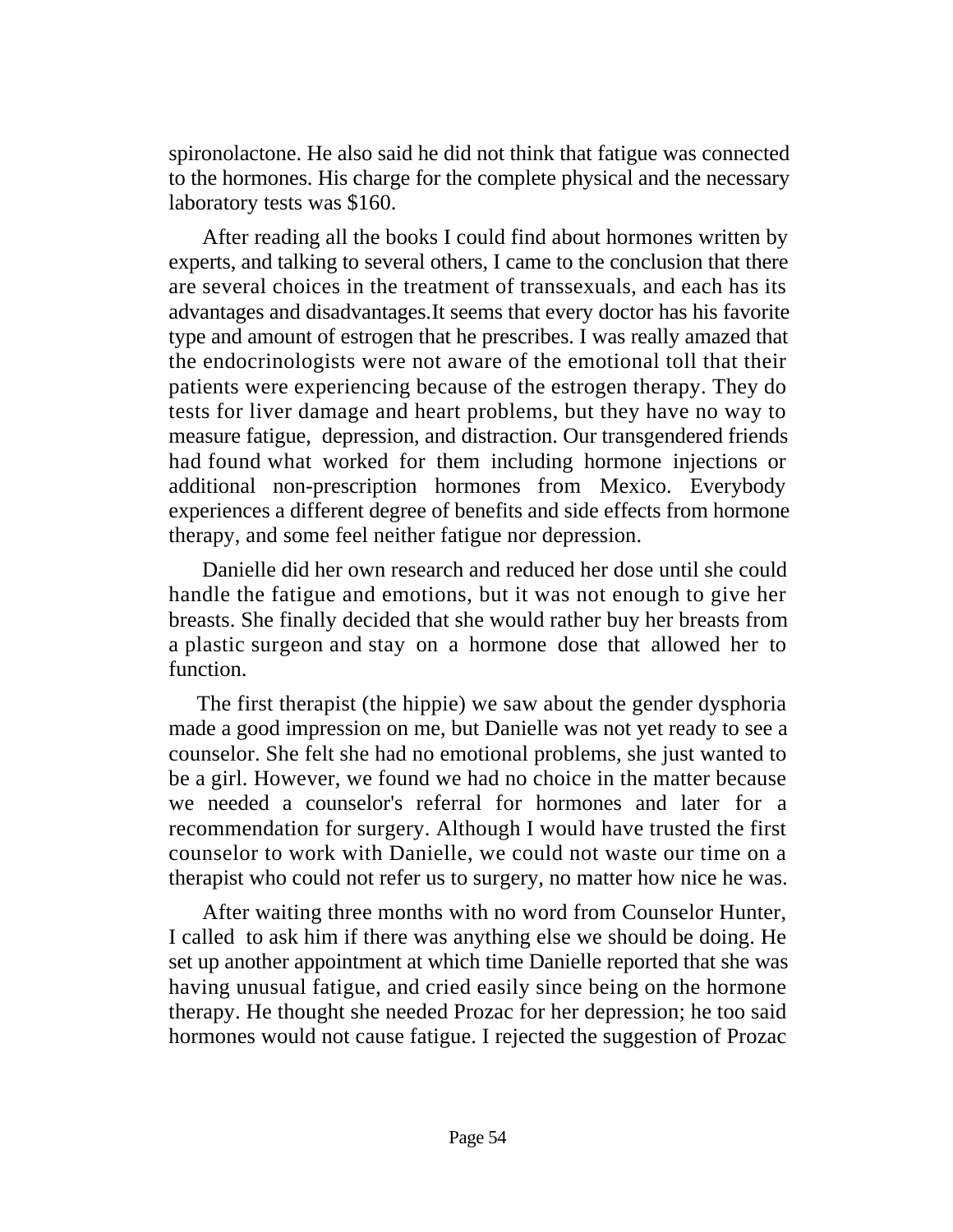because of its reputation for treating mental dysfunction, and I was reluctant to add more drugs to her young body. From the questions he asked, it was apparent he had not looked at the information questionnaire we had returned to him (with \$150) three months earlier. I couldn't see that we were getting anything that could be called "counseling." We left without any return appointment or any mention of seeing him again.

 Danielle wanted surgery, but I needed to know the costs involved, and whether anyone would do Sex Reassignment Surgery on a young transsexual. I wanted a realistic time frame before raising Danielle's hopes.

We found there were only four or five Sex Reassignment surgeons in the U.S. and Canada who were well known. One surgeon would not treat anyone under age 21. Another was not well known in our area so there was little information. The surgery cost less in Canada, but we heard rumors of post-op complications. This was no time to scrimp because I wanted the best for my daughter. When I talked to post-op transsexuals, Dr. Schrang in Wisconsin was given rave reviews by all his patients, and I learned that he had treated younger patients. We felt it was important to have the operation soon to give Danielle the best chance for adjusting to young adulthood. When we contacted Dr. Schrang and he learned of the circumstances, he said he would be glad to work with Danielle. He named one price that would cover his fee, the hospital stay and all expenses involved with the actual surgery.

 I had been without health insurance for years, betting that my children and I would avoid any catastrophic injury or illness. When I learned of the expected expenses of Danielle's hormone therapy and surgery, I inquired about insurance coverage for her needs, even though I knew we'd probably have to wait a year to satisfy a waiting period for pre-existing conditions. Several companies never returned my call. The representative for one company said the expense for hormones could probably be taken care of if the doctor cooperated, but there was no way surgery could be covered.

 I applied for Crippled Children Funds through the State of California, and learned that non-necessary medical expenses could not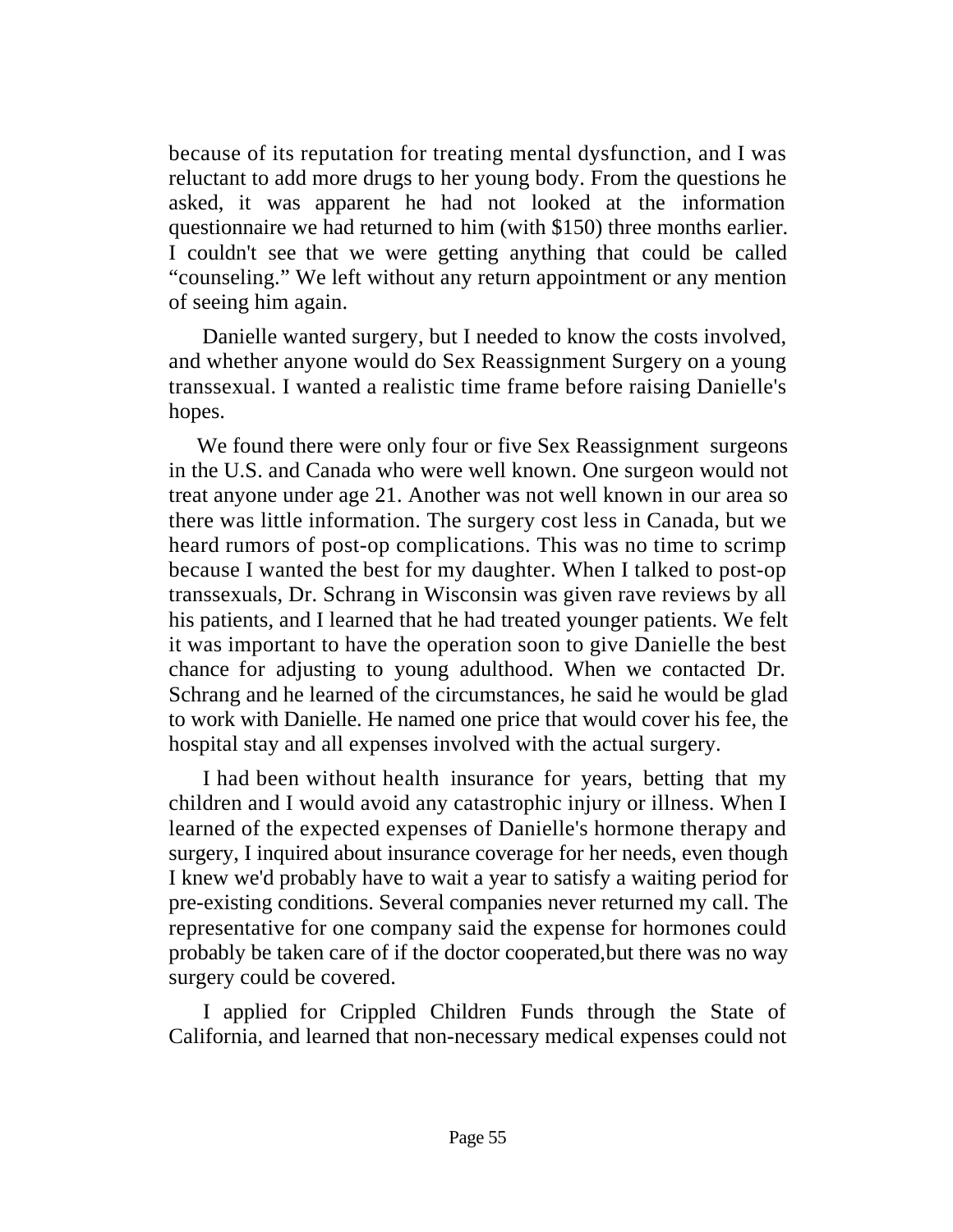be covered. I talked to the Shriners and several other groups who help with special medical needs for children. They were very polite to me on the phone, but their organizations did not cover this situation. I talked to one group who would only fund medical expenses for children who had a terminal illness. There are many "feel good" programs available for teens in an effort to prevent suicide, alcohol and drug abuse, but there were no funds available for my child. Finally, I figured my financial resources would cover the cost of the surgery in the next year or two if I used credit cards for some of the cost.

 Now that we knew that surgery was possible, we needed to seriously pursue counseling in order to get our two surgical referral letters.

 Since I hadn't heard from Counselor Hunter in six months, I called to set up a third appointment. At that time we discussed the psychological testing that he had previously mentioned at a cost of \$700. The tests included:

- MCMI-III (Million Clinical Multiaxial Inventory)
- Bendar Gestalt
- The Draw A Person/Family
- Wechler (IQ)
- TAT (Thematic Aperceptual Test)
- Rorschach
- MMPI (Minnesota Multiphasic Personality Inventory

 I questioned the need for testing since he had written me a note stating that "Danielle seems relatively stabilized all things considered." He said, "There is no pass or fail to the testing. I just have to do it to protect myself against law suits. I don't have to defend myself. All my previous associates have gone out of business due to lawsuits. My wife does the testing and it is a real bargain at the \$700 price that I am giving you. It would cost twice as much at the University."

 Somehow I kept feeling like a victim. He was taking my money and doing no counseling. I appreciated that he did not make us wait for three months of counseling before sending us to an endocrinologist, and he was not wasting our time with many appointments. But we were getting no help from him and he seemed to only want money.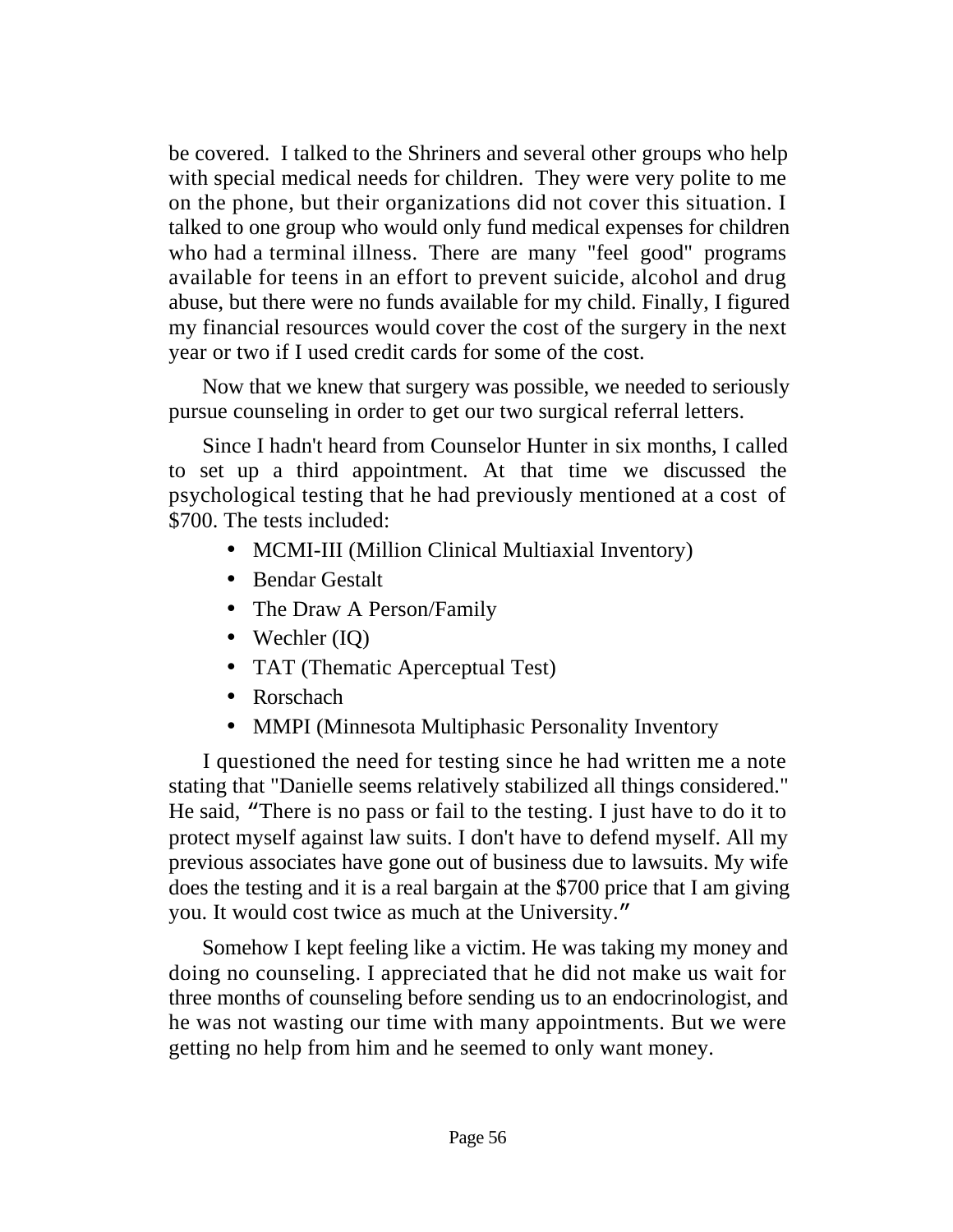As we learned more about the situation, we learned that we had few choices. If we went to another counselor, the six months of counseling required (at \$100 an hour) before surgery would have to begin again. To save time, we might as well pay the \$700.00 to Counselor Hunter and get on with it. I called the counselor and undiplomatically told him. AOK. I'm ready to be screwed.

 He called back to say, "I really do not want you as a client, but I will send your records to Counselor Bell."

I had previously met Counselor Bell when I attended a transsexual support meeting which he was conducting with an associate, Counselor Jenny. At that time I had the opportunity to ask if there was anything more that I could be doing for Danielle. They said I was doing very well with Danielle, and had no further advice to give me. When I told them that I felt Counselor Hunter was not doing any counseling, Counselor Bell told me he could not see us unless Mr. Hunter referred Danielle to him because of professional courtesy. I continued to attend their support meetings and became part of the support system. Counselor Bell suggested that Danielle attend the support meetings in order to meet others like herself. Danielle went only once. She had already met several transsexuals whom I had invited to our home to chat, and she and Laura were fast friends by then.

 The counselors discontinued their meetings at the end of the summer, but Danielle continued to see Counselor Bell privately. He was a very quiet, soft spoken man, and I was well enough acquainted with him to feel comfortable having Danielle see him alone. Danielle told me she had to save up things to talk about during the sessions since the counselor didn't say very much. Danielle always referred to being transsexual as her "situation"; she never called it a problem. After her first session, the counselor told me that Danielle seemed to be doing fine, and he could see no problem with referring her for surgery when the time came. He would also arrange for the second opinion by another associate in his office. Counselor Bell believed the psychological testing was unnecessary.

 The date for surgery was finally set, and we had the first surgery referral letter in the bag. Dr. Bell referred us to Counselor Wolf for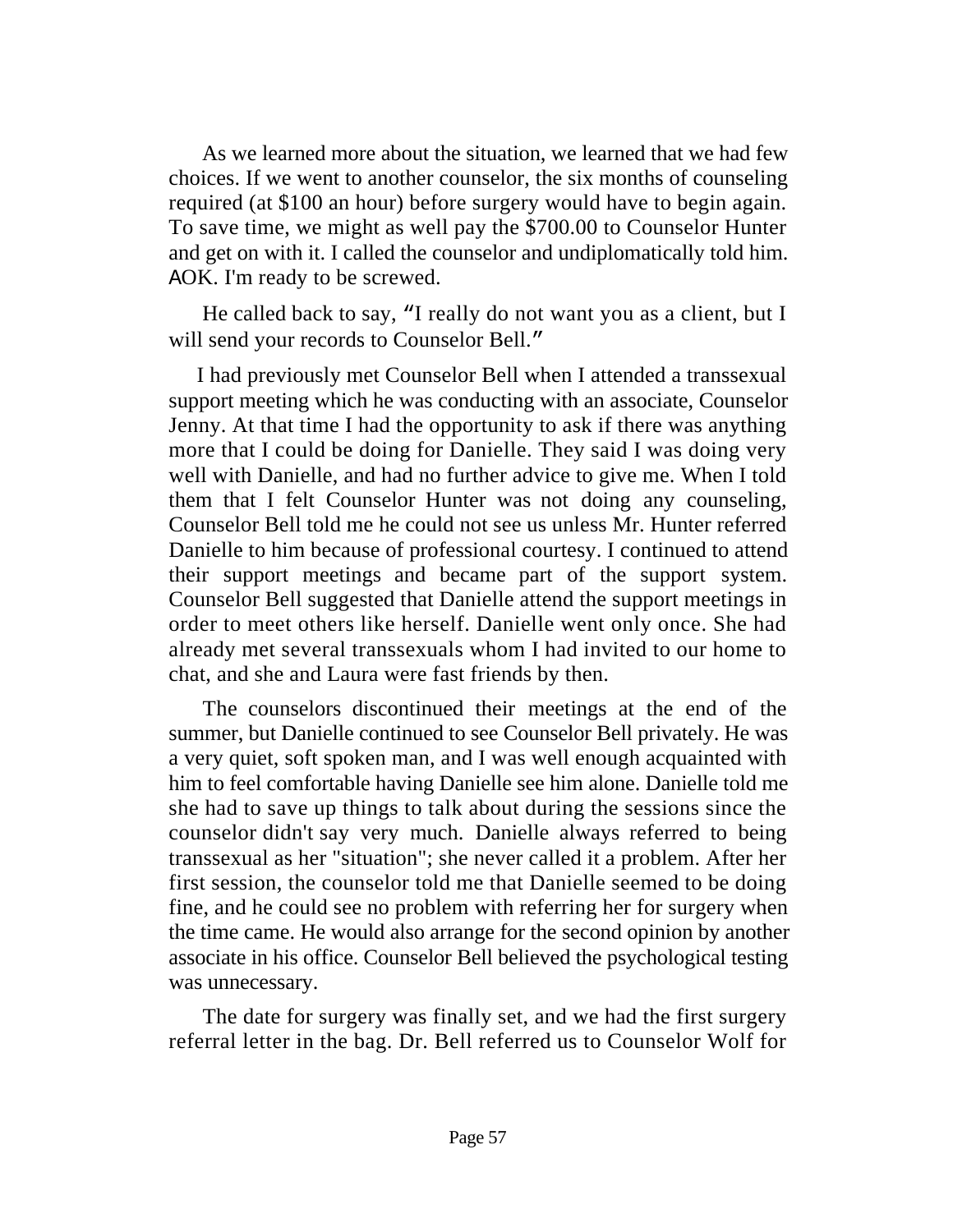another letter, but that was not as simple as it sounded. Our encounter with Dr. Wolf is well documented in the two letters that follow:

Dr. Tim Wolf, Ph.D. 7-23-96 Individual, Child, Adolescent & Relationship Psychotherapy 4525 Park Boulevard, Suite 207 San Diego, Ca 92116

I need to address several issues with you about teen-age Gender Dysphoria, and my teen-ager in particular. These are the facts as Danielle and I perceived them about our encounters March 15 and March 29.

 We were referred to you by Dr. Chris Beletsis for a 2nd opinion letter for SRS surgery. You quoted a 2 hr minimum at \$90.00 an hour and \$25.00 for a letter. We filled out the standard consent forms, you said you would be doing some testing with Danielle, and you said you would contact us to set up the 2nd appointment.

 After the first hour, she said she had talked to you for a few minutes and then had done some kind-of dumb tests where you asked her questions about hypothetical situations and also had her put pictures in order, which she felt could have been correctly placed in several orders with an explanation.

 Since you did not seem to need my input at the first appointment, she felt she could go by herself to the 2nd appointment and I would not loose the time from work.

 She called me about 4:30 the afternoon after her 2nd appointment, which did not last even 2 an hour, to tell me of her 2nd experience with you. She wisely waited until my work day was almost over because she knew I would be upset. She said that you told her that you did not believe that anyone under 21 should have SRS surgery, but if they tested above average you might consider it. You then told her that her scores showed that she was below average intelligence.

I called and asked you for a written summary of your evaluation of Danielle, which you sent. In the letter you said "Danielle appears to be experiencing alterations of mood, impulsivity of behavior, social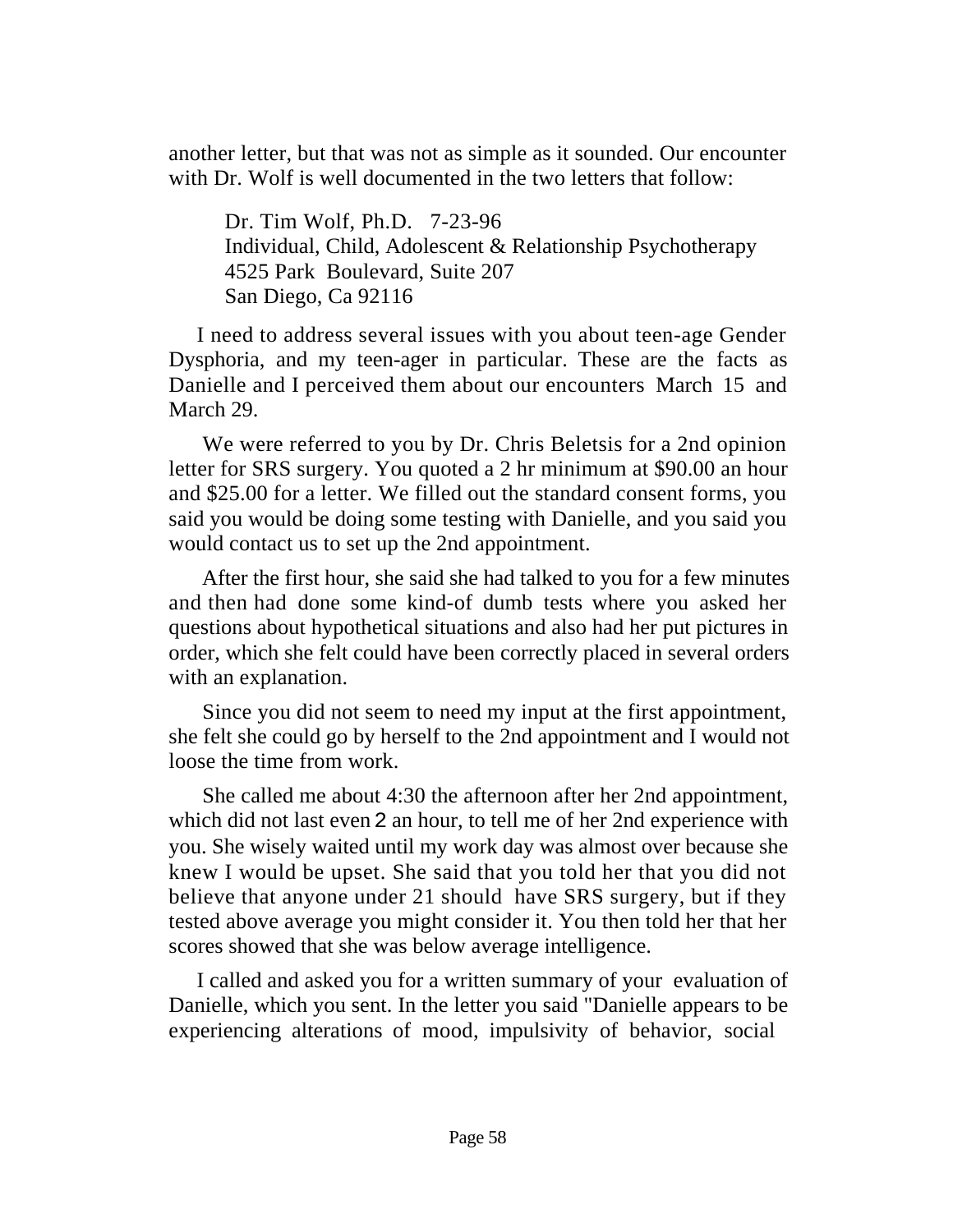oppositionalism and peer adjustments. "And you recommended that she wait 2 years before making a decision on SRS surgery.

 Danielle has had a learning disability that we have been dealing with for many years. I have worked very hard to maintain a positive selfesteem about her intelligence. Her two older brothers have always done really well academically and she felt bad because she could not keep up with them. I always emphasized other talents that she has. Since her transition, she has progressed amazingly in her academic abilities and had been feeling really good about herself. She was crushed by you telling her that she was below average intelligence. She was very discouraged at the thought of facing another 2-4 years of having to tuck her penis, of having to take the mega-doses of hormones, that she herself knows alter her moods and makes her physically nauseated. The thought of not being able to date as her peers are doing. The fear of being discovered. A teen-ager with any less maturity might have thought of ending her life.

- 1. You knew she was 17 when we came to you. You should have been honest with us about your apparent preconceived belief that anyone under should not have surgery
- 2. I thought you were going to base your decision on an interview with her, not on standardized testing. I did not know there was a pass/fail situation with standardized testing.
- 3. I thought you understood that people on mega hormones, are emotional and impulsive. It is the equivalent to PMS or worse.
- 4. If you had talked with me at all, you would have understood that she gets her social oppositionalism from me. Which is one of the reasons that she is doing so well in the situation that she is in. I have always promoted being an individual, questioning authority, not paying any attention to what others might think.
- 5. You should never have told a teen-ager who is struggling with so many other issues that she is below average intelligence. That to me is unforgivable. Especially when you are supposedly an expert on adolescent & relationship psychotherapy. I am sorry that I exposed my teen-ager to you. You did more harm than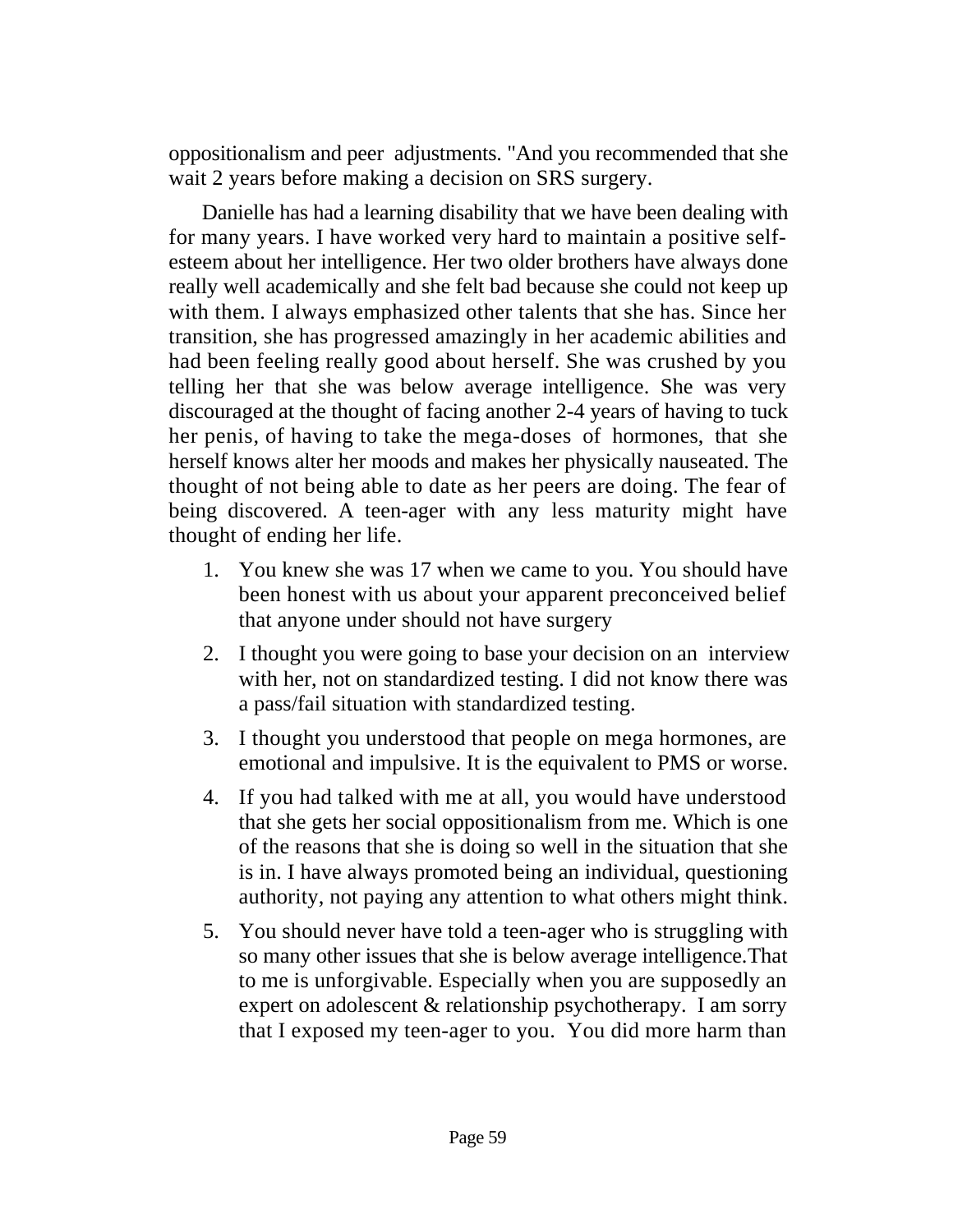good. Several times since she met with you she has asked me for reassurance that she really is intelligent. Shame on you.

- 6. If you had taken the time to know her at all personally, instead of basing your opinion on testing, you would have understood that she is doing really well under the circumstances. She attends a regular high-school full time with a B average. She is not on drugs, does not smoke, or drink. She has a job doing peer counseling through "Planned Parenthood". I often have to be out of town overnight and she is responsible enough to be left alone without getting into trouble. I feel she is wise beyond her years in the insights she expresses in dealing with her situation and the real world around her. (Not hypothetical situations.)
- 7. My daughter and I are well known and respected in the gender community and our opinions matter. A copy of this letter will be widely distributed. Your name will go on the list of those that take advantage of our community and are enriching themselves at our expense.

\* \* \* \* \*

He never responded to my letter.

 When I complained to the State Medical Board about Dr. Wolf, I learned that he had completed the education for his Ph.D., but was not licensed to practice psychology with that degree.

 The Harry Benjamin Standard of Care Guidelines say that a therapist familiar with the program and the transsexual will be able to help during the process. In Danielle's case, we found that most of the therapists seemed to be there to impede progress rather than to assist. The counselors, who admitted they had very little experience with teen transsexuals, were still willing to charge like experts. None of the counselors seemed to care what I thought and tried to ignore me, maybe hoping I would go away.

The date for surgery was quickly approaching, and the situation was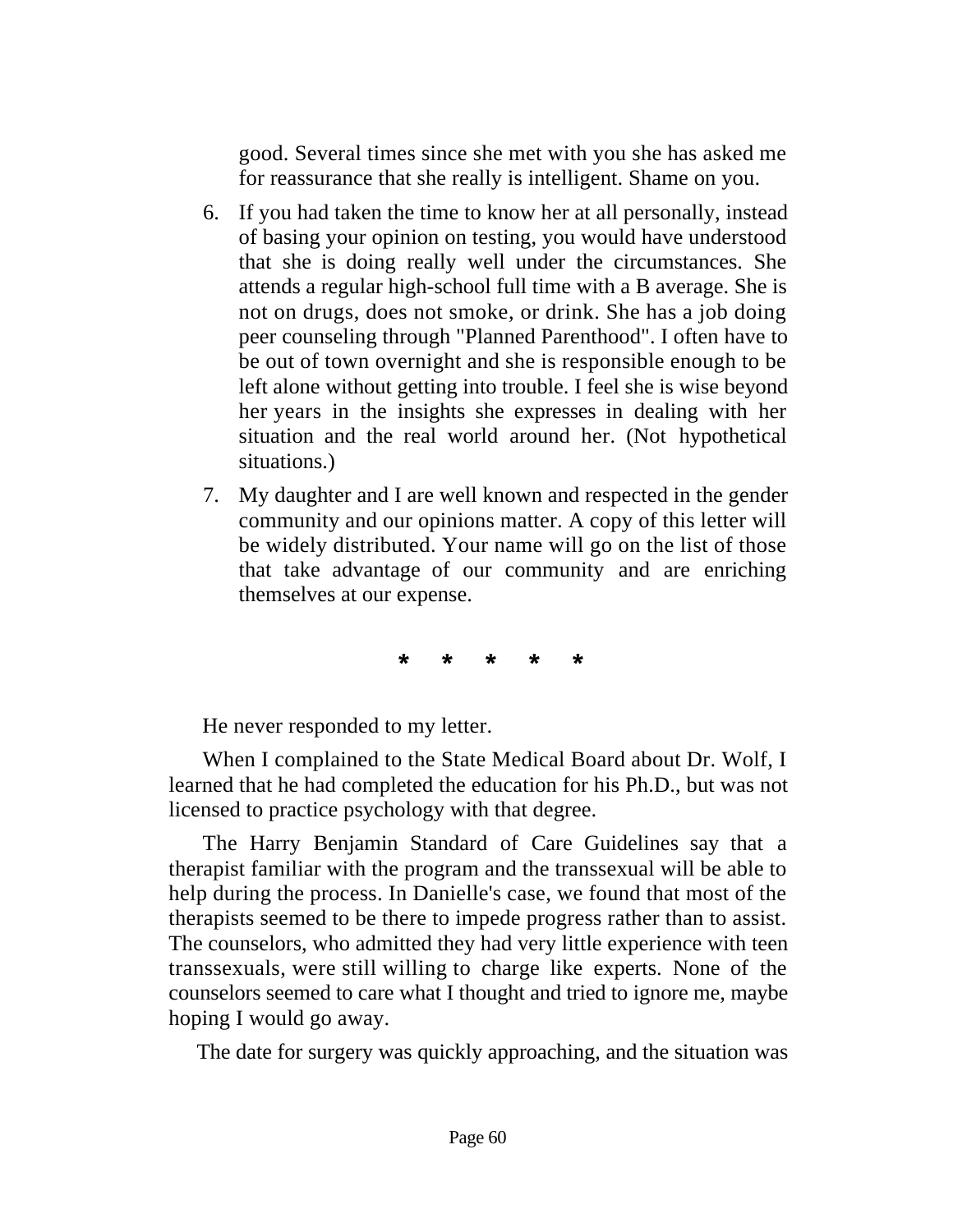getting desperate. We still did not have a second referral letter, and I never, ever wanted to see another counselor, but we had no choice. In tears, I shared Dr. Wolf's letter with Counselor Jenny. She and I had been speakers at the educational outreach speakers' bureau on several occasions, and we once investigated an alternative school for Danielle in another city together, so she knew both Danielle and me. She carefully considered the matter, and decided that she could probably write a letter for surgery although she had never written one before. We were relieved when she wrote the second opinion letter for us after only one session with Danielle.

 There were other counselors in our community. One believed in the Nurture theory – absent father, domineering mother, or a mother who really wanted a girl – with which I disagreed. She believed that transsexuals are all homosexuals who can not deal with being gay. This is an outdated theory for it is now understood that sexual orientation and gender identity are two entirely different issues. Some transsexuals look for a partner of the same sex as they are after surgery. Some counselors believe that Gender Dysphoria is usually just a phase when it occurs in younger children. I wonder if it is just a phase or do children learn very quickly to hide feelings that others disapprove of.

 In this world, there must be some good counselors who really care and help the transsexual community deal with their issues. Because the HBIGDA Standards of Care require counseling in preparation for surgery, the transsexuals become pawns in the conflict of interest game. The Standards are maintained and continue to be revised by professionals who are qualified to do the counseling and who stand to gain financially. Although counseling before an important decision such as Sex Reassignment surgery could be beneficial, it would also be beneficial before marriage and having children. The benefits of counseling is questionable because transsexuals soon learn to give answers that the counselor wants to hear.

 I hope to see the HBIGDA Standards changed in the future to take into account that some transsexuals (and perhaps most) are not psychologically unbalanced. If transsexuals are psychologically handicapped they probably would not be able to get enough money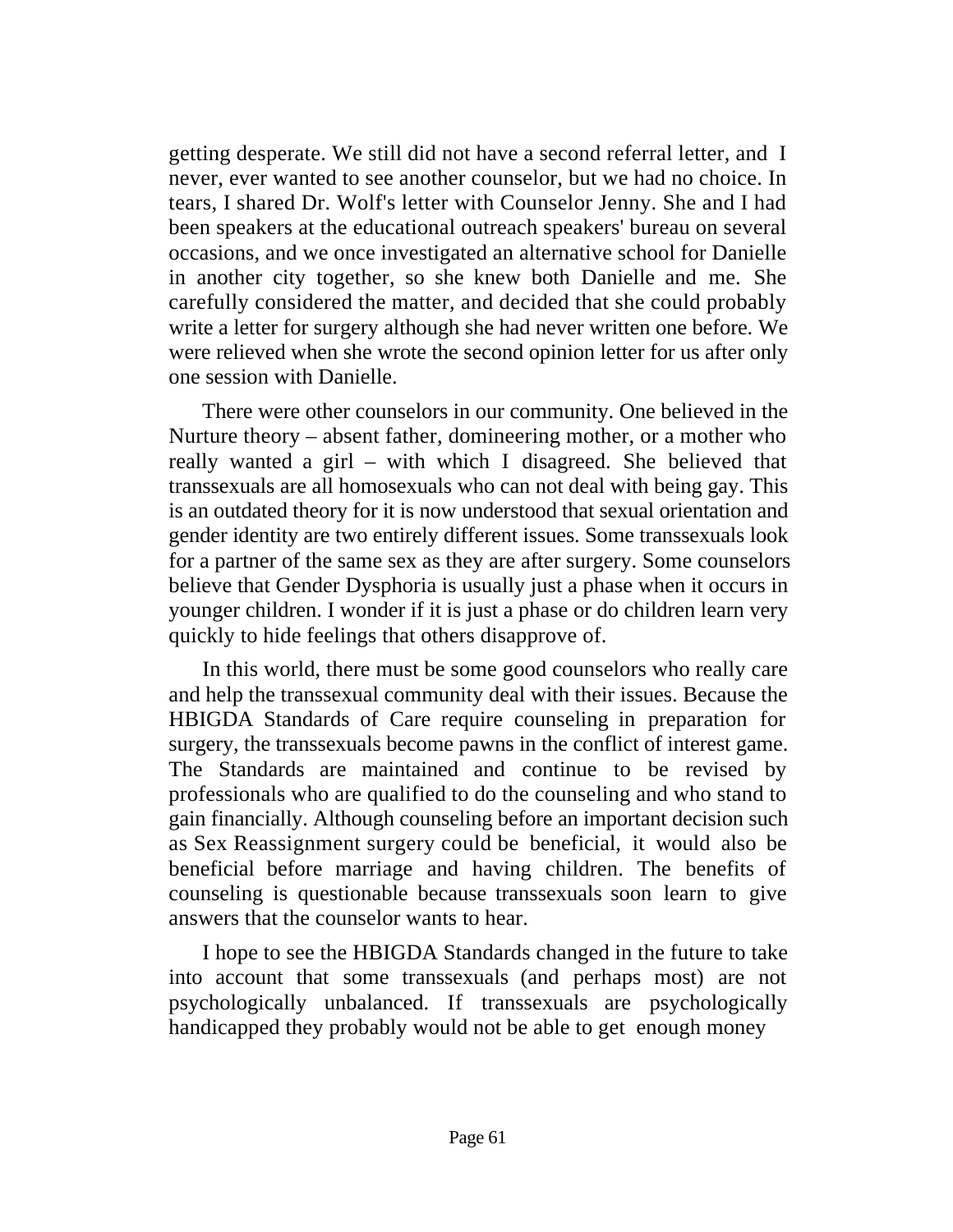together for surgery. There is no proof that a transsexual with perceived psychological problems would be worse off for having surgery.

 Recently I have had some correspondence with therapist Jude Patton who said, "I am not at all like the other therapists you encountered, nor are many other experienced therapists who deal with gender issues. I may have an advantage in empathy, because I am both a professional AND a peer. (I am female to male, post-op transsexual for over 25 years.) My own care givers certainly 'bent the rules' to get me the care I needed at the time, and I've never forgotten it."

 He explained, "Each client should be the 'Captain of their own ship' with the therapist acting as a 'Navigator.' Not a gatekeeper, but a guide, educator, support system and advocate. The treatment goals should be a joint effort of client and therapist with the client a full partner in the planning of the treatment."

 I fully concur with that philosophy, and I believe that there are some who do not need emotional therapy during the gender transition process especially if they have supportive family and friends.

 A friend loaned me a video tape showing the sex reassignment procedure planned by Dr. Schrang. I told Danielle that it was available, but doubted she would want to see it, but I was wrong – she was very much interested. It was I who was not anxious to know the details of the surgery, but I felt that I should watch with her in case she had any questions. When we played the video, she became totally engrossed, and even rewound the film to watch several segments a second time to be sure she understood everything. I was not impressed by the after pictures that showed the final results, but Danielle commented, "Everything was so neat and tidy afterwards. All the stuff is gone."

Then Dr. Schrang presented another obstacle. He would not operate on Danielle without the signed consent of both parents, or from a parent who had sole custody. My marriage and divorce had both taken place in Mexico where the subject of custody was never addressed. Danielle had lived with me since she was two years old and I had paid the bills, so I figured she was mine. "Possession is nine-tenths of the law." I sought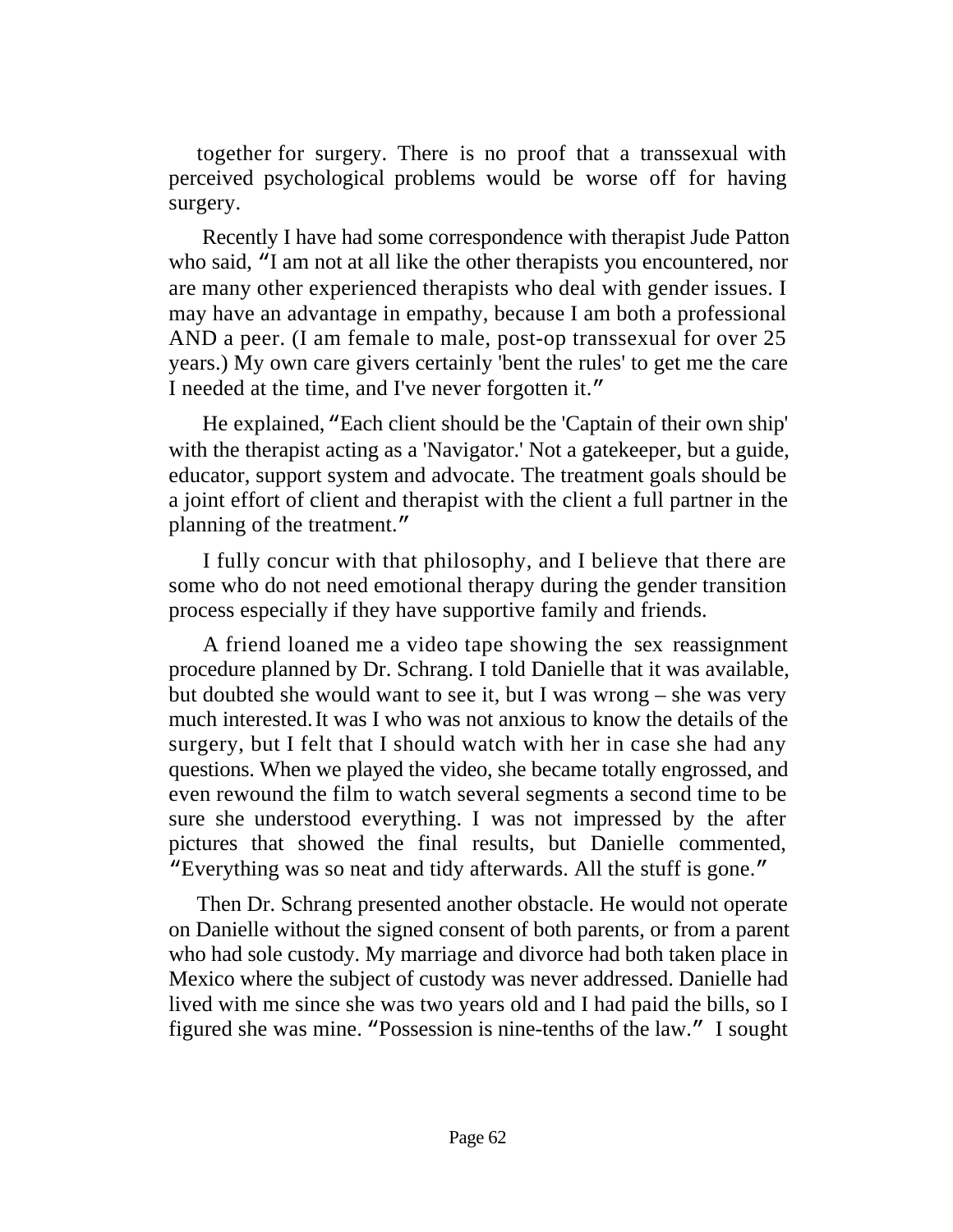the advice of a lawyer friend concerning the cost and ramifications of getting a legal custody order. With such an order, perhaps I could collect child support for all the past years although realistically there was little hope of getting financial assistance from her father now any more than it was in the past. I learned that the sole custody order, even if not protested would probably cost \$400 or more.

 Having her father sign the permission for surgery would be the best way, but not necessarily the easiest since he was still upset because his son was living as a girl. Without much hope, I called him to give it a try. When he refused to sign, I begged, threatened, and tried every angle.

"I will go to court and get sole custody," I said, "But it will cost me some money."

He said, "I will contest the court order."

"That will be fine with me, because then the judge will make you pay child support for all the past years when you have paid nothing."

 If he thought he deserved to have a vote about Danielle's future, he would have to pay for the privilege. The next day he called to say that he was ready to sign the papers, and I arranged to meet him right away at a Notary Public's office before he changed his mind. With her father's signature in hand, Danielle and I had passed a huge milestone.

 We scheduled the surgery for early summer 1996 between her Junior and Senior years in high school when she would be 172 years old. Two years would have passed between the time that I found out she was transsexual and the time of surgery, and I presumed we would have finished the required counseling.

Danielle had a steady boyfriend at the end of her second year of high school as we prepared for surgery. He often spent time at our house because life with his own family was apparently difficult. It was all right with me because I liked the young man. He took her to the prom, and even spent the night several times at our home. As we made arrangements to go to Wisconsin for surgery, she finally told him about herself. She could not lie to him about why she was going to be gone for two weeks and then recuperating for several more. He was quiet and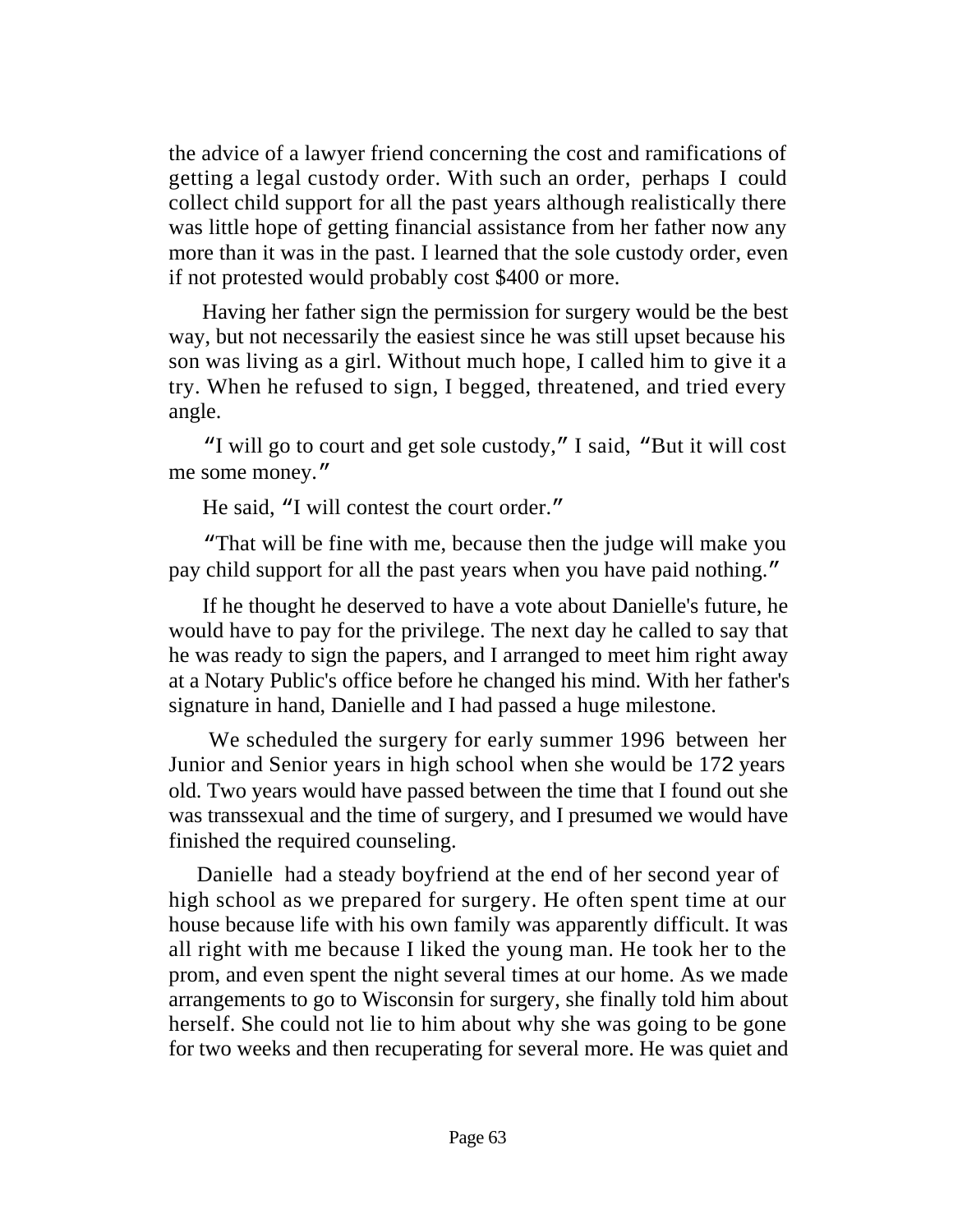withdrawn for a long time, and then commented that it only made her more interesting to him.

 When she told another boy she had dated, he quit dating her in a romantic sense but continued being her pal and friend. Some boys lost interest in her because she was prudish and did not allow much touching. She never encountered violence because she was transsexual, although she had to run away from a situation in Mexico because a guy thought he could have his way with this young girl.

 I had to work extra-long hours before we went to Wisconsin in order to be away for the two weeks required for surgery. I could feel the stress taking its toll as we made our last preparations. Danielle was getting excited as the time drew near, but seemed quite calm. However, during the last two weeks before leaving, she had several anxiety attacks. I kept searching my soul, wondering if this surgery was the right thing to do.

 During our flight to Wisconsin, I thought of the serious consequences of our trip. The others on the plane had no idea that this beautiful teen girl was on her way to a hospital for very complicated surgery in order to gain inner peace. I wondered what other parents would think of me for facilitating the sex reassignment surgery. There could be complications, and I worried about that, too. I was on the verge of tears the whole way, but did not want Danielle to know that I was stressed out. It would be wrong for me to add to any anxiety that she might have already. Danielle appeared to be calm, but I learned later that she had tried to keep me from knowing of her anxiety.

We landed in the huge airport at Minneapolis/St. Paul with only a few minutes to make connections for our flight to Appleton. As we left the plane, the stewardess directed us to our departure gate at the other end of the airport. Danielle went ahead to get us checked in because she could get there faster than I. When I caught up with her she had bad news – the gate we wanted was actually back where we had come from, close to our arrival gate. I knew it was too late to get there, but Danielle went ahead again to make the arrangements in case the plane was late. The thoughts that went through my mind are not fit to print. Why does it have to be so difficult to change planes? I condemned the airlines and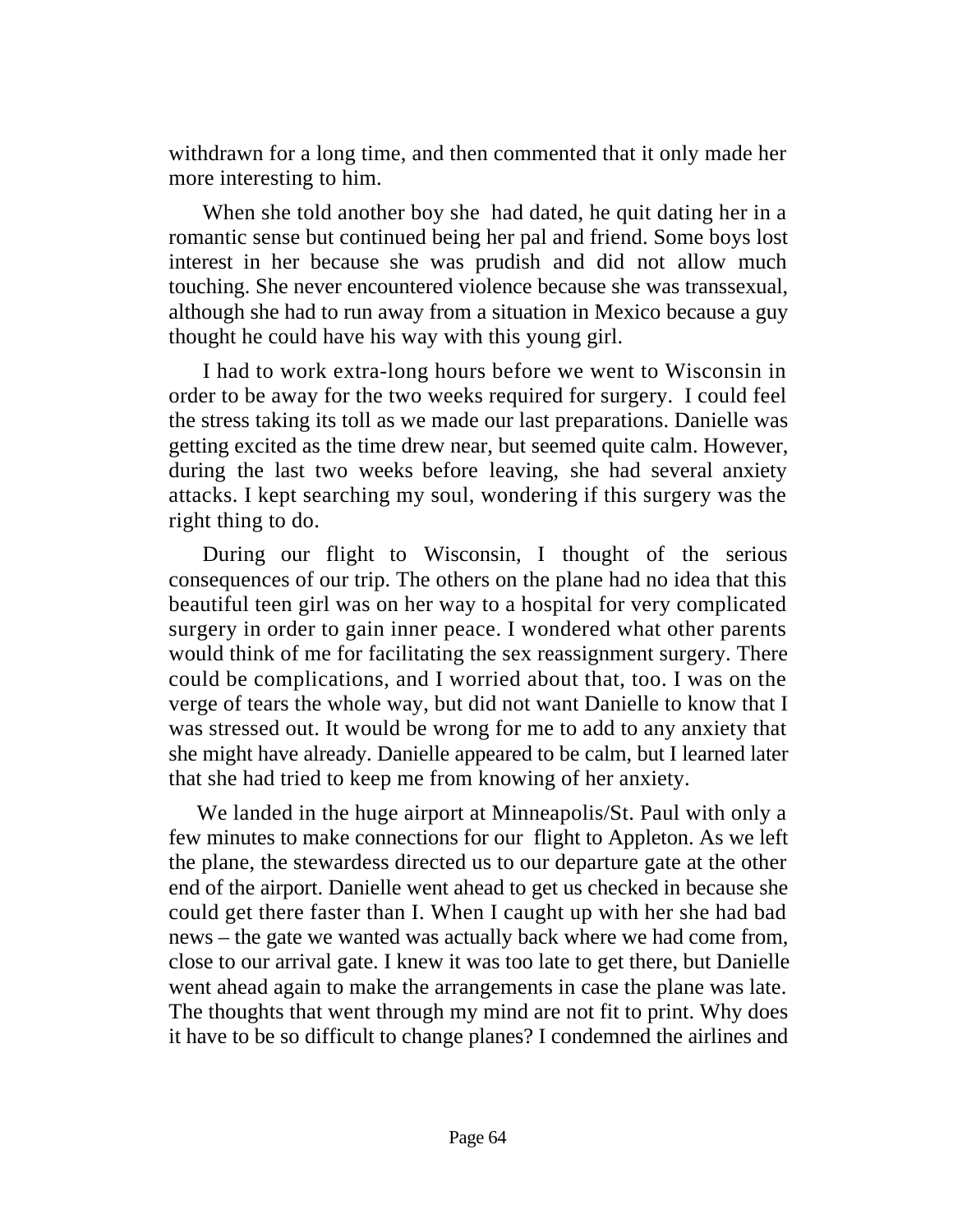lots of other people and things as I went cussing and crying the long way back to where we started.

 As I had feared, when we arrived at the proper gate we had missed the plane. I lay down on a bench and fell apart. I told Danielle that I just couldn't do it – I was going home. She chased off the solicitous airport personnel, calmed me down, went to get tickets for a later flight and then to eat and look at the airport gift shops.

 My family and many of my acquaintances had admired me for maintaining a calm and reasonable attitude through this whole gender change situation. I was glad that they couldn't see me in a puddle of tears in the airport. Although I knew I had been under stress, I had not realized the extent of it. One of my mottoes is "Lie down and cry awhile, then pick up the pieces and go on." This stress management system had worked before and it did this time too. After a good cry, I pulled myself together and we went on to Appleton.

 Once in our rental car, it was not difficult to locate the doctor's office, hospital, shopping center, and motel in the small city. After we were settled, we went to a local restaurant for Danielle's last meal before surgery.

 When we met Dr. Schrang in his office the next morning, he was very pleasant. He appropriately addressed Danielle as she was the patient, almost ignoring me. He emphasized that the proposed operation would not change the way the world would treat her, nor magically change her life, nor solve all her problems. Danielle must carefully follow all the post-op instructions, and take responsibility for her "aftercare". He could do the surgery, but it was up to her to make the outcome successful.

After checking into the hospital, we toured the floor where the sex reassignment patients were housed. At one end of the hall was a sitting room overlooking the Fox River – a peaceful area that became my favorite spot. We met Danielle's roommate, Gloria who had just returned from surgery, and her very attentive wife. They were impressed with Danielle's youth and beauty. During the next ten days we became quite close to them as they encouraged and helped us. We discovered that most of the transsexuals on the surgical ward were alone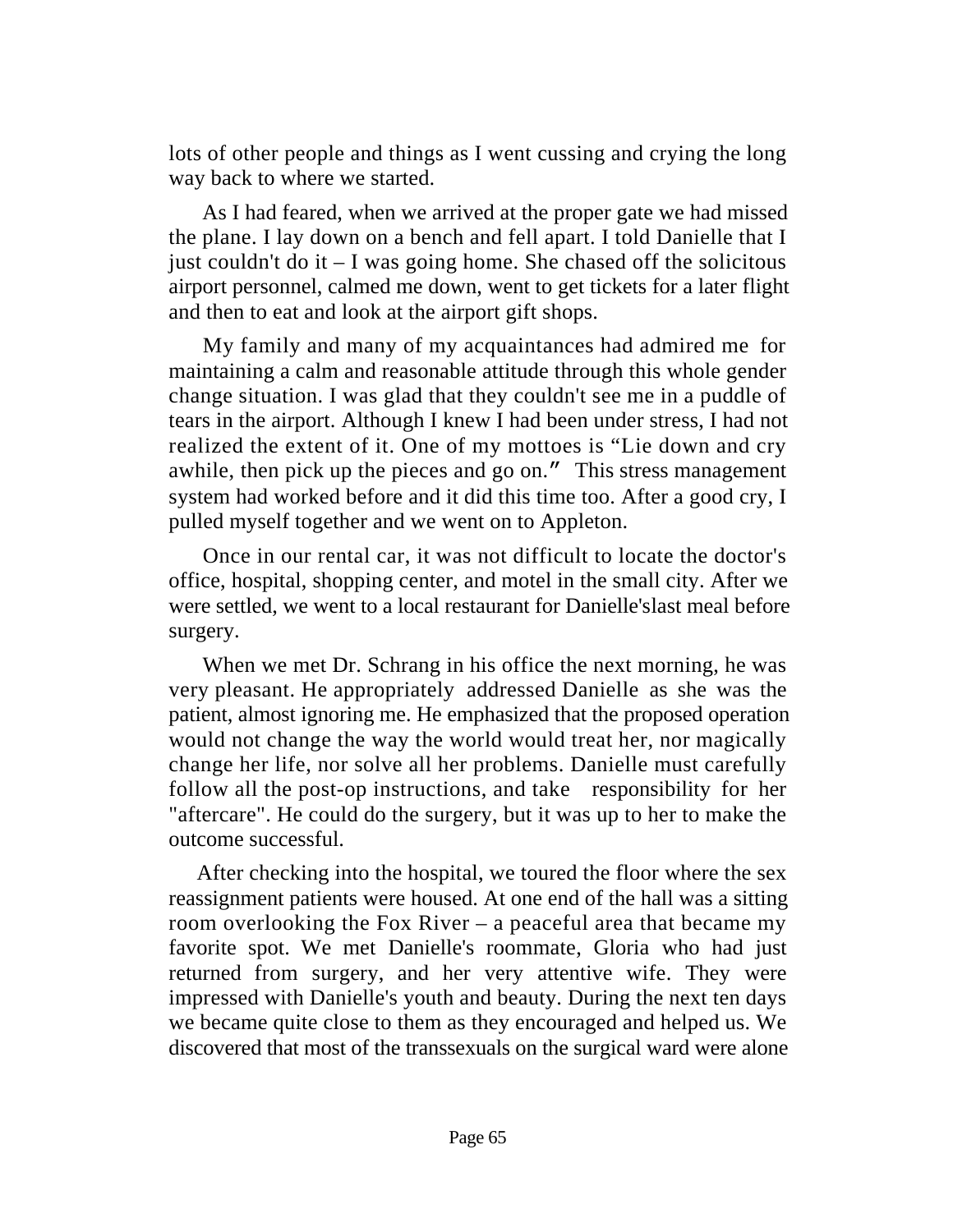with no one to support them during the ordeal.

 Danielle appeared to be calm and unafraid throughout the necessary preparations that evening and the next morning, and she went off to surgery having never expressed fear, but only looking forward to the future

\* \* \* \* \*

 (I had planned to give this poem/prayer to the surgeon but lost my courage.)

### BLESS YOU

May you be blessed as you correct the errant ways of Mother Nature.

May your hands be steady as you do your artwork that may be seen by few.

May your eyes be clear as you put finishing touches on our dear one's life.

May your mind be sharp as you make your masterpiece decisions.

Bless you as you care for those misunderstood by many and loved by few.

\* \* \* \* \*

Accounts of the step-by-step process of the actual surgery are available from other sources, so I will not include that technical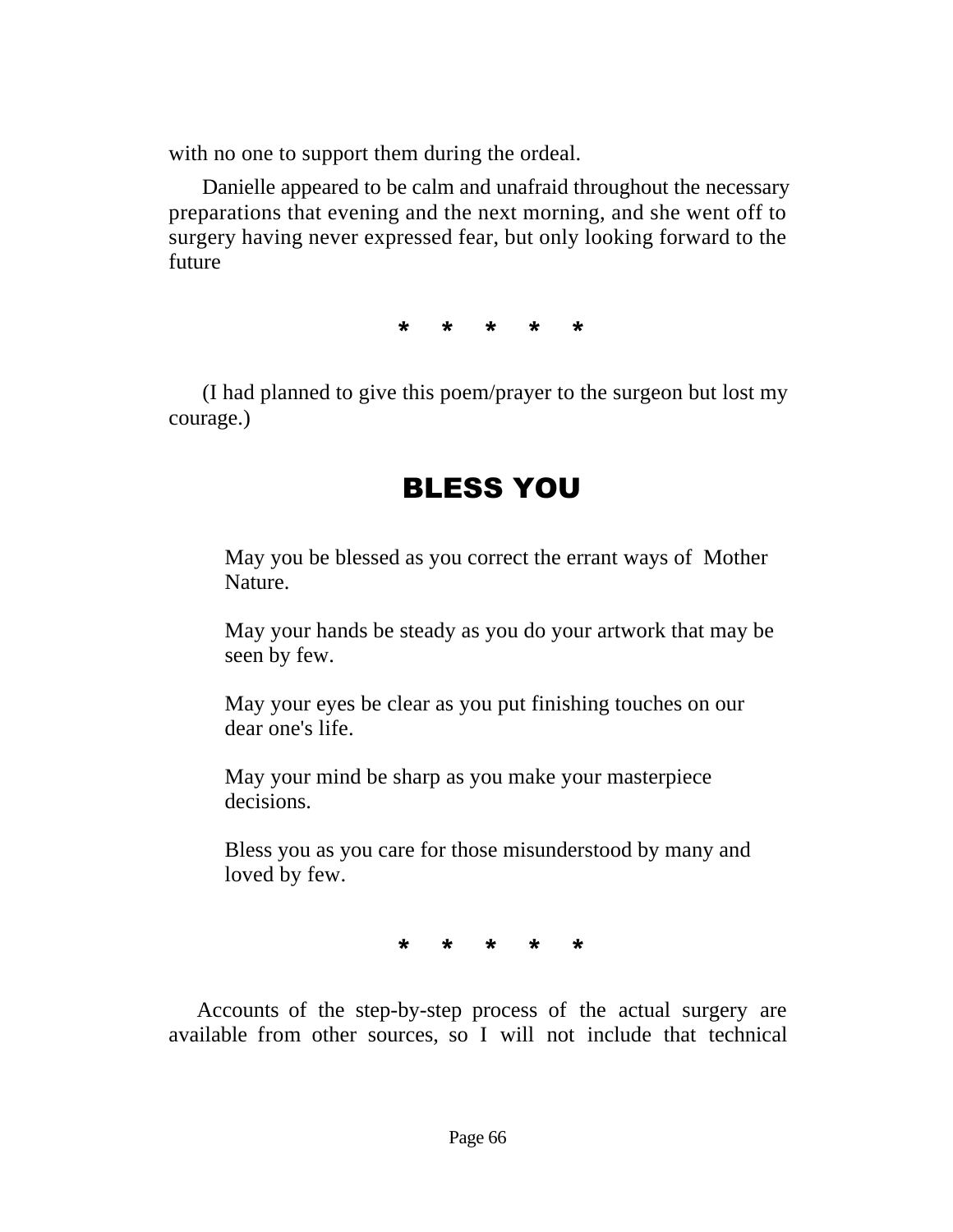information here.

 My Mom arrived while Danielle was still in surgery, and we talked and put together a jigsaw puzzle in the waiting room to pass the time. I had brought the jigsaw puzzle with me because I knew I would not be able to concentrate on reading, and making puzzles has always been a very calming and restful pastime for me. My mind was with Danielle and what they were doing to her, but the die was cast, and now we just had to deal with the results of our decisions.

 She was returned to her room, and as she came out of the fog of general anesthesia, she asked me, "Is it all over?"

 When I said, "Yes," she smiled from ear to ear. She looked very pale, and the sight of so many attached tubes and wires was distressing to me, and I started crying, for a mother suffers too when her child is in pain. Still I knew that this pain was temporary and far better than the mental anguish and misery of soul that she had suffered during the years she was locked inside the wrong body. Gloria's wife and others thought I was crying at the finality of no longer having my son. They reassured me that my son was not gone, but was still there as a new and happier person, but I had already accepted this new person, and had almost forgotten that she was ever anything but a wonderful daughter.

 The next few days were pretty rough for both of us. I thought that I could sit and write a lot of this book while she slept, but there was not much time for rest because she needed help with so many little things. There were many phone calls from well-wishers, and flowers from our friends in California and elsewhere. We even received a call from a young transsexual in Australia whom we had met on the internet, and who would soon be having surgery. Danielle did not seem to comprehend the tremendous outpour of love and hope for her. I felt as if she was the poster child of the transsexual community. Danielle had an opportunity that many could only dream about – the support of her family, and surgery when she was young. All those advantages were not lost on Danielle, for she repeatedly expressed her gratitude to me, and her thankfulness that she had been able to go through the surgery.

Her grandmother stayed two days after the surgery and gave Danielle a cuddly Teddy bear which seemed to give her some comfort.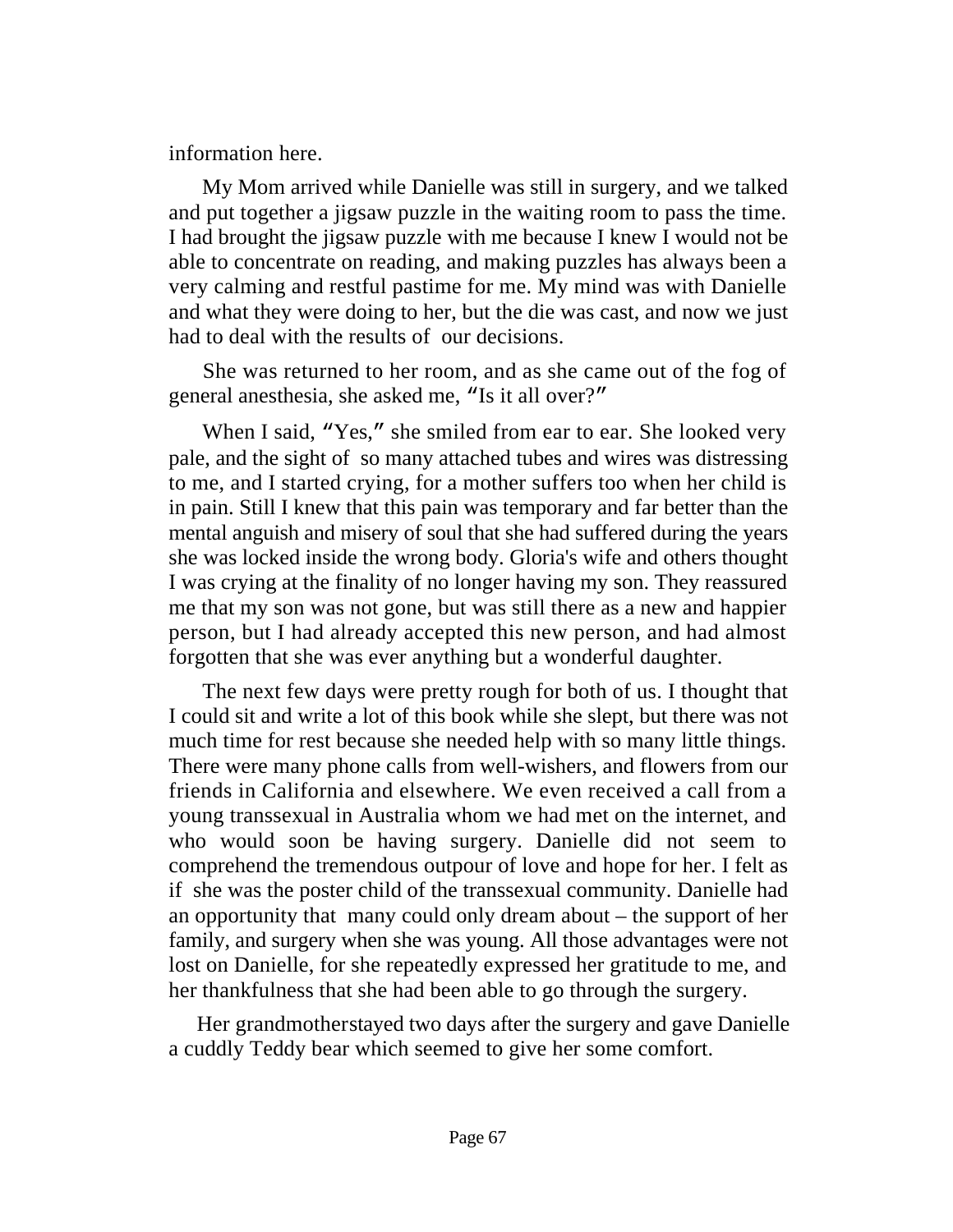

Danielle's roommate Gloria wrote a poem for her:

# TODAY WE ARE BUTTERFLIES

We have traveled our respective roads as caterpillars, we consumed all of the information we could about our confused lives and we learned and we grew.

 Finally our roads that we have traveled have joined for our final journey. We've spun our cocoons and with much nurturing and love we entered the pupa stage. And through the hands of a skilled Doctor we were able to break out of our pupal bonds and at last we were born to live the lives we were meant to live.

 As we dry our wings and prepare to go forth in our new lives as beautiful butterflies we pause to give thanks.

\* \* \* \* \*

Danielle suffered from post-op vomiting which was not serious, but she lost enough blood over the next few days that she had to be given three units by transfusion. Although many people offered to donate blood, the facility did not participate in a donor program; however the cost of the transfusion was small. Dr. Schrang did things very quickly without explaining them to Danielle beforehand. He didn't say more than two words to me the whole nine days we were there. I had the feeling that we were nameless, faceless bodies to him. He came and went so quickly, we joked that the only reason we knew he had been there was the lingering sent of his cologne. The nurses were very attentive and we appreciated their help.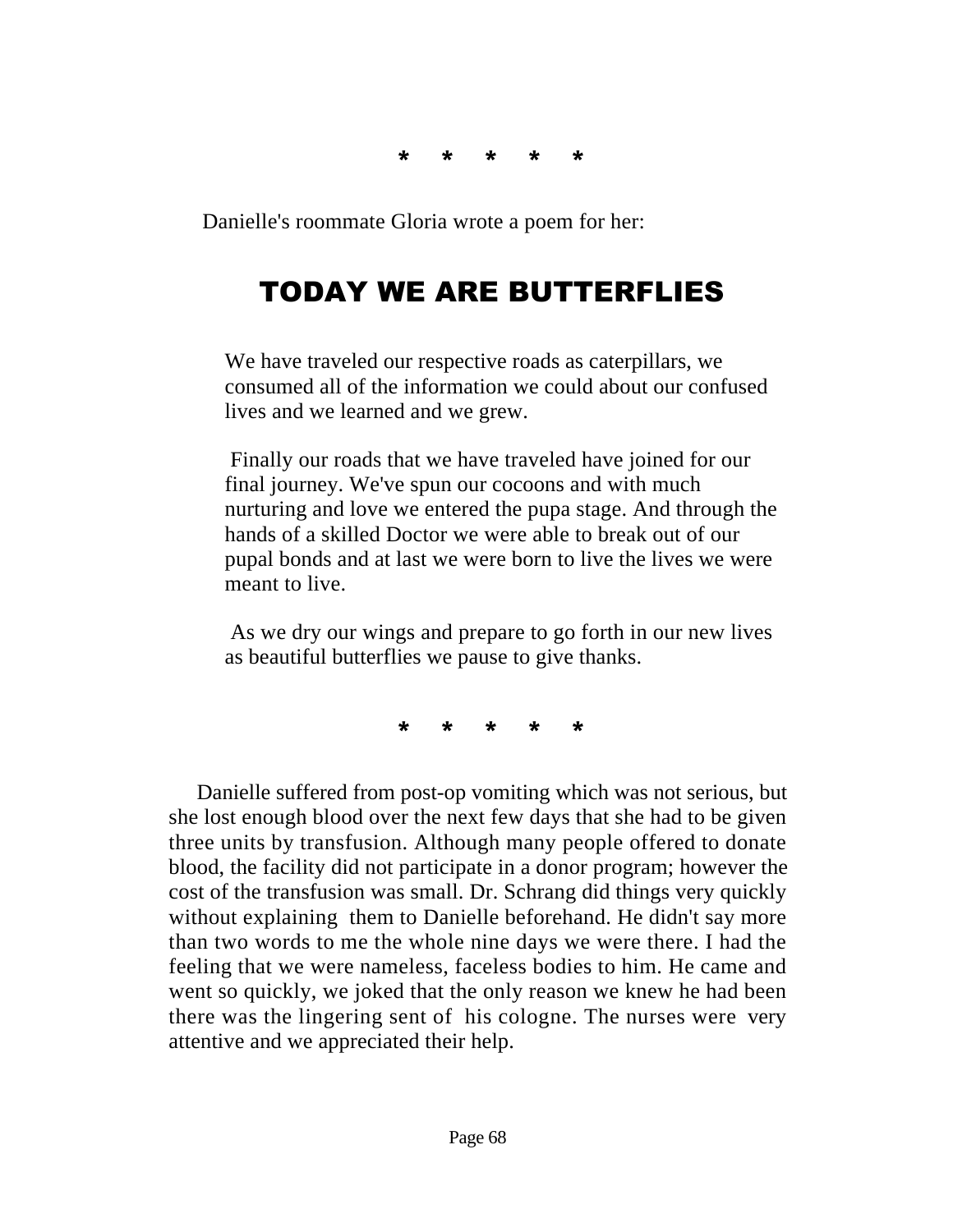When we returned to the motel, one of only two in town, Danielle started the process of the frequent dilating of the new vagina following the doctor's instruction meticulously. It would have been almost impossible for Danielle to have managed alone. Going out to get supplies and finding food that Danielle felt like eating kept me busy. Since Danielle had had to stay flat in bed for seven days in the hospital, it took several days to get the tangles out of her hair. After a while, I began to suffer from cabin fever. Following our return visit to the doctor, we were both glad to be heading for home.

 The trip home was long and exhausting. Danielle's boyfriend met us at the airport to help get her home and situated. Danielle was too tired to do the dilating that night and wanted to give up completely, but after a good night's rest she was ready to go on with the demanding schedule. During the next few weeks her time was spent taking care of herself according to the instructions she was given. She could only leave the house for an hour or so between treatments, and when her boyfriend and others came to visit she had little time to spend with them because she had to be back in her room dilating. There was an infection at the site where a tight wire suture had been, and she still has a scar in that area, which is now pretty well covered by pubic hair. Scars on the skin donor sites on the hips on both sides were much bigger than I had expected, but she didn't seem to mind. I was pleased by the visual results of the vaginal surgery at least from a casual glance. Danielle frequently paraded around the house in the buff or close to it in order to enjoy the way she felt without all the "stuff" down there. Another surgery (labiaplasty) would be necessary at some future date to give the finishing cosmetic touches to the genital area.

 After a month of dilating, Danielle was supposed to graduate to a larger circumference dilator. The surgeon had given us a brochure that offered five dilators in graduating dimensions for \$90.00. These dilators were solid and did not vibrate, and two of them were smaller than needed. Since I knew that I could buy many types and shapes of dilators at the adult book store in our area, we did not buy the expensive set. After buying two different vibrators that did not meet Danielle's desires in shape or color or size or something, I gave up in frustration and told her I just didn't understand what she wanted. She said she would go buy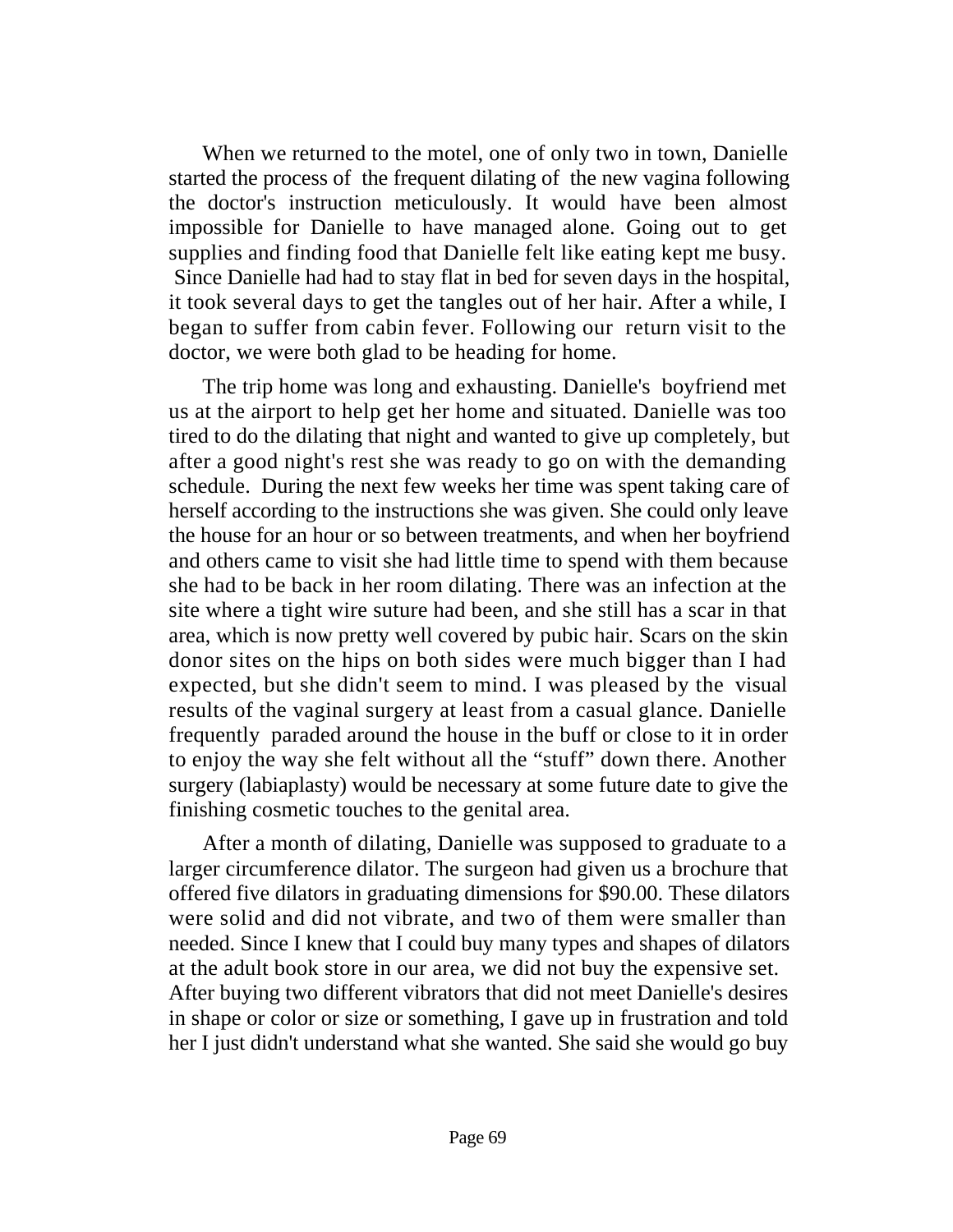what she had in mind. She was only 17 and not allowed in such stores, but she set off anyway with the admonition from me not to give my name if she got caught. She dressed in her best looking "mature" outfit and went on her mission. At the store she found what she wanted and asked the cashier if he knew the circumference of the dilator that she had chosen to make sure that it was bigger than what she already had at home. He went to check the catalogue and came back to announce in a loud voice across the store,

 "It's one size fits all." She paid for her purchase and no one asked her age or for her ID. I was 40 before I was brave enough to go into an adult store.

\* \* \* \* \*

In Canada both surgeries are done during one procedure and they do not need to use donor skin. Laura later had her surgery there with a quicker recovery, a less vigorous dilating schedule, and great results. Some of our community have gone to Oregon recently with good results. Dr. Schrang required the longest time in bed, and the most rigorous dilating schedule, but the results from other surgeons seem be just as satisfactory. Both Canada and Oregon have residential facilities for post-surgery care which is an important consideration for someone going alone.

 All the transsexuals that I have met are so thankful for the surgery that they rave about the wonderful experience and are happy with the results. They quickly forget about any complications or unpleasantness accompanying the experience. I call it the "Savior Syndrome." They put the surgeon on a pedestal and are not always objective when asked about their surgery experience.

 I made the best choice I could with the information I had at the time, but if I had it to do over again, I might come up with different results. Surgeons are always trying to improve their performance based on more advanced knowledge, and by experimenting with different techniques.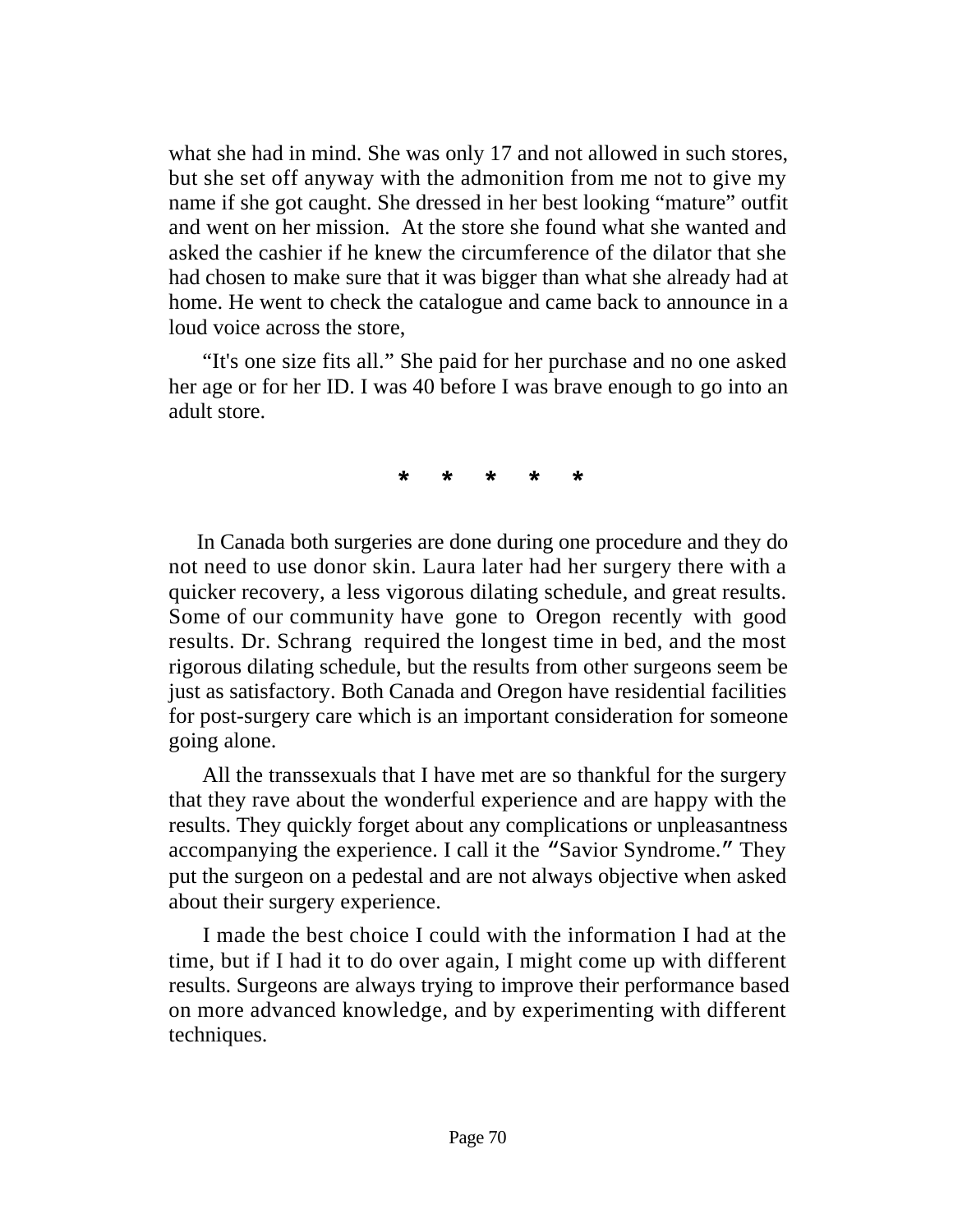Danielle's hormone therapy continued to cause her mental and emotional ups and downs that were very distressing. We did everything we could to try to stabilize her emotions including a good diet, lots of rest, a positive attitude and natural remedies. Finally, after nothing else seemed to help and after much research I encouraged her to try Prozac even though we had not wanted to use it before believing the myth that people who take Prozac are crazy. It has helped her by taking the edge off her anxiety and her feelings of being overwhelmed.

 At Christmas, Danielle and I went to visit Ben. He was now a sophomore at a Flagstaff college and was sharing a three bedroom condo with another young man. Danielle and Ben enjoyed being together while skiing, shopping, and watching movies during the short vacation. Her big brother was gallant, protective, and proud of his sister. They conspired together and came up with a plan. Danielle should move to Flagstaff to get a new start where no one knew her, and Ben thought it would be nice to have her as his third roommate. He didn't admit it, but he was probably a little lonely for some of his family.

Although I looked forward to the time when the children would all be grown so I could regain some freedom and privacy in my life, I was not ready for it right NOW. But I could see the excitement and adventure in their eyes, and after much discussion, I decided I must not let my feelings slow my children's quest for happiness and a future. It was heart- warming for me to see a new bond developing between them.

 I knew in my heart that this would be a positive move for Danielle as she had just turned 18 and was exhibiting many nesting instincts. If she could cook and clean for these boys, it might postpone the time when she would fall into housekeeping with a boyfriend. She and her previous boyfriend had parted ways when she became busy with high school and he had gone on to collage. There was another compelling reason for her move. My frequent activist efforts in the transgender community gave her little chance to forget the ordeal that she had been through as she settled into her new life as a girl. I had seen other transgendered females leave the community after surgery to blend into society and get on with their lives as women. After all, being able to live as a teenage girl was the purpose for Danielle's surgery.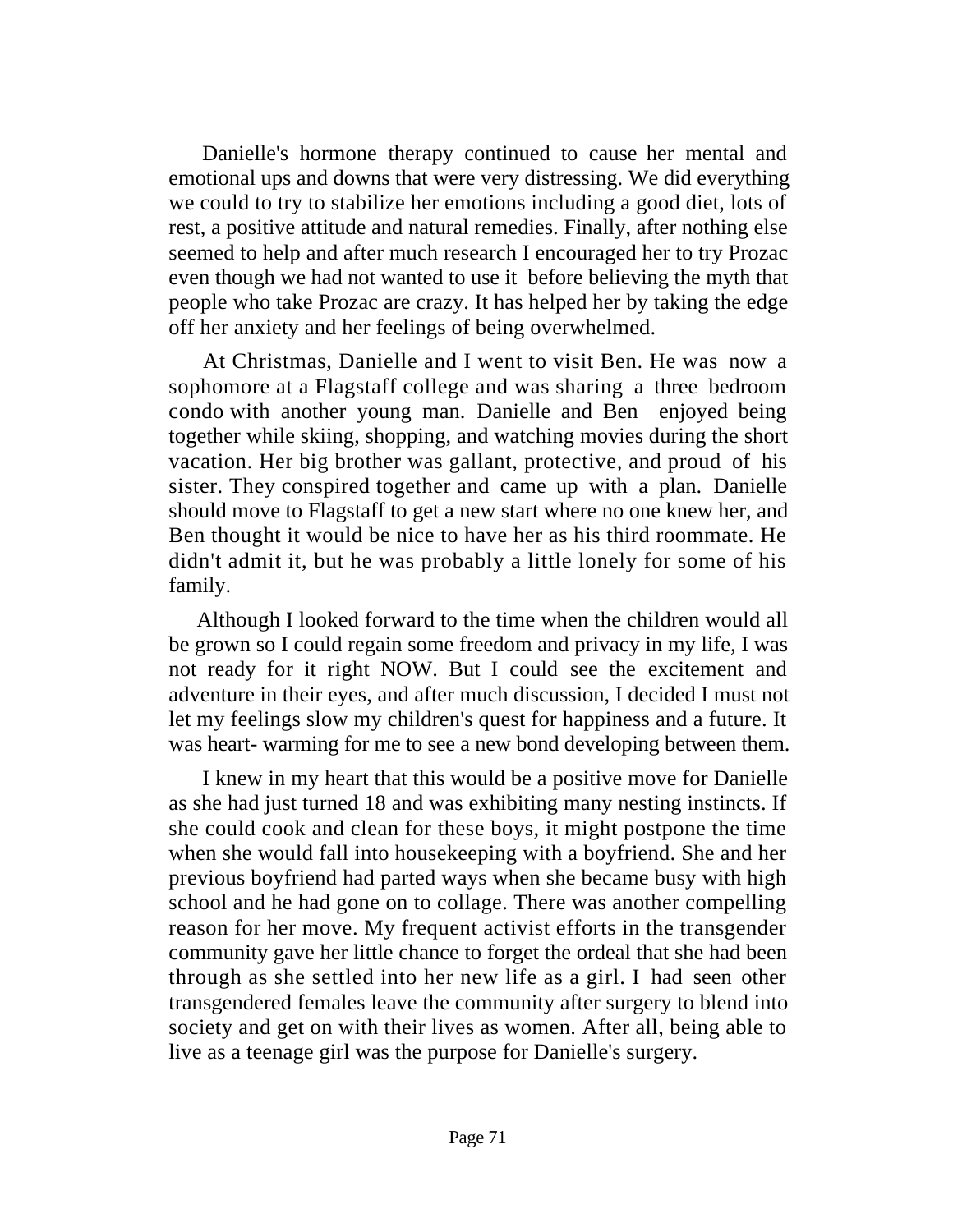Soon after we returned home from Christmas vacation, Danielle packed all her belongings into her pickup truck – a television, her bicycle, her feminine bed, many of our kitchen supplies, a large garbage bag full of shoes (a true female) and more stuff than she could possibly need.

"You can come home anytime you want," I told her, "but you can only bring one suitcase."

 Danielle disappeared like a nomad into the desert with her truck full of everything she owned. She called me several times along the road but forgot to call when she arrived safely. That was a very long day for me and my seldom-used apron strings. At first I called every day, but was gradually weaned as it became harder and harder to catch her at home between high school and social activities. Danielle was gone for now, and I moved into a small studio apartment.

 Since she had to take such low doses of hormones due to the emotions, she did not develop much breast growth. At 18 she still was not endowed enough to notice. Some think breasts will come if you wait long enough. Some are sure there is some magic combination of hormones that produce breasts. There are those who think flat is OK, but Danielle really wanted breasts. I remember how much I had wanted breasts as a teenager, but I did not get them until I started having children. Since that was not an option for Danielle, we decided to go ahead with breast implants during the next summer. She made all the arrangements for surgery after consulting with several plastic surgeons in Phoenix. One surgeon required a current psychological evaluation. I thought that was unfair since anybody else can have breast enlargement surgery on demand. Some women probably need counseling to discover why huge breasts are important to them. Why should transsexuals be presumed to be unbalanced just because they want breasts?

 I went to Phoenix to be with her before and after surgery. Again she was very brave – she never complained. As she was coming out of the anesthetic, she said amusing things. "Be quiet. You are talking too loud. Don't touch me. I don't want my breasts anymore because they hurt." Then she apologized for being rude. I didn't know why she thought she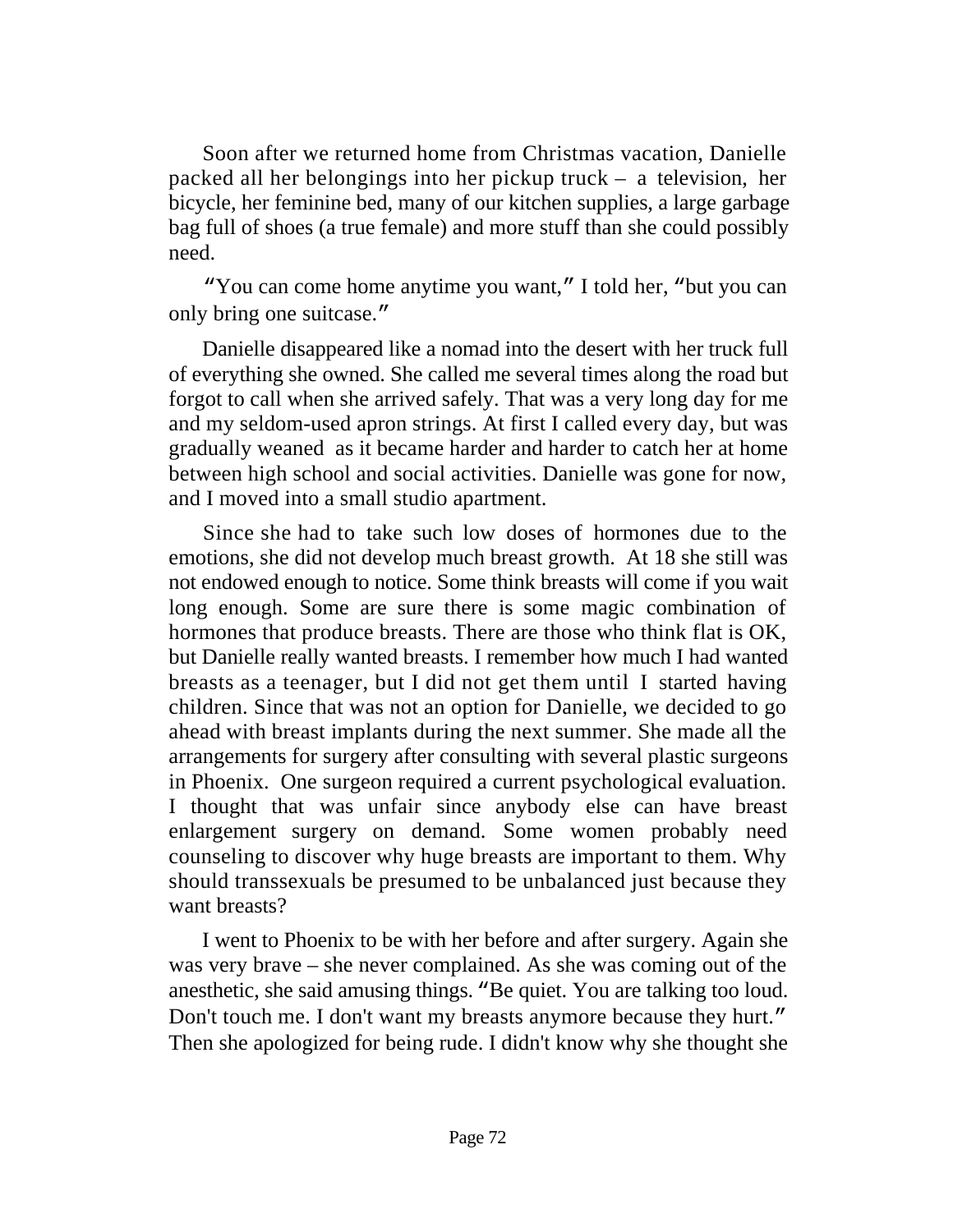was being rude, but later she said she was sorry that she told us to be quiet and leave her alone.

 The surgery was done on an outpatient basis, so we returned to our motel in Phoenix a few hours after it was completed. Those two days in the motel were very long and uncomfortable for her because she had trouble keeping food and liquids down, yet she needed to eat something when she took the pills to relieve the severe pain. Every time she wanted to move, I had to help her change position, and rearrange the ice pack on her new breasts to keep the swelling down. I only slept for an hour or so at a time. Her brother had volunteered to take care of her after surgery, but I was glad that I was there even though she needed more attention than I had anticipated. But we did it.

 Now she is happy with her body that matches her mind, and I am happy that we were able to do all the things to make her whole.

Danielle continued to live in Flagstaff with Ben and started her Senior year there. One day my pager showed an Arizona area code but I did not recognize the number. Police, hospital, accident, flashed through my mind as I dialed the number. It was Danielle's high school, and the vice-principal wanted to talk with me.

"Is this Danielle's mother?" he asked.

"Yes."

"I just want to confirm something that Danielle said in class today."

"Yes." I waited expectantly.

"Today she told her class that she has had sex reassignment surgery."

"Ohhhh shit!!"

"Well," he said with a chuckle. "I guess that confirms it."

"Do you know how this came about?"

 He said, "There have been rumors and Danielle evidently felt the time was right to let people know about her past so they could get over it and quit whispering."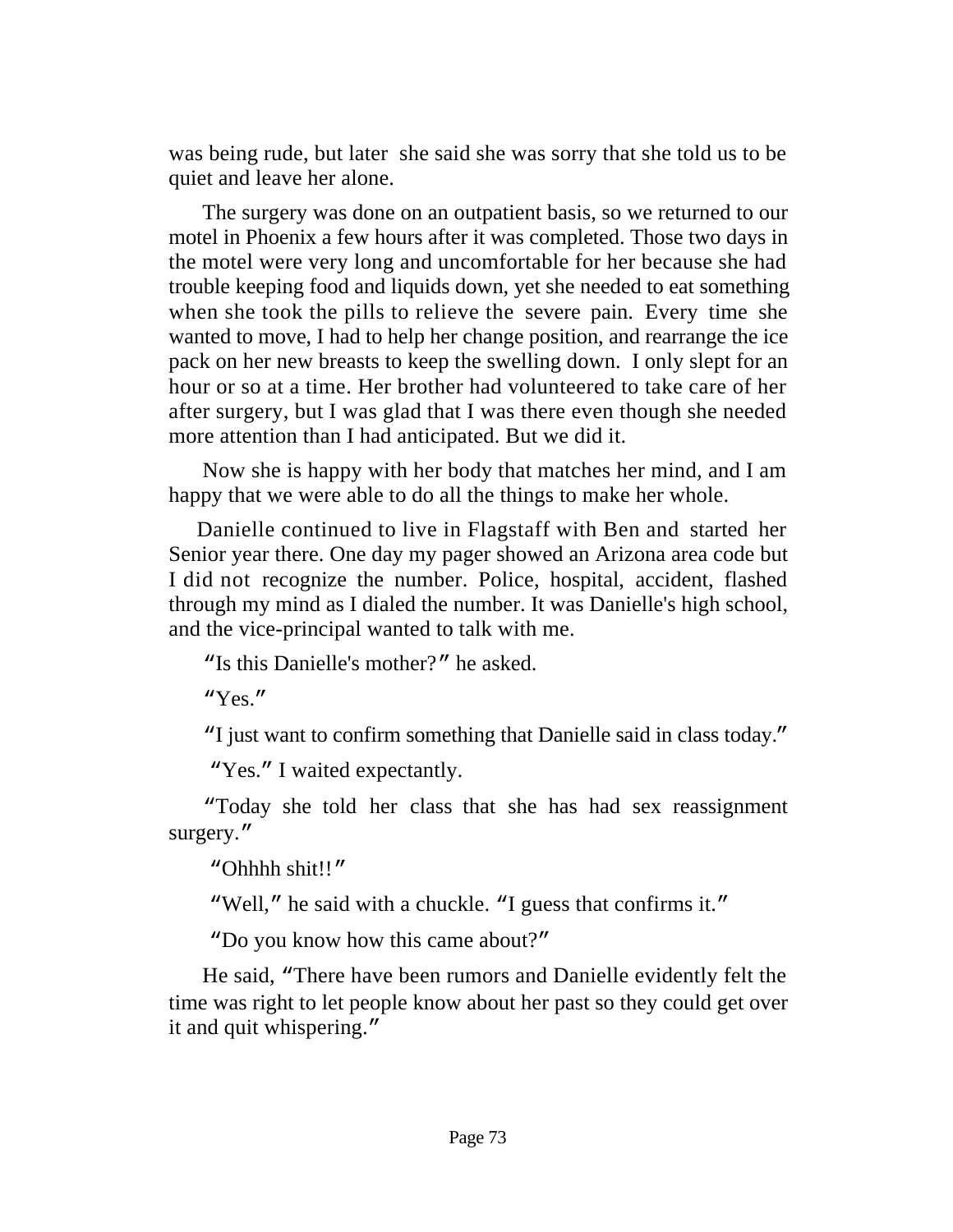"I wish she hadn't told everyone," I said.

 "She has a right to tell. She has a right to be safe at this school and finish her high school here. We like her very much, and are going to help her in any way we can. We will guard her confidentiality if any press or other parents inquire about her. We are going to make sure she is not made fun of or harassed here on campus. I have already talked to her about not isolating herself. Do you think she is strong enough to handle this?"

"Some days she is stronger than others," I said with all honesty. "I'll call and talk to her"

 I thanked him profusely for his understanding and help, and said I would get back to him. My stomach was churning. Would she never be able to get away from her past? Had the move to Flagstaff been in vain? If she had to move again, there was still David in San Jose. He had moved there for a good job after graduating from collage, the same year Ben graduated from high school.

After the vice-principal called me, any hope of concentrating on my job for the day was gone so I called Danielle right away. She said she had not called me because she didn't want to worry me. "Anyway," she assured me, "it's no big deal."

 She told me more about the circumstances leading up to her revelation. She had recently become aware of rumors about her. One girl had asked her if she had had sex reassignment surgery. Danielle countered with, "That's a stupid question to ask anyone." For a sociology class assignment she wrote an autobiography, but without revealing the truth, she knew it made no sense. She was sad that she could not reveal her real self, especially when she received a D on the paper. After much consideration, and all on her own, she decided to ask permission from a substitute teacher to make an announcement near the end of the class period. It was then she told her story to her classmates and the teacher, then left immediately since it was near the end of the school day.

 Within five minutes the story had spread through the whole school. As soon as the principal and vice-principal heard, they visited her at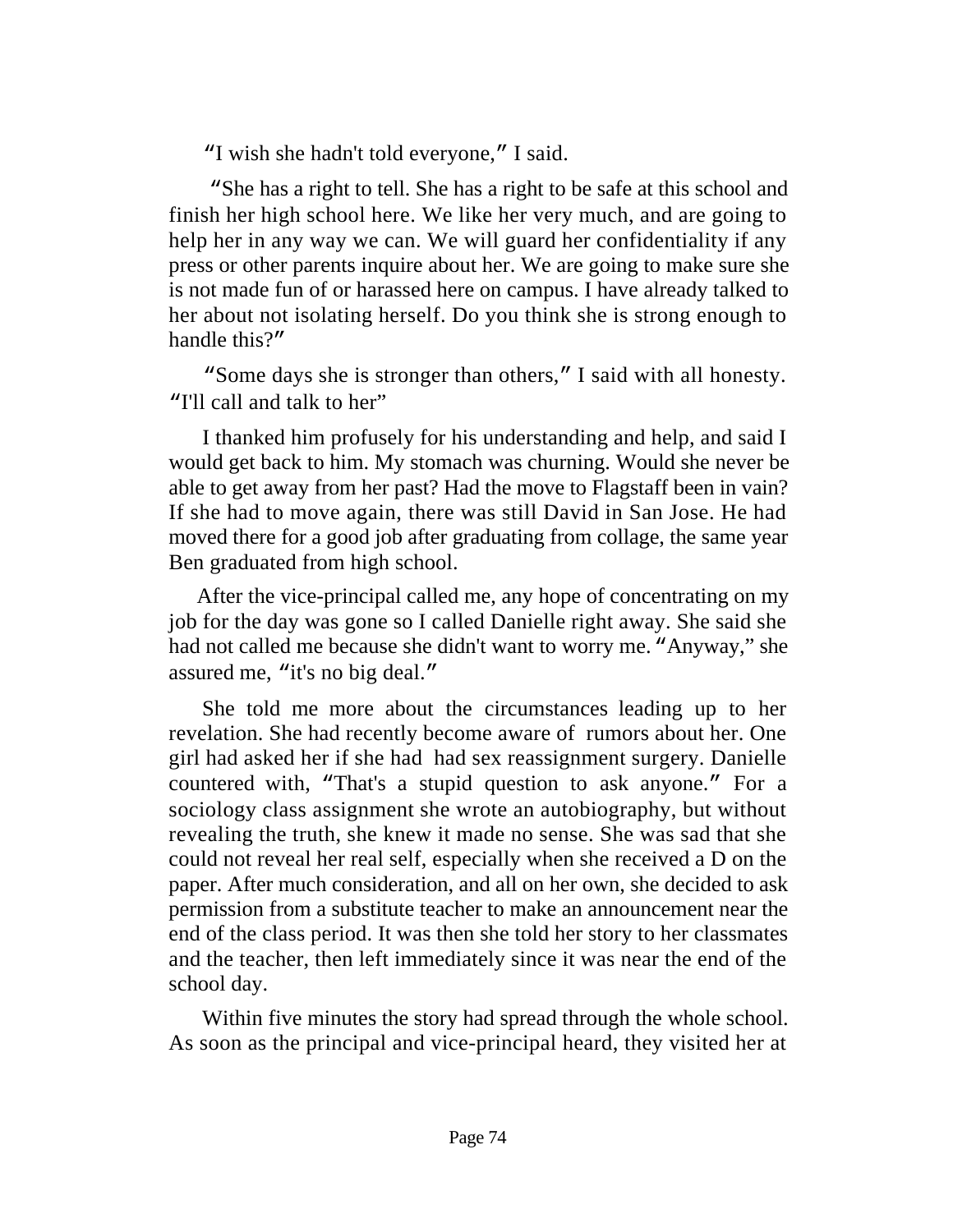home to see that she was all right and was not alone. Ben was already there because one of Danielle's friends had called to warn him that Danielle might need him. The school representatives talked with Ben and Danielle for some time, then returned to the school, at which time the vice-principal called me. Even after talking to the kids, he could not quite believe that Danielle had once been a boy.

 While she was telling me about all that had taken place, she kept reassuring me. "It's no big deal, everything is going to be fine, so just don't worry."

"I'm your mother, that's my job."

 I wanted to get in the car, drive eight hours to Flagstaff and bring her home to safety, but I realized that I could not give her safety anywhere. She had to work through this for herself. She could either be brave and proud by sticking it out or move to another new place and keep her mouth shut, thus denying part of who she is.

When I called a friend for support, he said, "You should be proud of her. She is turning out to be an activist just like her mother, and I didn't expect any less of her, for I have seen in her the courage and determination to be herself."

 I called the vice-principal the next day to tell him that Danielle thought everything was going to be fine. I learned that he had a meeting with Danielle's teachers to let them know about the situation and to request their help in assuring that she was not made fun of nor harassed in any way.

 He did have a question. "Is her surgery complete so I can say that she is legally a female?"

 That was an important question since she was in a girl's gym class. I assured him that she was legally a female. I also told him I would send him a packet of information about transsexuals.

I said, "Be proud of her for me."

He added, "We are all proud of her."

The next day I watched the clock while trying to keep my mind on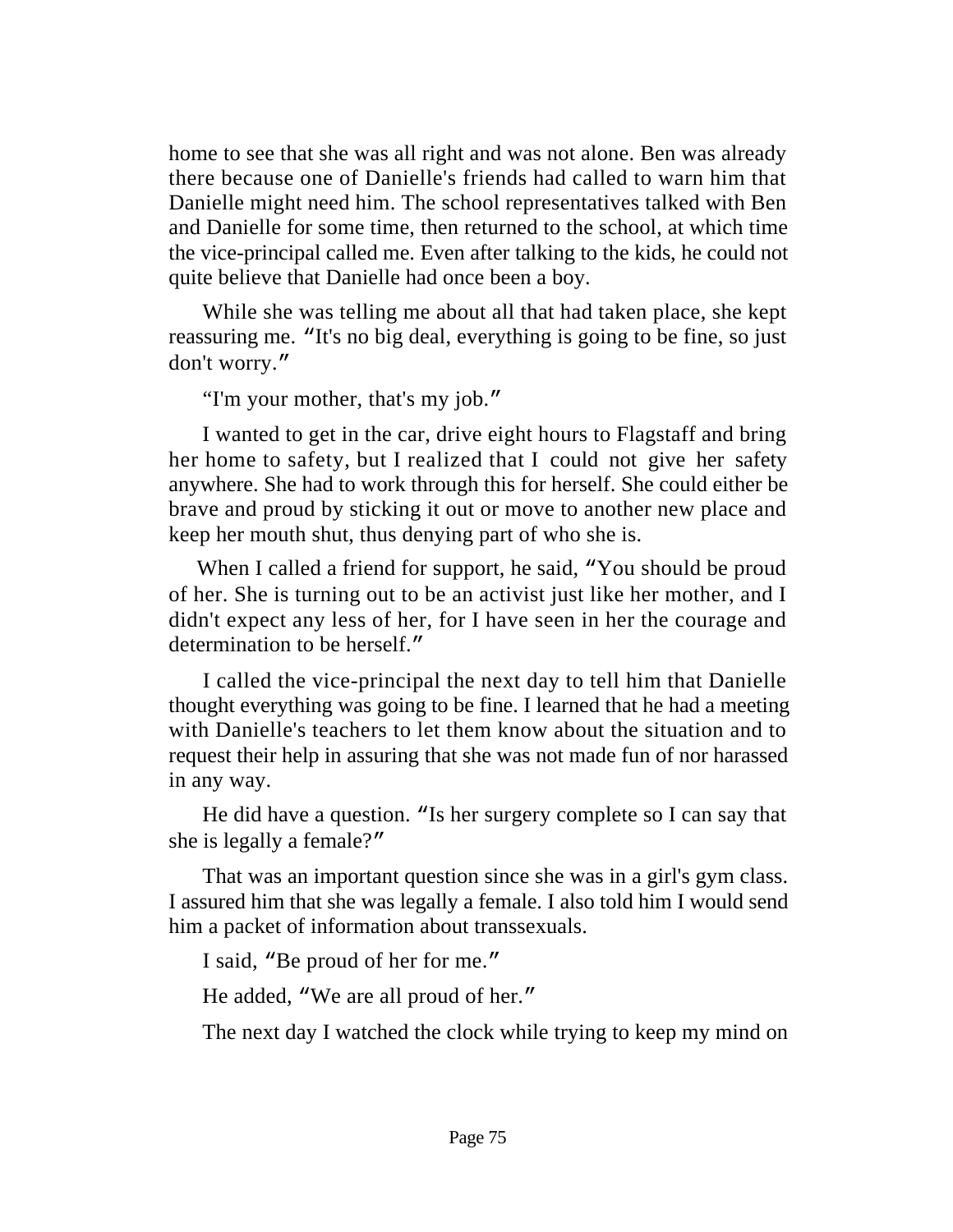my work until I could call Danielle after her first day "out" at school. She told me, "My day went really well. People gave me notes and letters of support. One girl even brought me flowers! Total strangers came up to me to say how brave I was. They call me by name, but I don't know who they are."

 A week later I called the vice-principal again to see if he had survived. He told me, "There has been no press, no parents, no problems. Danielle seems to be doing fine. No big deal. I warned the principals of the two other high schools in town to confirm with me any rumors they might hear about this high school, but they haven't heard a thing."

 He thanked me for the packet of information on transsexuals which he had passed on to his administrative superiors and to his staff. We both agreed that this was a tremendous learning experience for students and staff. I thanked him again for his care and understanding. The high school had handled the situation in a very exemplary manner. Finally I had found a school representative that was truly concerned about and considerate of his students' needs.

The Mexican American Club voted Danielle their president. A boy she had dated came to her house to watch movies again even though he knew about her past. Danielle kept telling me, "It's no big deal. Nobody cares." I wanted to tell her it was a very big deal. It may have seemed like a small step for her, but it was a big step towards the better understanding of those with gender dysphoria.

\* \* \* \* \*

 The subject of transsexualism is misunderstood by the general population whose thinking is still in the dark ages. I was born an activist and now I have a cause.

 My local school district has a committee to deal with gay and lesbian issues and to educate teaching staff about methods of protecting students from discrimination. The organization Parents and Friends of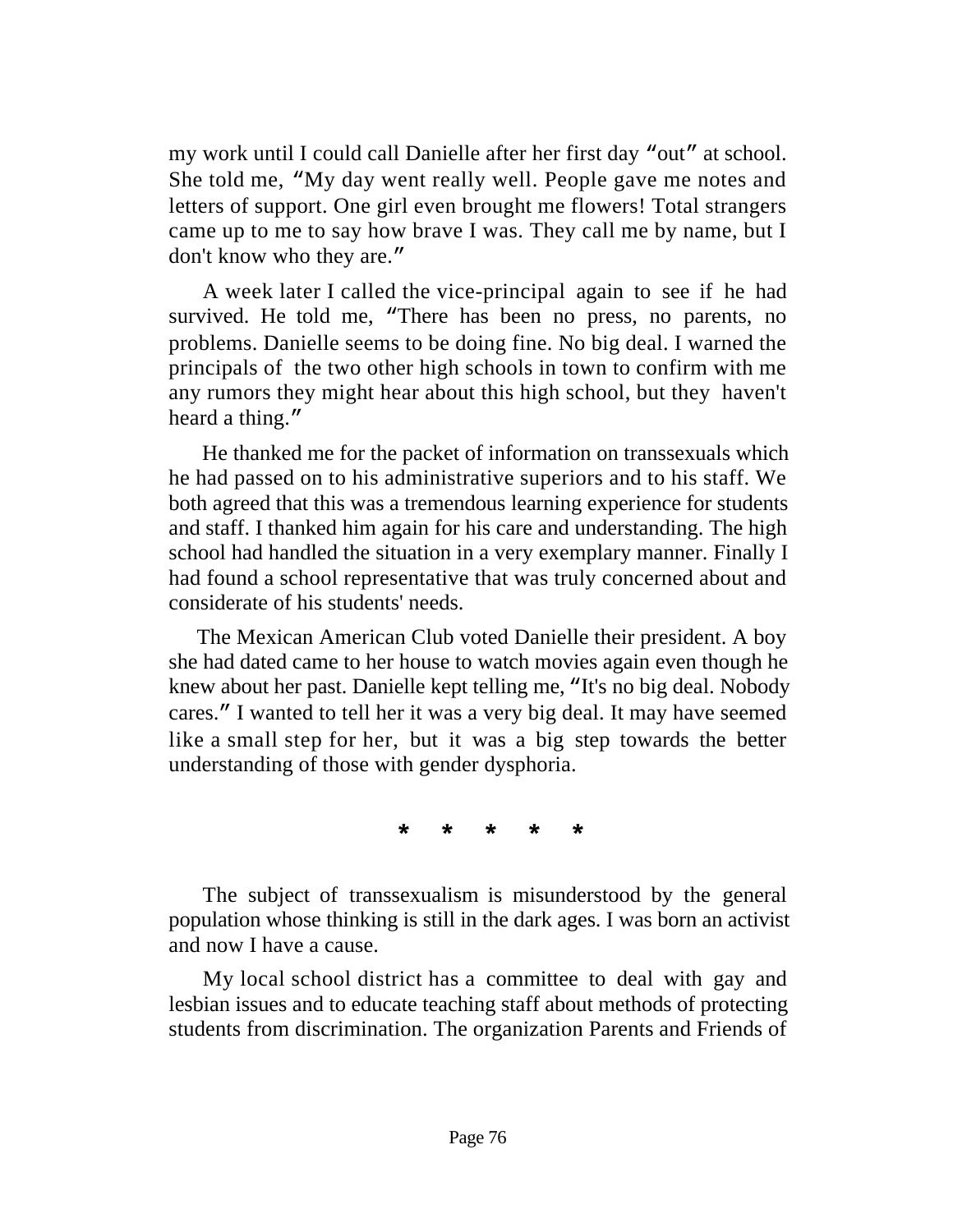Lesbians and Gays (PFLAG) needed a representative on this committee and I volunteered. At one of the first meetings I met Ellen, the school district employee who had talked to me when I was trying to learn the school district's policy on transsexuals. The only information she would gave me at that time was, "we do not discriminate." As I suspected at the time, she was instructed by a supervisor to say nothing else. Ellen told me that she felt terrible that she had not been allowed to be more helpful, and was very glad to know that we had found a safe school for Danielle.

 I joined the team that talks to teachers in elementary and high schools in our district about treating all students the same and making school a safe place for everyone. I share with them the instances when teachers and counselors did not know what to do with Daniel. My goal is simply to let every teacher at least hear the word transsexual. My hope is that in the future every school will be a safe place for Danielle and others like her. We leave written information at the school that includes resources and people to contact for more information.

Teachers in many of the schools have already seen students with gender issues. Although there still is not much that a teacher can do, they can at least be accepting and try to protect the student from teasing and ridicule. Unless the parents are involved in the student's situation, the teachers' hands are tied.

 International Conference on Transgender Law & Employment Policy, Inc.(ICTLEP) is a group of lawyers & professionals working on the legal and employment issues for transsexuals. I attended one of their annual meetings in Texas and found it very interesting, although most of the subjects addressed concerned transgendered adults: employment, child custody, marriage, legal papers, etc. There seemed to be no one dealing with matters important to teens and students. Again I was impressed by the transsexuals, who were well-adjusted, working professionals, as well as the movers and shakers in the transgendered movement. Although Danielle just wanted to be a girl, there are those who want to be androgynous, or bi-gendered, (sometimes male, sometimes female), or want to establish a third sex or five sexes, or to do away with gender altogether. I learned about the intersexed or hermaphrodites and their quest to choose their own gender, and not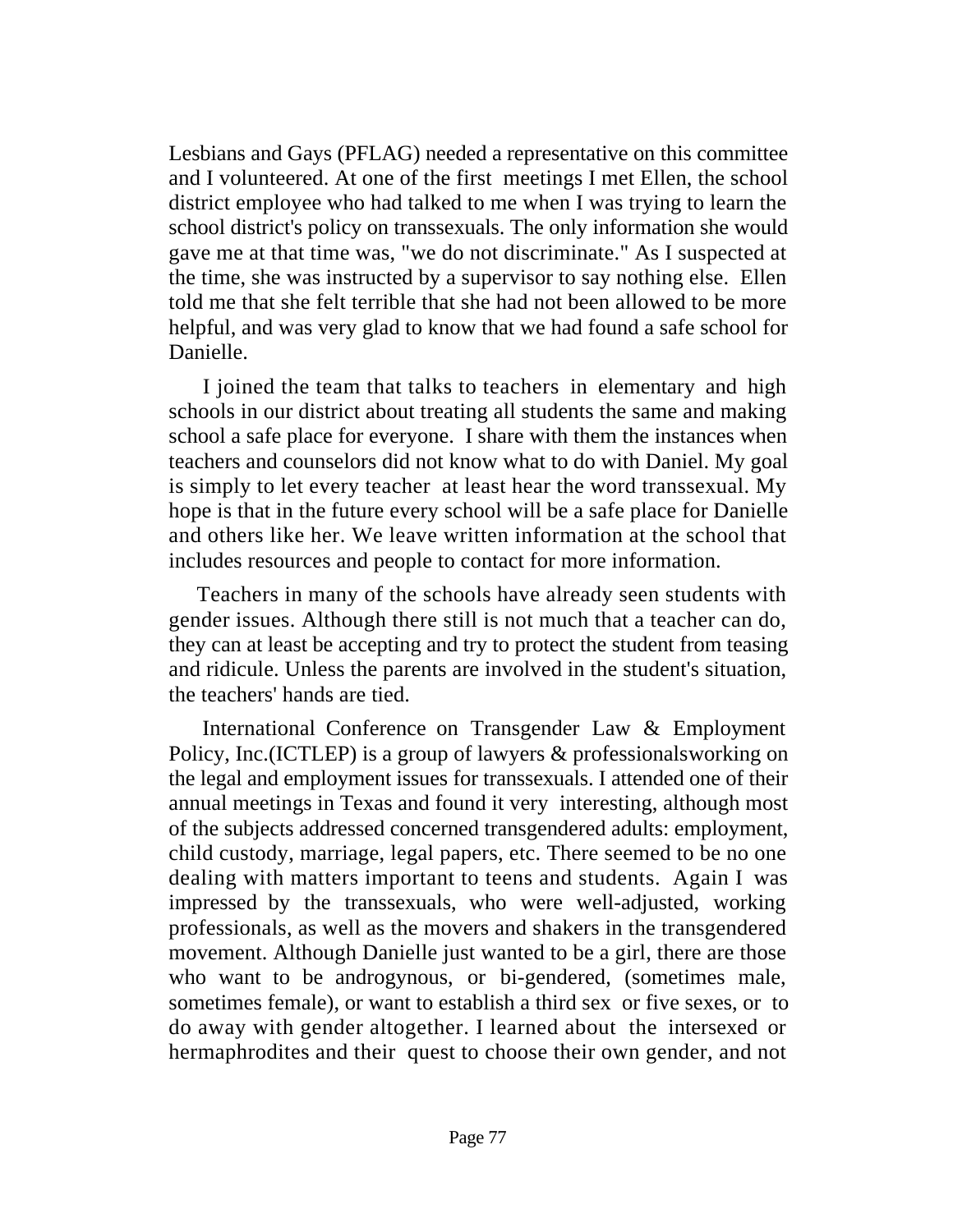have some surgeon decide at birth.

 As I became more involved with Neutral Corner, I joined their Speakers Bureau, talking to students at various college classes. One or two transsexuals or crossdressers and I would show these students that the transgendered population is human, and won't hurt anyone. Students are in college to be educated and we want to add to their education. We want people to understand that gender identity is not a choice. Who would choose to have such a difficult life? We emphasize that this is not a mental illness.

 Unfortunately it is in the best interest of the counseling industry to perpetuate the myth that it is a mental or psychological problem. There are support groups for the transgendered individuals so they won't give up and hurt themselves through drug or alcohol abuse or in drastic cases, by suicide.

The national PFLAG organization has invited me to speak several times to help educate their members. At present there are few parents who understand the problems, but we hope that there will be more in the future.

 Everywhere I go and tell the story of Danielle and her need to be a girl, someone tells me "You are such a wonderful mother." That statement still surprises me because I have always felt that I was not particularly good at mothering, being a rather unconventional and haphazard parent. I have only done what any mother can do, give unconditional love to my child.

 When transsexuals hear my story they tell me that they knew they were transsexuals when they were teenagers, but were afraid to tell their parents. As I became better at using the computer and the internet, I joined several listservs dealing with transsexualism. There is now a group of parents ready and willing to contact other parents through the internet. There are also a few teen stories and other relevant information available through these means.

 There seems to be an increasing number of younger children telling their parents that they feel they need to be the opposite gender. I hope we can spread the knowledge that these children need love and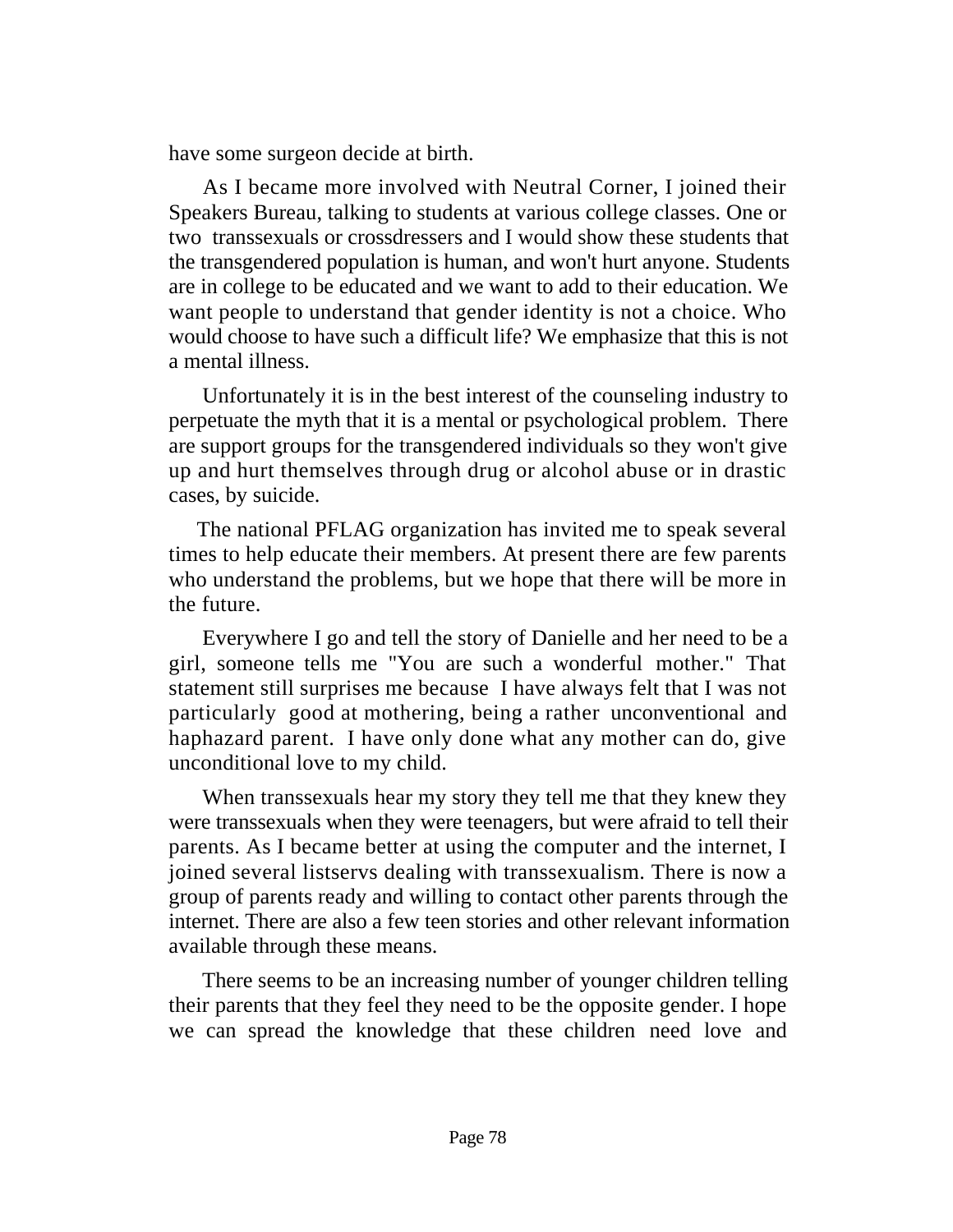understanding.

 When Danielle was living at home I always told her where I was going to speak and invited her to come with me. She went with me once or twice but was not comfortable talking about her situation in public, or she had other things to do that were more important to a teenager. I respected her wishes not to talk at her school, and she understood my need to try to change the world.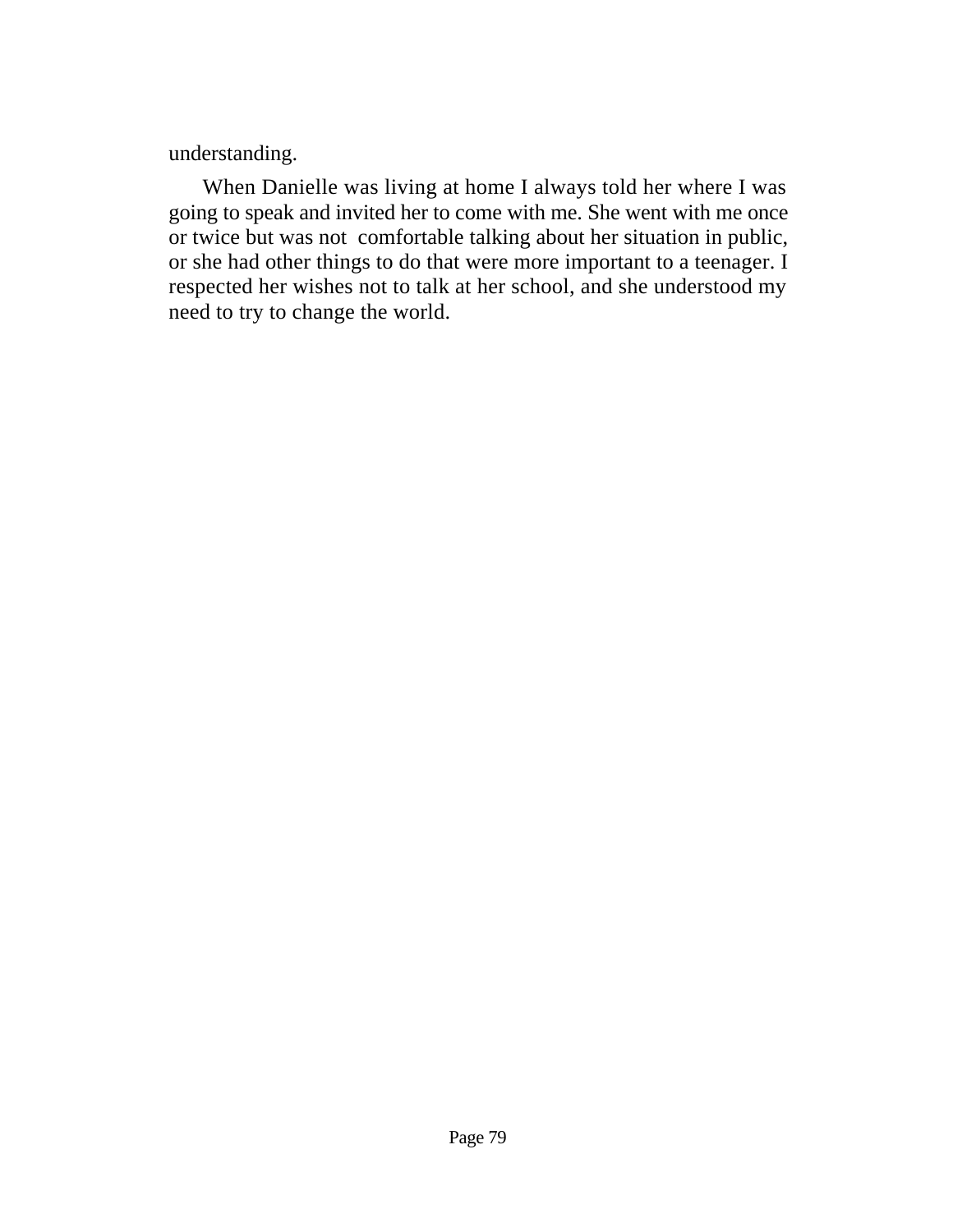#### LETTERS FROM FAMILY

We have a family e-mail list including an extended family. The following are two letters written about Danielle for all the family to read. The first is from her brother, and the second from her Grandma Clela. The third letter is from Danielle to the rest of the family.

#### I

Hello again everyone.

 This is a subject that probably a lot of people have discussed but are a little afraid to ask questions about. The subject I am talking about is my wonderful sister Danielle.

 Danielle decided to come clean to me with her secret while she was in Phoenix visiting me. I went to work one day and said good-bye to Daniel and came home to Danielle. At first I was full of self pity, and didn't know what I was gonna do or what everyone would think of it. For several weeks I could hardly sleep at night thinking of what would happen to her and why this had happened to our family. We had already been through so much and now this. Before this happened to our family I had watched talk shows where there were people in similar situations and I had to turn the channel because it made me almost ill. I always thought to myself that the people that were like that must have grown up in some really messed up families. I have since changed my mind and look at all people in a different light.

 It's kinda strange how things can change 180 degrees when they hit close to home. At first I really thought no good could possibly come of this change that Daniel had made. He was my brother for 16 years, 16 years is a long time to know someone and then all of a sudden for them to change. The neighbor girl who was a very close friend helped Danielle go through this transformation and they became very close. I had known the neighbor, Denise, for about two years and we were pretty good friends. She helped me to understand a little about why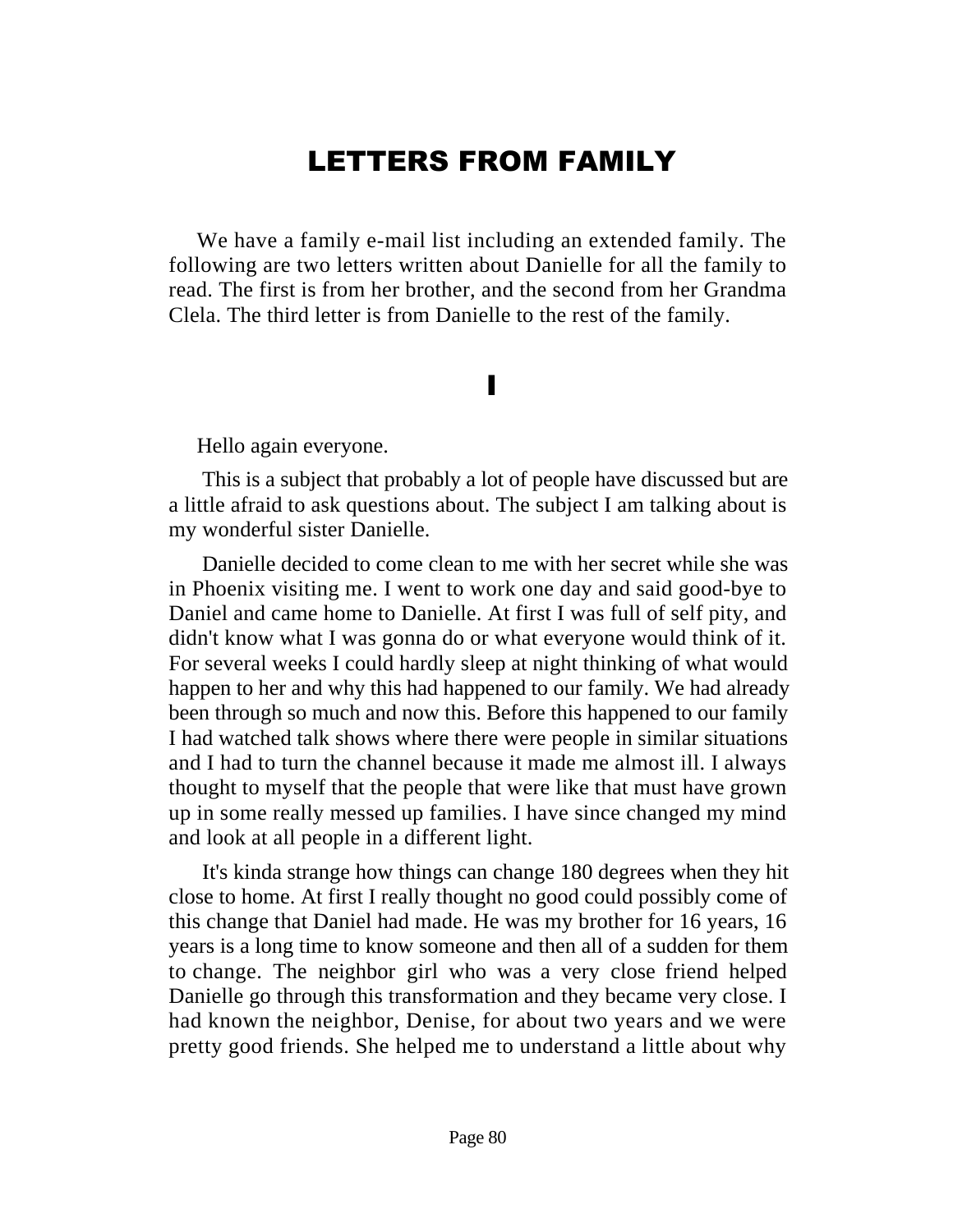Danielle had done this, and was there to talk to about it when I needed her. It almost felt a little like it was my fault that this had happened because I had been there almost all the time and I let this happen. I tried to think of where it could have gone wrong and why this terrible thing had happened to us.

As time passed I got more comfortable with it and eventually even got to the point where I could call her Danielle right to her face. I visited my Mom several months ago and took Danielle to the beach to stroll around the boardwalk. I enjoyed the time I had with her immensely and know that it would have never been nearly the same if I had taken her before she went through the transformation. She had turned from a sort of mischievous boy into the most wonderful girl anyone could know. My friend in Phoenix saw her at graduation and instantly fell in love with her and her lovely smile.

 It now seems to me that she is very happy to be alive and transmits that attitude to everyone she knows. I know from stories my Mom tells me that she is very outgoing and meets new people every day. Whenever I call, she is very excited about all kinds of things that she is doing in her life and it just fills my heart with pride because I can see the big smile on her face and know the hard work and struggle she had had to deal with to get to where she is. I know if you all knew her the way she is now you would instantly be overwhelmed by the beaming attitude she has toward life, and the courage and confidence she has in herself to be a good person no matter what has happened. Although at first I felt sorry for myself, I now consider myself lucky to have a sister such as she is. Most people fight with their sisters and don't appreciate them much. I think of how proud I am of mine and know that this is one of the bravest and most warm people I know, and it just so happens that she is my sister. While most girls her age are worried about makeup and perfume and how they won't live without a certain outfit, my sister is enjoying life and bringing joy to those that know her. She has grown up brave just like my Mom and she will be unstoppable in whatever goals she set for herself and I will stand behind her no matter what she decides.

 This brings me to another subject I have to talk about. Some of you may wonder why I am not married and do not really have any serious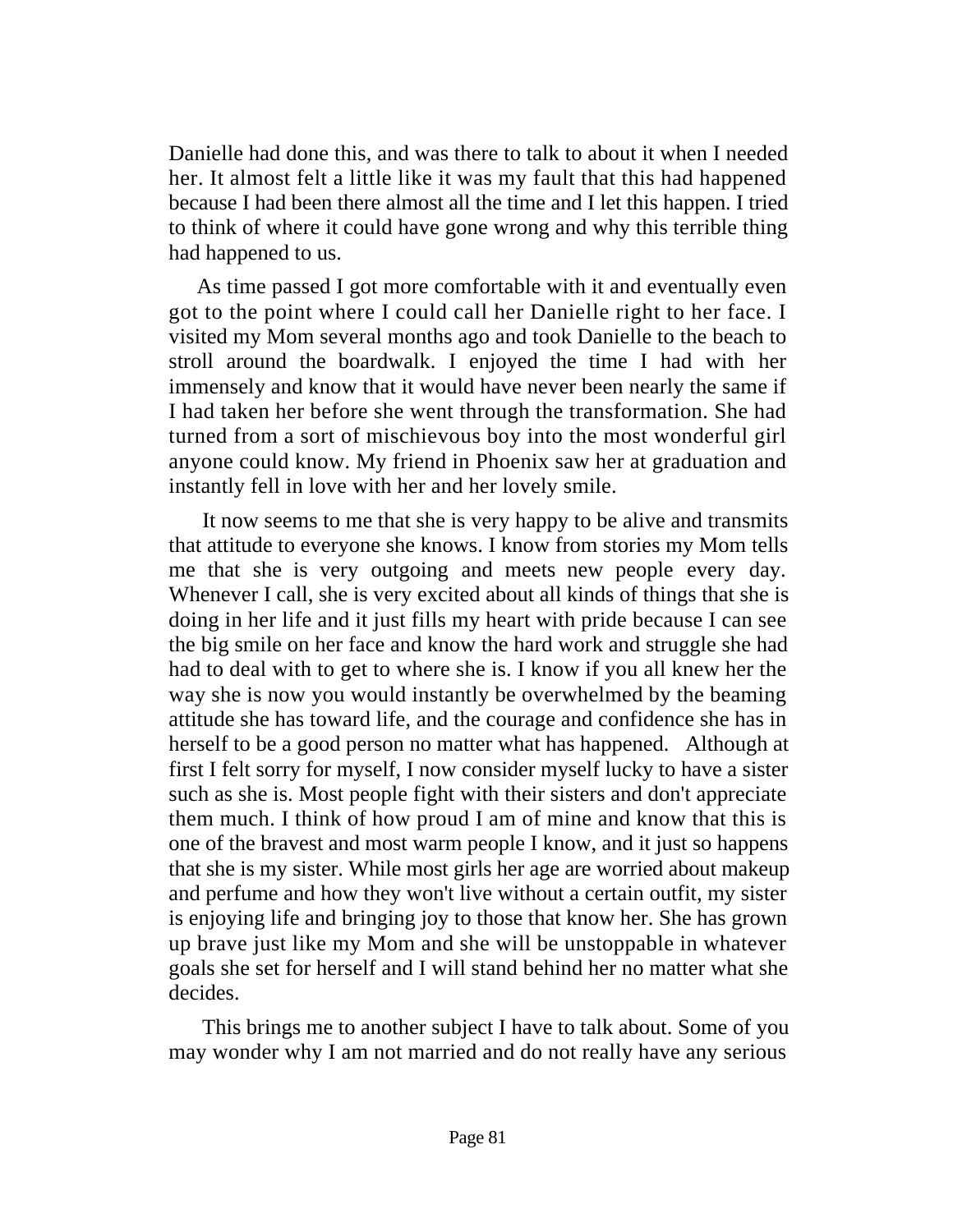girlfriends in my life so far. Well, any girl that I meet and is a candidate has some very high expectations from me because two of the women that I admire the most happen to be my family members. That is my Mom and my sister and it will be hard for any girls to come up to par against them. But then, half the fun is finding that special girl that I know has to be out there somewhere.

Love,

David

# II| RE: MY NEW GRANDDAUGHTER

 David did well to introduce us to his sister, Danielle. I used to have eight grandsons and two granddaughters and now I have seven grandsons and three granddaughters, and the most recent is the oldest. That might be difficult to explain, but not after you have met Danielle.

 It has been a little more than a year since Evelyn told me that her 15-year old son, Daniel, had revealed to her that he believed he was really a girl. Almost immediately I said, "He has always been a girl!"

 You see, I have many memories of this special child. I remember a small boy of about three years who often sat on the arm of the couch combing and arranging his mother's long and curly hair. (He was still styling her hair years later.) That small boy liked to play with dolls and he saw some kind of value in a dismembered Barbie doll in the toys that I kept for visiting children. On his ninth birthday, his wish was for a doll with long hair and a pony with a long mane – and the family fulfilled his wish. Several times he had me help him make clothes for his doll. He would pick out some material from the scrap box and together we would fashion clothes. His choice of cloth was always the bright shiny pieces.

 In kindergarten when he was getting settled in a new school, I asked how he liked it. He said, "It is beautiful! The colors are so pretty." I didn't understand that statement until I had an occasion to pick him up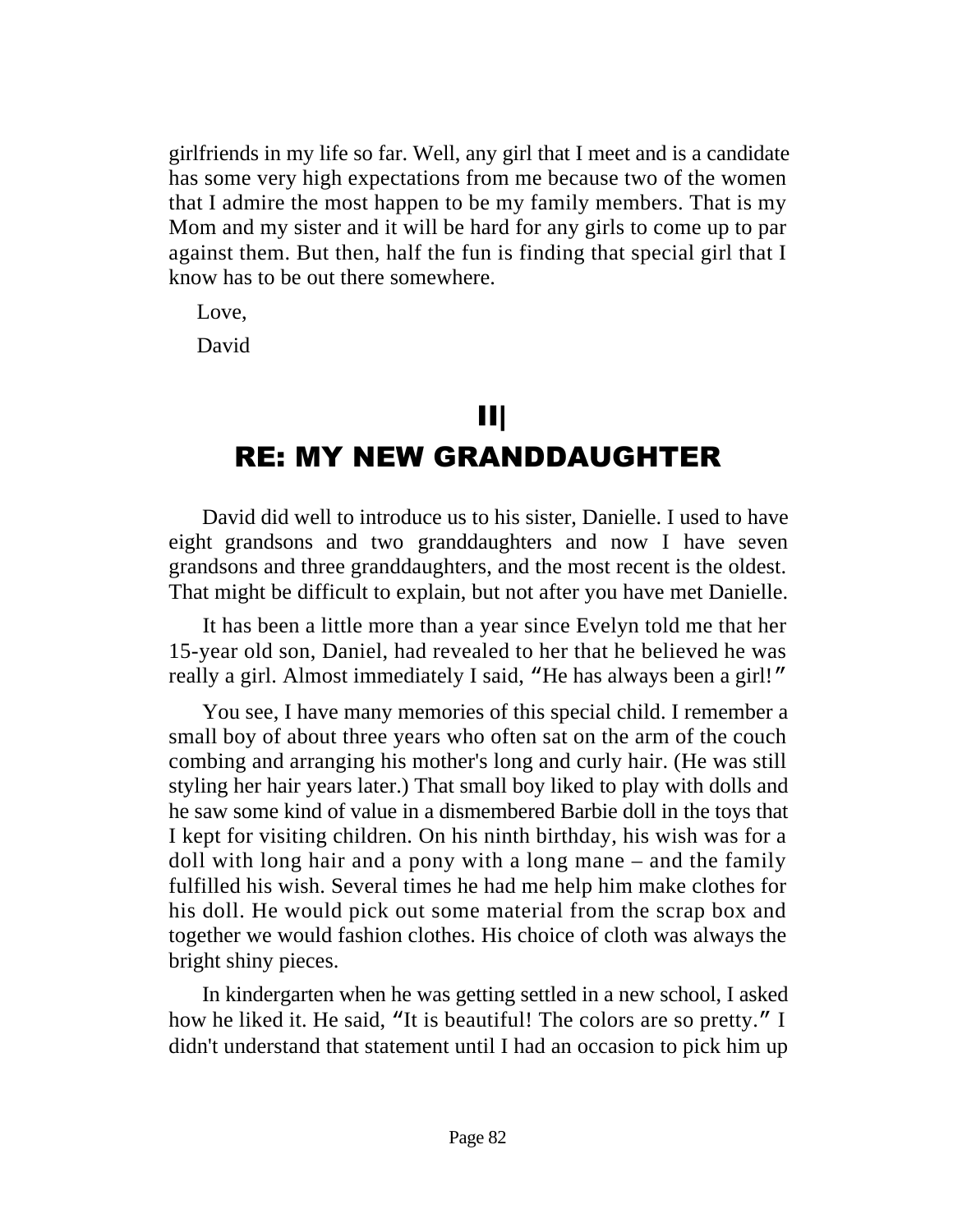from school. Every schoolroom door around the big court was painted a different color – pink, purple, green, blue, yellow – so it was very colorful. He always described textures, as well as colors, whenever it was appropriate.

 He never played any sports, except when he was involved in acrobatic classes which seemed to fit him naturally. He did exceptionally well with it.

This little grandson was extremely loving. I always got a big hug when he came to visit, another when he left, and usually a time or two during the stay. He was also very sensitive to other people's feelings. He could tell when someone was not feeling well or was angry or uncomfortable.

 At an age when most little boys were finding their best friends from among the boys, his friends were girls. When he had a chance to take two or three friends on an outing on his birthdays, he always picked girls, and this pattern of having girls for his close friends continued through junior high school.

 Daniel was always close to his mother in ways that you would not expect of a son. They appeared to have such fun together. When he became old enough to be aware of his mother's clothes, he would advise her on what to wear, and later she always took him along to pick out new clothes for her wardrobe. Two years ago his mother and I helped to host a bridal shower for a friend. Her son, then 13 years old, arranged her hair. He used a small chignon of curls on the back of her hair and with a ribbon, blended it in with her own curls. The style was perfect with the flower print and lace of her dress. She was pretty as a picture, and Daniel appreciated and praised her beauty profusely.

 He was the one in the family that would get the urge to clean and straighten the house, and would get after his brothers to put things away. As he started to think about his life work, he chose interior decorating. At one time I sent him a subscription to an interior decorating magazine, and I knew he liked to visit model homes to look at the furnishings.

Those of us close to this special child recognized that he was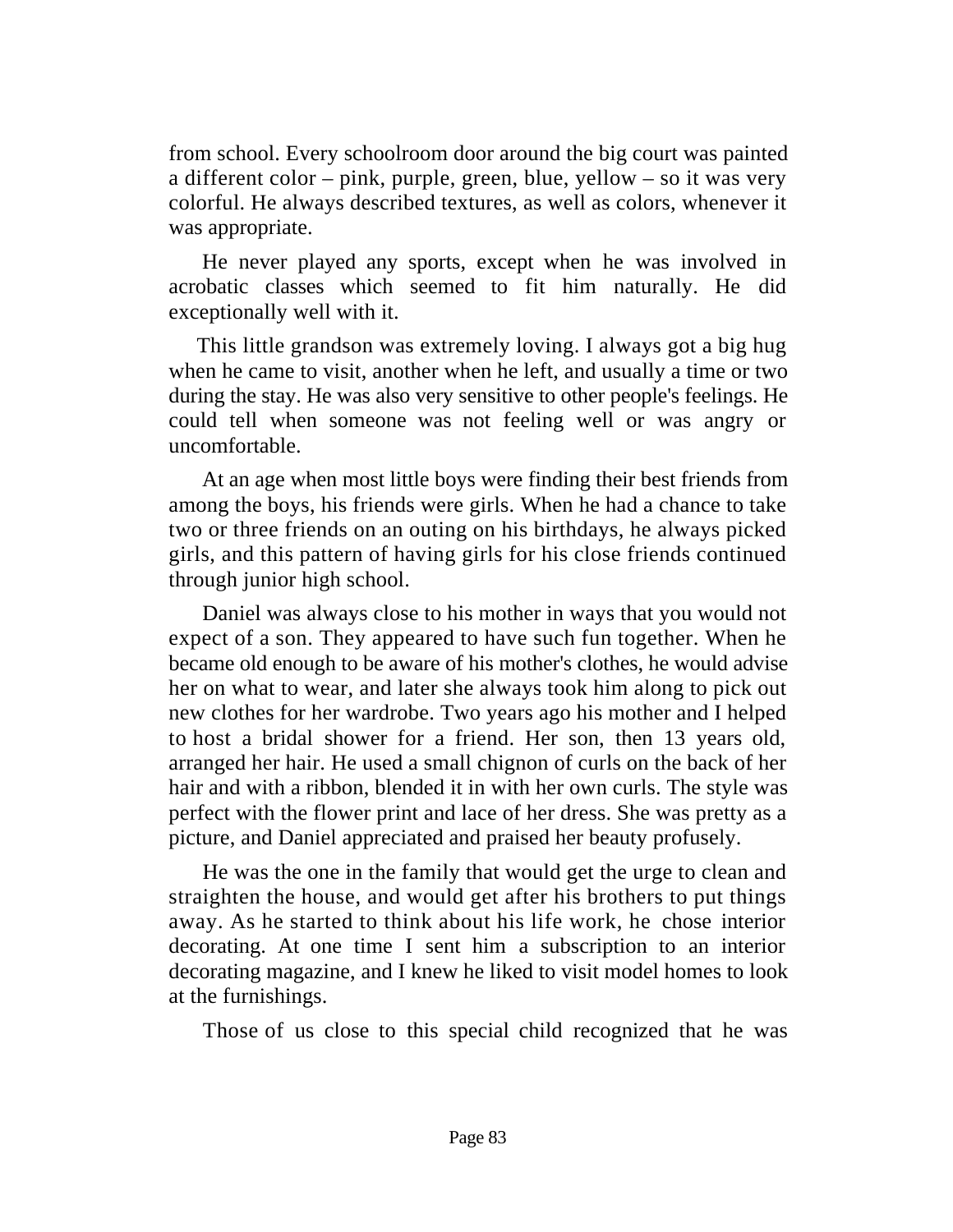different, but had no clue as to the cause. He was very animated as he talked, with unusual movements of his hands and body. As I watched him walk, I sometimes thought, "Can't he walk like a boy? Doesn't he know he walks like a girl?" He knew, because his schoolmates teased him about his walk, and I know now that he couldn't do anything about it. Now we see those same movements and animation and feminine gait as perfect for a teenage girl.

The age at which Danielle made this drastic change was unusual, for more often it is made much later in life. It wasn't a sudden idea, for Evelyn knew some months before the announcement that Daniel was emotionally upset. Some have wondered if a teenager of 16 years should be making this important decision. Consider this question: At what point in life did you make the "decision" to be male or female?

 Many studies have been done to determine why girls act like girls and boys like boys. From what I have read, it is not because people expect girls to act like girls, but simply because that behavior is genetically determined. Girls play with dolls, are nurturing, and place great importance on relationships. Boy play with cars and trucks, are competitive, and play ball. For more information read, "Brain Sex" by Mohr and Jessel.

 I can identify with David's discomfort at listening to the transsexuals on TV talk shows. It turned me off too, because I figured there was something unhealthy and unbalanced about such persons, and I still don't understand their desire to become celebrities. I knew one woman that became a man after she had two sons, and later became a woman again. She told her story on national TV. But I have gained tolerance for those individuals whose sexual orientation does not match their sexual organs because of my close contact with Danielle. She does not want to be given attention because she is a transsexual. She is a girl and has always been a girl and doesn't want people to think about anything else.

What I think is commendable is that Evelyn immediately sought professional advice on how to assist Danielle to make the transition in the way that was best for her. This led to psychological testing, electrolysis, and hormone therapy – treatments which were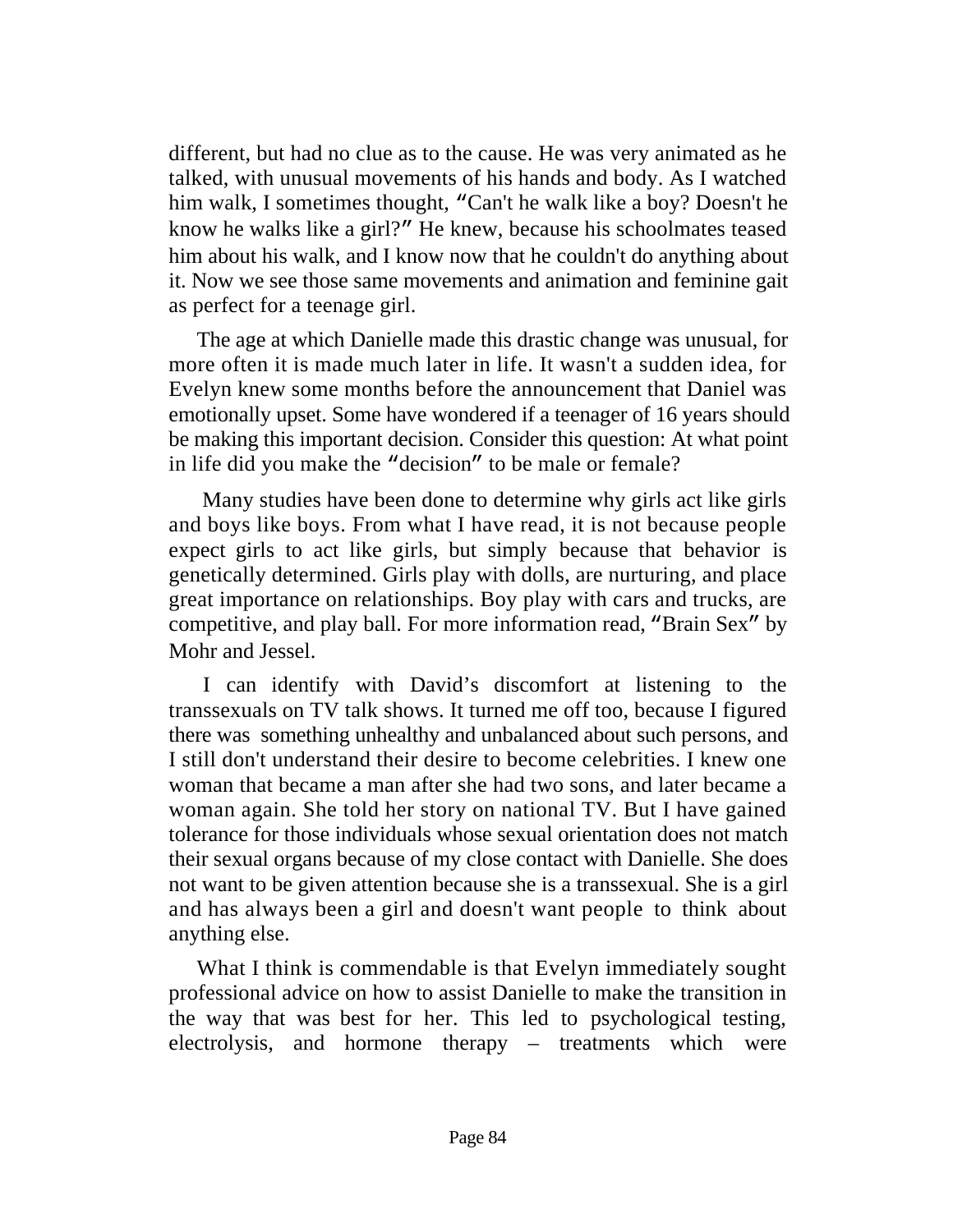uncomfortable and sometimes painful for Danielle. The fact that her brothers, cousins, aunts and uncles on both sides of her family were supportive, with one or two exceptions, is also commendable. Some who have had qualms about getting acquainted with Danielle have had their doubts immediately swept away when they meet the beautiful, vivacious, out-going young lady. Even though I too, understood the situation and knew it was right for Danielle, I have had a real problem with the pronouns – he, she, him, her – but I am getting better at it. I am so pleased to see her blossom scholastically and socially, and her excitement about life is contagious. She has courageously faced the necessary difficulties, and recognizes that the road ahead won't be easy, but she is up to it. Life sometimes uses strange ways to teach us tolerance and understanding of persons who have problems different from our own. How fortunate we are to be able to learn this lesson from Danielle.

#### III

Dear Family,

Hello, My name is Danielle. I thought it was time I made an introduction to the family since I am a recent addition to it. It has taken be a long time to decide to introduce myself and am happy that I have finally gotten a small grip of my confidence to do so. I have been through many obstacles and challenges these last three year, for that I owe to my soul searching ( my happiness).

My mother is (as many know her ) "Just Evelyn." Evelyn who I love, cherish and give thanks for giving me life and happiness. She is a very courageous women, hard worker, and one who has the biggest heart not fully seen by everyone but when seen is never ending. Through hard times and good my mother has raised three children: although she may deny this honorable task, her children know the truth.

I was born December 30, 1978. Since then I have lived two lives that are completely different from each other. At the present I am eighteen years old and very happy to be myself. I will be entering my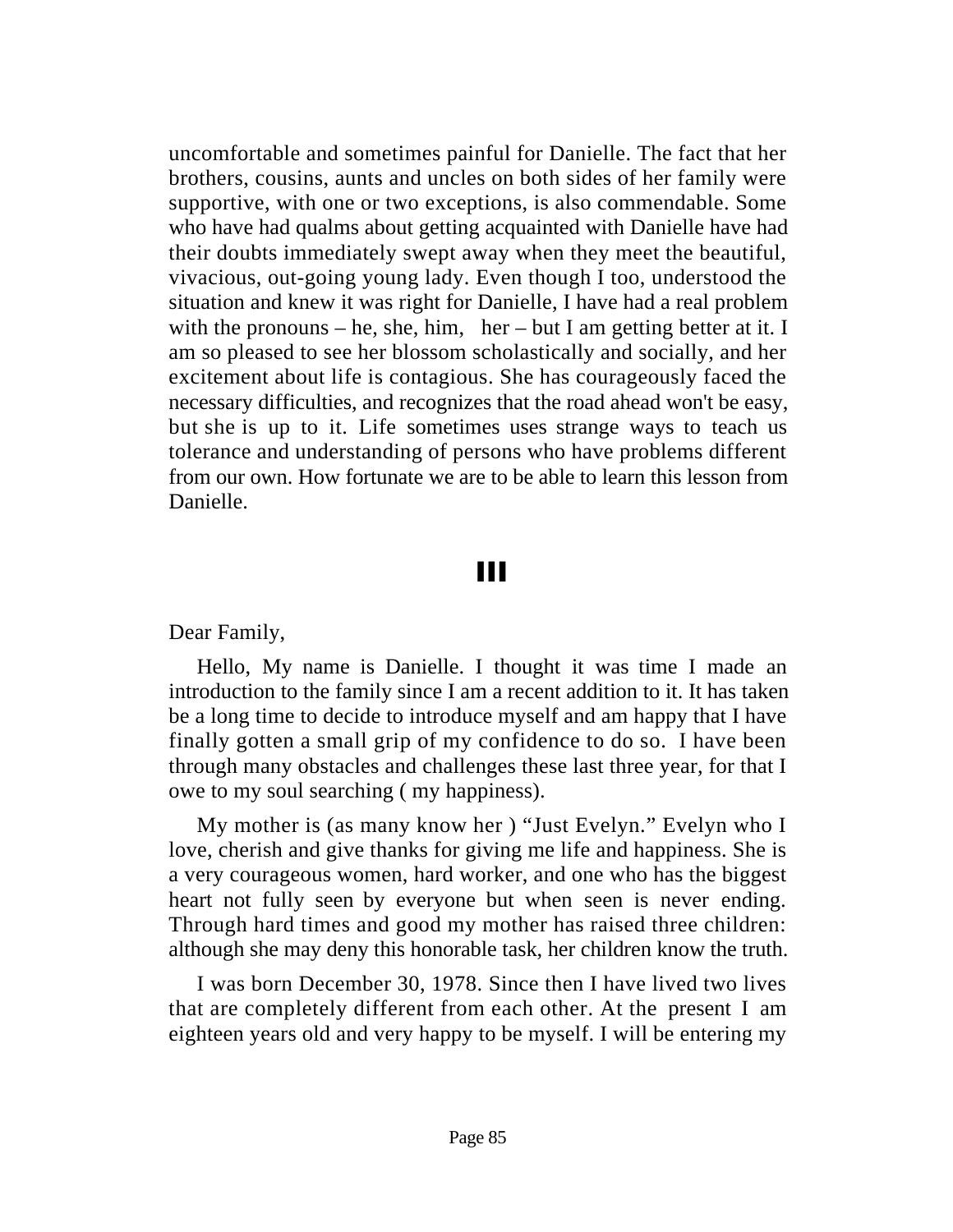senior year this fall; I am looking forward to it. I am living in Flagstaff, Arizona small town close to the grand canyon. Flagstaff is a very beautiful town with mountains surrounding it. It also has many trees. I have made good friends since I have moved to this small town: friendships that are often hard to find and I am glad for them for they have helped me to understand myself & other people. I cannot say how happy I am for some times it hurts and is hard to explain, but I know it is a good feeling, that I have waited so long for, and I know it will not go away.

 As most of my family knows and for those who do not, I am a female now but I was born genetically a male. At the age of fifteen I told my mother that I was unhappy being a male and that I wished I could be a woman since I always felt like a women inside me. My mother was very shocked since she thought I would grow up to be gay. The way I saw it was: I thought as myself being a women and liking a man and the man liking me for being a women so I did not feel gay. After I had told her it was like a wall between us had been torn down. We became one that night as daughter and mother. My mother knew that I was going to need her more than ever, she was also going to need me for support. Together my mother and I could do everything that we wished and we were not going to back down.

 I dressed up as a girl the day after I told my mother about me really being a girl. My mother helped me get dressed up for the first time, she didn't say it but I could tell she really enjoyed it. My mother as a little girl I think never blossomed because she had many restrictions. So my mother lived out her childhood by watching me blossom into a very happy girl. When the shock had gone away from telling her, my mother began a mission to find out as much information as possible since I was anxious to start my new life. We soon found out that my complete transformation was going to take awhile. I had to first live full time as a women for one year and have two counselors evaluate me before I could have sex reassignment surgery (a sex change) I also had to change schools so that I could start as a girl since at the school I was they knew me as a boy. I was starting a new life. Those few weeks after I told my mother we were creating a new person. A girl was being born. her name is Danielle.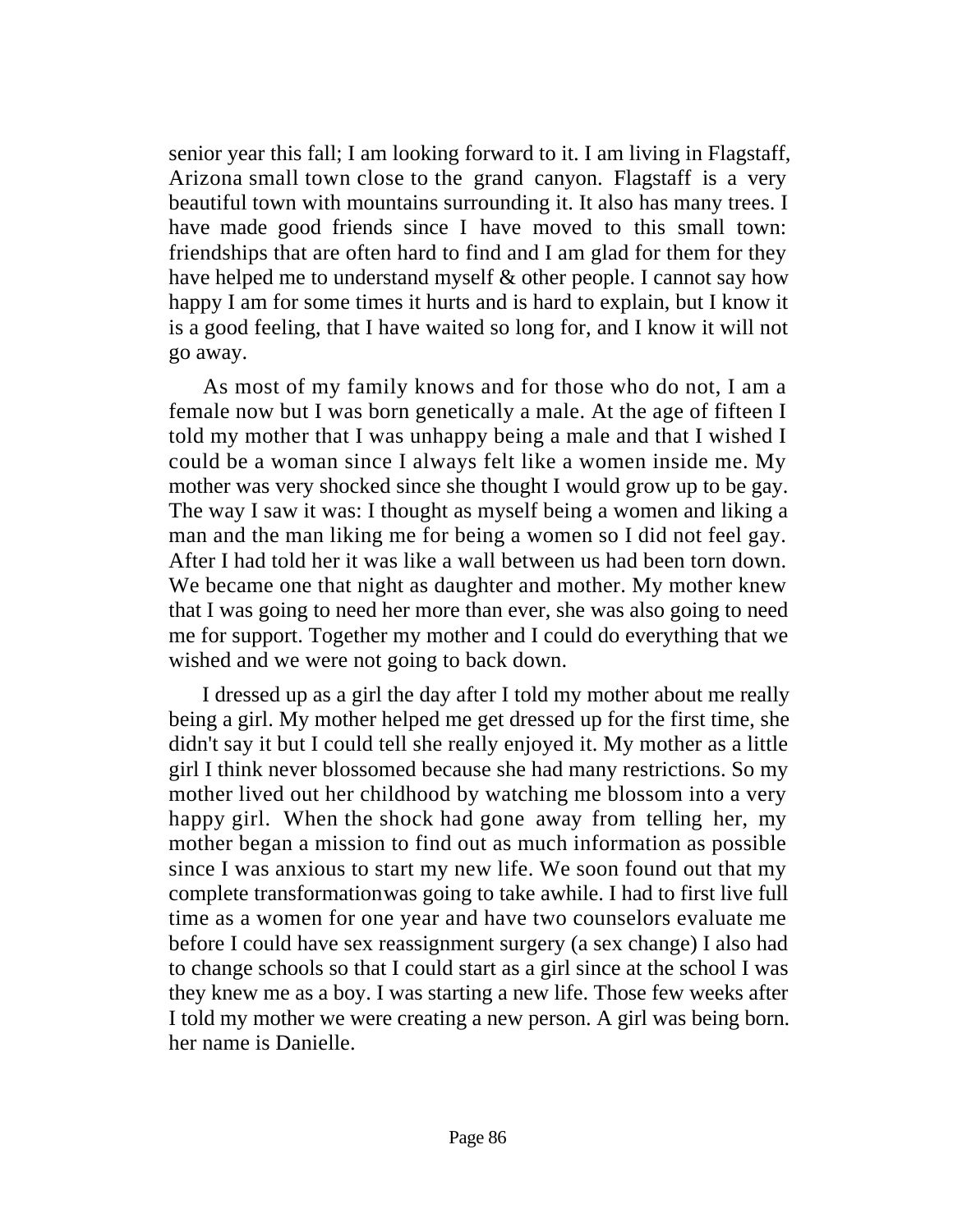On the date of June 27, 1996 I had my sex reassignment surgery in Neenah Wisconsin. My mother was very helpful to me during it and I could not of done it without her. Clela Fuller, my grandmother dropped in right after my surgery which made me very happy that I had support from family. I was in the hospital nine days. On the seventh day, I got up from bed rest. The surgery turned out to be less painful than I had originally thought. A year has passed since then and I have just gone through breast augmentation which was very painful but once again my mother was there to make it as easy as possible on me. Now that I have done everything surgery-wise, I am having fun blossoming into who I was always supposed to be. I am dating guys and just having a great time. If only you could all see my happiness.

I will always love everyone.

Danielle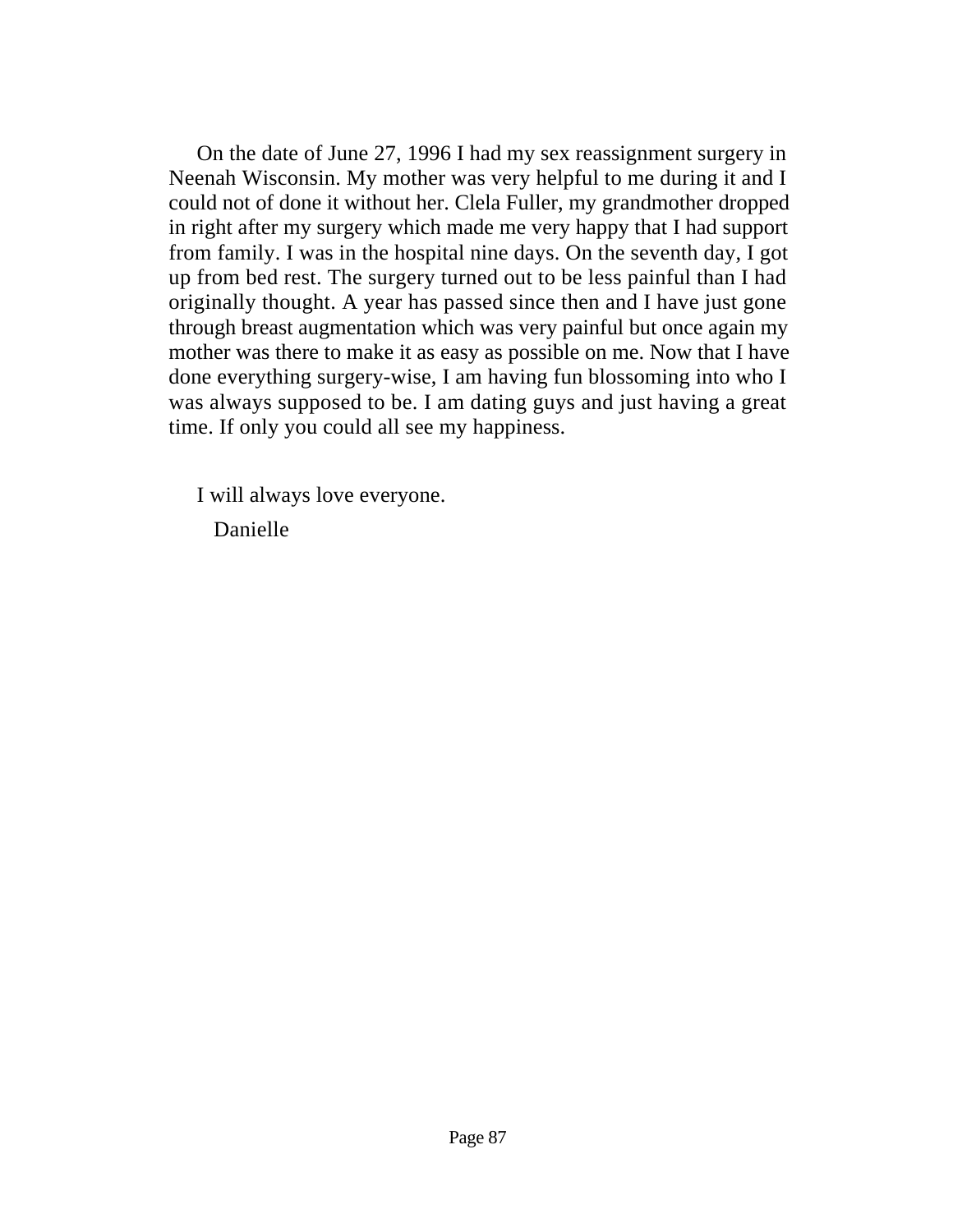### ADVICE TO TEENS

If you are a youth questioning your gender identity, you are not alone. There are many more like you than most people realize. There are other teens that feel the same way that you do. Your best source of information is the internet, or your local gay and lesbian center.

 You can succeed and become who you need to be. It is not easy or cheap. You are very fortunate if you have a supportive family. I would suggest that you make at least one attempt to let your family know. I would have been able to start helping my child so much sooner if she would have told me sooner. Leave a book or pamphlet laying around by accident that addresses gender issues. Talk about a "friend" wanting to be a different gender than they appear or bring up the subject with your mother. If she freaks, then back off. Tell her you were just kidding, or under stress or going crazy. Then suggest that maybe you need counseling and see what happens.

 At all costs, try not to get kicked out of the house. Stay in school, you are going to need a really good job to pay the bills involved in becoming comfortable with your gender. You can do it by yourself, but it takes longer and you may have to put it off until you can support yourself.

 There is family you are born with and family you gather as you go along. If your family cannot accept you, don't drag them along behind you for years. It is a great weight on your karma. Take care of yourself, find accepting friends, adopt other people who need family and then maybe someday your family will catch up with you.

 You have the right to be the gender that you feel you are inside. You are not hurting anyone else, they are hurting themselves. You are not sinning, you are not crazy. You are not a second class citizen. You deserve the best, and if no one else will help you then do it for yourself.

 Your sexual orientation is completely separate from your gender identity. Labels don't always work. You can feel attracted to men, or women, or both or neither. Who you are attracted to can change as you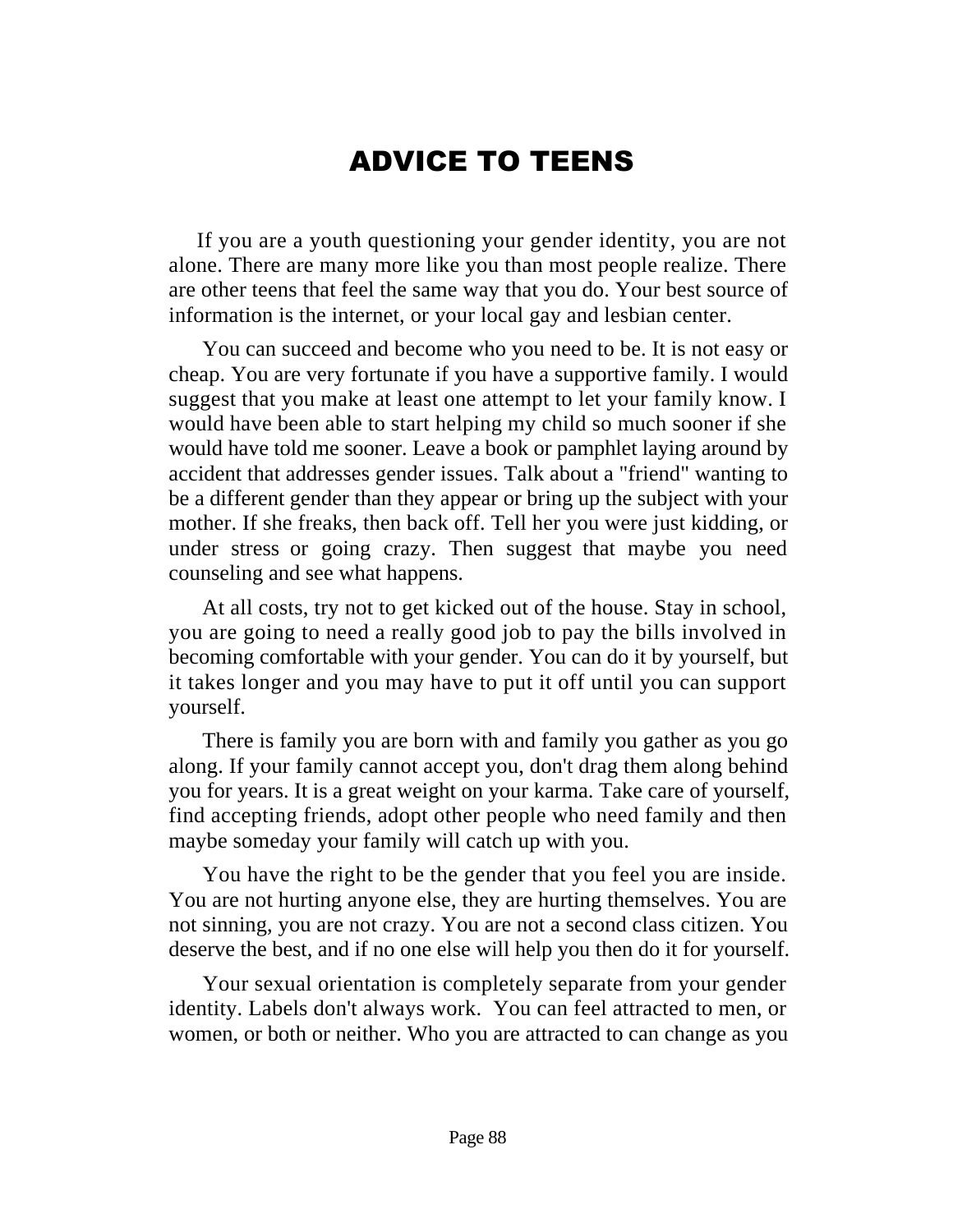figure out who you are. Its OK. There is nothing wrong with you. Accept other people for who they are regardless of gender.

 Your transition is your trip at your speed. There are some minimum times prescribed by the Henry Benjamin standards. But if it takes you two years to start hormones, or you stay in the androgynous stage for months, its OK. This is your trip and there are no maps.

 Keep living. Don't put life off until you can have surgery. Enjoy the humor in life. Enjoy every day as another day in becoming you.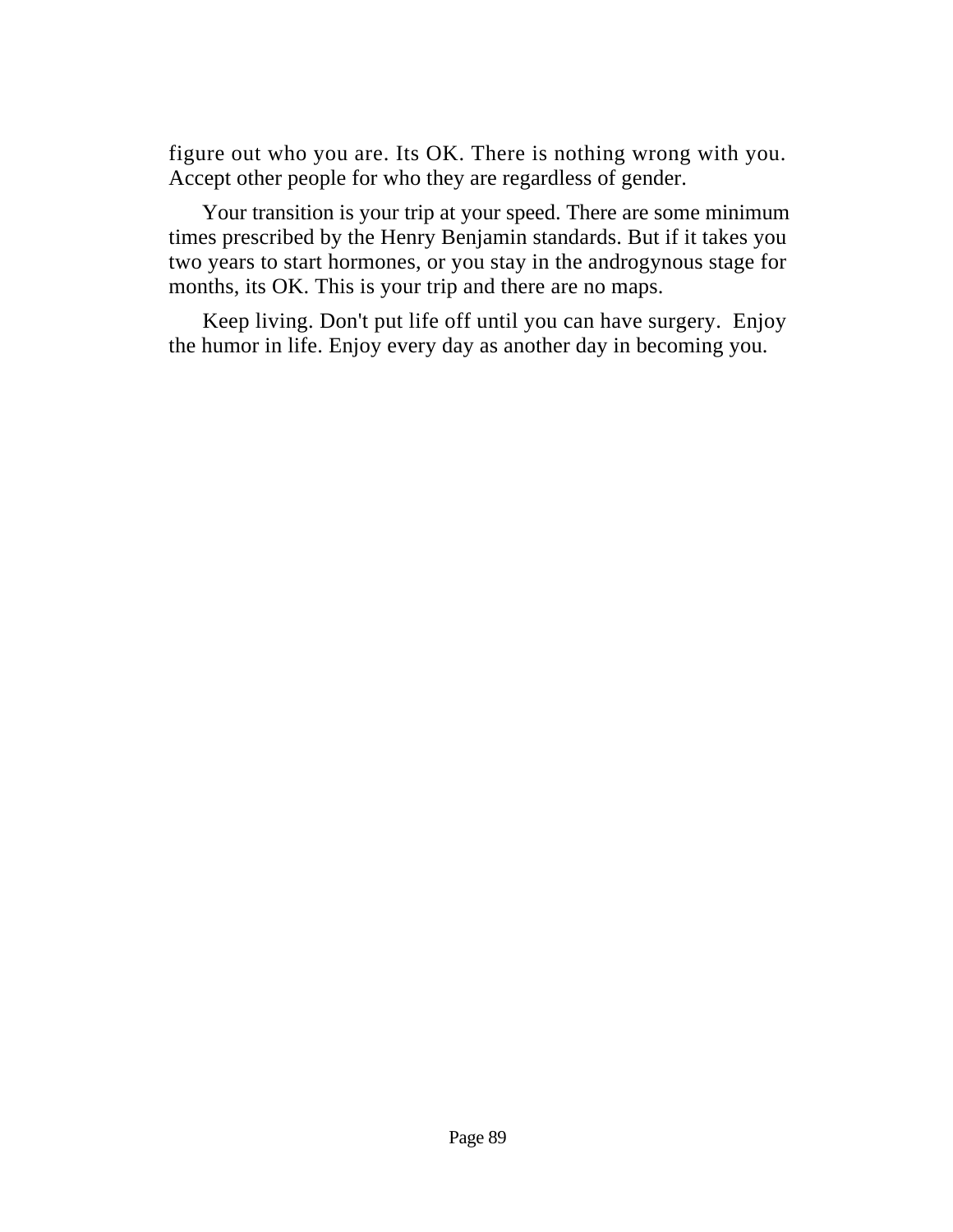### ADVICE TO PARENTS

After searching for the perfect way to raise a transsexual, I have found that every transsexual has a different set of problems with, accordingly, a different set of solutions. The following points are my personal opinions only and should be added to any other information available and to the parent's own common sense. Demand good care! Do not consider yourself a beggar, a victim, or a second class citizen. Let your teen set his or her own pace. Discuss options, but let your teen make the decisions about his or her life whenever possible. Keep a sense of humor, and use lots of hugging.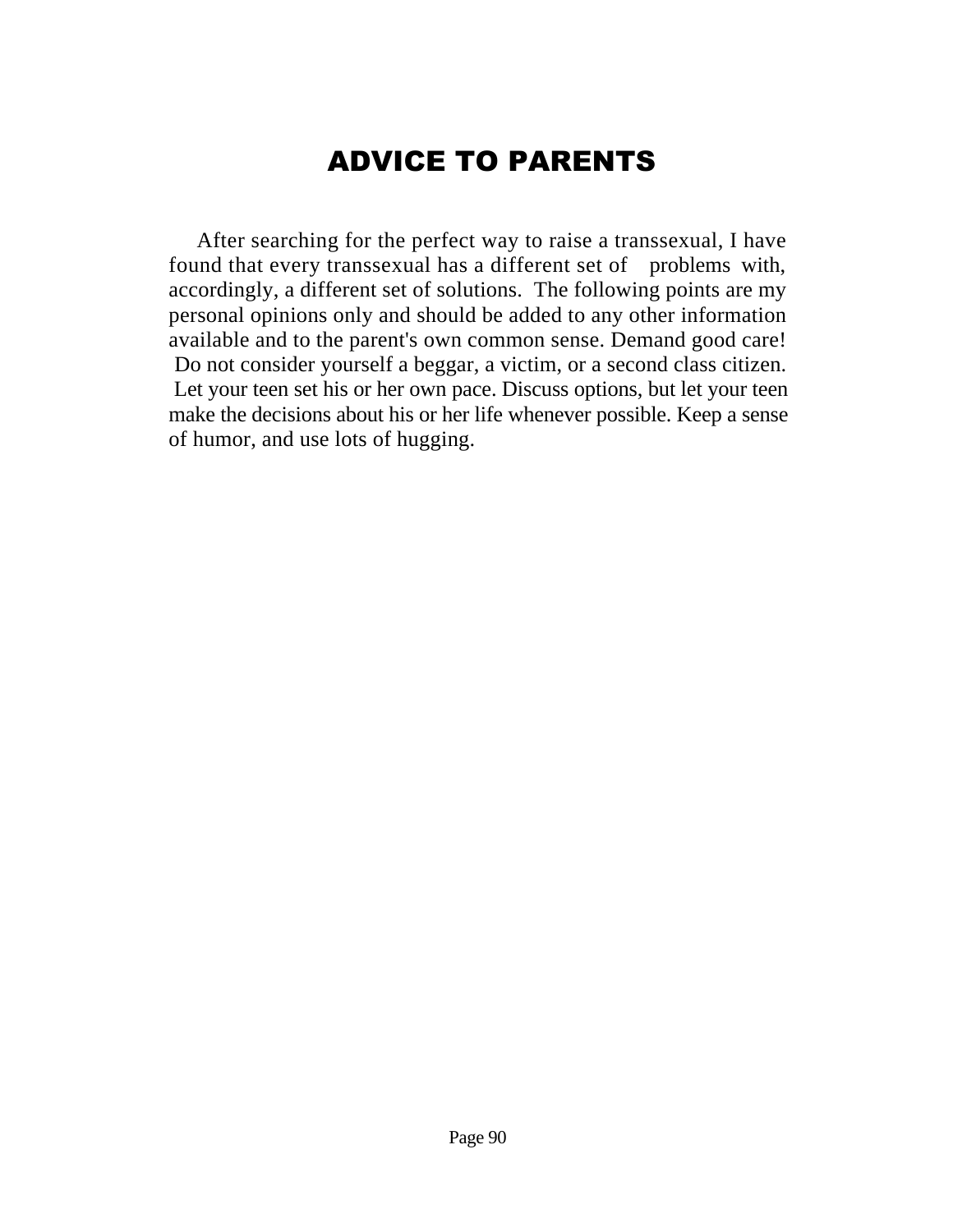### HIGH SCHOOL

Moving to a new neighborhood and a new school during the summer worked really well for us although I know of a few transsexuals who have survived transition at their current school.

 Ask the school district about alternative schools, home schooling and alternative PE programs in your area.

 Ask the school district if they have a Gay, Lesbian, Bisexual, Transgendered student union on any of their school campuses, or if there are any openly gay teachers at any school. These campuses are more likely to be accepting of diversity.

 Have your teen decide which bathroom he/she would feel more comfortable using and then encourage him/her to just go ahead and use those facilities. If you let the school administrators make a choice, they may choose something that is not acceptable to you and your teen.

 Unless your teen is ready and strong enough to be an activist, the fewer people in the school who know, the better.

### COUNSELING

Questions to ask a prospective counselor:

- What educational degrees do you have?
- Are you licensed by the state in which you practice, and licensed by which state agency?
- How many teen transsexual clients do they have? (seeing them on TV talk shows does not count). If they have seen none, or only one, this lets them know that you know that they are not an expert. Since you will be teaching them, maybe you can negotiate a better per hour price. (Don't count on it.).
- Do you know the difference between sex and gender, gender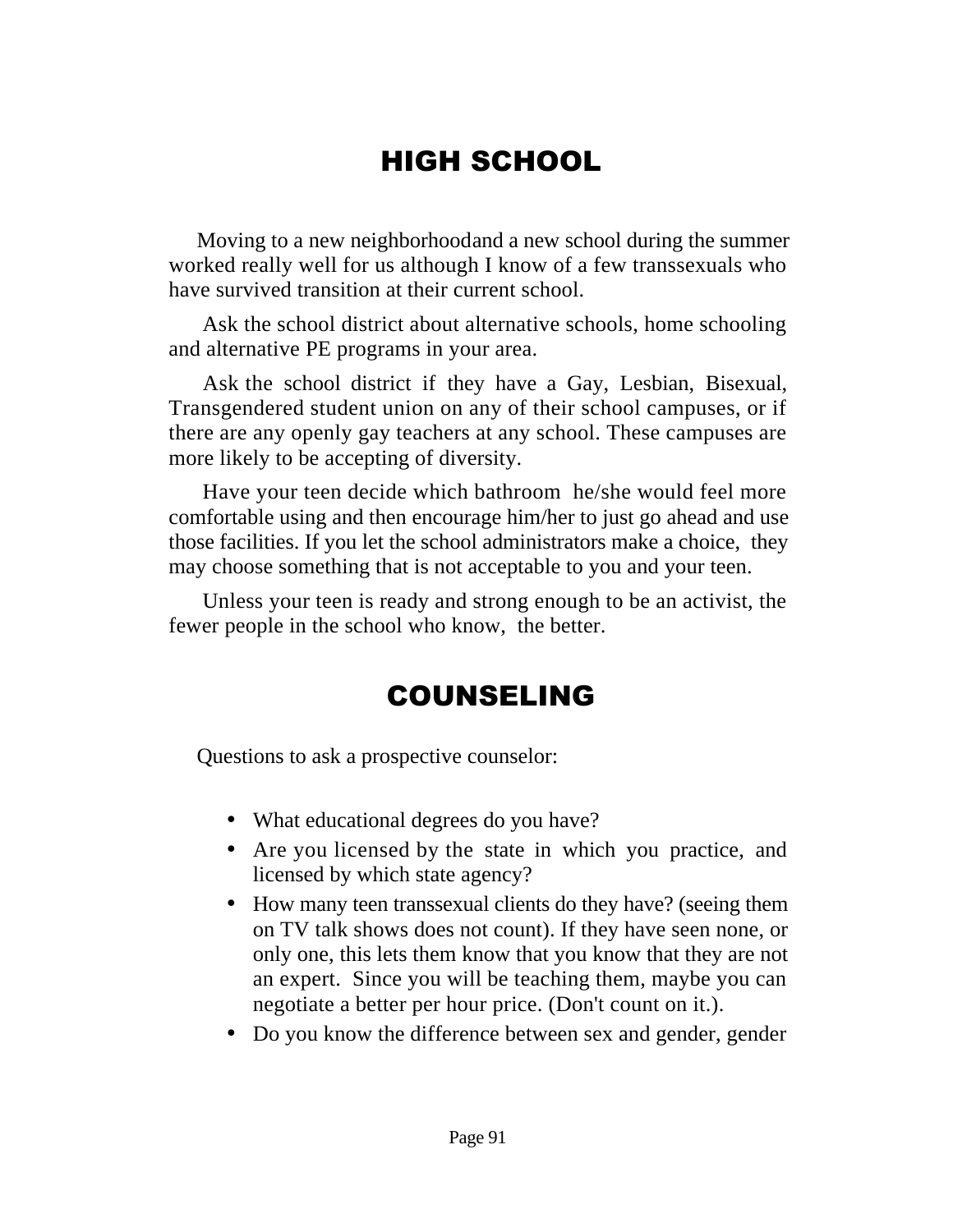and orientation, crossdressers and transsexuals?

- How do transsexual teen issues differ from those of an adult? (some differences teens must address are problems with school, parents, dating, sexual orientation, peer pressure, selfesteem, while adults face problems with employment, family, marriage, children, finances, learning feminine mannerisms.)
- Do you have a current copy of the Harry Benjamin Standard of Care, do you follow them, and if so, how strictly?
- Do you require psychological testing? Which tests? How much do they cost? Who will administer them? Will the client or parents receive written results?
- What is the minimum number of visits before you will write a surgery referral letter?
- Do you know the side effects of hormones? (Be sure the counselor mentions or knows about the emotional sideeffects.)
- How do you feel about prescribing Prozac and why?

An experienced counselor should:

- Know at least one endocrinologist.
- Know one transsexual friendly electrologist.
- Know the local support groups.
- Be able to give you names of relevant books on the subject.
- Know the requirements and forms for changing the Drivers license, and Social Security.
- Know contacts in the local school district.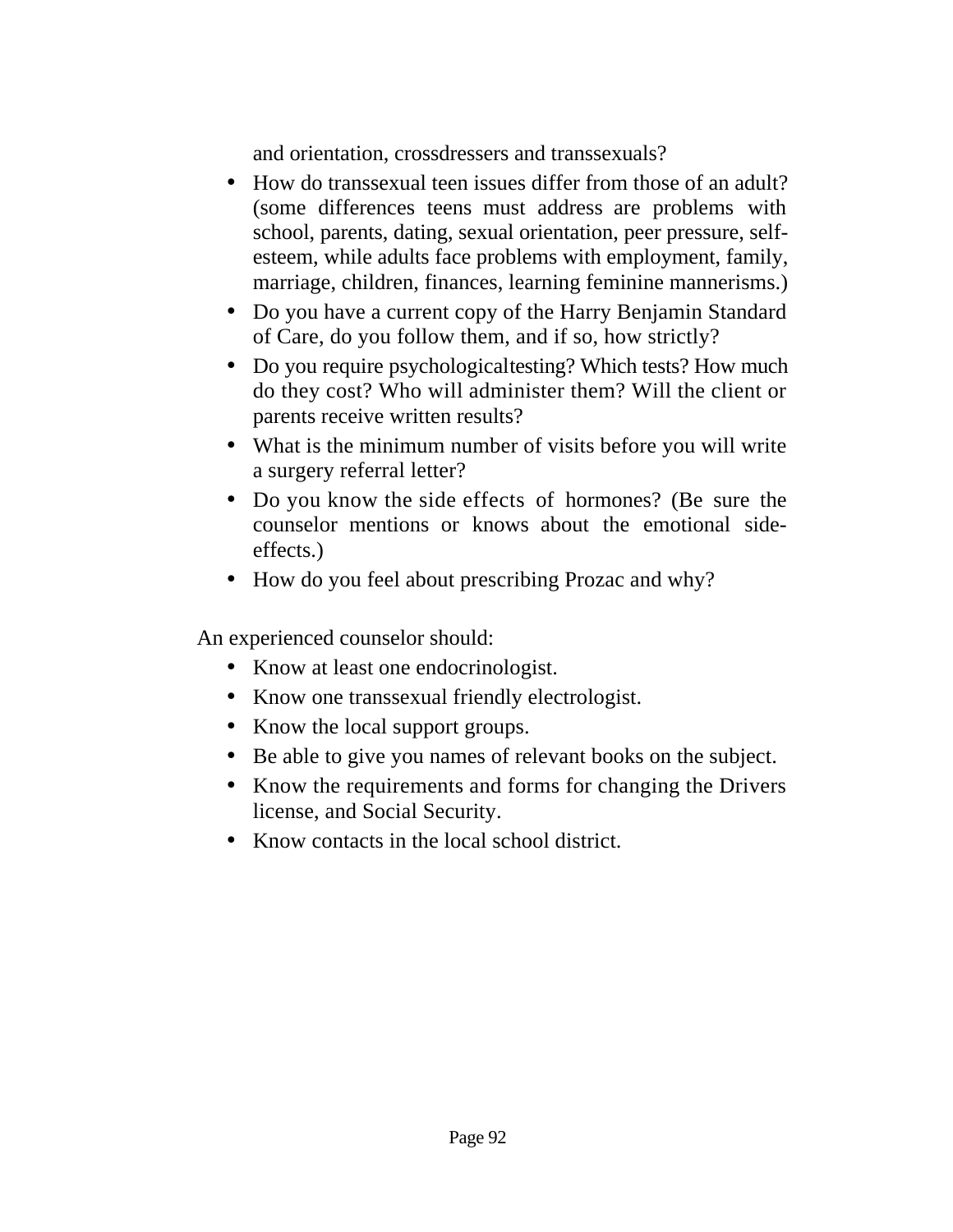# ENDOCRINOLOGIST

Questions to ask:

- How many transsexuals have you treated?
- What do you charge for a new patient physical exam?
- Do you give a discount for cash payments?
- Is your staff understanding of the issues?
- What laboratory tests do you require and at what intervals?
- Who does your laboratory work, and do you have a financial interest in the lab?
- What is your usual regimen for treating transsexuals?
- Do you use an androgen blocker?
- What are the side-effects of hormones, emotional and physical?
- Will you work with us if we want to try different things, such as injections versus oral hormones, or synthetic versus animal origin hormones?
- What happens if hormones are discontinued?
- What hormones do you prescribe post sex reassignment surgery?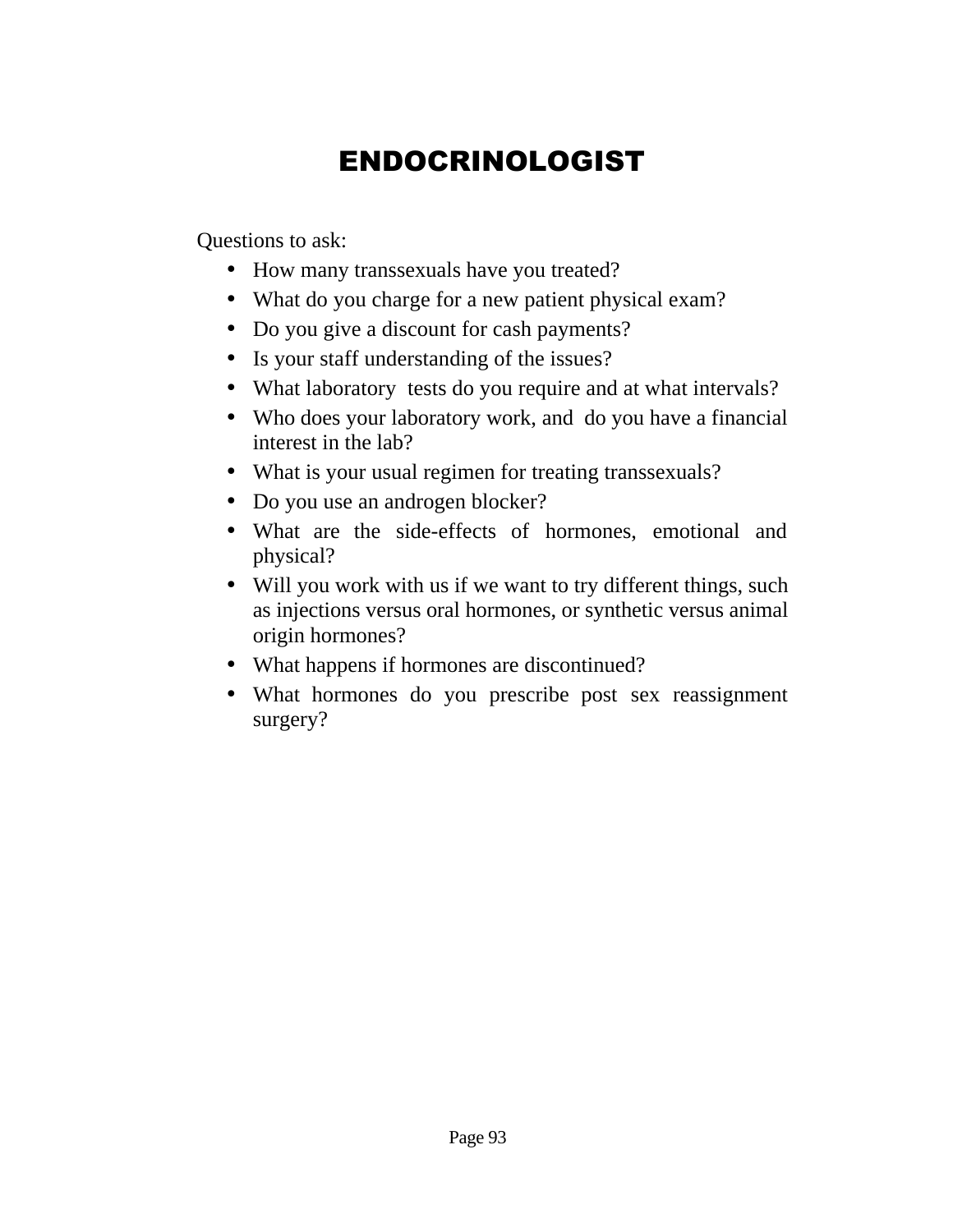### ELECTROLYSIS

IT IS AN ART NOT A SCIENCE. The skills of the practitioner are more important than the method, or the type of machine that they use.

Electrolysists are required to be licensed in some states, but not in others.

Costs can range from \$25 to \$100 per hour. Some offer discounts for multiple hours paid in advance. Electrolysis schools are a less expensive option.

One should begin to see permanent result after 20-25 hours of treatment in one area.

A full beard may take up to 300 hrs of treatment or more.

Any marks from weekly electrolysis treatments should be gone after two to three days.

Ask other transsexuals for referrals and look at their skin to see if they have scars or pitting, especially on the upper lip area.

Shaving is the preferred method to use between electrolysis treatments.

All electrolysists should be using a new disposable needle for each appointment.

He/she should have and use a sterilizer to sterilize the tweezers after each client.

Before and after pictures are sometimes used, but taking full nude pictures is not an acceptable practice.

Laser hair removal has mixed results: it works better on some types of hair, on some people. I personally know people who have had to go back to electrolysis after laser treatment to complete their hair removal. No transsexuals that I know have had complete, permanent hair removal through laser treatments.

I am often asked about home electrolysis units but I have had no hands on experience with them. I have seen pictures and read the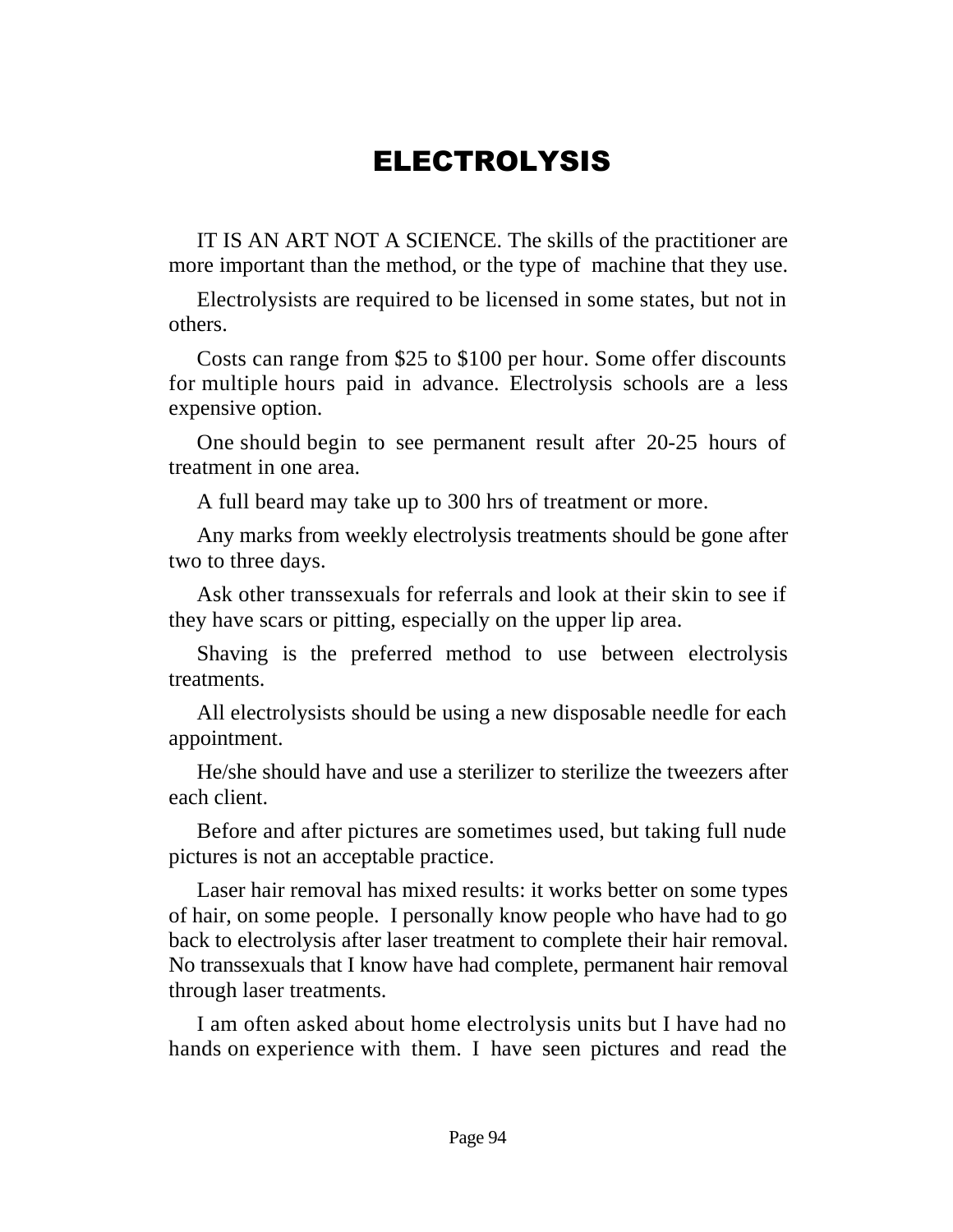instructions and seen the scars as a result of infection on one client that had used such a machine. It is very hard to use these units on oneself. They are very slow in comparison to what an electrolysist can do, and the needles that are used repeatedly are less safe than the disposable needles used by electrolysists today. These small machines may be useful if there are only a few hairs that need to be removed.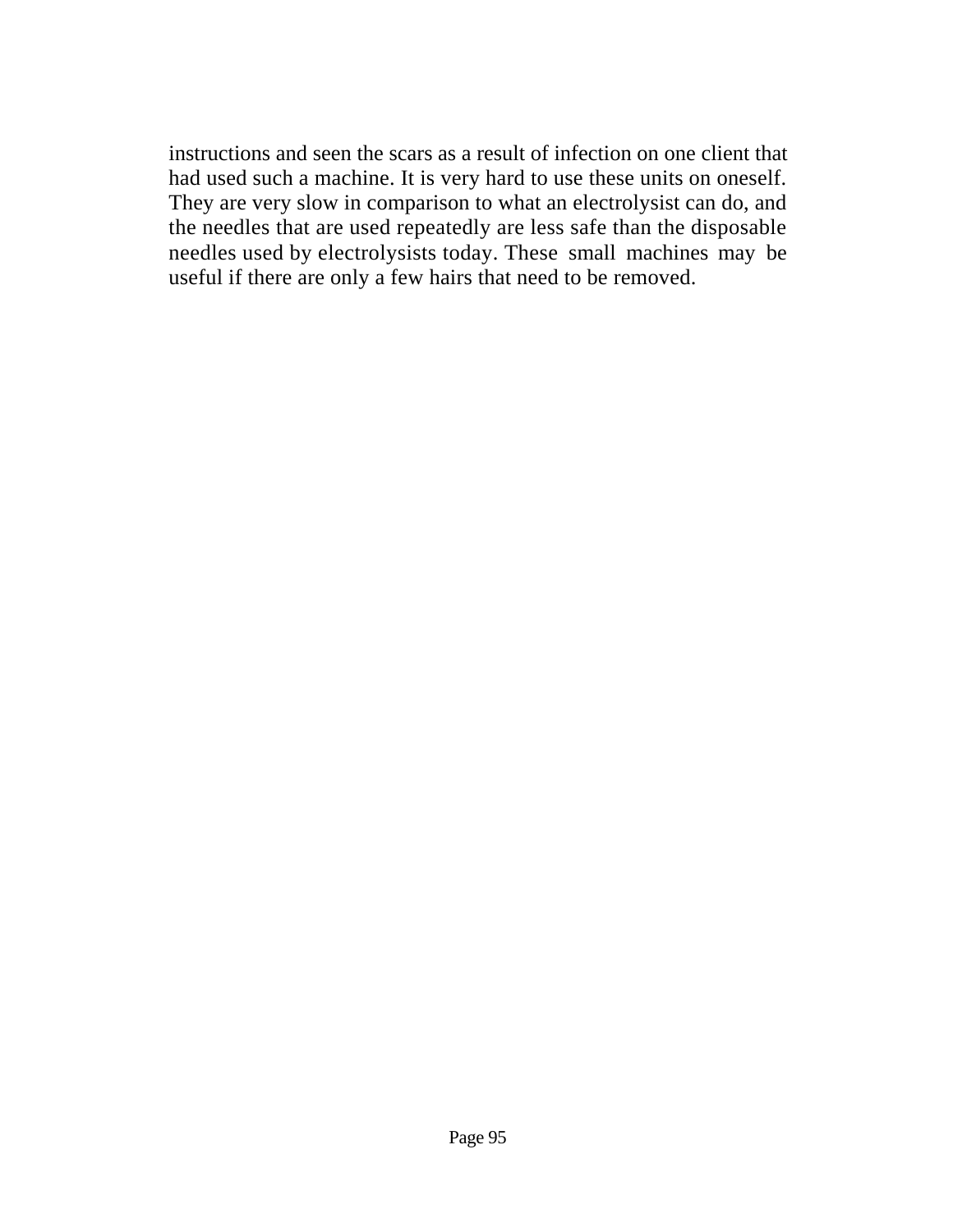### SURGEONS

Questions to ask the surgeon that is being considered:

- Do you do sex reassignment surgery on teens and how many have you treated?
- Do you require consent for minors from both parents?
- How much does the surgery cost, and what is included? (This and other routine information may be available in a brochure. Transportation costs are in addition to the cost of surgery.)
- Do you require genital area electrolysis? If so, why? What have been the complications that you have seen that were caused when genital electrolysis was not done? What percentage of patients have had complications from hair in the wrong place post surgery.?
- What percentage of your patients need donor skin?
- Are there visible scars after surgery and where are they? Do you have pictures of persons with the post-surgery scars?
- Is the surgery done in one step, or is a second surgery necessary (labiaplasty)?
- Is there a care facility for post surgical patients, or do they go to a motel for a few days?
- What is the dilating schedule after surgery? What kind of dilator do you recommend?
- Do you have a waiting list?



 Writing is one of my coping skills. This following piece was written in the middle of the night when I could not sleep due to the anger and frustration with the counseling and medical industry.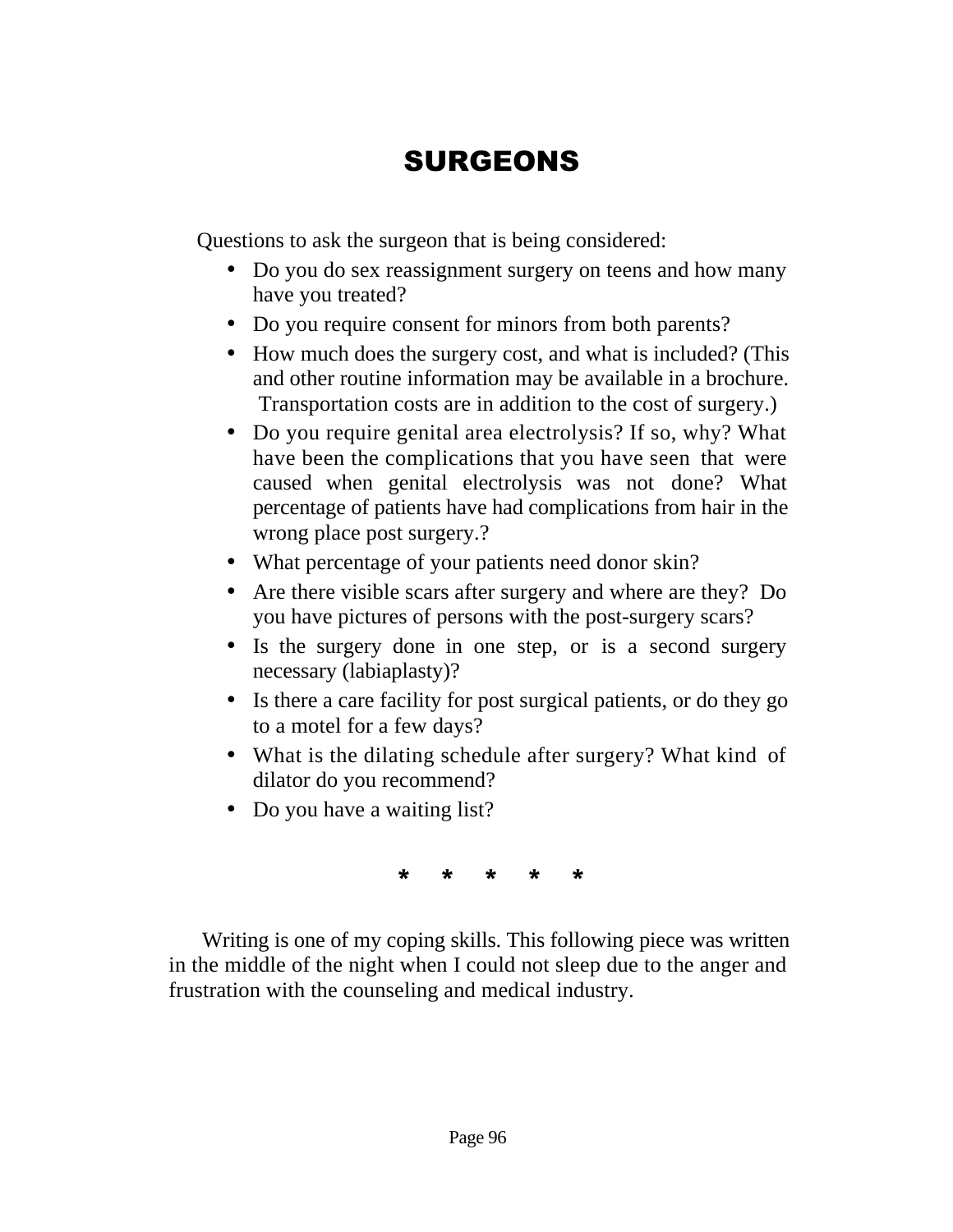#### The Vultures

As luck would have it a girl child was born in the body of a boy child and no one knew until the child came to the age of 15, when he revealed himself to a loving mother who quickly saw the anguish and dilemma of her sin. She had seen his feminine side and the sorrow in his eyes. She went to seek advice from the counselors of the land and found the vultures instead. Although none had dealt with this problem in the bloom of youth, all were ready to charge high prices for their expertise. There were rules written by unseen Gods in the sky concerning these matters. One must first consult one of the above-mentioned experts until he/she deems the child sane and capable of knowing what he feels inside, and only then is he allowed to use the magic potion that starts the physical changes from boy to girl.

The administrators of the magic potion also have their rules and practice much poking and blood letting. Then the child must convince at least two of the above-mentioned experts, that the child is not crazy, but was simply born with the wrong body parts. The child must continue consulting the vultures who have no experience for at least half a year and the child must live as a girl to match her heart and soul for at least a year before one can progress to the surgeons. Showing wisdom, the child asks why one does not need the advice of two experts before one has children, or gets married as the child sees that many do not realize the problems involved in those decisions. Why must they ask her so many questions when he knows very clearly what she feels inside? Why do they question her intelligence when anyone can clearly see that this boy has become a beautiful girl and only needs help removing the extra parts that are like a tumor to her. Can they not see that within this one being is such a war, that the battle is often lost to drink, or drugs, or self-destruction. The vultures wait for the dead bodies. How many have they picked clean so there is no money or strength to continue the journey to the surgeons who sculpt the new parts? Along the way are the people who know what God thinks and judge the child as a sinner. There are others who cannot see the goodness in the child and shun her as if she were diseased, or might hurt them in some way. The mother can only hug the child and do her best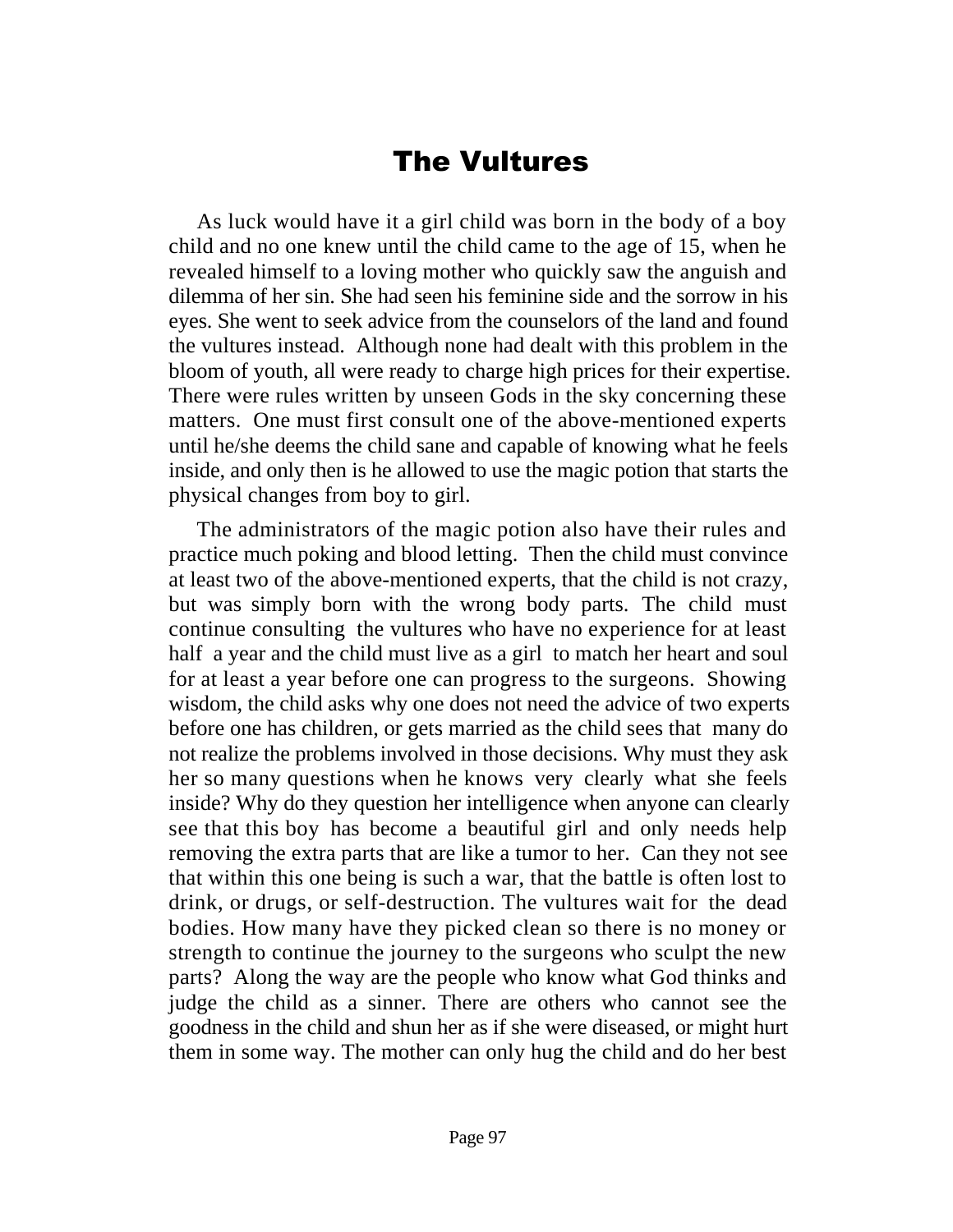to pay the prices demanded, but has been given no advice on how to help the child be happy and whole. She tries to shield the child from the evils of the advisors who question the child's intelligence and sanity, all the while degrading what small self-esteem the mother has been able to muster within her child with her love and encouragement. The vultures ignore her love and understanding of the child; no one asks her opinion about the future of the child, they only ask for money from her. In ancient times such children were considered as the spiritually gifted because they understood both men and women. When and how has it become an indication of insanity?

 After passing through the long and narrow valley full of vultures, the child is able to submit her beautiful young body to the knife of the surgeon who does remove the unwanted parts, but in so doing left unsightly scars in other visible areas. The surgeons do much experimenting on the bodies of thankful victims, trying to perfect their art and become the best in the land, but in the meantime making many mistakes. The mother's heart breaks when she sees what has been done, but the child is so thankful to have the right body that allows her to be as one inside and outside, that the scars are a small price. So the mother hugs the child who is now whole and happy and ready to get on with her life, but the shadow of the vultures remain in the mother's heart.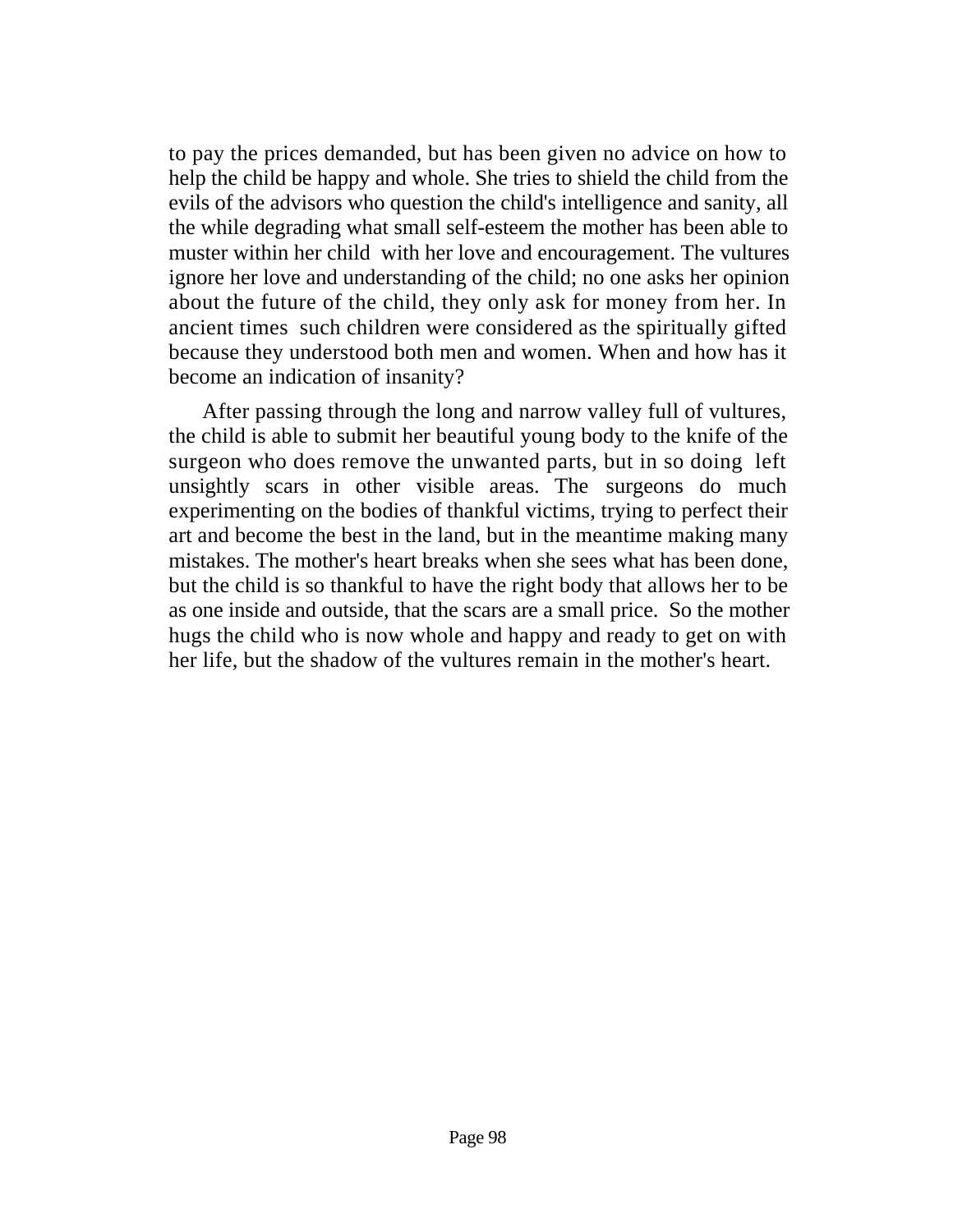# GLOSSARY

**Crossdresser:** Person who enjoys wearing clothes identified with the opposite gender on a temporary basis.

**Gender Identity:** One's internal sense of being male or female.

**Gender Dysphoria:** Psychological term describing the feelings of pain, anguish, and anxiety when gender identity and physical sex do not match

**Intersexed:** Those born with ambiguous genitalia.

**Hermaphrodites:** Born with both ovarian & testicular tissues.

**Male to Female Sex Reassignment surgery:** Surgeon turns the penis inside out to build a vagina, removes the testes, and reroutes the urethra. A rigid dilator is used multiple times a day for months to keep the new vagina open. Cost approximately \$13,000 and up in the US and \$7000 in Canada.

**Female to Male surgery:** Usually includes several surgeries including mastectomy, full hysterectomy, Closure of the vagina and construction of a neopenis and scrotum. Cost \$25,000 to \$100,000.

**Transgendered:** People questioning their gender identity which differs from their physical sex. May include crossdressers, transsexuals, intersexed and others as an umbrella term.

**Transsexual:** A person whose birth genitalia differ from their internal gender identity.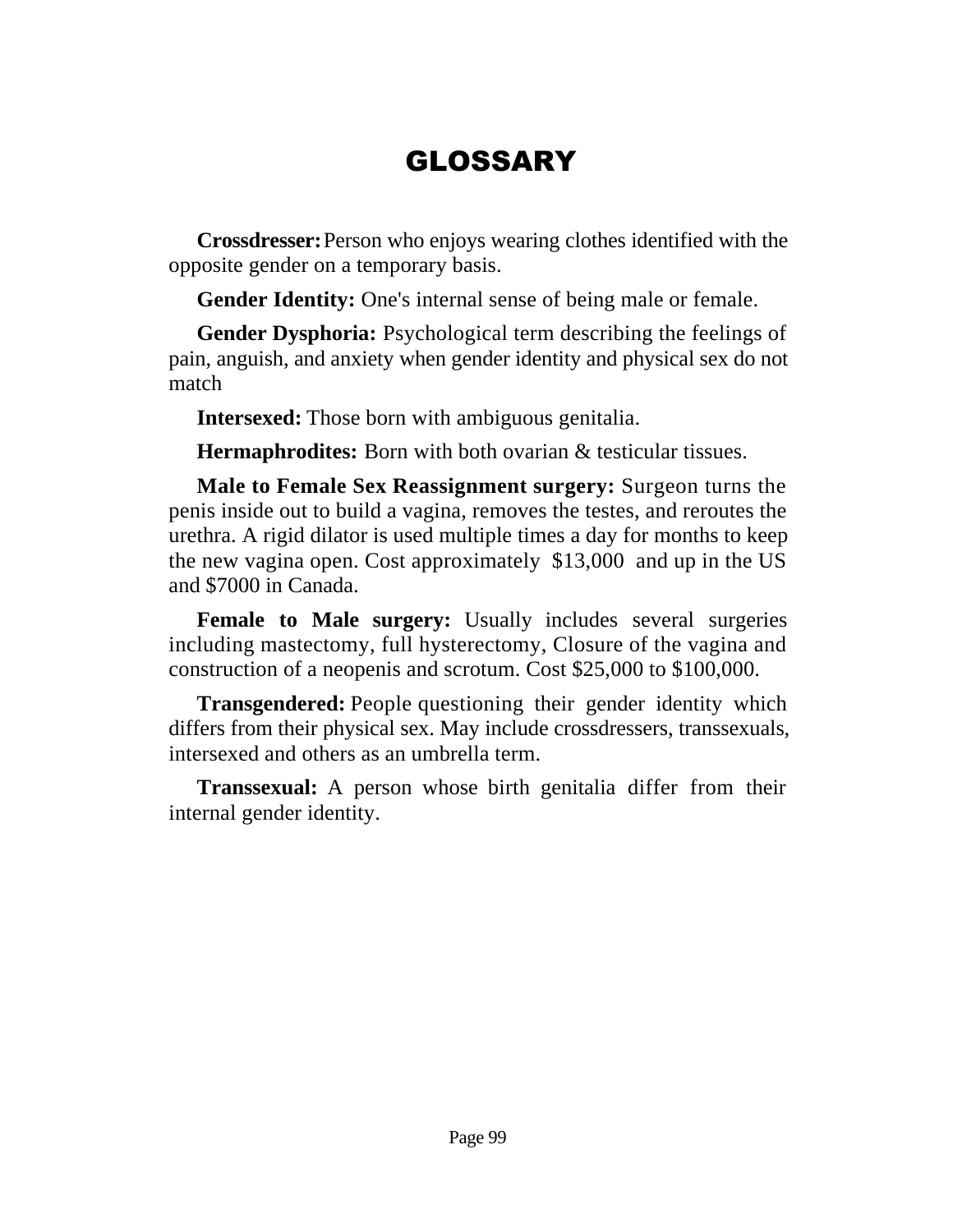### READING RECOMMENDTIONS

Brown, Mildred and Rounsley, Chloe Ann, True Selves: Understanding Transsexualism for Family, Friends, Coworkers and Helping Professionals. San Francisco: Jossey-Bass, 1996.

Stringer, JoAnn Altman. The Transsexual's Survival Guide II: To Transition and Beyond for Family, Friends and Employers, 1992.

Moir, Anne and Jessel, David. Brain Sex, The Real Difference Between Men and Women. Dell Pub/Bantam Doubleday; 1992.

Feinberg, Leslie, Transgendered Warriors: Making History from Joan of Arc to RuPaul. Boston: Beacon Press, 1996

Israel, Bianna and Tarver, D., Transgender Care: Recommended Guidelines, Practical Information, and Personal Accounts. Philadelphia: Temple University Press, 1997.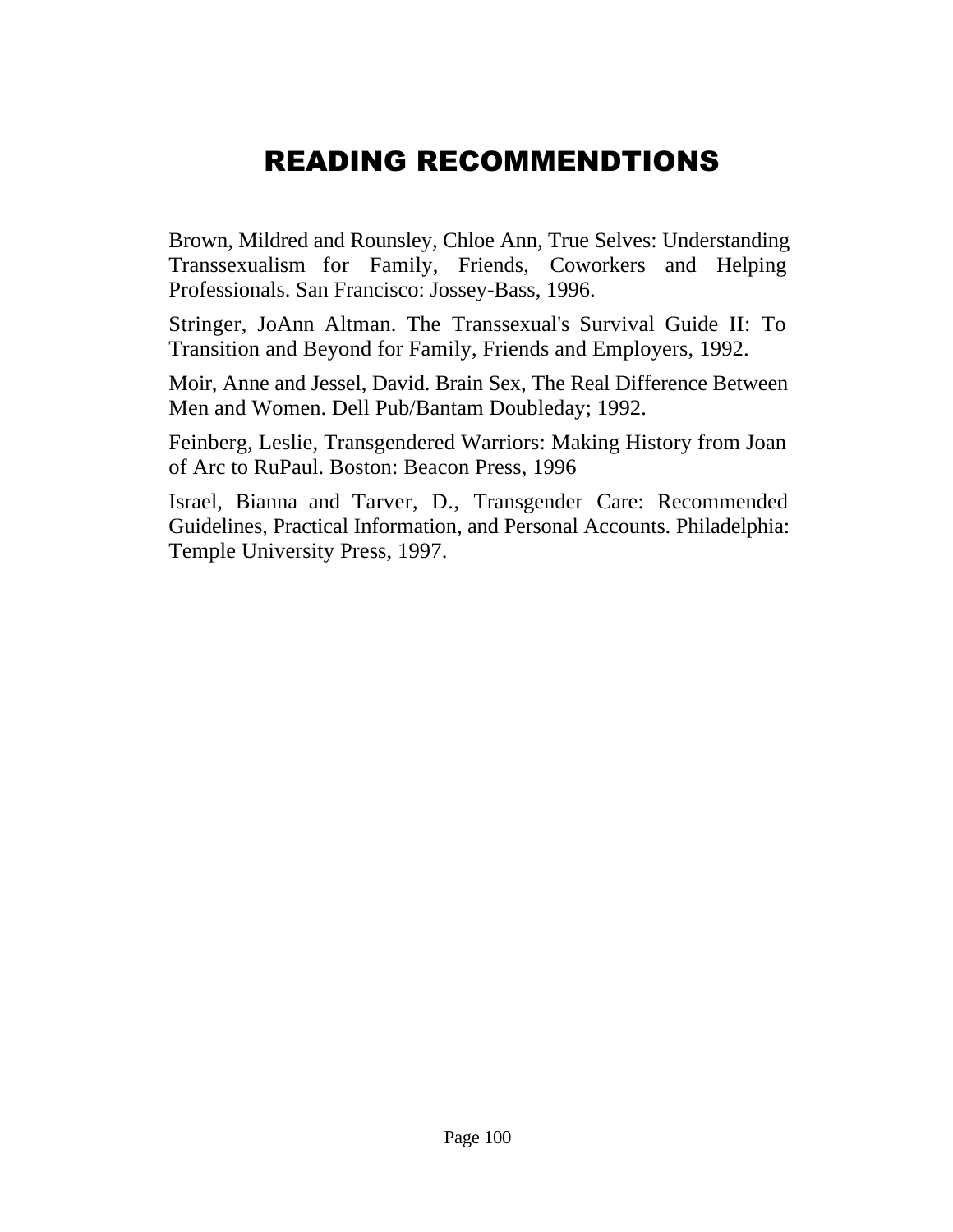# NATIONAL TRANSGENDERED ORGANIZATIONS AND RESOURCES

The American Educational Gender Information Service (AEGIS) is an excellent source of information, books and referrals.

AEGIS PO Box 33724 Decatur, GA 30333 Phone: 770-939-0244 Email: aegis@gender.org

The International Federation for Gender Education (IFGE) is another source for information, referrals books.

IFGE PO Box 229 Waltham, MA 02254-0229 Phone: 617-899-2212 Email: ifge@world.std.com

The International Conference on Transgender Law and Employment Policy (ICTLEP).

ICTLEP PO Box 1010 Cooperstown, NY 13326 Phone 607-547-4118 Email: ictlephdq@aol.com

Parents, Families and Friends of Lesbians and Gays (PFLAG) PFLAG 1101 14th St., NW Washington, DC 20005 Phone: 202-638-4200 Email: communications@pflag.org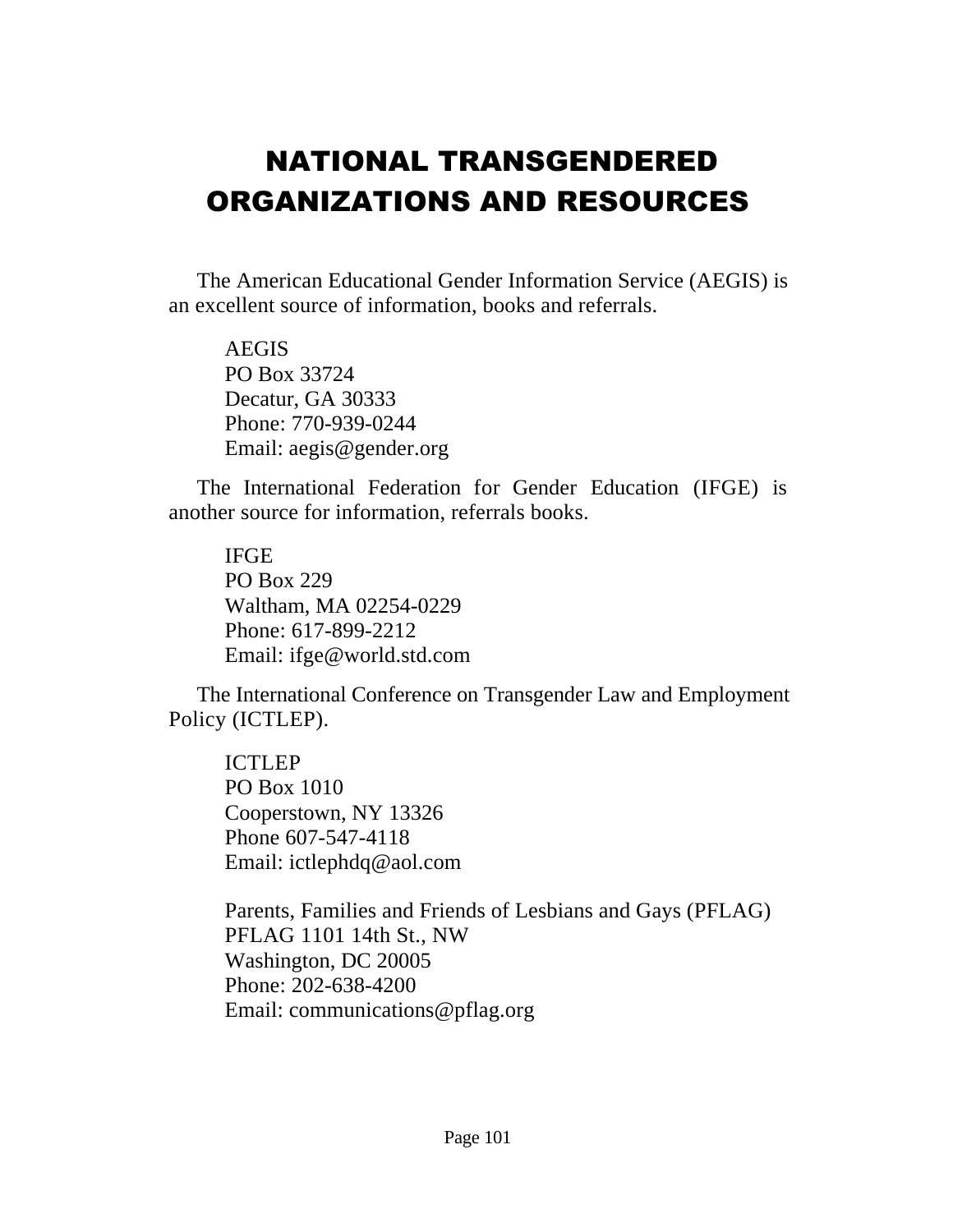Support group for transgendered people.

NEUTRAL CORNER PO Box 19008 San Diego, Ca. 92159 Voice Mail: 619-685-3696